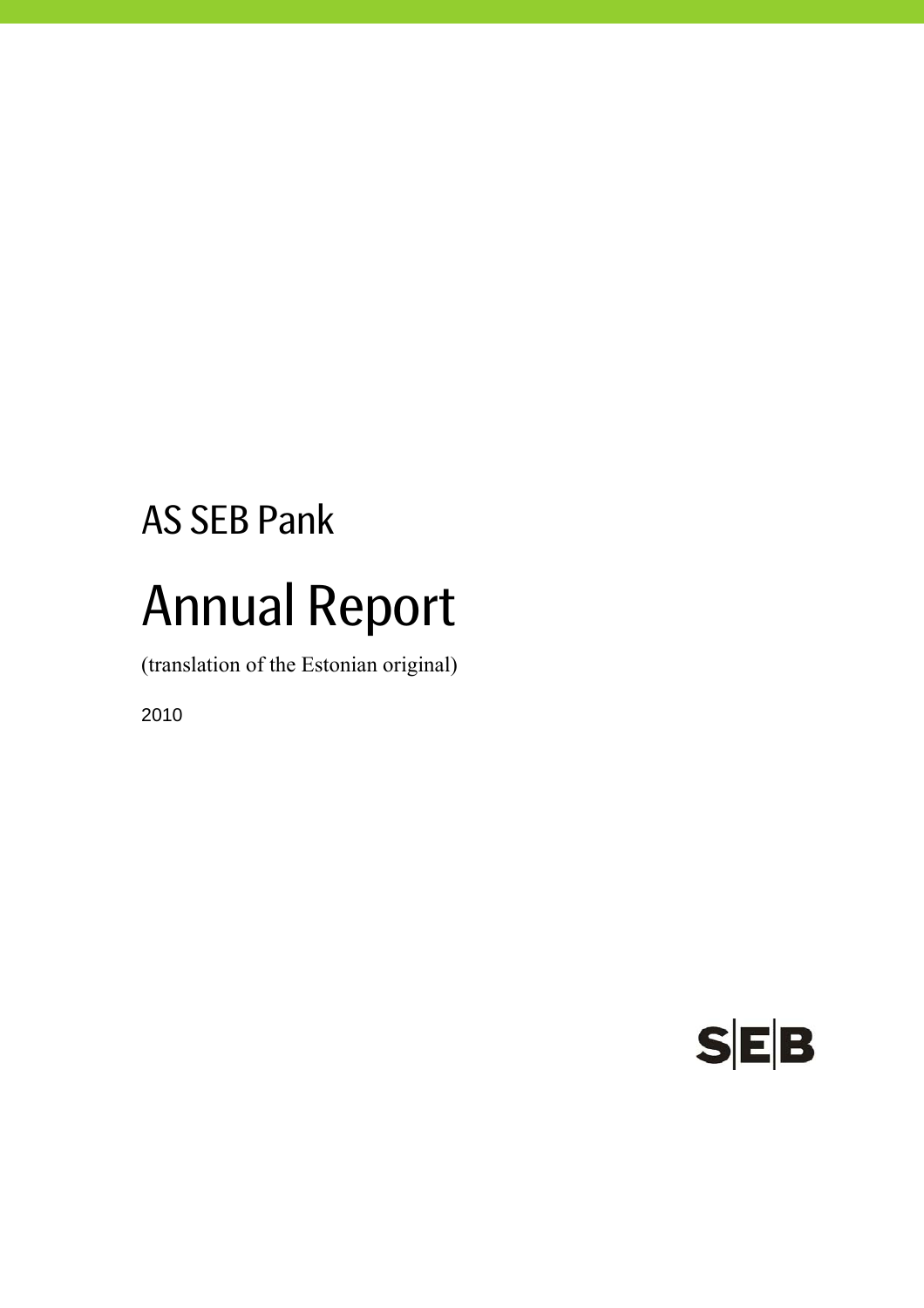| L. |                                                                       |  |
|----|-----------------------------------------------------------------------|--|
|    |                                                                       |  |
|    |                                                                       |  |
|    |                                                                       |  |
|    | 1. Credit institution's group as defined in Credit Institutions Law 4 |  |
|    |                                                                       |  |
|    | 1.2. Members of Management and Supervisory Board                      |  |
|    |                                                                       |  |
|    | 1.3.                                                                  |  |
|    |                                                                       |  |
|    |                                                                       |  |
|    |                                                                       |  |
|    |                                                                       |  |
|    |                                                                       |  |
|    | 2. Concelidated atotomout of communicative in come                    |  |

| 2. Consolidated statement of comprehensive income            | 12 | 5. Fee and commission income               |
|--------------------------------------------------------------|----|--------------------------------------------|
| 3. Consolidated statement of financial position              | 13 | 6. Fee and commission expense              |
| 4. Consolidated statement of cash flows                      | 14 | 7. Net income from foreign exchange.       |
| 5. Consolidated statement of changes in shareholders' equity |    | 8. Gains less losses from financial assets |

|        | 1. Accounting principles                                            |    |                                                        |
|--------|---------------------------------------------------------------------|----|--------------------------------------------------------|
| 1.1.   |                                                                     |    |                                                        |
| 1.2.   | Critical accounting estimates and judgements 16                     |    | 12. Impairment losses on loans and advances            |
| 1.3.   |                                                                     |    |                                                        |
| 1.4.   | Foreign currency transactions and assets and                        |    | 14. Loans and advances to credit institutions          |
|        |                                                                     |    |                                                        |
| 1.5.   |                                                                     |    |                                                        |
| 1.6.   |                                                                     |    |                                                        |
| 1.6.1. |                                                                     |    |                                                        |
| 1.6.2. | Financial assets at fair value through profit or loss___________ 24 |    |                                                        |
| 1.6.3. |                                                                     |    |                                                        |
| 1.7.   |                                                                     |    |                                                        |
| 1.8.   | Tangible and intangible assets other than goodwill 27               |    |                                                        |
| 1.9.   |                                                                     |    |                                                        |
| 1.10.  |                                                                     |    |                                                        |
| 1.11.  |                                                                     |    |                                                        |
| 1.12.  |                                                                     |    |                                                        |
| 1.13.  |                                                                     |    | 27. Financial liabilities at fair value through profit |
| 1.14.  |                                                                     |    |                                                        |
| 1.15.  |                                                                     |    |                                                        |
| 1.16.  |                                                                     |    |                                                        |
| 1.17.  |                                                                     |    |                                                        |
| 1.18.  |                                                                     |    |                                                        |
| 1.19.  |                                                                     |    | 33. Contingent assets and liabilities and commitments  |
| 1.20.  |                                                                     |    |                                                        |
| 1.21.  |                                                                     |    |                                                        |
| 1.22.  |                                                                     |    | 36. Primary statements of parent company as a separa   |
| 1.23.  |                                                                     |    |                                                        |
| 1.24.  | New International Financial Reporting Standards,                    |    | IV. Independent Auditor's Report                       |
|        | amendments to published standards and interpretations               | V. | Proposal of the Management Board regarding the         |
|        | by the International Financial Reporting Interpretations            |    | profit distribution                                    |
|        |                                                                     |    | VI. Signatures of Supervisory Board to annual report   |

|    | <b>Contents</b> |                                                                            | Р.    |                                                                                  | Р. |
|----|-----------------|----------------------------------------------------------------------------|-------|----------------------------------------------------------------------------------|----|
|    |                 | Statement of the Management Board                                          | 2     | 2. Risk policy and management                                                    | 39 |
| I. |                 |                                                                            |       | 2.1.                                                                             | 39 |
|    |                 |                                                                            |       | 2.2.                                                                             | 39 |
|    |                 |                                                                            |       | 2.3.                                                                             | 52 |
|    |                 |                                                                            |       | 2.3.1.                                                                           | 53 |
|    |                 |                                                                            |       | 2.3.2.                                                                           | 55 |
|    |                 | 1. Credit institution's group as defined in Credit Institutions Law_____ 4 |       | 2.3.3.                                                                           | 57 |
|    | 1.1.            |                                                                            |       | 2.4.                                                                             | 58 |
|    | 1.2.            | Members of Management and Supervisory Board                                |       | 2.5.                                                                             | 60 |
|    |                 |                                                                            |       | 2.6.                                                                             | 62 |
|    | 1.3.            |                                                                            |       | 2.7.                                                                             | 63 |
|    |                 |                                                                            |       | 2.8.                                                                             | 65 |
|    |                 |                                                                            |       | 2.9.                                                                             | 67 |
|    |                 |                                                                            |       | 2.10.                                                                            | 68 |
|    |                 |                                                                            |       |                                                                                  | 69 |
|    |                 |                                                                            |       |                                                                                  | 69 |
|    |                 | 2. Consolidated statement of comprehensive income_________________ 12      |       | 5. Fee and commission income                                                     | 69 |
|    |                 |                                                                            |       |                                                                                  | 70 |
|    |                 |                                                                            |       |                                                                                  | 70 |
|    |                 | 5. Consolidated statement of changes in shareholders' equity________ 15    |       | 8. Gains less losses from financial assets                                       |    |
|    |                 |                                                                            |       |                                                                                  | 70 |
|    |                 |                                                                            |       |                                                                                  | 71 |
|    |                 |                                                                            |       |                                                                                  | 71 |
|    | 1.1.            |                                                                            |       |                                                                                  | 71 |
|    | 1.2.            |                                                                            |       | 12. Impairment losses on loans and advances                                      | 72 |
|    | 1.3.            |                                                                            |       |                                                                                  | 73 |
|    | 1.4.            | Foreign currency transactions and assets and                               |       | 14. Loans and advances to credit institutions___________________________________ | 73 |
|    |                 |                                                                            |       |                                                                                  | 74 |
|    | 1.5.            |                                                                            |       |                                                                                  | 75 |
|    | 1.6.            |                                                                            |       |                                                                                  | 76 |
|    | 1.6.1.          |                                                                            |       |                                                                                  | 77 |
|    | 1.6.2.          | Financial assets at fair value through profit or loss__________ 24         |       |                                                                                  | 78 |
|    | 1.6.3.          |                                                                            |       |                                                                                  | 80 |
|    | 1.7.            |                                                                            |       |                                                                                  | 81 |
|    | 1.8.            | Tangible and intangible assets other than goodwill_________ 27             |       |                                                                                  | 82 |
|    | 1.9.            |                                                                            |       |                                                                                  | 83 |
|    | 1.10.           |                                                                            | $-29$ | 24. Due to customers                                                             | 83 |
|    | 1.11.           |                                                                            |       |                                                                                  | 84 |
|    | 1.12.           |                                                                            |       | 26. Other liabilities                                                            | 84 |
|    | 1.13.           |                                                                            |       | 27. Financial liabilities at fair value through profit__________________________ | 84 |
|    | 1.14.           |                                                                            |       |                                                                                  | 85 |
|    | 1.15.           |                                                                            |       |                                                                                  | 85 |
|    | 1.16.           |                                                                            |       |                                                                                  | 86 |
|    | 1.17.           |                                                                            |       |                                                                                  | 86 |
|    | 1.18.           |                                                                            |       |                                                                                  | 87 |
|    | 1.19.           |                                                                            |       | 33. Contingent assets and liabilities and commitments___________________________ | 88 |
|    | 1.20.           |                                                                            |       |                                                                                  | 89 |
|    | 1.21.           |                                                                            |       |                                                                                  | 90 |
|    | 1.22.           |                                                                            |       | 36. Primary statements of parent company as a separate entity__________          | 92 |
|    | 1.23.           |                                                                            |       |                                                                                  |    |
|    | 1.24.           | New International Financial Reporting Standards,                           |       |                                                                                  | 96 |
|    |                 | amendments to published standards and interpretations                      |       | V. Proposal of the Management Board regarding the                                |    |
|    |                 | by the International Financial Reporting Interpretations                   |       |                                                                                  | 98 |
|    |                 | Committee                                                                  |       | VI. Signatures of Supervisory Board to annual report________________             | 99 |
|    |                 |                                                                            | 34    |                                                                                  |    |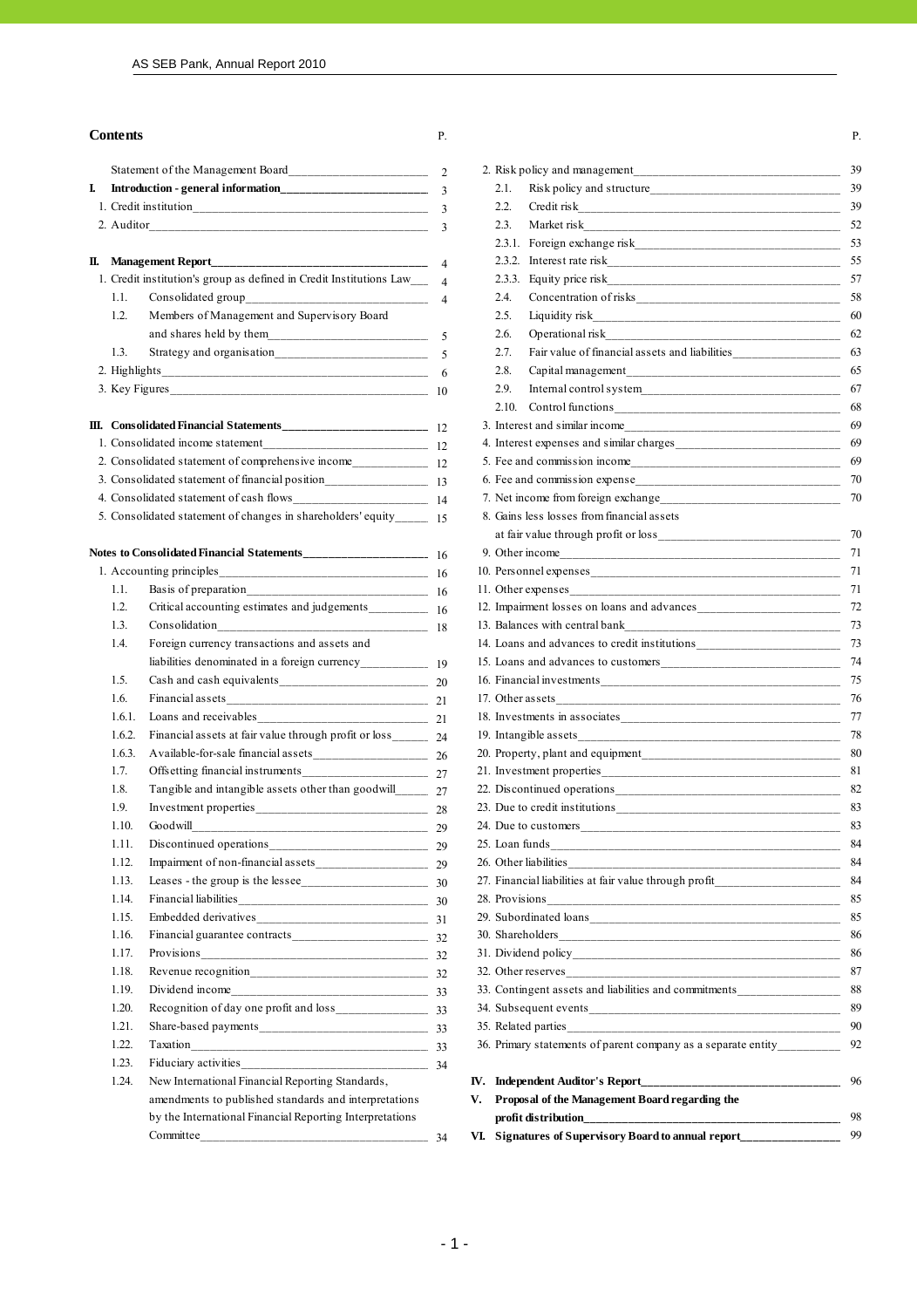# **Statement of the Management Board**

Annual Report 2010 consists of the following parts and reports: Introduction – general information (page 3) Management Report (pages 4-11) Consolidated Financial Statements (pages 12-95) Independent Auditor's Report (pages 96-97) Proposal of the Management Board regarding the profit distribution (page 98).

The financial and other additional information published in the Annual Report 2010 is true and complete. There is no financial or other information, missing from the Annual Report 2010, which could affect the meaning or contents of the report. Consolidated financial statements give a true and fair view of the actual financial position, results of operations and cash flows of the Group.

Consolidated financial statements have been compiled in accordance with the International Financial Reporting Standards, as adopted by the European Union and as stipulated in § 17 of the Estonian Accounting Law. The Annual Report 2010 has been compiled in accordance with the requirements of Estonian laws. AS SEB Pank and subsidiaries of the consolidated group are assumed to be going concern.

The audit of consolidated financial statements for the year 2010 was conducted in accordance with International Standards of Auditing. The Annual Report 2010 will be submitted for the approval to the ultimate shareholder Skandinaviska Enskilda Banken AB (publ). Previous Annual Report 2009 was approved on 22.03.2010.

Members of Management Board:

| $\boldsymbol{\varsigma}$ $\boldsymbol{\varsigma}$ | , 2 | 2011 | Riho Unt            |
|---------------------------------------------------|-----|------|---------------------|
| $\boldsymbol{\varsigma}$ $\boldsymbol{\varsigma}$ | , 2 | 2011 | Paulius Tarbūnas    |
| $\zeta$ $\zeta$                                   | , 2 | 2011 | Allan Parik         |
| $\boldsymbol{\varsigma}$ $\boldsymbol{\varsigma}$ | , 2 | 2011 | Erki Pugal          |
| $\boldsymbol{\varsigma}$ $\boldsymbol{\varsigma}$ | , 2 | 2011 | Eerika Vaikmäe-Koit |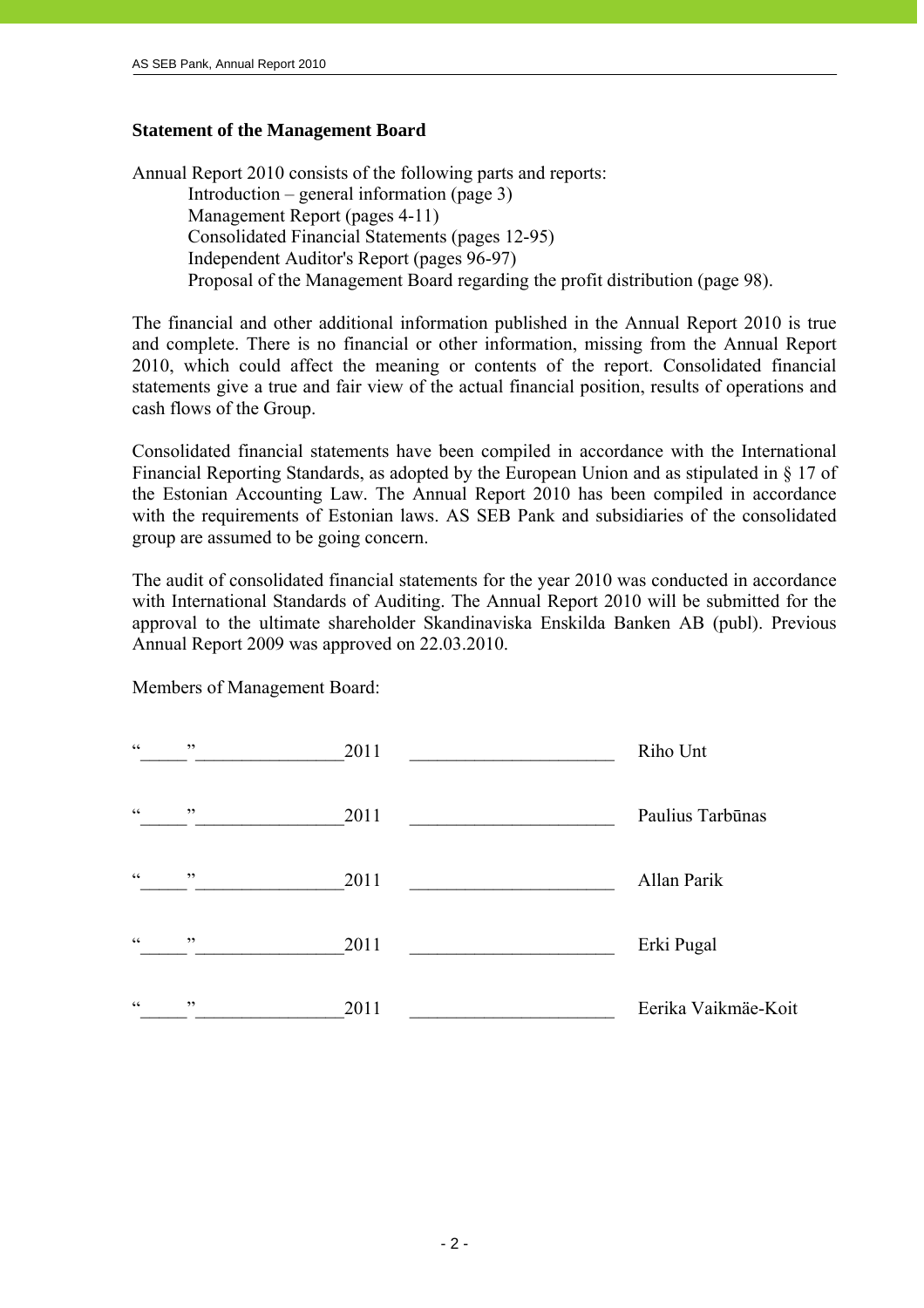# **I. Introduction - general information**

# **1. Credit institution**

Company name AS SEB Pank Registry date 08.12.1995 Phone  $+3726655100$ Fax  $+3726655102$ SWIFT EEUHEE2X e-mail info@seb.ee

#### **2. Auditor**

Registry code 10142876

Reporting date 31.12.2010

Address Tornimäe Str. 2, Tallinn 15010, Estonia Registered in Republic of Estonia Registry code 10004252 (Estonian Commercial Register) Internet homepage http://www.seb.ee

Audit company AS PricewaterhouseCoopers Address Pärnu Str. 15, 10141 Tallinn, Estonia

Reporting period 01.01.2010 - 31.12.2010 Reporting currency Estonian kroon (EEK), millions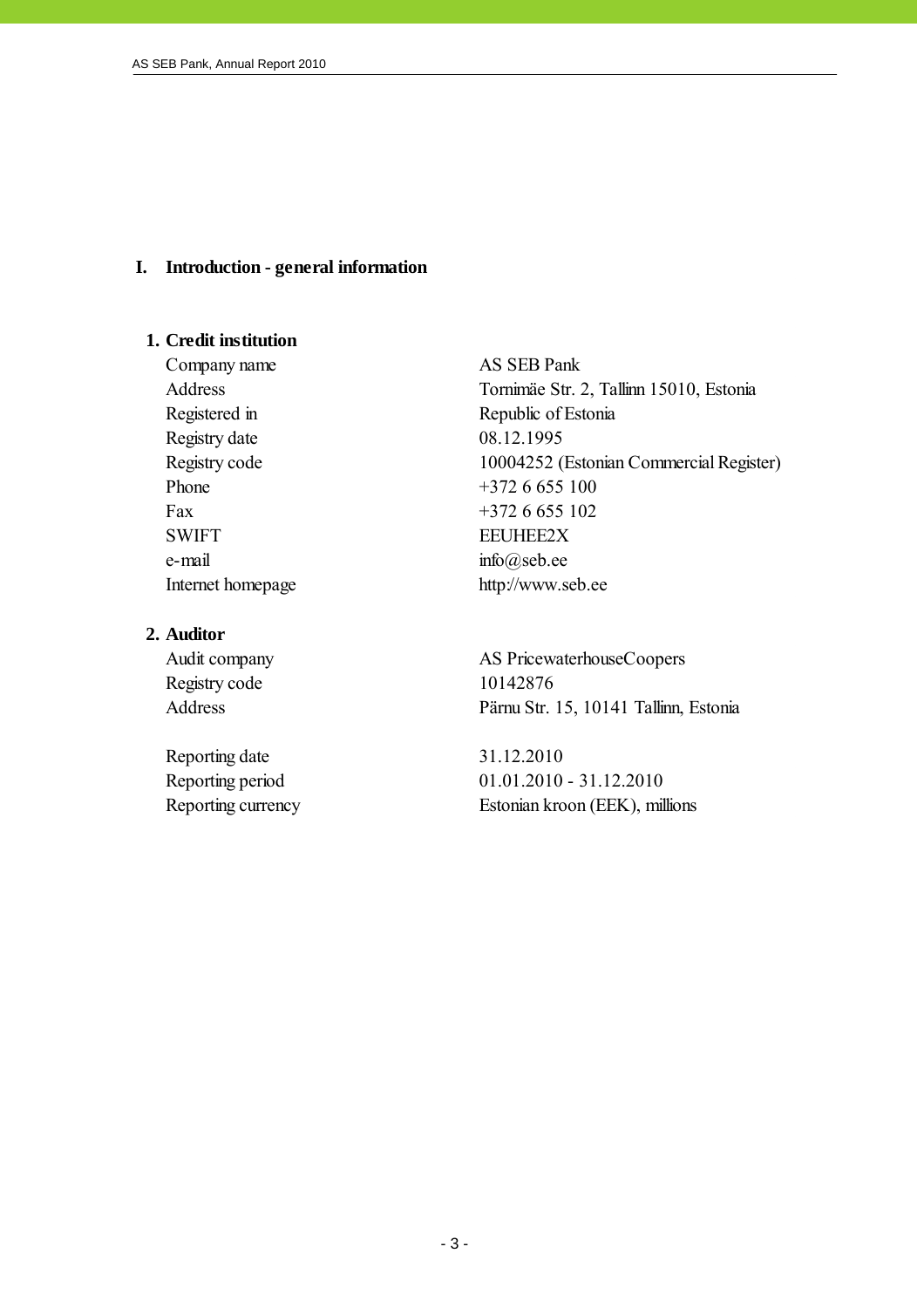## **II. Management Report**

j

#### **1. Credit institution's group as defined in Credit Institutions Law**

#### **1.1. Consolidated group**

| Company name                               | <b>Registry</b><br>code | Reg.date | <b>Address</b>           | Activity                    | Holding<br>$\frac{6}{2}$<br>$***$ | At an<br>acqui-<br>sition cost<br>(EEK mio) |
|--------------------------------------------|-------------------------|----------|--------------------------|-----------------------------|-----------------------------------|---------------------------------------------|
| AS SEB Liising                             | 10281767                | 03.10.97 | Tallinn, Tornimäe 2      | Leasing                     | 100.0%                            | 23.4                                        |
| AS SEB Kindlustusmaakler*                  | 10723587                | 16.01.01 | Tallinn, Tornimäe 2      | Insurance brokerage         | 100.0%                            |                                             |
| AS Rentacar*                               | 10303546                | 20.10.97 | Haapsalu, Karja 27       | Leasing                     | 100.0%                            | $\overline{\phantom{0}}$                    |
| AS SEB Varahaldus                          | 10035169                | 22,05.96 | Tallinn. Tornimäe 2      | Asset management            | 100.0%                            | 42.5                                        |
| AS Bangalo                                 | 10088272                | 18.10.96 | Tallinn. Tornimäe 2      | Rental of computers         | $100.0\%$                         | 5.0                                         |
| AS SEB Enskilda                            | 11354037                | 16.02.07 | Tallinn, Tornimäe 2      | Financial consulting        | $100.0\%$                         | 11.5                                        |
| AS Sertifits eerimis kes kus <sup>**</sup> | 10747013                | 27.03.01 | Tallinn. Pärnu mnt 12    | Data communication services | 25.0%                             | 15.1                                        |
| OÜ Tieto Enator Support **                 | 11065244                | 30.08.04 | Tallinn, Roosikrantsi 11 | IT consulting, programming  | $20.0\%$                          | 0.6                                         |
|                                            |                         |          |                          |                             |                                   | 98.1                                        |

All enterprises are registered in Estonian Commercial Register.

\* Consolidated subsidiaries of AS SEB Liising

\*\* Associates

\*\*\* For all investments the percentage of holding equals to both, the holding from the number of shares as well as from the number of votes.

Investments which were disposed in 2010 (Note 22).

Parent company of the Group is AS SEB Pank, its activity is banking (information on page 3).

The "consolidated group" in the meaning of Credit Institutions Law in Estonia and the "Group" for IFRS consolidation purposes are identical.

Non-profit association SEB Heategevusfond is an association, not belonging to the consolidation group, registered on 06.01.2006. The founders of the association are AS SEB Pank and AS SEB Elu- ja Pensionikindlustus. The association is aimed at raising and distributing funds for charitable cause to organisations, dealing with children, who have been deprived of parental care. Upon dissolution of the association, the assets remaining after satisfaction of the claims of creditors shall be transferred to a non-profit association or foundation with similar objectives, entered to the list of associations subject to income tax incentive of the Government of the Republic, or a legal person in public law, state or local government.

Non-profit association Spordiklubi United is an association, not belonging to the consolidation group, which started activity from September 2008. The association is founded by AS SEB Pank. The association is aimed at organising on hobby and competition level sport events and organising promotions for advertising of own and supporter´s activities. Upon dissolution of the association, the assets shall be transferred to a non-profit association, foundation or other persons filling the objectives by articles in public interests.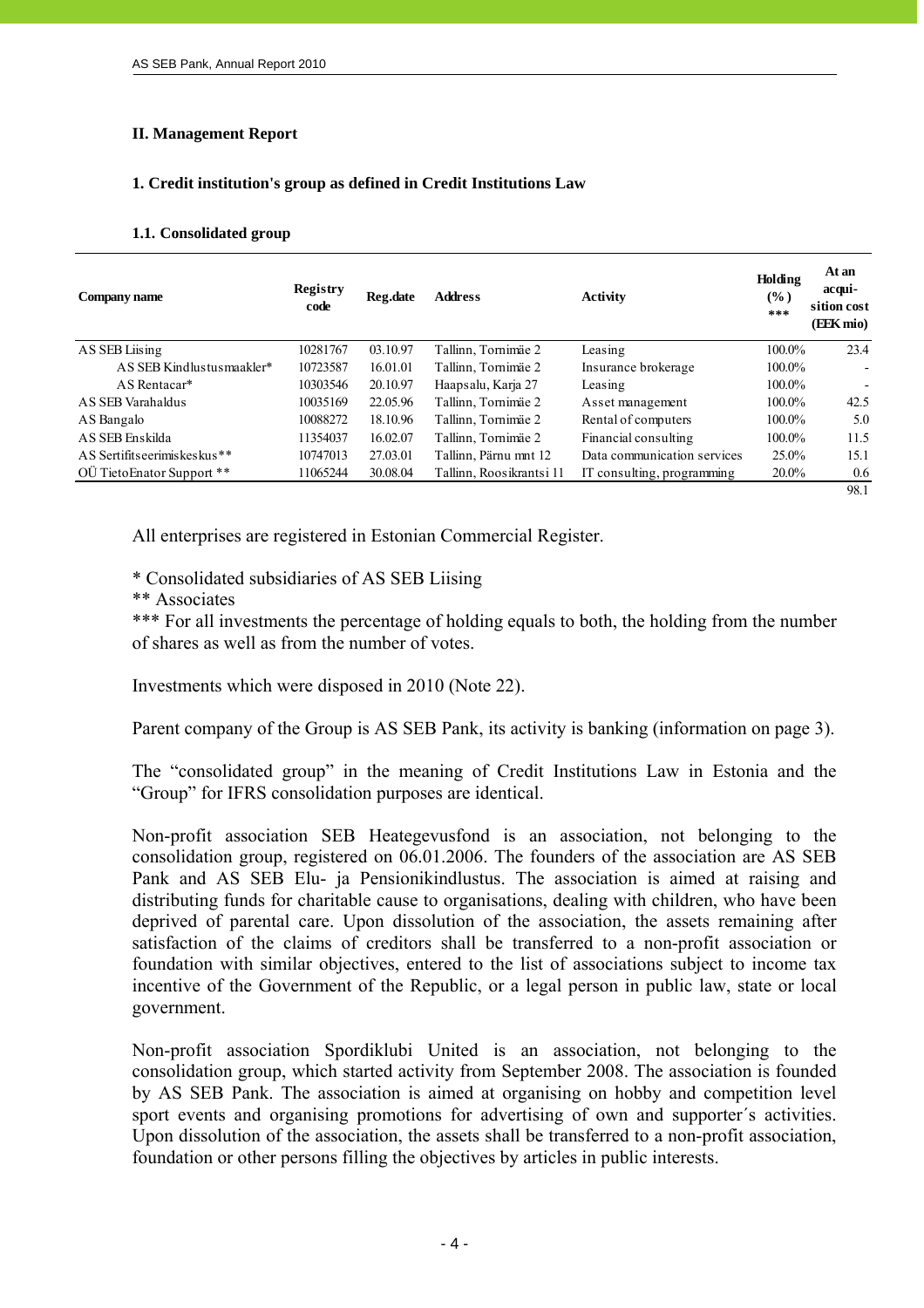Changes in the consolidated group during the accounting period and plans for year 2011 On January 28, 2010 AS SEB Pank sold 100% shares in AS SEB Elu- ja Pensionikindlustus

according to the Management Board resolution from December 2009. Purchaser was SEB Trygg Liv Holding AB, a company, which belongs to the Skandinaviska Enskilda Banken AB (publ) Group (SEB Group).

On February 26, 2010 AS SEB Pank sold 100% ownership in OÜ Estectus according to the Management Board resolution from December 2009. Purchaser was Warehold B.V., a company, which is located in Holland (later renamed to Baltectus B.V.) and belongs to the SEB Group.

On June 17, 2010 an associate company SEB IT Partner Estonia OÜ was liquidated (35% of the shares held by AS SEB Pank).

Developments in financial markets as a result of the bounce back of world economy as well the impact of even stronger regional recovery for Estonian economy in 2010 and of related expectations for 2011 are described in Note 1.2 on page 16-18. No such events or trends have occurred by the time of publishing the report, which would affect the strategy of the group in 2011.

# **1.2. Members of Management and Supervisory Board and shares held by them**

Members of the Management Board: Riho Unt, Paulius Tarbūnas, Allan Parik, Erki Pugal, Eerika Vaikmäe-Koit.

Members of the Supervisory Board: Martin Johansson, Stefan Stignas, Mark Payne, Stefan Davill, Tony Kylberg.

The members of AS SEB Pank Management and Supervisory Board and their confidants, as well as the commercial undertakings controlled jointly or severally by the mentioned persons did not hold any shares of AS SEB Pank as of 31.12.2010.

# **1.3. Strategy and organisation**

SEB Pank Group, a member of SEB Group, is an Estonian financial group that serves private individuals, companies and the public sector. The bank is a universal bank that offers its customers a wide range of financial services.

SEB was founded in 1856 and is now one of Northern Europe's leading financial Groups for corporate customers, institutions and private individuals with 600 branch offices in Sweden, Germany, the Baltic States, Poland, Russia and Ukraine. SEB Group customers include around 2,500 large companies and institutions, 400,000 small and medium-sized companies as well as 5 million private individuals.

SEB Pank Group brings the vision of the SEB Group, which is to be the leading bank in Northern Europe based on entrepreneurship, an international presence and long-term relationships, to life in Estonia. We promise our customers a rewarding relationship and keep this promise by always taking an innovative approach.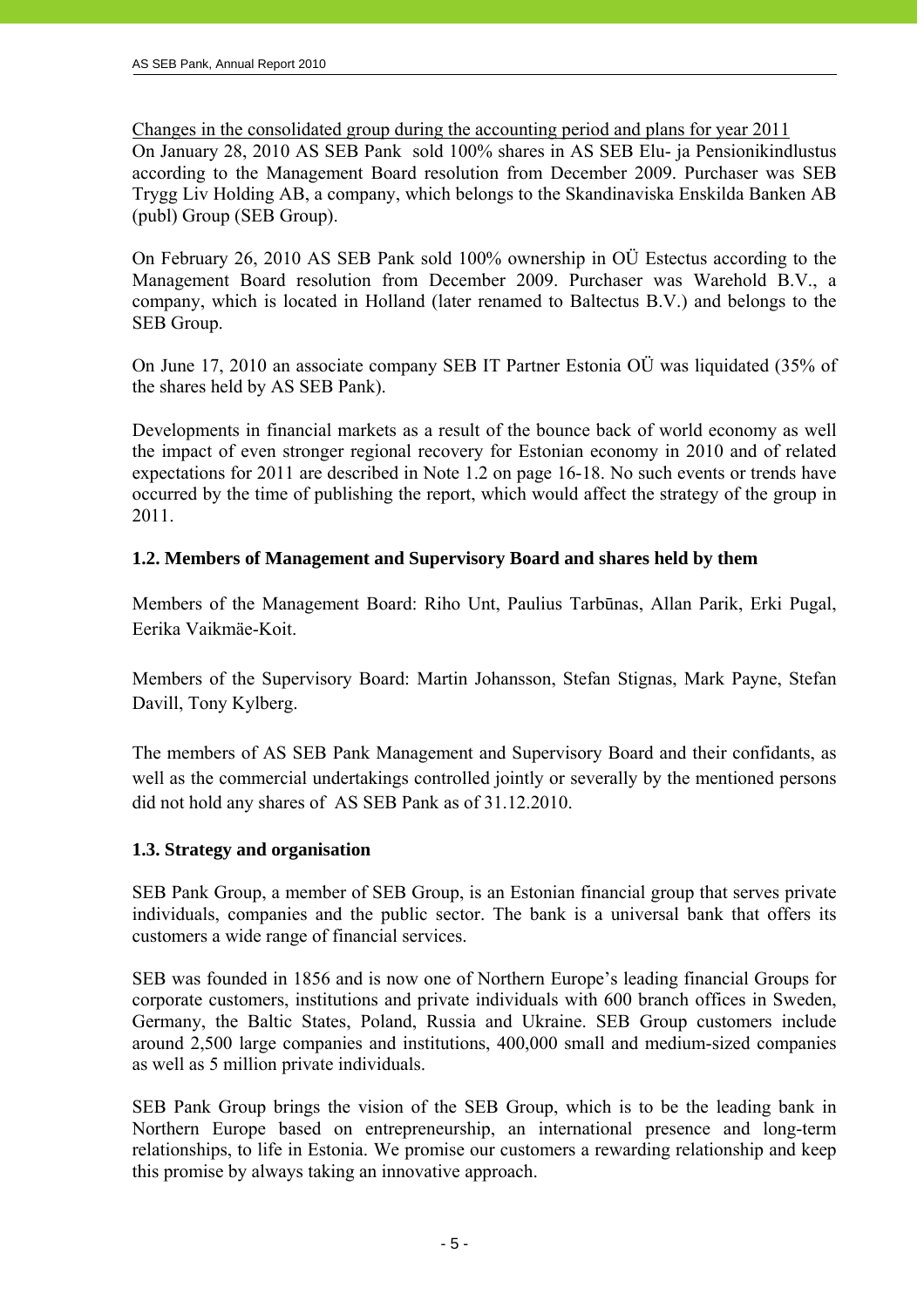AS SEB Pank is a leading universal bank in Estonia. We are leading within a number of areas including cash management, asset management and life insurance. AS SEB Pank acts as a Centre of Excellence within the SEB Group for Asset Management activities concerning Eastern Europe.

More than 813,500 customers of SEB Pank Group are served by 1,322 employees. The customers are served through many different channels such as 47 branch offices, 284 on-line post offices, 348 ATMs, 6,133 POS-terminals. There are more than 504,700 debit and credit cards in use. In addition, over 74% of our customers use our SEB Internet Bank and SEB Internet Bank for Business services.

Customer surveys during 2010 showed that SEB Pank Group is a leading bank when it comes to client satisfaction. This is a key strength of our group, a strength that we are determined to maintain.

AS SEB Pank is 100% owned by ultimate shareholder Skandinaviska Enskilda Banken AB (publ) – parent company, which belongs to a financial group with a remarkable history of business. We receive a lot of support from our parent company and SEB group companies in providing our customers with even better services. In many product/service areas our owner is the strongest bank in the Nordic arena – expertise that we can draw on to serve our customers. In addition, we receive strong support in controlling and managing our risks – something that is especially important given changed economic environment in Estonia but also in our region.

# **2. Highlights**

## Efficiency and development

Adaption of the euro was the biggest project in the history of Estonian banking and SEB played leading role in the banking sector in order to ensure shift to euro. Conversion of the SEB's banking system to the euro was completed successfully. All processes in SEB were transferred to the new currency and our customers were well kept.

Prior the euro adoption SEB opened next-generation internet bank and homepage. In new internet Bank SEB clients have a personal chief financial officer –Financial Planner that helps keep an eye on everyday money matters. The upgrade of the e-channels will continue in the euro era as well – a new mobile bank is expected in early 2011, and a new Internet bank for business customers in early 2012.

Baltic units of Swedbank, SEB, Nordea Bank and Danske Bank (Sampo Bank) commenced a cooperation project in 2010 with the aim of analysing the possibility and expediency of the creation of a common ATM network covering the entire Baltic region. The first stage of the project involves preparatory work and analysis project with the aim of investigating the commercial and technological possibility of the common ATM network. The four banks have a total of 936 ATMs in Estonia, 604 in Latvia, and 868 in Lithuania.

Nord Pool Spot, the largest physical power market in the world, selected SEB as its settlement bank in Estonia. All companies trading in power market will do it through SEB.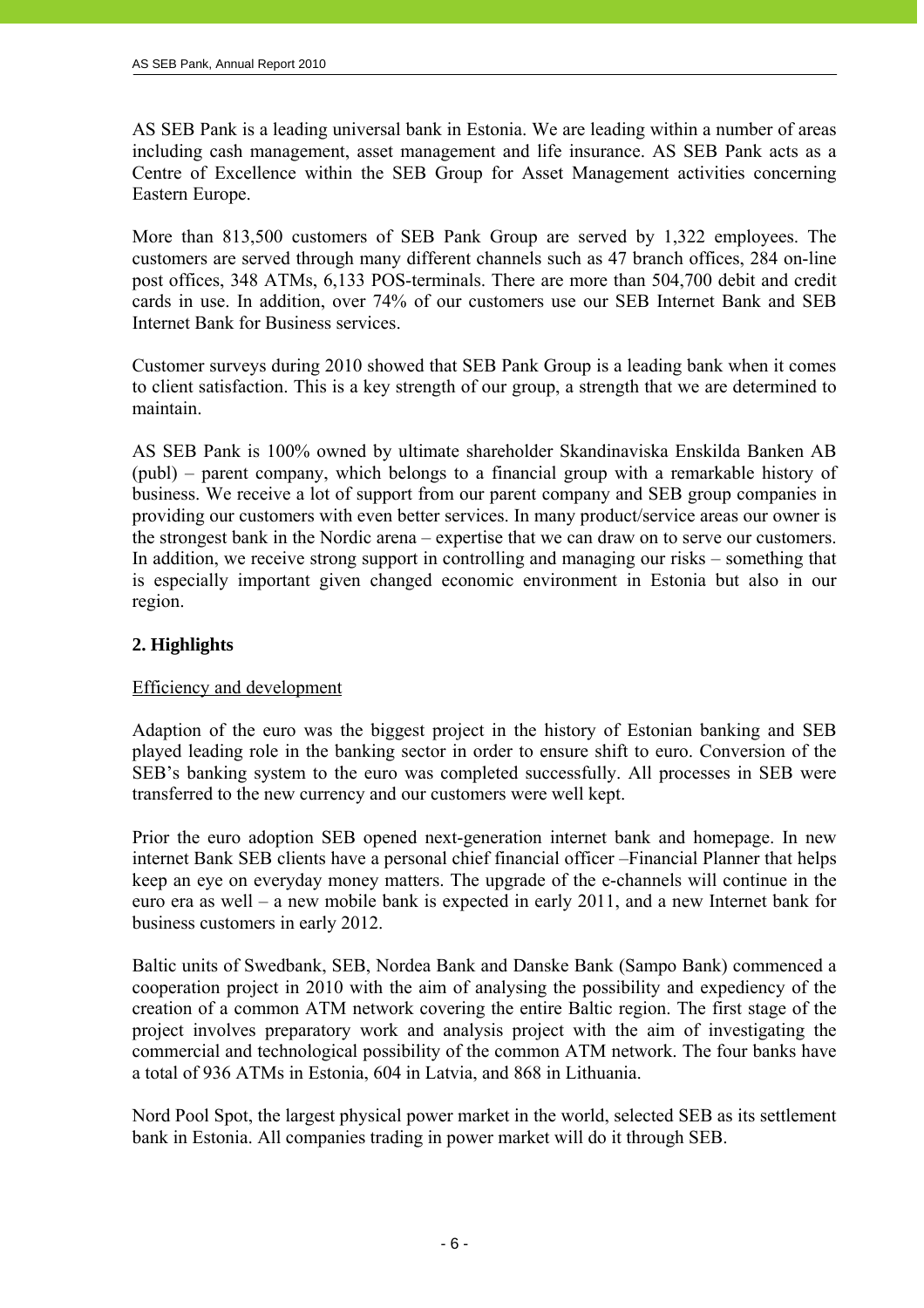SEB and Eesti Post have extended their partnership agreement for the operation of Post Banks in post offices all over Estonia until 31 January 2013. There are more than 350 post offices in the country providing the SEB bank services under the Post Bank trademark, the majority of which are located in rural areas. With the Post Banks, SEB's services are offered in almost 400 branches and offices around Estonia.

SEB Enskilda, the leading investment bank in the Nordic countries, expanded its Baltic equity product competence in 2010 by building up special stocks team.

# **Organisation**

j

Riho Unt was named the chairman of the Management Board of AS SEB Pank on 31 May 2010. Unt has been working with the SEB organisation for almost ten years. He joined the company in 2001 when he took up a position in the e-Technology and Operations Division. In 2004 he was promoted to deputy manager of the bank's Tallinn office, and then in 2006 to the position of director of the Retail Banking Division. He has been a member of the Management Board of the bank since the end of 2007, responsible for the retail banking area. Since January 2010 he has been fulfilling the duties of the board's chairman.

Riho Unt was named the chairman of the Estonian Banking Association. Unt will lead Estonian Banking Association until 2012.

Eerika Vaikmäe-Koit was named the member of the Management Board responsible for the retail banking area in September. The Retail Banking and Technology area is the biggest business unit within SEB, employing more than half of the bank's staff and accounting for almost half of the bank's volume of business. It serves around 500,000 active private clients and 34,000 small and medium-sized companies and is responsible for the development of the bank's product portfolio as a whole.

Eerika Vaikmäe-Koit has served in a variety of positions in both business and support functions in SEB since 1996. Between 2001 and 2005 she was the Deputy Manager of the Retail Banking Division, and from 2005 to 2008 she led a number of cross-border projects within the SEB Group. In 2008 she took up the post of Head of Support Units, overseeing personnel, legal, marketing and communication functions.

AS SEB Pank sold all owneship of its subsidiary company OÜ Estectus to SEB Group real estate company Baltectus B.V. in 2010.

AS SEB Pank sold all shares of its subsidiary company AS SEB Elu- ja Pensionikindlustus to the SEB Group's life insurance company SEB Trygg Liv Holding AB in 2010.

## Customer relations and customer satisfaction

The brand survey conducted by TNS Emor at the beginning of 2010 showed that SEB is the most likeable brand in the financial sector in Estonia. This is an important change as the popularity rating has always been closely tied to the size of the market share in the past.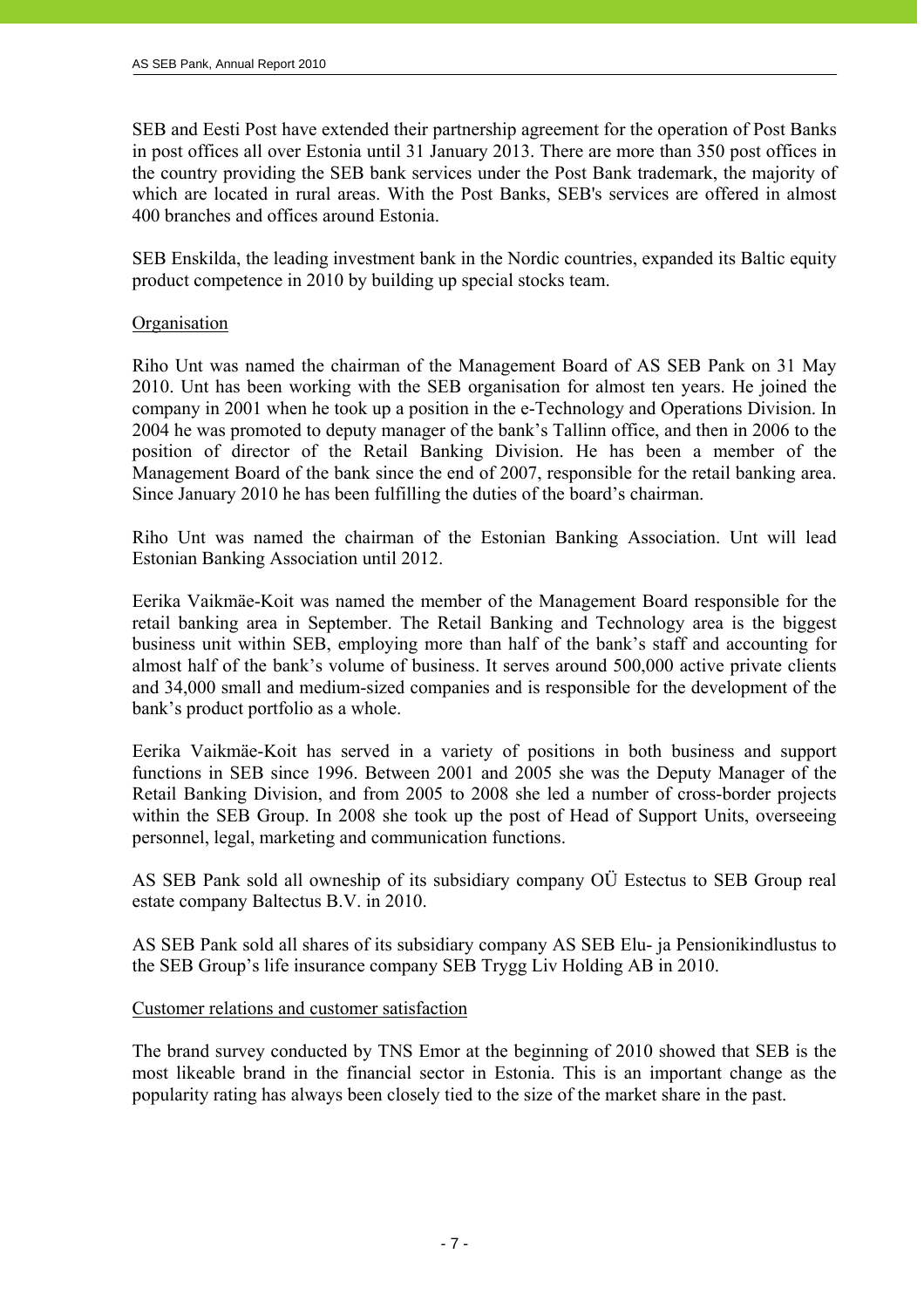AS SEB Pank was recognized to be the Most Attractive Employer in the financial sector in 2010 in Estonia. Also students recognized SEB as the Most Attractive Employer among financial sector in 2010 in Estonia.

AS SEB Pank improved its position in companies' awareness and image survey. In 2009 SEB was in position nr 11-13, in 2010 nr 7.

A survey conducted by TNS Emor entitled "Estonia's most customer-friendly large companies" has seen SEB voted the most customer-friendly company in the Estonian financial sector. In the overall ranking of the 29 companies included in the survey, SEB was placed second.

The international market research company EPSI Baltic study on the banking sector showed that SEB customers are at the top of the overall customer satisfaction index in Estonia. SEB's result – over 80 points – is significantly higher than the average for Estonia and Europe. From private customers, SEB garnered the highest score in the product and service quality category (84-85 points), but SEB's results in other fields also outstripped the bank's competitors.

SEB was the highest ranked company overall in the TNS Emor service quality study covering service companies from all sectors in Estonia, with a clear lead.

## Social responsibility and sponsorship

SEB became the first bank and the first major corporation in Estonia to cover its energy needs using green energy. SEB is now purchasing over 75 per cent of its power from renewable sources of energy. A number of the bank's buildings, such as the Tornimäe headquarters, have made a complete transition to green energy. The green energy SEB purchases are produced from 100 per cent renewable sources, primarily wind and water.

We are proud to be the biggest supporter of sports in Estonia. More than 40,000 people participate in the recreational sports events sponsored by SEB and this number is growing constantly. There are more than ten big scale sport events that we are supporting. Biggest events are:

- Tartu Marathon, the biggest cross-country ski marathon in Estonia. More than 6,500 skiers took part in the top skiing event of the winter in February 2010 and more than 6 million people watched the marathon on TV internationally.
- SEB Tallinn Marathon, the biggest running event in Baltics. More than 10,500 runners took part in the event in September 2010.

The SEB Charity Fund helps to create better and equal opportunities for children who have lost their parents. In 2010 the MTÜ SEB Heategevusfond (Charity Fund) conducted several campaigns to raise money to support children without parental care. Since the foundation of the fund in 2006 almost 1 million euro has been raised in support of children's shelters and safe houses all over Estonia. Our aim is to provide children who have no parental care with more equal opportunities, allowing them to feel that they are on the same level as peers raised in conventional families, to be active and to broaden their horizons. AS SEB Pank provides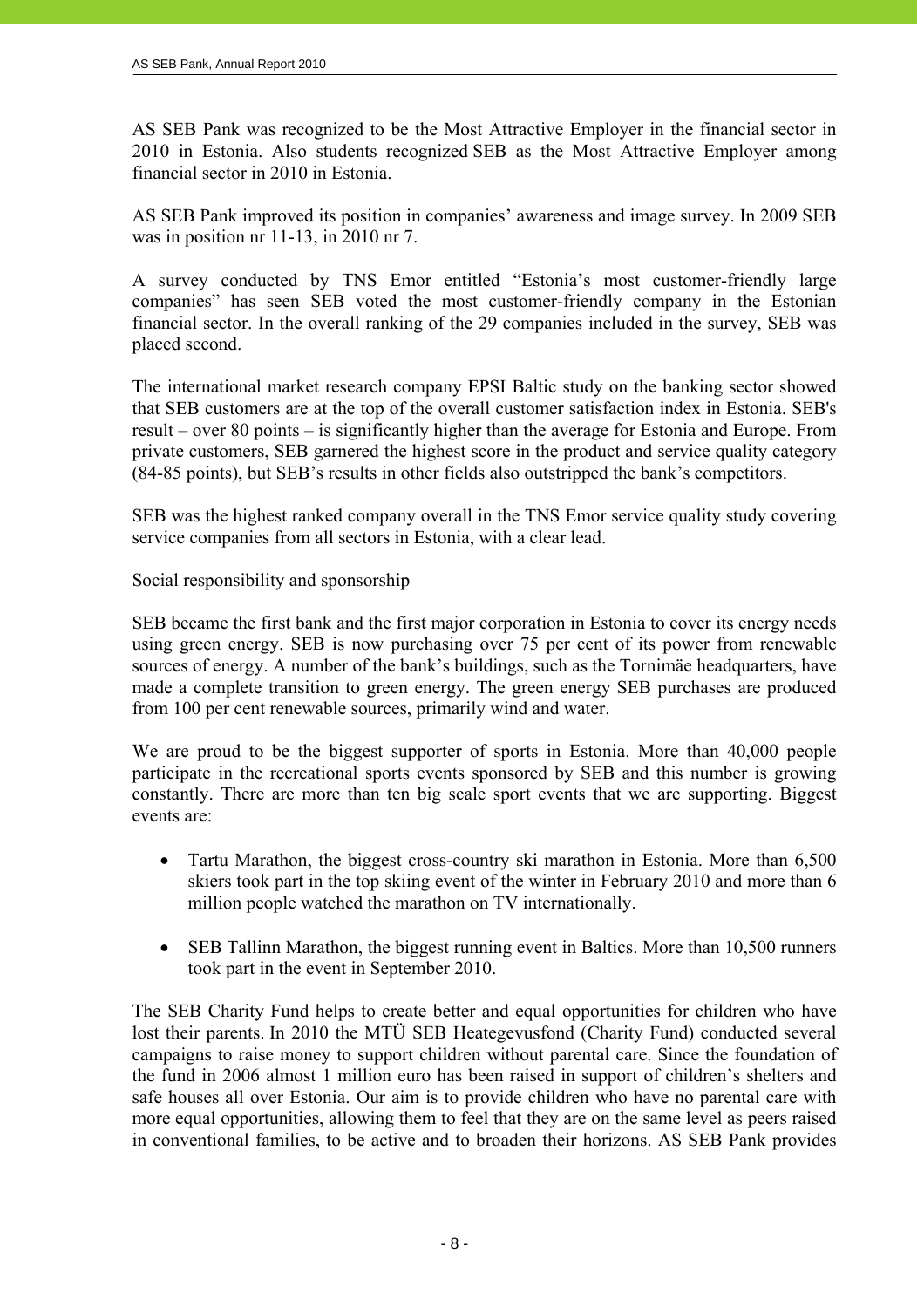the fund with 128 thousand euros in support every year. To date over 6,400 bank customers have joined us in our efforts and are making donations on a regular basis.

SEB supports Estonia's leading business plan competition 'Ajujaht', which is designed to contribute to the creation of new knowledge-based companies and to boost the business skills of students and young scientists.

SEB is a gold sponsor of the Estonian National Opera. The cooperation between SEB and the Estonian National Opera began in 2003 when SEB became the theatre's gold sponsor. The Estonia Theatre and SEB regularly offer people the chance to enjoy the performances of the Estonia Theatre at discounted prices and use of a special theatre bus to travel to Tallinn and back home.

SEB has several co-operation projects with major Estonian universities: Tartu University and Tallinn University of Technology.

In September the 46-metre brigantine Tre Kronor was visiting Tallinn. The SEB-sponsored voyage of the Tre Kronor was used to raise environmental awareness, and in particular the SEB Group's commitment to a cleaner Baltic Sea and the good of future generations. The Tre Kronor embarked on its trip in Stockholm on 1 September and visited five ports in all three Baltic States: Klaipeda, Liepaja, Riga, Pärnu and Tallinn.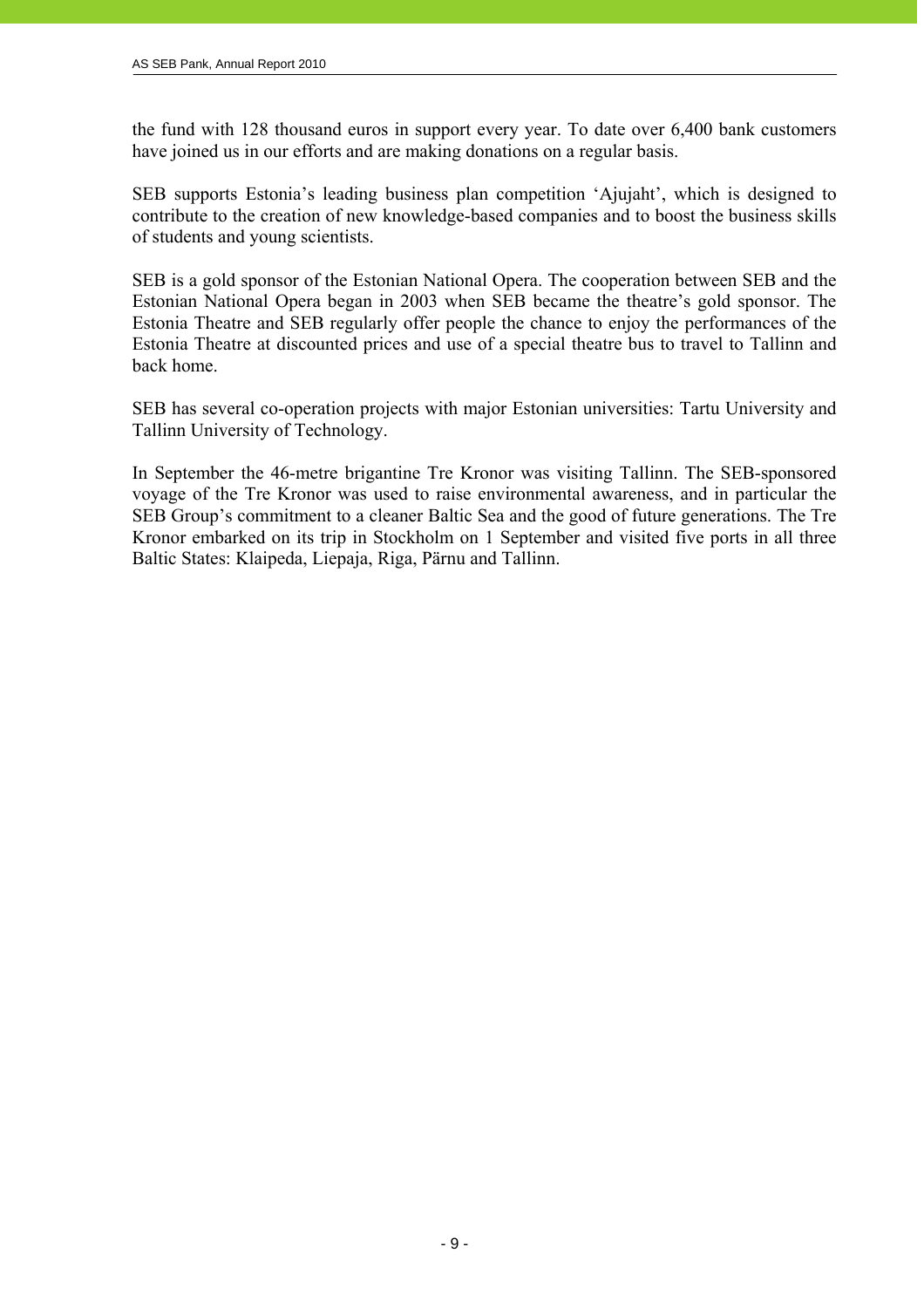#### **3. Key Figures**

j

| (millions of EEK)                                  |          |            |
|----------------------------------------------------|----------|------------|
|                                                    | 31.12.10 | 31.12.09   |
| Net profit/loss                                    | 853.4    | $-1,381.9$ |
| Average equity                                     | 7,892.2  | 8,147.7    |
| Return on equity (ROE), %                          | 10.81    | $-16.96$   |
| Average assets                                     | 71,040.3 | 79,746.8   |
| Return on assets (ROA), %                          | 1.20     | $-1.73$    |
| Net interest income                                | 1,176.5  | 1,328.4    |
| Average interest earning assets                    | 68,467.2 | 76,362.3   |
| Net interest margin (NIM), %                       | 1.72     | 1.74       |
| Credit losses adjusted net interest income/expense | 1,034.1  | $-651.2$   |
| Average interest earning assets                    | 68,467.2 | 76,362.3   |
| Credit losses adjusted net interest margin, %      | 1.51     | $-0.85$    |
| Interest income                                    | 1,948.2  | 3,093.4    |
| Average interest earning assets                    | 68,467.2 | 76,362.3   |
| Yield on interest earning assets, %                | 2.85     | 4.05       |
| Interest expenses                                  | 771.7    | 1,765.0    |
| Interest bearing liabilities, average              | 60,966.9 | 68,641.8   |
| Cost of interest bearing liabilities, %            | 1.27     | 2.57       |
| Spread, %                                          | 1.58     | 1.48       |
| Cost/Income Ratio, %                               | 49.1     | 72.5       |
| Ratio of individually impaired loans, %            | 3.51     | 4.41       |

#### **Explanations**

Return on equity (ROE) = Net profit/Average equity  $*$  100 Average equity = (Equity of current year end + Equity of previous year end)/2 Return on assets (ROA) = Net profit/Average assets \* 100 Average assets =  $(Assets of current year end + Assets of previous year end)/2$ Spread = Yield on interest earning assets - Cost of interest bearing liabilities Cost/Income Ratio = Total Operating Expenses/Total Income \* 100 Cost of interest bearing liabilities = Interest expenses/Average interest bearing liabilities \*100 Ratio of individually impaired loans = Individually impaired loans/Loans to customers \* 100 Net interest margin (NIM) = Net interest income/Average interest earning assets \* 100 Yield on interest earning assets = Interest income/Average interest earning assets  $*100$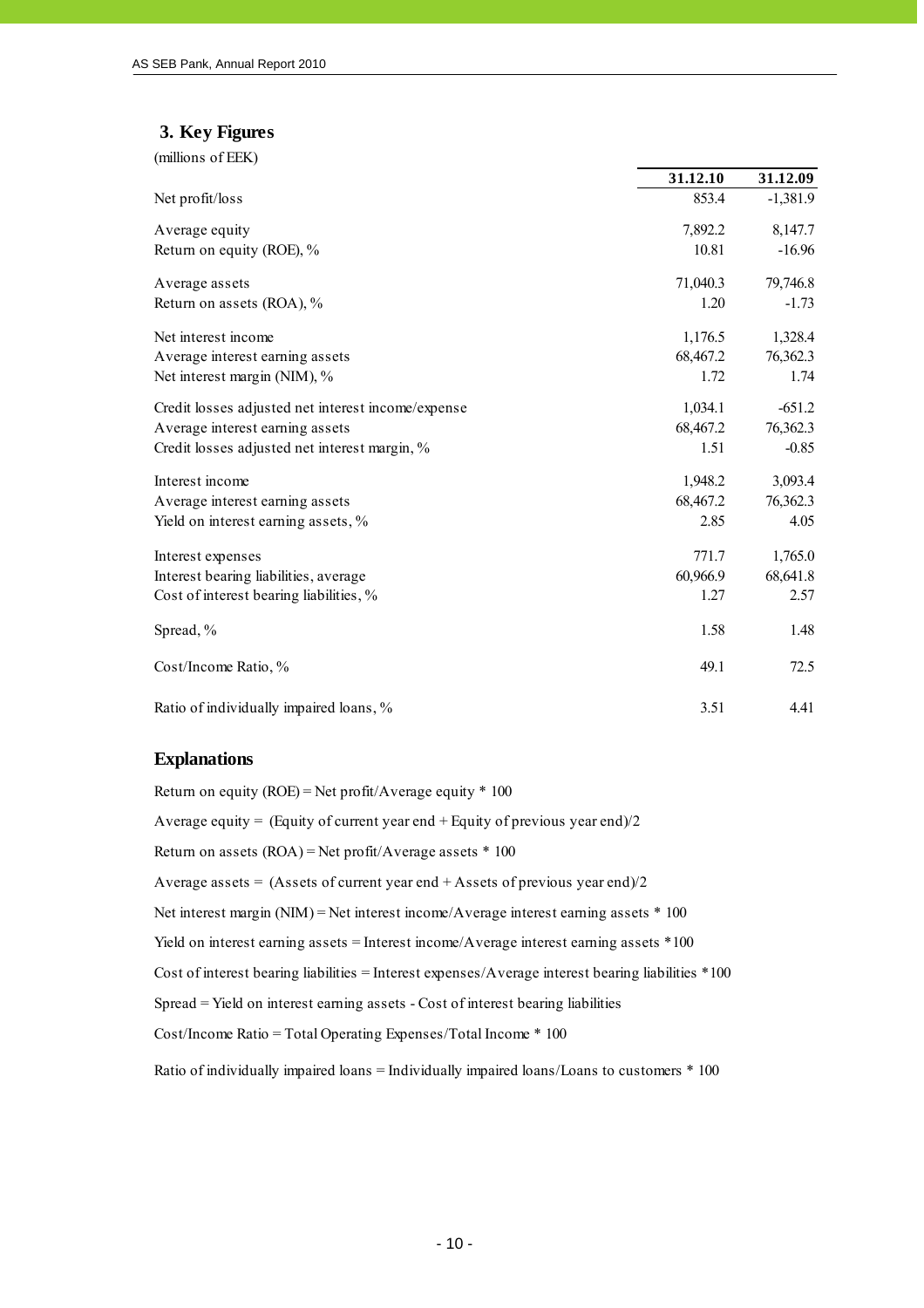#### Interest earning assets:

j

Balances with central bank Loans and advances to credit institutions (all without accrued interests) Loans and advances to customers

#### Interest bearing liabilities:

Due to credit institutions Due to customers Loan funds Issued debt securities Subordinated loans (all without accrued interests)

#### Total Operating Expenses:

Personnel expenses Other expenses Depreciation, amortisation and impairment of tangible and intangible assets

#### Total Income:

Net interest income Net fee and commission income Net income from foreign exchange Gains less losses from financial assets at fair value through profit or loss Income from insurance activities Income from dividends Gains less losses from investment securities Share of profit of associates Other income

#### **Assets quality**

| (millions of EEK)                                                           | 31.12.10 | 31.12.09 |
|-----------------------------------------------------------------------------|----------|----------|
|                                                                             |          |          |
| Total assets                                                                | 67,683.4 | 74.397.1 |
| Overdue loans and receivables*                                              | 3.211.8  | 3,253.6  |
| Overdue/Total assets, $\%$                                                  | 4.75     | 4 3 7    |
| Allowances for losses on amounts due from customers and credit institutions | 2.808.0  | 3.056.5  |

\* this part of the loan principal that has become overdue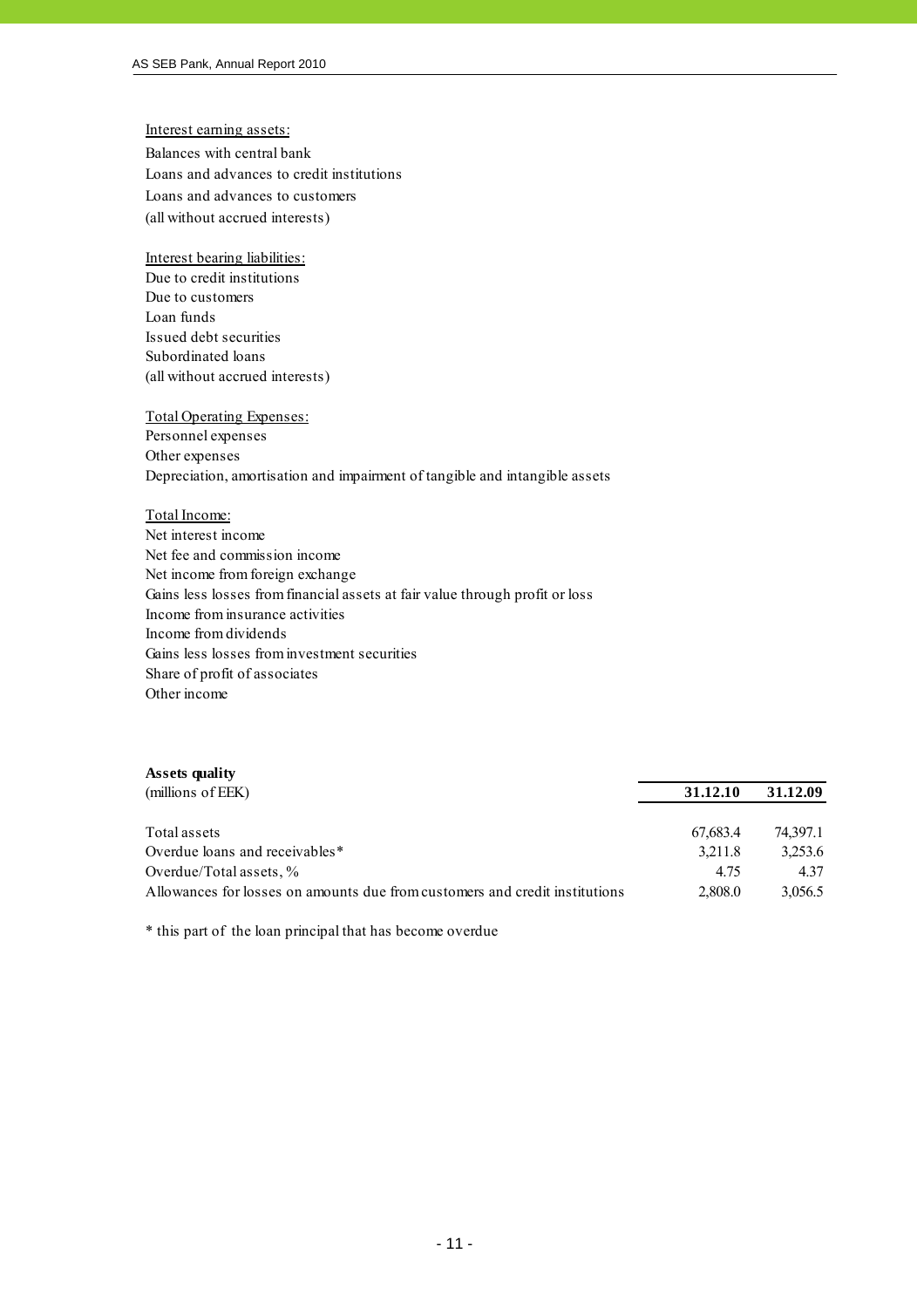#### **III. Consolidated Financial Statements**

#### **1. Consolidated income statement**

| (millions of EEK)                                                            | Note           | 2010     | 2009       |
|------------------------------------------------------------------------------|----------------|----------|------------|
| Interest and similar income                                                  | 3              | 1,948.2  | 3,093.4    |
| Interest expenses and similar charges                                        | $\overline{4}$ | $-771.7$ | $-1,765.0$ |
| Net Interest Income                                                          |                | 1,176.5  | 1,328.4    |
| Fee and commission income                                                    | 5              | 827.5    | 855.8      |
| Fee and commission expense                                                   | 6              | $-224.3$ | $-253.3$   |
| Net fee and commission income                                                |                | 603.2    | 602.5      |
| Net income from foreign exchange                                             | 7              | 120.5    | 116.5      |
| Gains less losses from financial assets at fair value through profit or loss | 8              | $-34.0$  | 65.4       |
| Income from dividends                                                        |                | 0.1      | 1.9        |
| Gains less losses from investment securities                                 | 16             | 1.4      | 25.3       |
| Share of profit of associates                                                | 18             | 0.1      | 0.9        |
| Other income                                                                 | $\overline{9}$ | 36.3     | 18.5       |
| Personnel expenses                                                           | 10             | $-533.7$ | $-594.5$   |
| Other expenses                                                               | 11             | $-371.1$ | $-545.6$   |
| Depreciation, amortisation and impairment of tangible and intangible assets  | 19, 20         | $-55.3$  | $-450.9$   |
| Profit before impairment losses on loans and advances                        |                | 944.0    | 568.4      |
| Impairment losses on loans and advances                                      | 12             | $-142.4$ | $-1,996.7$ |
| Profit/loss before income tax                                                |                | 801.6    | $-1,428.3$ |
| Income tax                                                                   |                | 0.0      | 0.0        |
| Net profit/loss from continued operations                                    |                | 801.6    | $-1,428.3$ |
| Net profit from discontinued operations                                      | 22             | 51.8     | 46.4       |
| Net profit/loss                                                              |                | 853.4    | $-1,381.9$ |
| Profit/loss attributable to:                                                 |                |          |            |
| Sole equity holder of the parent entity (total)                              |                | 853.4    | $-1,381.9$ |
| -Net profit/loss from continued operations                                   |                | 801.6    | $-1,428.3$ |
| -Net profit from discontinued operations                                     |                | 51.8     | 46.4       |
|                                                                              |                | 853.4    | $-1,381.9$ |
| 2. Consolidated statement of comprehensive income                            |                |          |            |
|                                                                              |                | 2010     | 2009       |
| Net profit/loss                                                              |                | 853.4    | $-1,381.9$ |
| Other comprehensive income/expense                                           |                |          |            |
| Revaluation of available-for-sale financial assets                           |                | $-0.6$   | 12.0       |
| Total other comprehensive income/expense                                     |                | $-0.6$   | 12.0       |
| Total comprehensive income/expense                                           |                | 852.8    | $-1,369.9$ |
| Sole equity holder of the parent entity (total)                              |                | 852.8    | $-1,369.9$ |
| -Total comprehensive income/expense from continued operations                |                | 801.0    | $-1,416.3$ |
| -Total comprehensive income from discontinued operations                     |                | 51.8     | 46.4       |
|                                                                              |                | 852.8    | $-1,369.9$ |

The notes on pages 16 - 95 are integral part of these consolidated financial statements.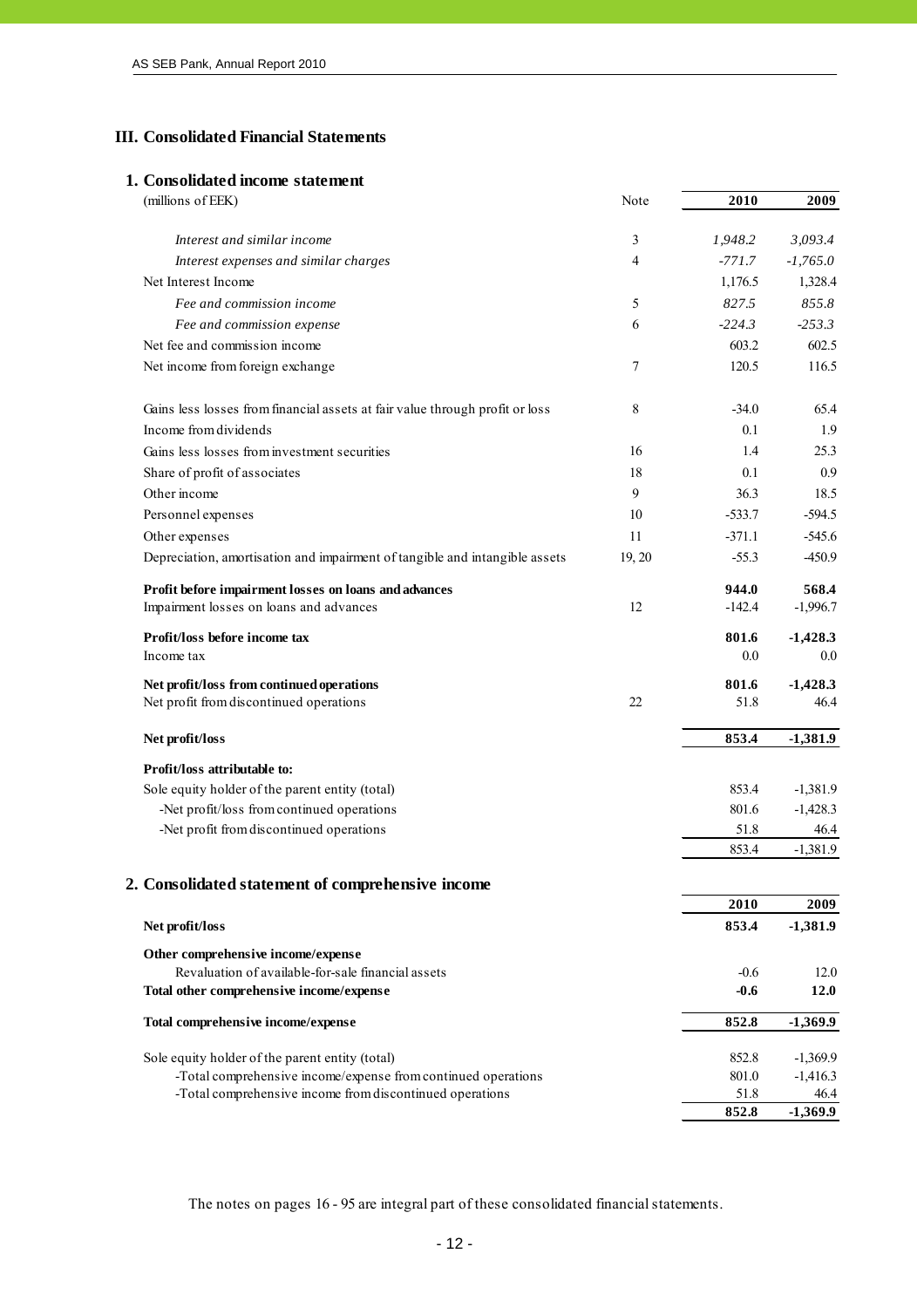## **3. Consolidated statement of financial position**

| (millions of EEK)                                                    | Note | 31.12.10 | 31.12.09 |
|----------------------------------------------------------------------|------|----------|----------|
| <b>ASSETS</b>                                                        |      |          |          |
| Cash                                                                 |      | 608.4    | 638.9    |
| Balances with central bank                                           | 13   | 4,946.9  | 4,827.1  |
| Loans and advances to credit institutions                            | 14   | 4,373.7  | 4,633.4  |
| Loans and advances to customers                                      | 15   | 56,432.0 | 61,846.3 |
| Financial assets held for trading                                    | 16   | 342.3    | 366.2    |
| Available-for-sale financial assets                                  | 16   | 78.8     | 99.6     |
| Other assets                                                         | 17   | 747.2    | 662.8    |
| Investments in associates                                            | 18   | 6.7      | 10.1     |
| Intangible assets                                                    | 19   | 8.0      | 9.6      |
| Property, plant and equipment                                        | 20   | 114.7    | 116.8    |
| Investment properties                                                | 21   | 24.7     | 25.4     |
|                                                                      |      | 67,683.4 | 73,236.2 |
| Assets classified as discontinued operations                         | 22   | 0.0      | 1,160.9  |
| <b>TOTAL ASSETS</b>                                                  |      | 67,683.4 | 74,397.1 |
|                                                                      |      |          |          |
| <b>LIABILITIES AND SHAREHOLDERS' EQUITY</b>                          |      |          |          |
| Due to credit institutions                                           | 23   | 22,209.0 | 29,786.0 |
| Due to customers                                                     | 24   | 33,630.0 | 31,824.2 |
| Loan funds                                                           | 25   | 208.7    | 188.5    |
| Other liabilities                                                    | 26   | 1,127.6  | 851.1    |
| Financial liabilities at fair value through profit or loss           | 27   | 349.4    | 358.5    |
| Provisions                                                           | 28   | 4.1      | 2.6      |
| Subordinated loans                                                   | 29   | 1,833.7  | 2,615.9  |
|                                                                      |      | 59,362.5 | 65,626.8 |
| Liabilities included in assets classified as discontinued operations | 22   | $0.0\,$  | 1,306.8  |
| <b>Total Liabilities</b>                                             |      | 59,362.5 | 66,933.6 |
|                                                                      |      |          |          |
| Share capital                                                        | 30   | 665.6    | 665.6    |
| Share premium                                                        |      | 1,346.6  | 1,346.6  |
| Other reserves                                                       | 32   | 311.9    | 332.0    |
| Retained earnings                                                    |      | 5,996.8  | 5,119.3  |
| Total shareholders' equity                                           |      | 8,320.9  | 7,463.5  |
| TOTAL LIABILITIES AND SHAREHOLDERS' EQUITY                           |      | 67,683.4 | 74,397.1 |

The notes on pages 16 - 95 are integral part of these consolidated financial statements.

Initialiseeritud ainult identifitseerimiseks<br>Initialied for the purpose of identification only<br>Initialialid/initials  $M.V.$ 07.05.2011 Kuupäev/date PricewaterhouseCoopers, Tallinn

- 13 -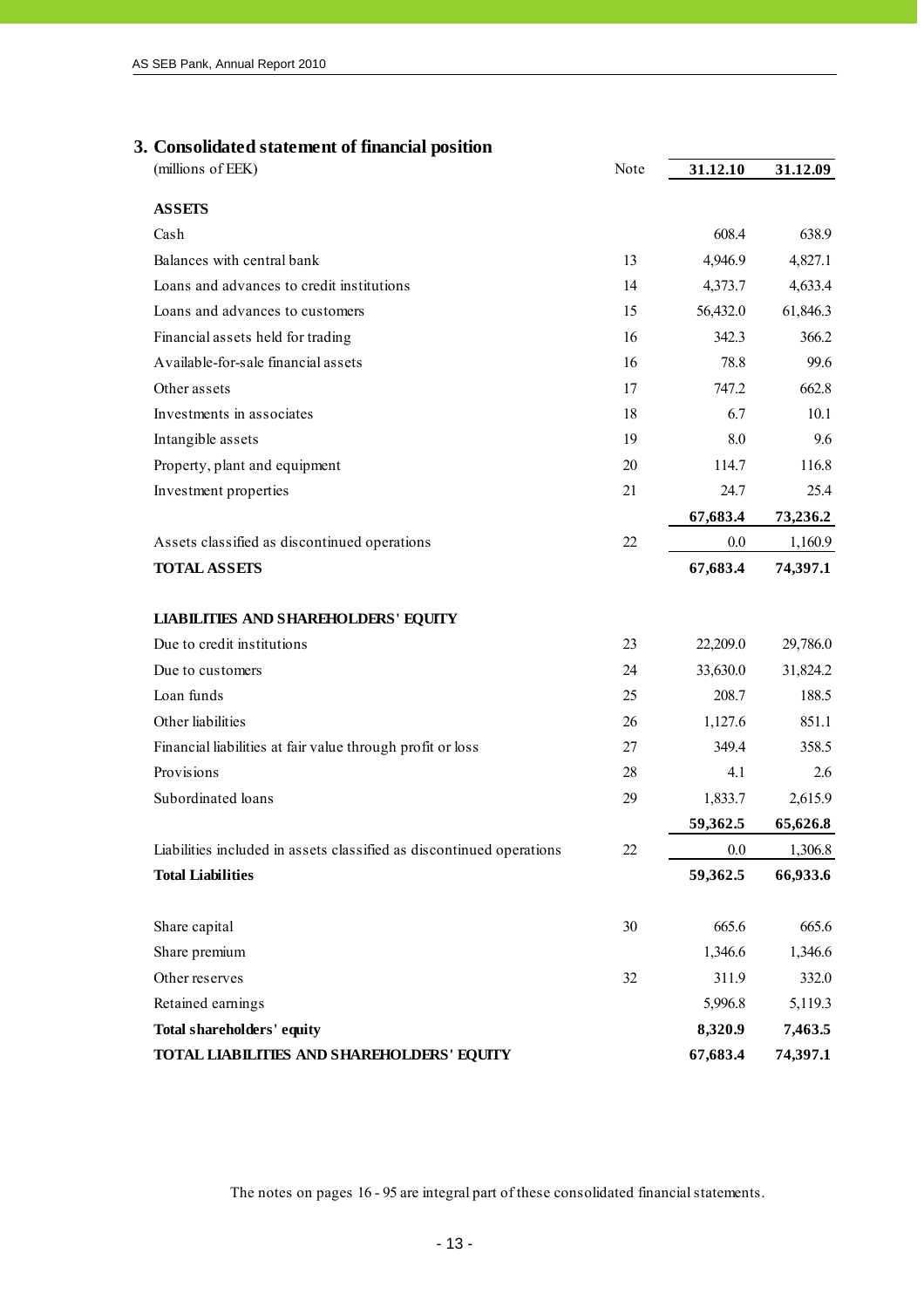# **4. Consolidated statement of cash flows**

(millions of EEK)

j

|                                                                                 | Note   | 2010               | 2009            |
|---------------------------------------------------------------------------------|--------|--------------------|-----------------|
| I. Cash flows from operating activities                                         |        |                    |                 |
| Interest received                                                               |        | 1,977.5            | 3,234.7         |
| Interest paid                                                                   |        | $-834.5$           | $-2,124.7$      |
| Dividends received                                                              |        | 0.1                | 1.9             |
| Fee and commission received                                                     | 5      | 827.5              | 855.8           |
| Fee and commission paid                                                         | 6      | $-224.3$           | $-253.4$        |
| Net trading income and other operating income                                   |        | 1,238.2            | 627.8           |
| Personnel expenses and other operating expenses                                 |        | $-834.5$           | $-899.4$        |
| Revaluation adjustments                                                         |        | $-1.0$             | 1.2             |
| Cash flows from operating activities before changes in the operating assets and |        |                    |                 |
| liabilities, continued operations                                               |        | 2,149.0            | 1,443.9         |
| Cash flows from operating activities before changes in the operating assets and |        |                    |                 |
| liabilities, discontinued operations                                            |        | 0.0                | 46.9            |
|                                                                                 |        |                    |                 |
| Changes in operating assets:                                                    |        |                    |                 |
| Loans and advances to credit institutions and mandatory reserve                 |        | 2,587.2            | $-3,683.3$      |
| Loans and advances to customers                                                 |        | 4,065.4            | 4,973.5         |
| Other assets                                                                    |        | 44.8               | 201.1           |
| <b>Changes of operating liabilities:</b>                                        |        |                    |                 |
| Due to credit institutions                                                      |        | $-7,952.2$         | $-5,684.0$      |
| Due to customers                                                                |        | 1,858.7            | $-3,129.7$      |
| Loan funds                                                                      |        | 20.0               | 58.6            |
| Other liabilities                                                               |        | $-643.4$           | $-183.6$        |
| Cash flow from (used in) operating activities, continued operations             |        | 2,129.5            | $-6,003.5$      |
| Cash flow from (used in) operating activities, discontinued operations          |        | 0.0                | 48.0            |
|                                                                                 |        |                    |                 |
| II. Cash flows from investing activities                                        |        |                    |                 |
| Net increase-/decrease+ of investment portfolio securities                      |        | 1,085.0            | 348.3           |
| Proceeds from sale and liquidation of associates                                | 18     | 3.4                | 4.9             |
| Purchase of investment properties, tangible and intangible assets               | 19, 20 | $-52.3$            | $-68.7$         |
| Proceeds from sale of investment properties, tangible and intangible assets     | 19, 20 | 30.4               | 2.1             |
| Cash flow from (used in) investing activities, continued operations             |        | 1,066.5            | 286.6           |
| Cash flow from (used in) investing activities, discontinued operations          |        | 51.8               | $-35.4$         |
|                                                                                 |        |                    |                 |
| III. Cash flows from financing activities                                       |        |                    |                 |
| Repurchasing of debt securities<br>Repayments of subordinated loans             |        | $-8.1$<br>$-782.3$ | $-103.4$<br>0.0 |
| Cash used in financing activities, continued operations                         |        | $-790.4$           | $-103.4$        |
| Cash used in financing activities, discontinued operations                      |        | 0.0                | 0.0             |
|                                                                                 |        |                    |                 |
| Net decrease/increase in cash and cash equivalents                              |        | 2,457.4            | $-5,807.7$      |
| Cash and cash equivalents at the beginning of period                            |        | 6,342.9            | 12,153.1        |
| Effect of exchange rate changes on cash and cash equivalents                    |        | $-8.3$             | $-2.5$          |
| Cash and cash equivalents at the end of period                                  |        | 8,792.0            | 6,342.9         |
|                                                                                 |        |                    |                 |
| Cash and cash equivalents includes:                                             |        | 31.12.10           | 31.12.09        |
| Cash on hand                                                                    |        | 608.4              | 638.9           |
| Balances with the central bank without mandatory reserve                        |        | 4,267.9            | 1,075.0         |
| Liquid deposits in other credit institutions, continued                         |        | 3,894.5            | 4,614.4         |
| Liquid deposits in other credit institutions, discontinued                      |        | $0.0\,$            | 0.1             |
| Trading portfolio                                                               |        | 21.2               | 14.5            |
|                                                                                 |        | 8,792.0            | 6,342.9         |

All cash equivalents are freely available for use by the Group with maturity of less than 3 months.

The notes on pages 16 - 95 are integral part of these consolidated financial statements.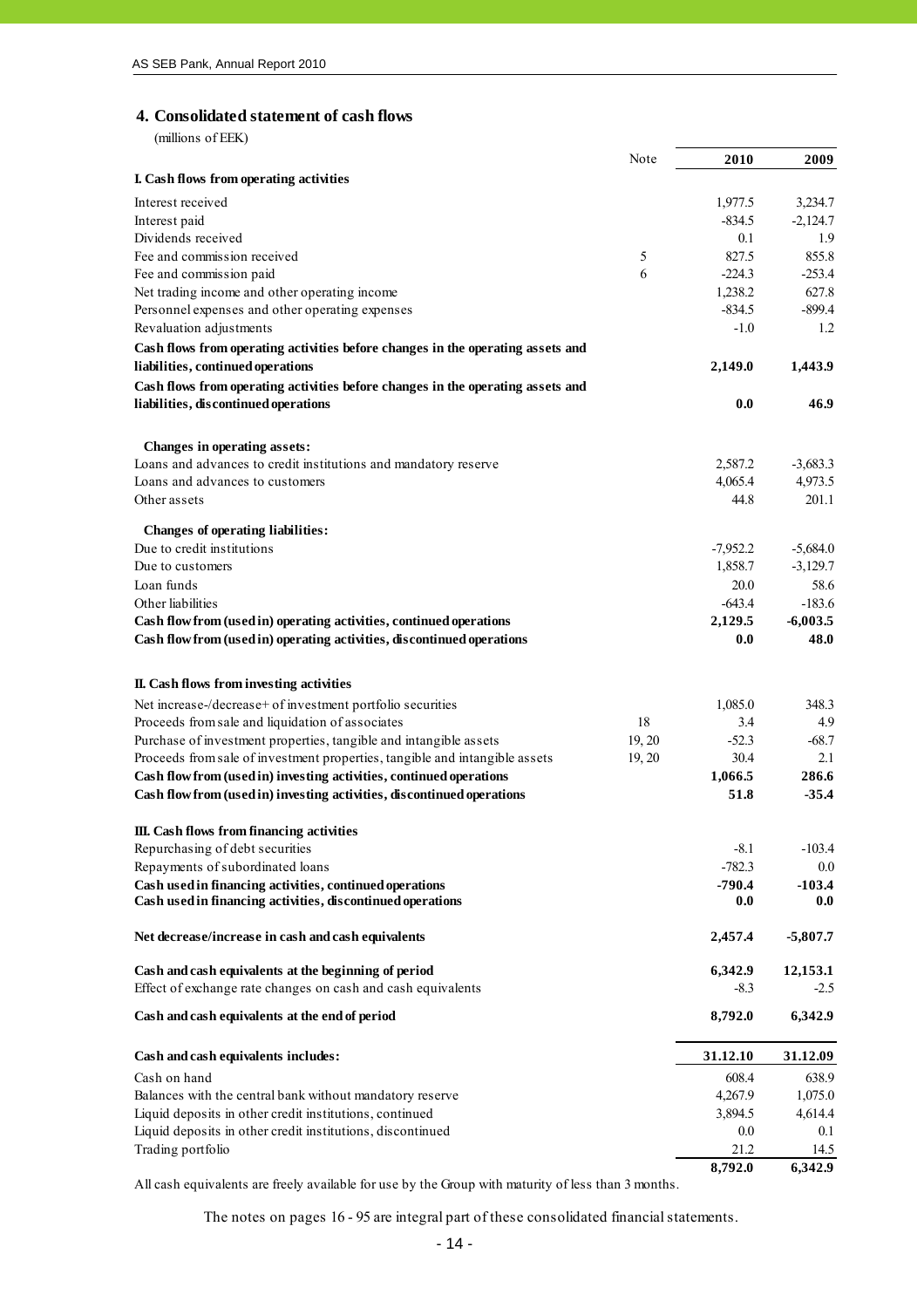# **5. Consolidated statement of changes in shareholders' equity**

(millions of EEK)

|                                                                                     | <b>Share</b><br>capital<br>(Note 30) | <b>Share</b><br>premium | Other<br>reserves<br>(Note 32) | Translation<br>reserve | <b>Retained</b><br>earnings | Total share<br>holders'<br>equity |
|-------------------------------------------------------------------------------------|--------------------------------------|-------------------------|--------------------------------|------------------------|-----------------------------|-----------------------------------|
| <b>Year beginning 01.01.2009</b>                                                    | 665.6                                | 1,346.6                 | 318.9                          | 0.0                    | 6,500.8                     | 8,831.9                           |
| Statutory reserve                                                                   | 0.0                                  | 0.0                     | 1.1                            | 0.0                    | $-1.1$                      | 0.0                               |
| Net profit/loss                                                                     | 0.0                                  | 0.0                     | 0.0                            | 0.0                    | $-1,381.9$                  | $-1,381.9$                        |
| Other                                                                               | 0.0                                  | 0.0                     | 0.0                            | 0.0                    | 1.5                         | 1.5                               |
| Other comprehensive income:<br>Net change in available-for-sale<br>financial assets | 0.0                                  | 0.0                     | 12.0                           | 0.0                    | 0.0                         | 12.0                              |
| Total other comprehensive income                                                    | 0.0                                  | 0.0                     | 12.0                           | 0.0                    | 0.0                         | 12.0                              |
| <b>Final balance 31.12.2009</b>                                                     | 665.6                                | 1,346.6                 | 332.0                          | 0.0                    | 5,119.3                     | 7,463.5                           |
| <b>Year beginning 01.01.2010</b>                                                    | 665.6                                | 1,346.6                 | 332.0                          | 0.0                    | 5,119.3                     | 7,463.5                           |
| Statutory reserve                                                                   | 0.0                                  | 0.0                     | $-19.5$                        | 0.0                    | 19.5                        | 0.0                               |
| Net profit/loss                                                                     | 0.0                                  | 0.0                     | 0.0                            | 0.0                    | 853.4                       | 853.4                             |
| Other                                                                               | 0.0                                  | 0.0                     | 0.0                            | 0.0                    | 4.6                         | 4.6                               |
| Other comprehensive income:                                                         |                                      |                         |                                |                        |                             |                                   |
| Net change in available-for-sale<br>financial assets                                | 0.0                                  | 0.0                     | $-0.6$                         | 0.0                    | 0.0                         | $-0.6$                            |
| Total other comprehensive expense                                                   | 0.0                                  | 0.0                     | $-0.6$                         | 0.0                    | 0.0                         | $-0.6$                            |
| <b>Final balance 31.12.2010</b>                                                     | 665.6                                | 1.346.6                 | 311.9                          | 0.0                    | 5,996.8                     | 8,320.9                           |

| Initsiaalid/initials | initsialiseeritud ainult identifitseerimiseks<br>Initialled for the purpose of identification only |
|----------------------|----------------------------------------------------------------------------------------------------|
| Kuupäev/date         | 07.03.2011                                                                                         |
|                      | PricewaterhouseCoopers, Tallinn                                                                    |

The notes on pages 16 - 95 are integral part of these consolidated financial statements.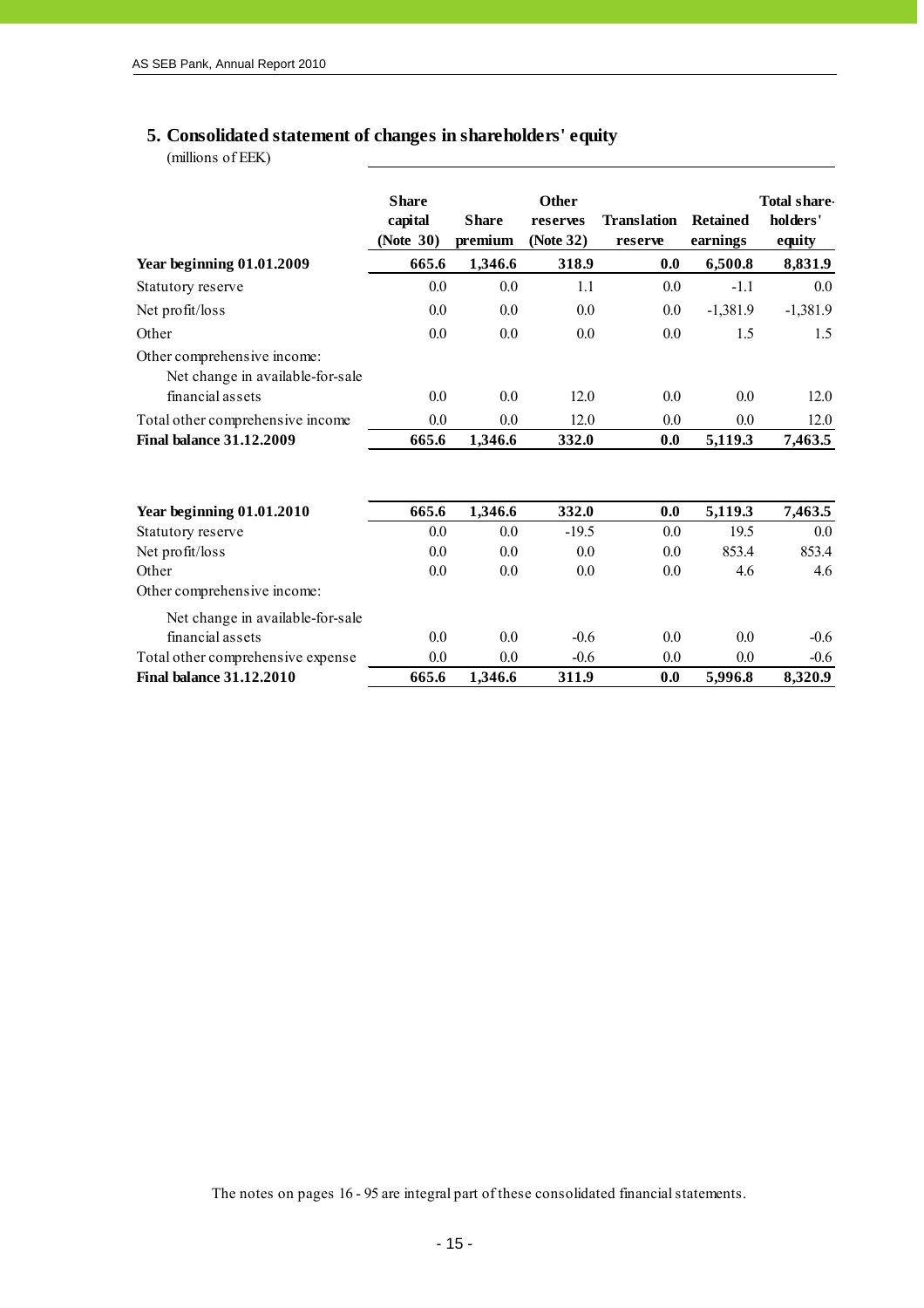# **Note 1**

j

# **ACCOUNTING PRINCIPLES**

AS SEB Pank (Reg. No. 10004252) is a credit institution registered in Tallinn (Estonia), Tornimäe Street 2, the sole shareholder of which is Skandinaviska Enskilda Banken AB (publ), who is also the ultimate controlling party, registered in Sweden (Note 30).

As at the end of year 2010 SEB Pank Group employed 1,322 people (2009 1,444). These consolidated financial statements for the year ended 31 December 2010 have been approved for issue by the Management Board and are subject to approval by the ultimate shareholder.

# **1.1. Basis of preparation**

These consolidated financial statements of SEB Pank Group (the Group) are prepared in accordance with International Financial Reporting Standards (IFRS) as adopted by the EU. The principal accounting policies applied in the preparation of these consolidated financial statements are set out below. These policies have been consistently applied to all the years presented, unless otherwise stated.

These financial statements have been prepared under the historical cost convention, except as disclosed in some of the accounting policies below (i.e. financial assets at fair value). Financial statements have been prepared according to accrual principle of accounting. The group classifies its expenses by nature of expense method.

These consolidated financial statements have been prepared in millions of Estonian kroons.

When the presentation or classification of items in the consolidated financial statements is amended, comparative amounts for the previous period are also reclassified, if not referred differently in specific accounting principle.

Certain new standards, amendments and interpretations to existing standards have been published by the time of compiling these financial statements that are mandatory for the company's accounting periods beginning after 1 January 2010 or later periods. The overview of these standards and the Group management estimate of the potential impact of applying the new standards and interpretations is given at the end of this section (Note 1.24). Note 1.24 gives also overview of the new IFRS standards, amendments and interpretations that became effective for the first time for these financial statements and their effect to them.

## **1.2. Critical accounting estimates and judgments**

The preparation of the consolidated financial statements in accordance with the International Financial Reporting Standards as adopted by the EU requires the use of certain critical accounting estimates and assumptions that affect the reported amounts of assets and liabilities and disclosure of contingent assets and liabilities at the date of the financial statements and the reported amounts of revenues and expenses for the reporting period. Although these estimates are based on management's best knowledge and judgement of current events and actions, the actual outcome and the results ultimately may significantly differ from those

| Initsiaalid/initials | Initialled for the purpose of identification only<br>Initiallelinitials $M.V.$ |
|----------------------|--------------------------------------------------------------------------------|
| Kuupäev/date         | 07.03.2011                                                                     |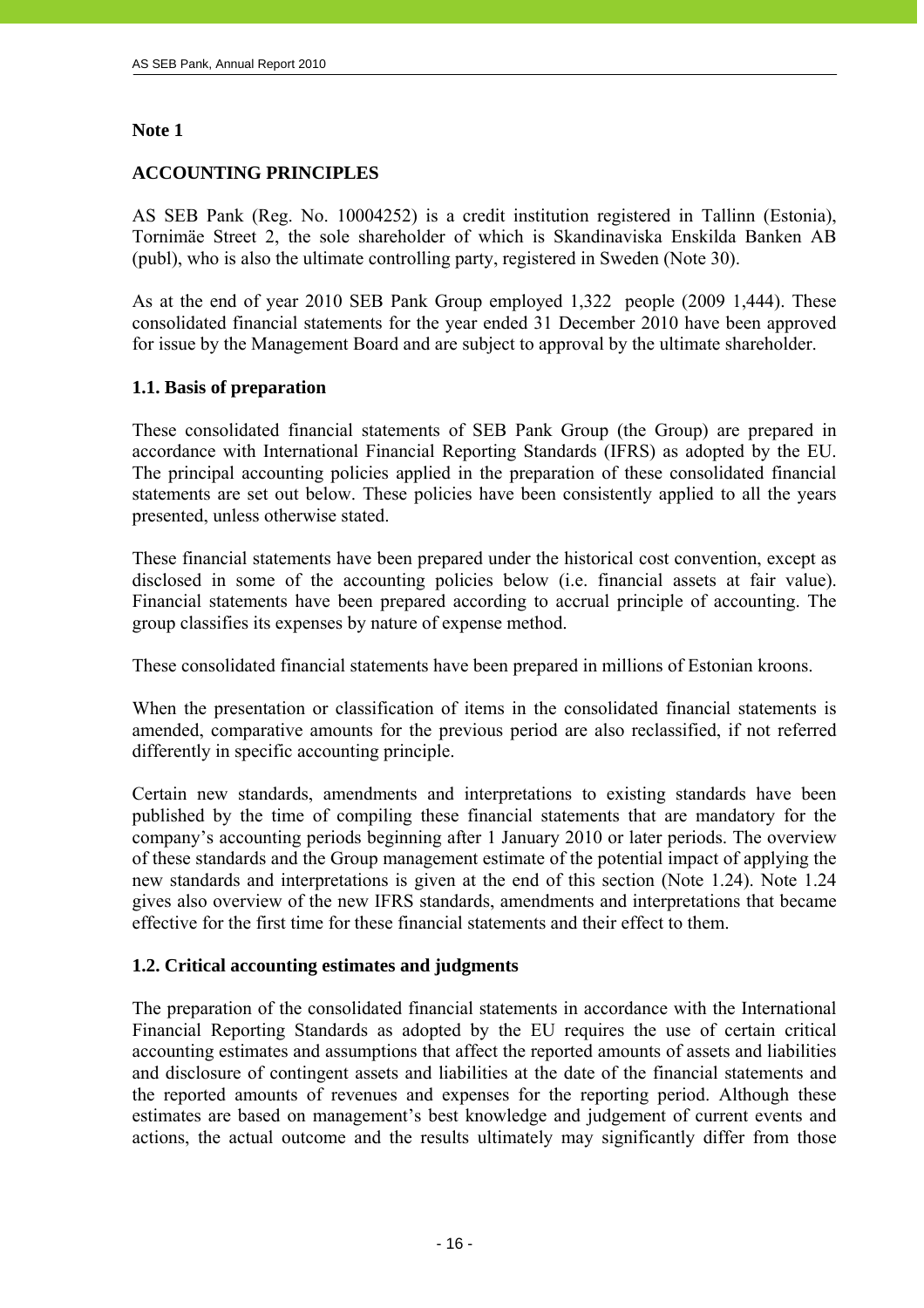estimates. More detailed overview of the estimates made is provided under accounting principles or disclosures set out below.

Critical estimates and judgement are specifically used in the following areas:

- a) Impairment losses on loans and advances, including assessment of fair value of collateral (Note 2.2)
- b) Fair value of financial assets and liabilities (Note 2.8)

Estimates and judgments are continually evaluated based on historical experience and other factors, including expectations of future events that are believed to be reasonable under these circumstances. Changes in assumptions may have a significant impact on the financial statements in the period assumptions change. Management believes that the underlying assumptions are appropriate and the Group´s financial statements therefore present the financial position and results fairly.

## Developments in global financial markets

The world economy bounced back stronger than expected in 2010. Economic growth resumed in leading industrial countries, USA GDP expanded by 2.7% on the heels of the drop of approximately similar magnitude in 2009. From the perspective of Estonian economy it is important that regional recovery was even stronger: German economy grew by 3.6% (it dwindled by 4.7% in 2009) and Swedish by 5.0% (-5.1% in 2009.)

The import growth rates of our three main export markets expanded by 20-40%, with Russian imports growing 70% in the summer. That reinvigorated in turn Estonian exports, whose growth rates beat one record after another. November's export growth rate was already close to 50% with the volume coming back to its precrisis level.

Looking forward it was the decision of the Federal Reserve to buy US government long-term bonds for 600 billion dollars within the next 8 months, that would probably set the stage for future developments. The inflationary expectations related to this policy step have already lifted the US government 10-year bond yield by 100 basis points and the broad based CRB commodity price index has shot up by 25% since the summer. The return of Estonian inflation and the associated cost pressures have to be probably seen from that perspective.

## Impact on customers / borrowers

More stable financial markets, slowdown of recession and emerging general optimism has positive impact on borrowers ability to repay the amounts owed. Management's cash flow forecasts and assessment of the impairment of financial and non-financial assets confirm general stable outlook. To the extent that information is available, management has identified main risk position in several industries and is performing special regular observation. Management has properly reflected revised estimates of expected future cash flows in its impairment assessments.

## Impact on collateral (especially real estate)

 $- 17 -$ 

The amount of provision for impaired loans is based on management's appraisals of these assets at the reporting date after taking into consideration the cash flows that may result from foreclosure less costs for obtaining and selling the collateral. The market in Estonia for many types of collateral, especially real estate, has been affected by the macroeconomic decline in Estonia and other markets resulting there being a low level of liquidity for certain types of assets. Assets experiencing temporary low market liquidity or assets potentially under

initsialiseeritud ainult identifitseerimiseks Initialled for the purpose of identification only  $M.V$ Initsiaalid/initials 07.05.2011 Kuupäev/date PricewaterhouseCoopers, Tallinn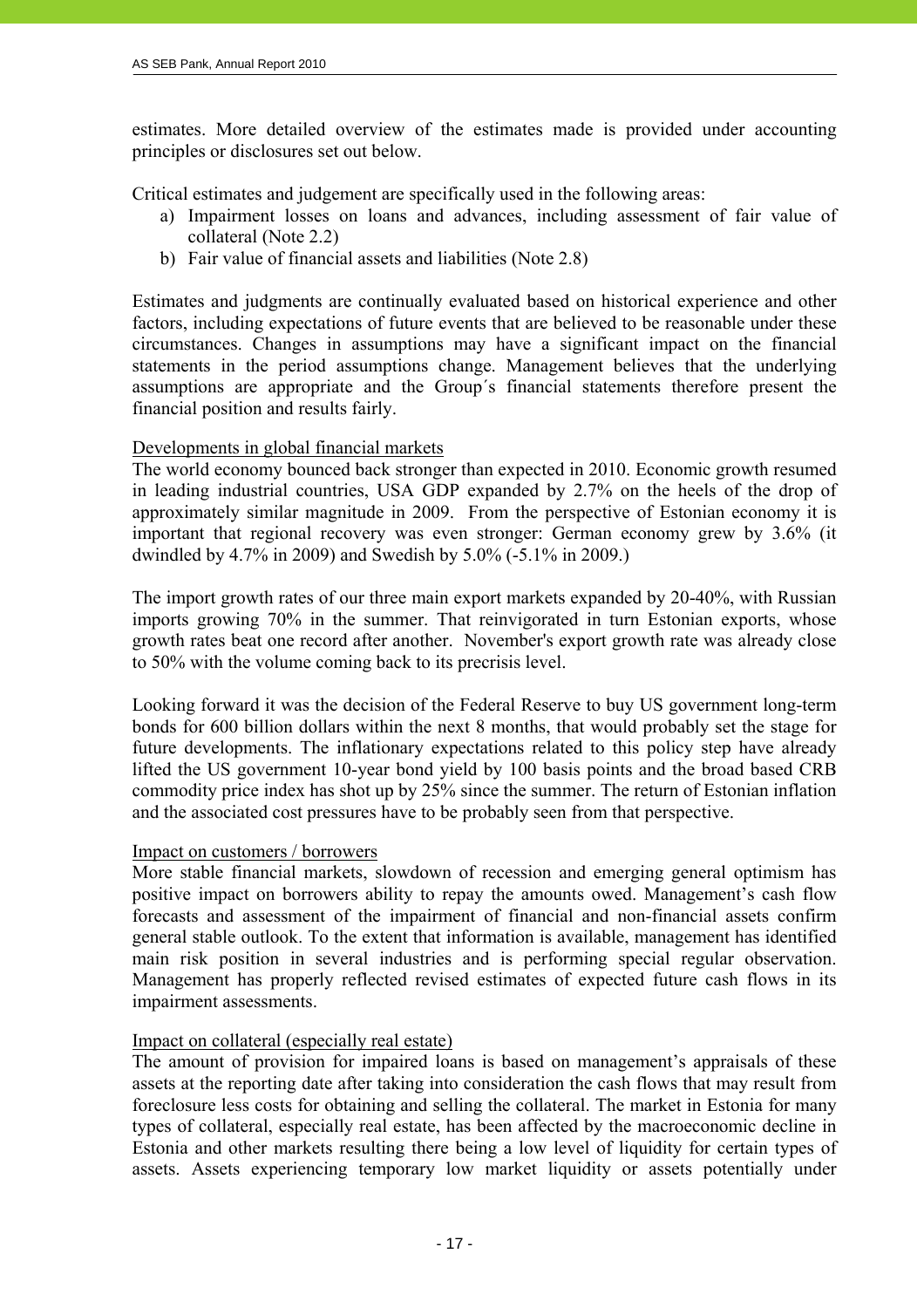realisation have been evaluated case by case in accordance to the cash flow model approved on the Group level based on long-term discounted potential cash flow generating capability of the asset.

#### **1.3. Consolidation**

j

These consolidated financial statements of the SEB Pank Group comprise of the financial statements of the parent company AS SEB Pank and its subsidiaries as of 31 December 2010. The subsidiaries being consolidated are listed on page 4 (see Table 1.1).

In the group's consolidated financial statements, the financial statements of the parent bank and its subsidiaries have been combined on a line-by-line basis. AS SEB Elu- ja Pensionikindlustus and OÜ Estectus are presented in the comparative period as discontinued operations (Note 1.11). Intra-group balances and intra-group transactions and unrealised gains on transactions between group companies have been eliminated in full. Unrealised losses are also eliminated unless the transaction provides evidence of impairment of the asset transferred. All the subsidiaries that are controlled by AS SEB Pank have been consolidated (AS SEB Elu- ja Pensionikindlustus and OÜ Estectus on two lines in assets and liabilities). The accounts of the subsidiaries used for consolidation have been prepared in conformity with the accounting principles of the parent company.

#### Subsidiaries

Subsidiary is an entity controlled by the parent company. Control is presumed to exist when the parent owns, directly or indirectly, more than 50% of the voting power of an enterprise or otherwise has power to govern the financial and operating policies and is able to exercise control over them in order to benefit from their activities. Subsidiaries are consolidated from the date on which control is transferred to the Group and are no longer consolidated from the date that control ceases to exist.

The group uses the acquisition method of accounting to account for business combinations. The consideration transferred for the acquisition of a subsidiary is the fair values of the assets transferred, the liabilities incurred and the equity interests issued by the group. The consideration transferred includes the fair value of any asset or liability resulting from a contingent consideration arrangement. Acquisition-related costs are expensed as incurred. Identifiable assets acquired and liabilities and contingent liabilities assumed in a business combination are measured initially at their fair values at the acquisition date. On an acquisition-by-acquisition basis, the group recognises any non-controlling interest in the acquiree either at fair value or at the non-controlling interest's proportionate share of the acquiree's net assets.

The excess of the consideration transferred, the amount of any non-controlling interest in the acquiree and the acquisition-date fair value of any previous equity interest in the acquiree over the fair value of the group's share of the identifiable net assets acquired is recorded as goodwill (Note 1.10). If this is less than the fair value of the net assets of the subsidiary acquired in the case of a bargain purchase, the difference is recognised directly in the statement of comprehensive income.

Revenues and expenses of the subsidiaries acquired within the financial year are consolidated into the Group income statement starting from the date of acquisition to the end of the

initsialiseeritud ainult identifitseerimiseks Initialled for the purpose of identification only M.V Initsiaalid/initials 07.03.2011 Kuupäev/date PricewaterhouseCoopers, Tallinn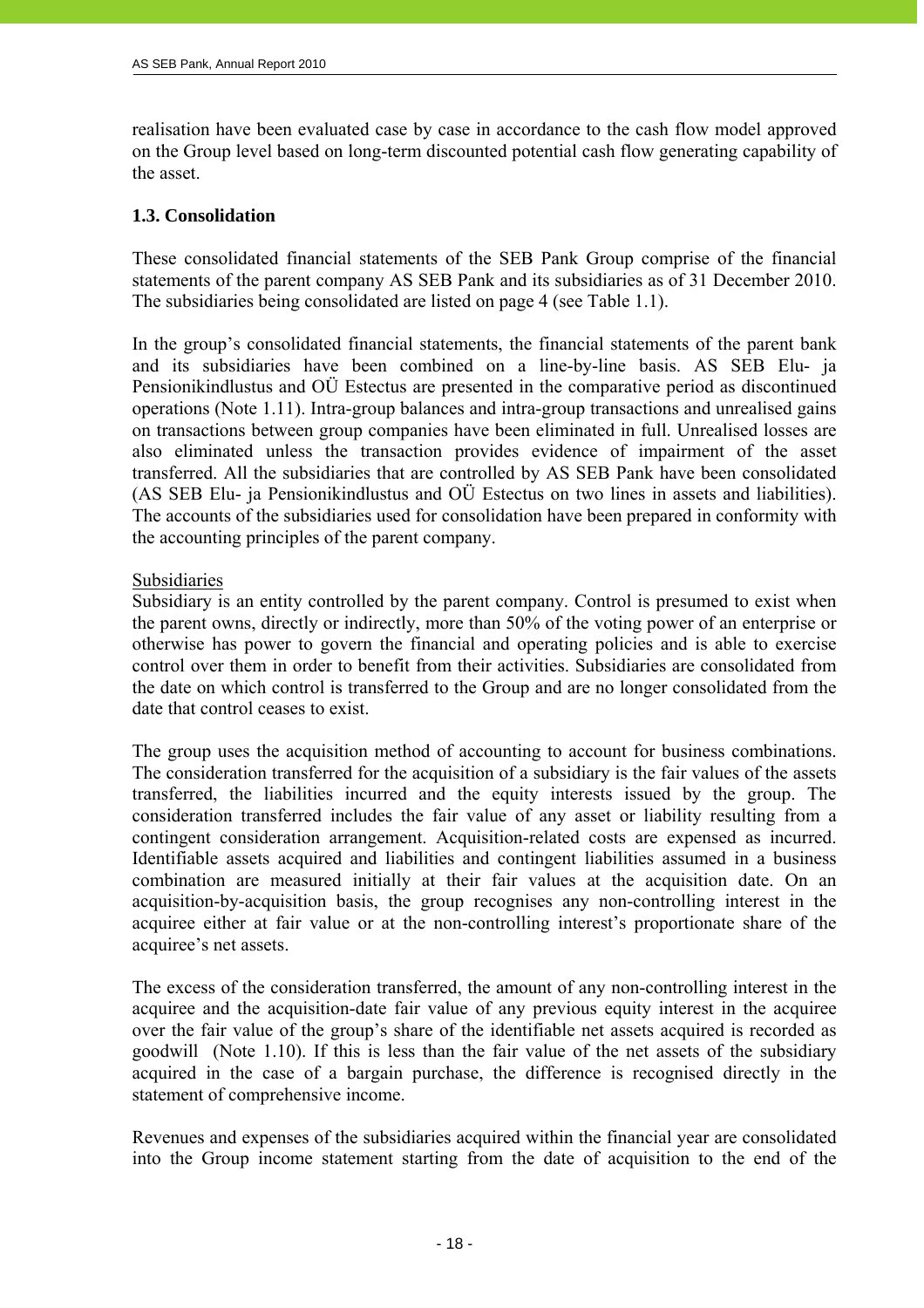financial year. Result of operations of subsidiaries disposed of during the year is consolidated into Group income statement from the beginning of the financial year until the date of disposal.

#### Associates

j

Associate is an entity over which the Group has significant influence, but which it does not control. Generally, significant influence is presumed to exist when the Group holds between 20% and 50% of the voting rights.

Investments in associates are initially recognised at cost. The Group's investment in associates includes goodwill (net of any accumulated impairment loss) identified on acquisition (Note 1.10). Investments in associates are accounted for under the equity method of accounting. Under this method, the investment in Group financial statements is increased by the share of post-acquisition profit and reduced by the share of loss or distribution of profit received from the associated company and attributable to the Group and any goodwill impairment. The Group's share of post-acquisition movements in reserves is recognised in reserves. When the Group's share of losses in an associate equals or exceeds its interest in the associate, including any other unsecured receivables, the Group does not recognise further losses, unless it has incurred obligations or made payments on behalf of the associate.

Unrealised gains on transactions between the Group and its associates are eliminated to the extent of the Group's interest in the associates. Unrealised losses are also eliminated unless the transaction provides evidence of an impairment of the asset transferred. Accounting policies have been changed where necessary to ensure consistency with the policies adopted by the Group.

## Parent company separate financial statements – primary statements

In the parent separate primary financial statements, disclosed to these consolidated financial statements (see Note 36), the investments into the shares of subsidiaries and associated companies are accounted for at cost less any impairment recognised.

# **1.4. Foreign currency transactions and assets and liabilities denominated in a foreign currency**

#### Functional currency

The financial statements of the Group companies have been prepared using the currency (*functional currency*) which best reflects the company's economic environment. The consolidated financial statements have been presented in Estonian kroons, which is also the functional currency of the parent company.

#### Foreign currency transactions

Foreign currency transactions have been recorded based on foreign currency exchange rates of the Bank of Estonia (Central Bank) prevailing on the transaction dates. In the case of differences in the transfer of cash (i.e. settlement) and exchange rates prevailing on the transaction date, the exchange rate differences are recorded in the income statement on the line "Net income from foreign exchange".

# Assets and liabilities denominated in foreign currencies

- 19 -

Monetary assets and liabilities and non-monetary assets and liabilities valued at fair value and denominated in foreign currencies have been translated into Estonian kroons based on the

| Initsiaalid/initials | initsialiseeritud ainult identifitseerimiseks<br>Initialled for the purpose of identification only |
|----------------------|----------------------------------------------------------------------------------------------------|
| Kuupäev/date         | 07.05.2011                                                                                         |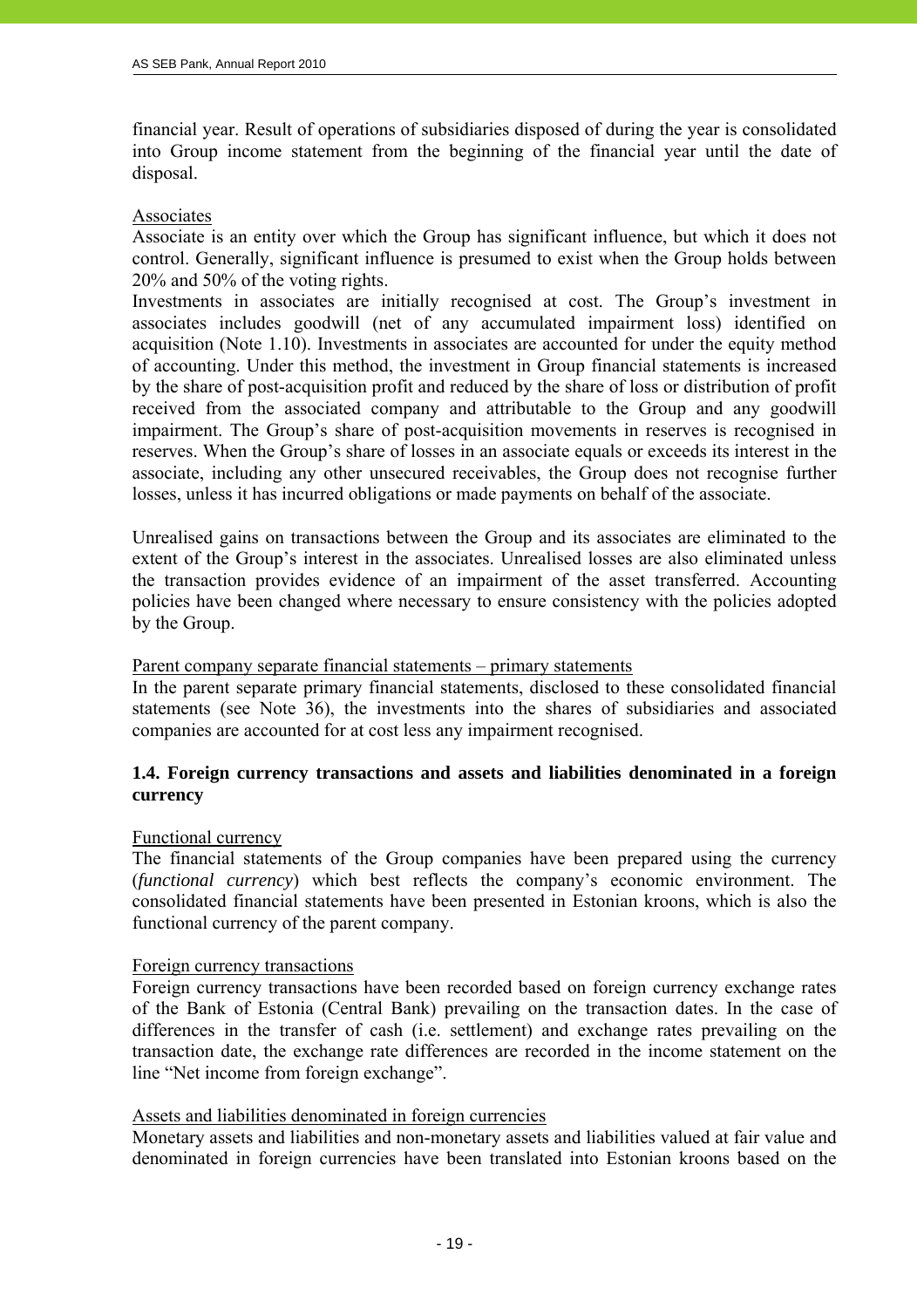foreign currency exchange rates of the Bank of Estonia prevailing on the reporting date. Gains and losses on translation form monetary assets and liabilities are recorded in the income statement on the line "Net income from foreign exchange". Changes in the fair value of monetary securities denominated in foreign currency classified as available- for-sale are analysed between translation differences resulting from changes in the amortised cost of the security and other changes in the carrying amount of the security. Translation differences related to changes in the amortised cost are recognised in profit or loss as "Net income from foreign exchange", and other changes in the carrying amount are recognised in fair value reserve in equity. Translation differences on non-monetary items, such as equities held at fair value through profit or loss, are reported as part of the fair value gain or loss on line "Gains less losses from financial assets at fair value through profit or loss". Translation differences on non-monetary items, such as equities classified as available-for-sale financial assets, are included in the fair value reserve in equity.

#### Group companies

The results and financial position of all the Group entities (none of which has the currency of a hyperinflationary economy) that have a functional currency different from the presentation currency are translated into the presentation currency. Income statements and cash flows of foreign entities are translated into Estonian kroons at average exchange rates (unless this average is not a reasonable approximation of the cumulative effect of the rates prevailing on the transaction dates, in which case income and expenses are translated at the dates of the transactions) for the year and their statements of financial position are translated at the exchange rates ruling on 31 December 2010, the reporting date. Unrealised exchange differences arising from the translation are taken to a separate account in shareholders' equity.

#### **1.5. Cash and cash equivalents**

For the purposes of the cash flow statement, cash and cash equivalents are cash at hand, available for use deposits due from Central Bank and readily available deposits in other credit institutions and also less than 3-month maturity liquid securities acquired for trading purpose or decided to be recognised at fair value through profit or loss at inception.

| Initsiaalid/initials | Initsialiseeritud ainult identifitseerimiseks<br>Initialled for the purpose of identification only |
|----------------------|----------------------------------------------------------------------------------------------------|
| Kuupäev/date         | 07.05.2011                                                                                         |
|                      | PricewaterhouseCoopers, Tallinn                                                                    |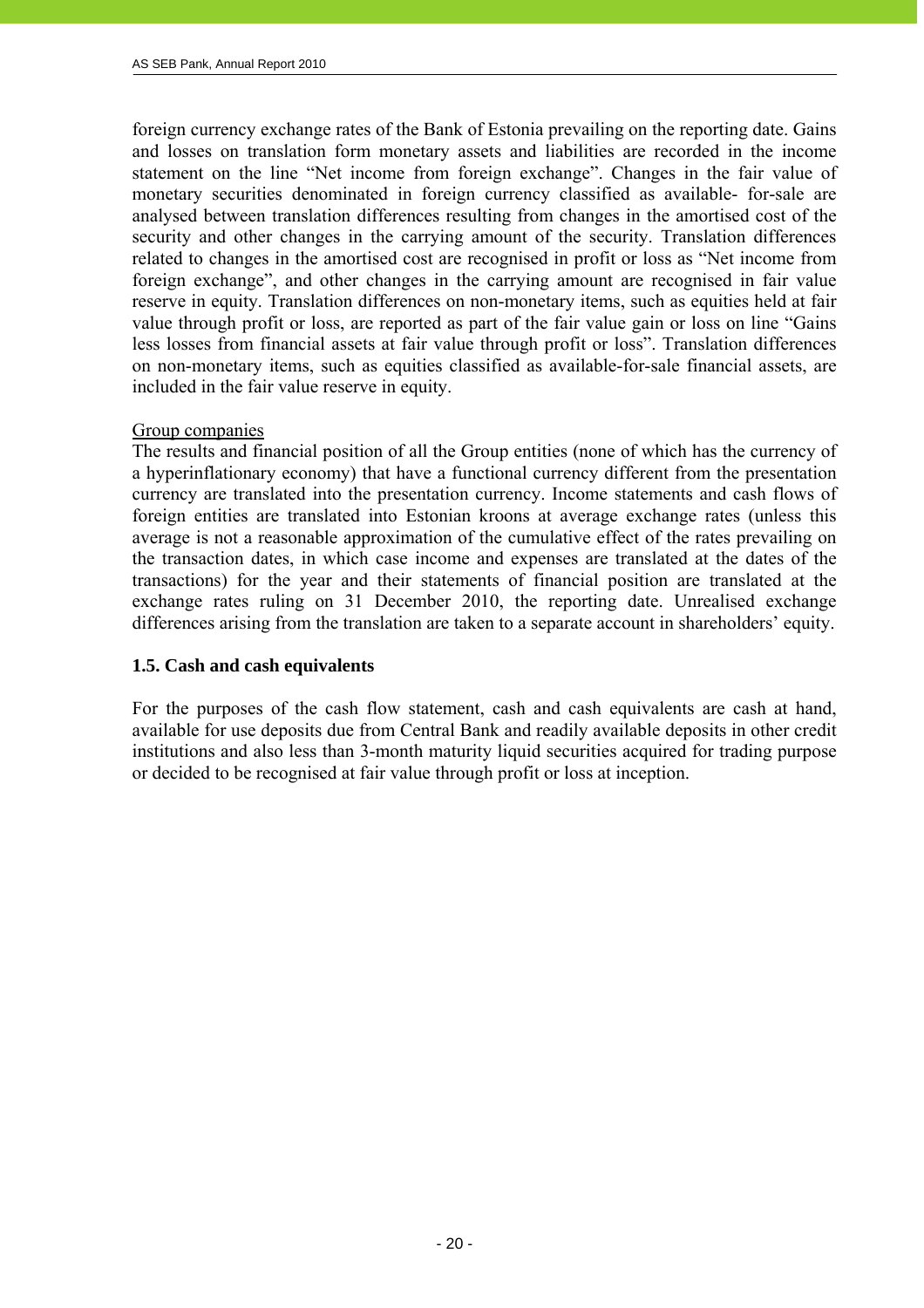## **1.6. Financial assets**

j

The SEB Pank Group classifies the financial instruments into classes that reflect the nature of information and take into account the characteristics of those financial instruments. The classification made can be seen in the table below:

|                          | Loans and advances to credit institutions                                          |                                                                         |                                       |                        |
|--------------------------|------------------------------------------------------------------------------------|-------------------------------------------------------------------------|---------------------------------------|------------------------|
| Loans and<br>receivables | Loans and advances to                                                              | Loans to<br>individuals                                                 | Housing loans                         |                        |
|                          |                                                                                    |                                                                         | Other loans to Private<br>individuals |                        |
|                          |                                                                                    | customers                                                               | Loans to<br>corporate<br>entities     | Loans to Corporates    |
|                          |                                                                                    |                                                                         |                                       | Leases to Corporates   |
|                          |                                                                                    |                                                                         |                                       | Loans to Public sector |
|                          | Financial<br>assets<br>Financial assets at<br>fair value through<br>profit or loss | Financial assets held for<br>trading                                    | Debt securities                       |                        |
|                          |                                                                                    |                                                                         | Equity securities                     |                        |
|                          |                                                                                    |                                                                         | Derivatives $-$ non-hedging           |                        |
|                          |                                                                                    | Financial assets designated at<br>fair value through profit and<br>loss | Debt securities                       |                        |
|                          |                                                                                    |                                                                         | Equity securities                     |                        |
|                          | Available-for-sale                                                                 | Investment securities - debt<br>securities                              | Listed                                |                        |
|                          |                                                                                    |                                                                         | Unlisted                              |                        |
|                          | financial assets                                                                   | Investment securities – equity<br>securities                            | Listed                                |                        |
|                          |                                                                                    |                                                                         | Unlisted                              |                        |

#### **Category (as defined by IAS 39) Class (as determined by the Group)**

Financial assets are any assets that are cash, a contractual right to receive cash or another financial asset from another party, a contractual right to exchange financial instruments with another party under conditions that are potentially favourable or an equity instrument of another party.

Management determines the classification of its investments at initial recognition.

The SEB Pank Group has not classified any financial assets to the category "held to maturity".

## **1.6.1. Loans and receivables**

 $- 21 -$ 

Loans and receivables

Loans and receivables are non-derivative financial assets with fixed or determinable payments that are not quoted in an active market. They arise when the SEB Pank Group provides money, goods or services directly to a debtor with no intention of trading the resulting receivable.

Loans and receivables are initially recognised in the consolidated statement of financial position at fair value including any transaction costs, when the cash is paid to the borrower or right to demand payment has arisen and are derecognised only when they are repaid or written-off, regardless of the fact that part of them may be recognised as costs through providing allowances for loans. The loan allowances are presented on the respective line of

| Initsiaalid/initials | initsialiseeritud ainult identifitseerimiseks<br>Initialled for the purpose of identification only<br>takehold/initials $M \vee$ |
|----------------------|----------------------------------------------------------------------------------------------------------------------------------|
| Kuupäev/date         | 07.03.2011                                                                                                                       |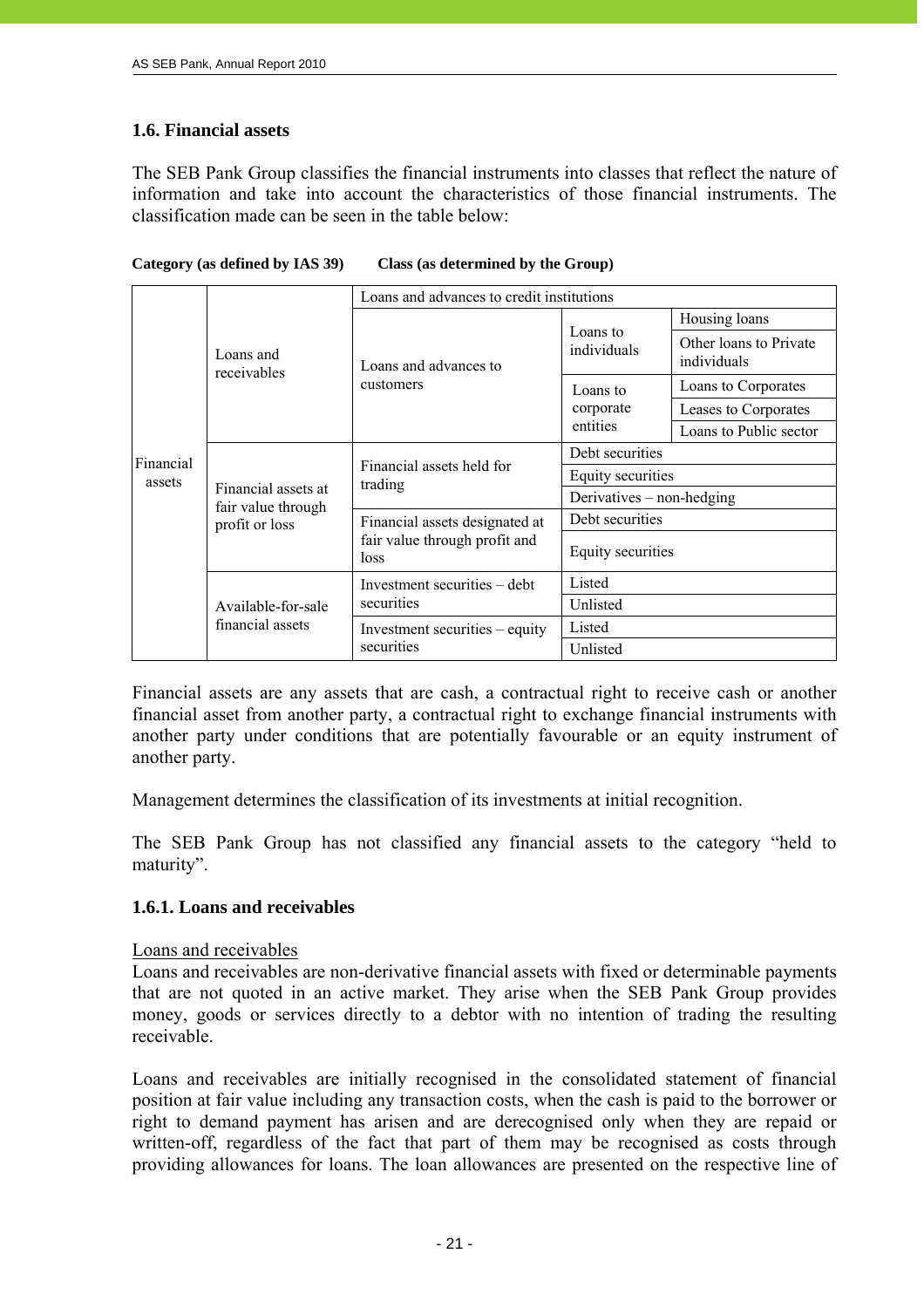statement of financial position at negative value. Loans have been recognised in the statement of financial position at amortised cost using the effective interest rate method. Accrued interest on the loans is recorded in the respective line of statement of financial position. For overdrafts and credit cards, the actual use of the limit by the borrower is stated in the statement of financial position. The unused credit limit is recognised as loan commitment.

#### Repurchase agreements

Securities purchased under agreements to resell ("reverse repos") are recorded as loans and advances to other banks or customers, as appropriate. The difference between sale and repurchase price is treated as interest and accrued over the life of the agreements using the effective interest method. Securities lent to counterparties are also retained in the financial statements.

## Leasing receivables

Financial lease claims include receivables from financial lease, consumer factoring and instalment sale and agreements of payments. A financial lease is a lease transaction where all major risks and rights deriving from the use of the leased assets are transferred from the leasing firm to the lessee. Legal ownership to the property may be transferred to the lessee at the end of the lease period.

The receivables from the financial lease agreements are recognised in net present value of the minimum lease payments, from which the payments of principal received have been deducted, plus unguaranteed residual value at the end of contract. Lease payments collected are allocated between repayment of principal and financial income. Financial income is recognised over the rental period based on the pattern reflecting a constant periodic rate of return on the lessor's net investment in the financial lease. Initial service fees collected at issuance are included into the calculation of effective interest rate and lessor's net investment. Lessor's direct expenses, related to the contract, are part of effective interest rate and are booked as decrease of leasing income over the period of leasing contract. Allowances for lease receivables are presented on the respective line of statement of financial position at negative value.

The lease receivable to the client is recognised in the statement of financial position as of the moment of delivering the assets being the object of the agreement to the client. In case of transactions, in which the assets being the object of the agreement having a long delivery term have not yet been delivered to the client, the payments received from the lessees under these agreements are recognised in the statement of financial position as prepayments of buyers in on line "Accrued expenses and deferred income". The amounts paid by the leasing firm for the assets under lease agreements not yet delivered are recognise in the statement of financial position as prepayments to suppliers on line "Accrued income and prepaid expenses".

## Factoring and warehouse receipt financing receivables

 $- 22 -$ 

Factoring transactions are considered to be financing transactions where the leasing firm provides the financial resources to its selling partners through transfer of the rights to the receivables from these sales transactions. The leasing firm acquires the right for the receivables payable by the buyer subject to the sales contract.

Factoring is the transfer of receivables. Depending on the terms of the factoring contract the buyer either accepts the transfer of substantially all the risks and rewards of the ownership of

initsialiseeritud ainult identifitseerimiseks Initialled for the purpose of identification only  $M.V$ Initsiaalid/initials 07.05.2011 Kuupäev/date PricewaterhouseCoopers, Tallinn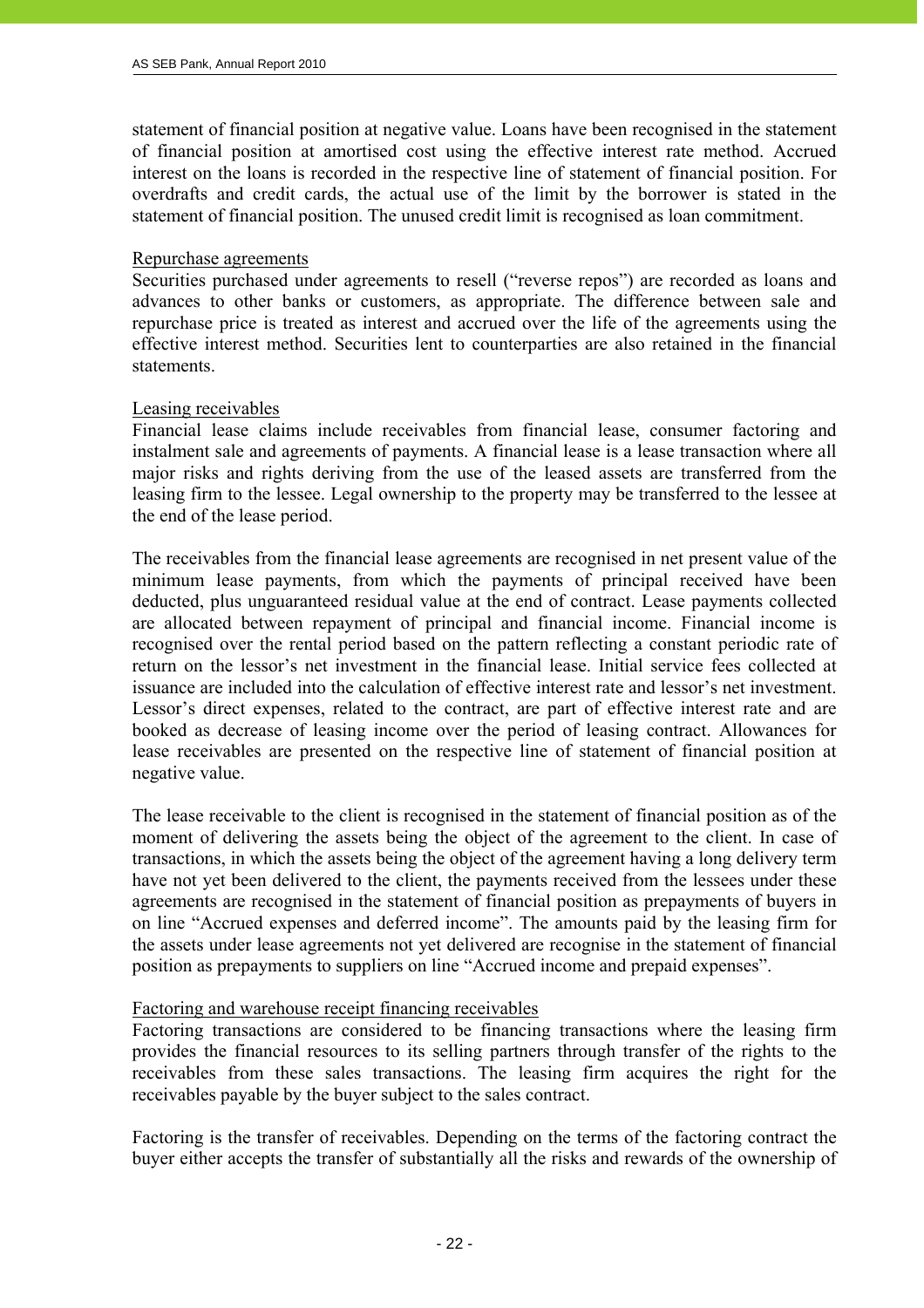the receivable (non-recourse factoring) or retains the right to transfer the risks and rewards back to the seller during a pre-specified term (recourse factoring). Transaction is booked as financing in case the leasing company does not own all the rights related to claim. The claim is booked in statement of financial position until payment is received or recourse is expired. If contract does not include seller's guarantee and leasing company acquires control of all rights at the moment of selling the claim, the transactions is booked as acquisition of claim in fair value. Subsequently on it is booked in acquisition cost. Derecognition of factoring assets and liabilities follows the regulation in IAS 39 and the assessment is made based on each specific agreement type and status.

Warehouse receipt financing transactions are financing transactions, where the lease firm finances its partners, by granting them a loan against pledged stock reserves.

Factoring and warehouse receipt financing receivables are recorded in the statement of financial position at amortised cost, from which the payments of principal claim collected have been deducted. Allowances for factoring receivables are presented on the respective line of statement of financial position at negative value. The receivable to the client is recognised as of the moment of factoring the purchase-sale agreement, i.e. as of assuming the receivable.

#### Valuation of loans and receivables

 $- 23 -$ 

The Group assesses consistently whether there is objective evidence that a financial asset or group of financial assets is impaired. A financial asset or a group of financial assets is impaired and impairment losses are incurred only if there is objective evidence of impairment as a result of one or more events that occurred after the initial recognition of the asset (a "loss event") and that loss event (or events) has an impact on the estimated future cash flows of the financial asset or group of financial assets that can be reliably estimated.

For valuation of loans and receivables several risks are prudently considered. AS SEB Pank introduced a customer rating system for evaluating corporate loans, corresponding to the principles used in Skandinaviska Enskilda Banken AB (publ), the parent bank of AS SEB Pank. Valuation of the customer receivables is based on the legal entities financial position, situation of the industry, trustworthiness of the borrower, competence of the management of the client, timely fulfilment of contractual obligations and other factors, all of which together help to assess the value of the receivable and the amount of incurred loss in the portfolio of loans. Valuation of loans to private individuals is based on timely fulfilment of contractual obligations, solvency and collateral, age, educational status, length of employment, saving practices and other factors, affecting the credit risk.

The Group first assesses whether objective evidence of impairment exists individually for financial assets that are individually significant, and individually or collectively for financial assets that are not individually significant. If the Group determines that no objective evidence of impairment exists for an individually assessed financial asset, whether significant or not, it includes the asset in a group of financial assets with similar credit risk characteristics and collectively assesses them for impairment. Assets that are individually assessed for impairment and for which an impairment loss is or continues to be recognised are not included in a collective assessment of impairment. For the purposes of a collective evaluation of impairment, financial assets are grouped on the basis of similar credit risk characteristics (i.e. on the basis of the Group's grading process that considers asset type, industry, collateral

| Initsiaalid/initials | initsialiseeritud ainult identifitseerimiseks<br>Initialled for the purpose of identification only<br>this individuals $M_{\text{c}}$ |
|----------------------|---------------------------------------------------------------------------------------------------------------------------------------|
| Kuupäev/date         | 07.05.2011                                                                                                                            |
|                      | PricewaterhouseCoopers, Tallinn                                                                                                       |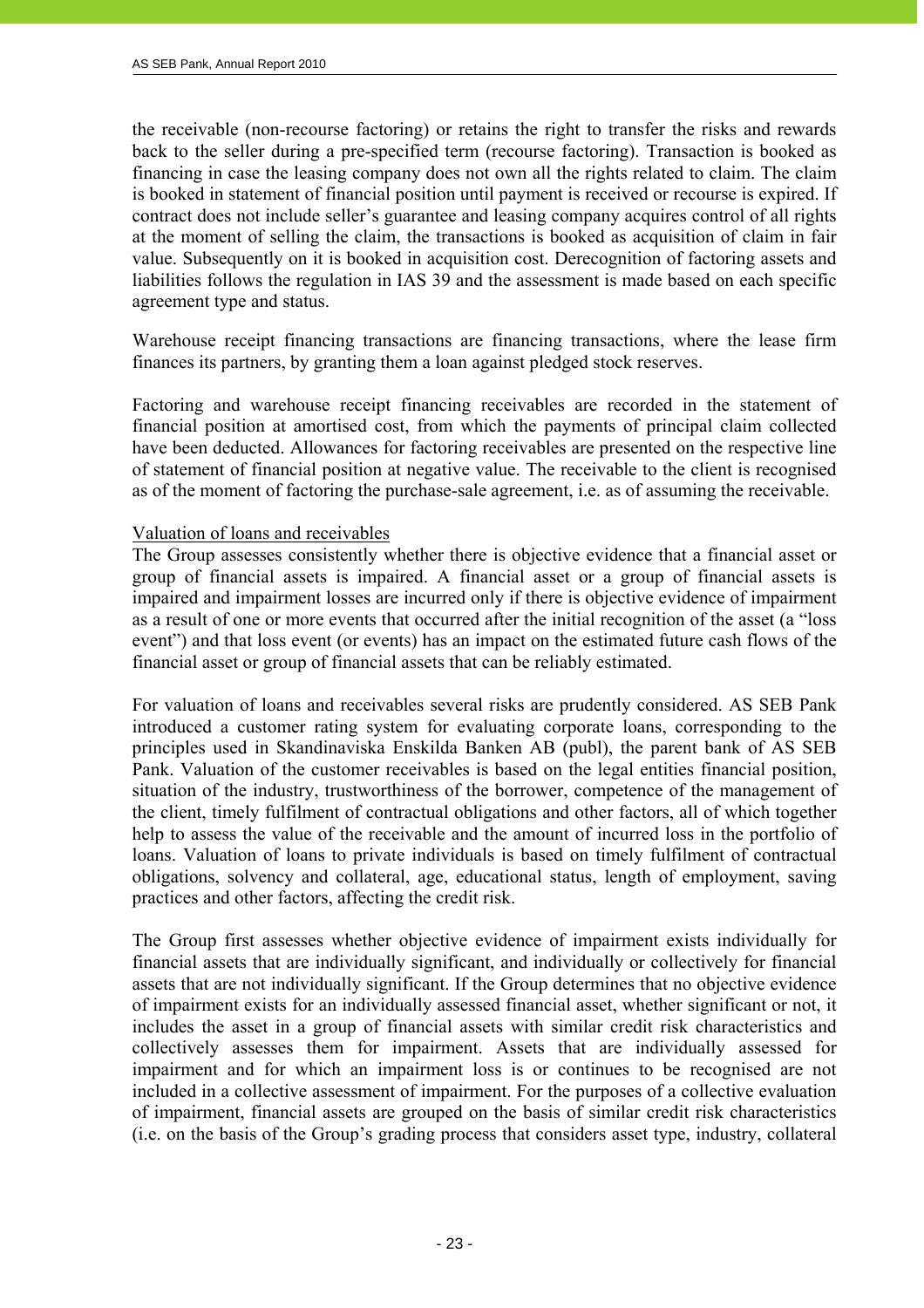type, past-due status and other relevant factors). Those characteristics are relevant to the estimation of future cash flows for groups of such assets.

Future cash flows in a group of financial assets that are collectively evaluated for impairment are estimated on the basis of the contractual cash flows of the assets in the Group and historical loss experience for assets with credit risk characteristics similar to those in the Group. Historical loss experience is adjusted on the basis of current observable data to reflect the effects of current conditions that did not affect the period on which the historical loss experience is based and to remove the effects of conditions in the historical period that do not currently exist. The methodology and assumptions used for estimating future cash flows are reviewed regularly by the Group to reduce any differences between loss estimates and actual loss experience.

For assessment of loan losses, the expected collections from the loan and interest payments over the coming periods are considered, as well as expected collections and anticipated proceeds from the realisation of collateral, discounted at the financial asset's original effective interest rate (excluding future credit losses that have not been incurred), which together form a recoverable amount of the loan and help to assess the amount of loss incurred of the loan. The amount of the loss is measured as the difference between the asset's carrying amount and the present value of estimated future cash flows (recoverable amount). For these assessed incurred loan losses, the relevant allowance has been established. The carrying amount of the asset is reduced through the use of an allowance account and the amount of the loss is recognised in the income statement. Specific and collective (based on incurred loss estimation on the group basis) allowances are provided for individually assessed loans, and group based allowances for homogenous loan groups.

In a subsequent period, if the amount of the impairment loss decreases and the decrease can be related objectively to an event occurring after the impairment was recognised (such as an improvement in the debtor's credit rating), the previously recognised impairment loss is reversed by adjusting the allowance account. The amount of the reversal is recognised in the income statement in "Impairment losses on loans and advances".

When a loan is uncollectible, it is written off against the related allowance for loan impairment. Such loans are written off after all the necessary procedures have been completed and the amount of the loss has been determined. Loans that are either subject to collective impairment assessment or individually significant and whose terms have been renegotiated are no longer considered to be past due and are treated as normal loans.

More detailed overview of the credit risk management principles is given in Note 2 "Risk policy and management" (see page 39).

Interest income on loans is presented on the income statement on line "Interest and similar income".

## **1.6.2. Financial assets at fair value through profit or loss**

Financial assets at fair value through profit or loss include:

• financial assets held for trading

- 24 -

• financial assets designated at fair value through profit or loss at inception

| Initsiaalid/initials | Initsialiseeritud ainult identifitseerimiseks<br>Initialled for the purpose of identification only |
|----------------------|----------------------------------------------------------------------------------------------------|
| Kuupäev/date         | 07.05.2011                                                                                         |
|                      | PricewaterhouseCoopers, Tallinn                                                                    |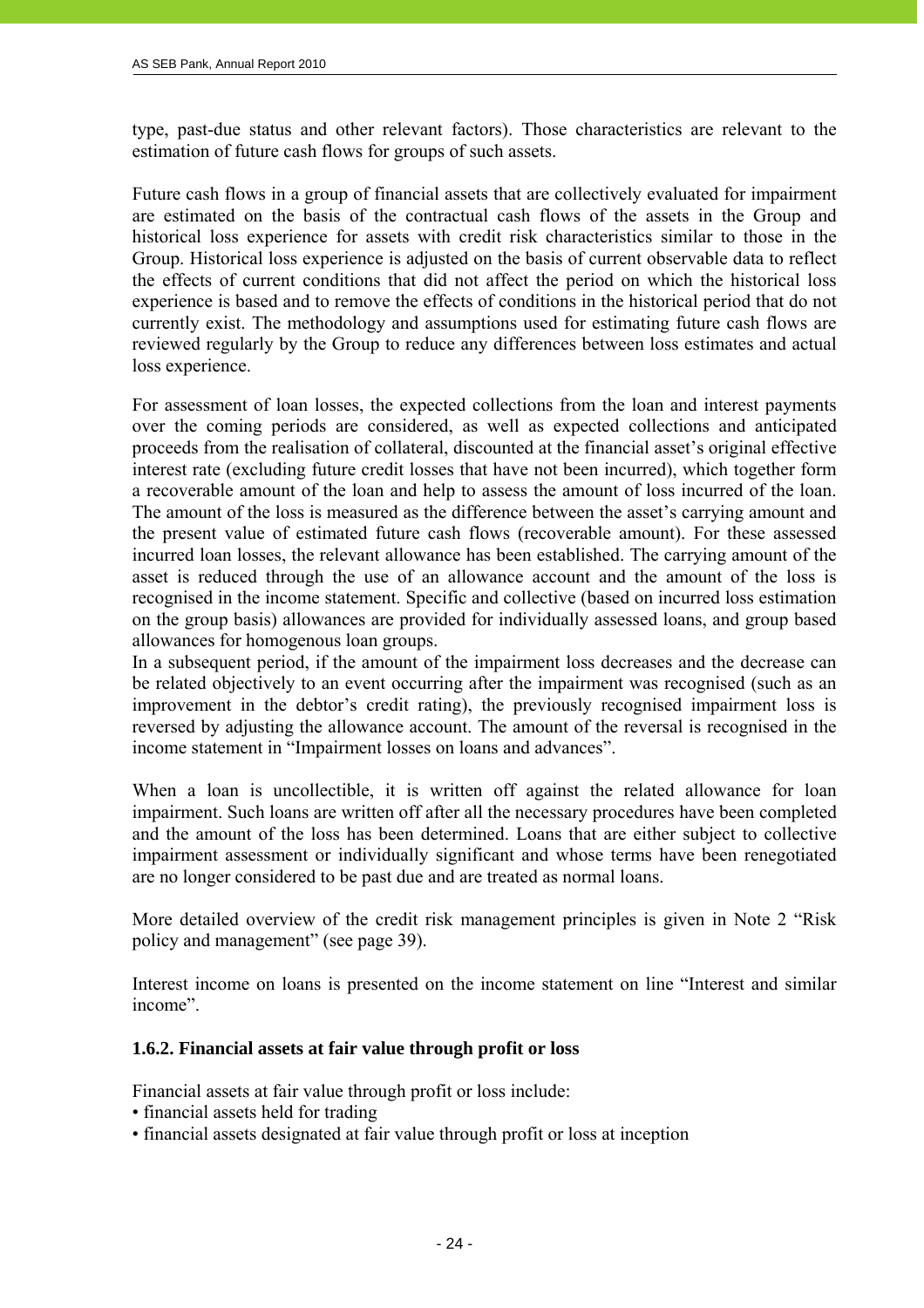#### Financial assets held for trading

This group of financial assets includes securities acquired or incurred principally for the purpose of selling or repurchasing in the near term or if it is part of a portfolio of identified financial instruments that are managed together and for which there is evidence of a recent actual pattern of short-term profit-taking, and derivatives.

## *Securities acquired or incurred principally for the purpose of selling or repurchasing in the near term*

This group includes shares and bonds acquired for trading purpose. Trading securities are initially recognised at fair value excluding transaction costs on the trade date and are subsequently presented in fair value.

The fair value of held for trading securities quoted on an active market are based on current mid-prices, because trading portfolio is maintained to enable client trading and assets and liabilities to have an offsetting market risk.

The shares and debt securities not actively traded on an active market are valued in fair value according to the last quotation from an acknowledged provider with a presumption that there have been regular quotations available for the shares / debt securities and the price volatility has been in normal range for similar instruments. If the price is not available from quotations or there is no sufficient regularity of the quotations or the volatility of the instrument price quotations is outside the normal range, the shares / debt securities are revaluated into fair value based on all available information regarding the issuer to benchmark the financial instrument price against similar instruments available on active market to determine the fair value. For held for trading debt securities, for which the quoted prices from an active market are not available, cash flows are discounted at market interest rates, issuer's risk added. For fund participations (units) NAV bid quotation is used for fair value assessment.

In any case, if the market for a financial asset is not active, the Group establishes fair value by using valuation techniques. These include the use of recent arm's length transactions, discounted cash flow analysis, and other valuation techniques commonly used by market participants.

 The unrealised and realised result of the trading securities is recorded in income statement under "Gains less losses from financial assets at fair value through profit or loss".

Dividend income from financial assets that are classified as held for trading, is recognised in income statement on line "Gains less losses from financial assets at fair value through profit or loss" when the entity's right to receive payment is established.

#### *Derivatives*

 $-$  25 -  $-$  25 -

Derivatives (forward-, swap- and option transactions) are initially recognised at fair value excluding transaction costs on the trade date and are subsequently presented at fair value. If derivatives are quoted on an active market, market value is used as a fair value. If not, the valuation techniques are used to find the fair value.

These transactions are booked in the statement of financial position as assets, if their fair value is positive and as liabilities, if the fair value is negative. The fair values of derivative assets and liabilities recorded in the statement of financial position are not netted. The Group

| Initsiaalid/initials | initsialiseeritud ainult identifitseerimiseks<br>Initialled for the purpose of identification only |
|----------------------|----------------------------------------------------------------------------------------------------|
| Kuupäev/date         | 07.05.2011                                                                                         |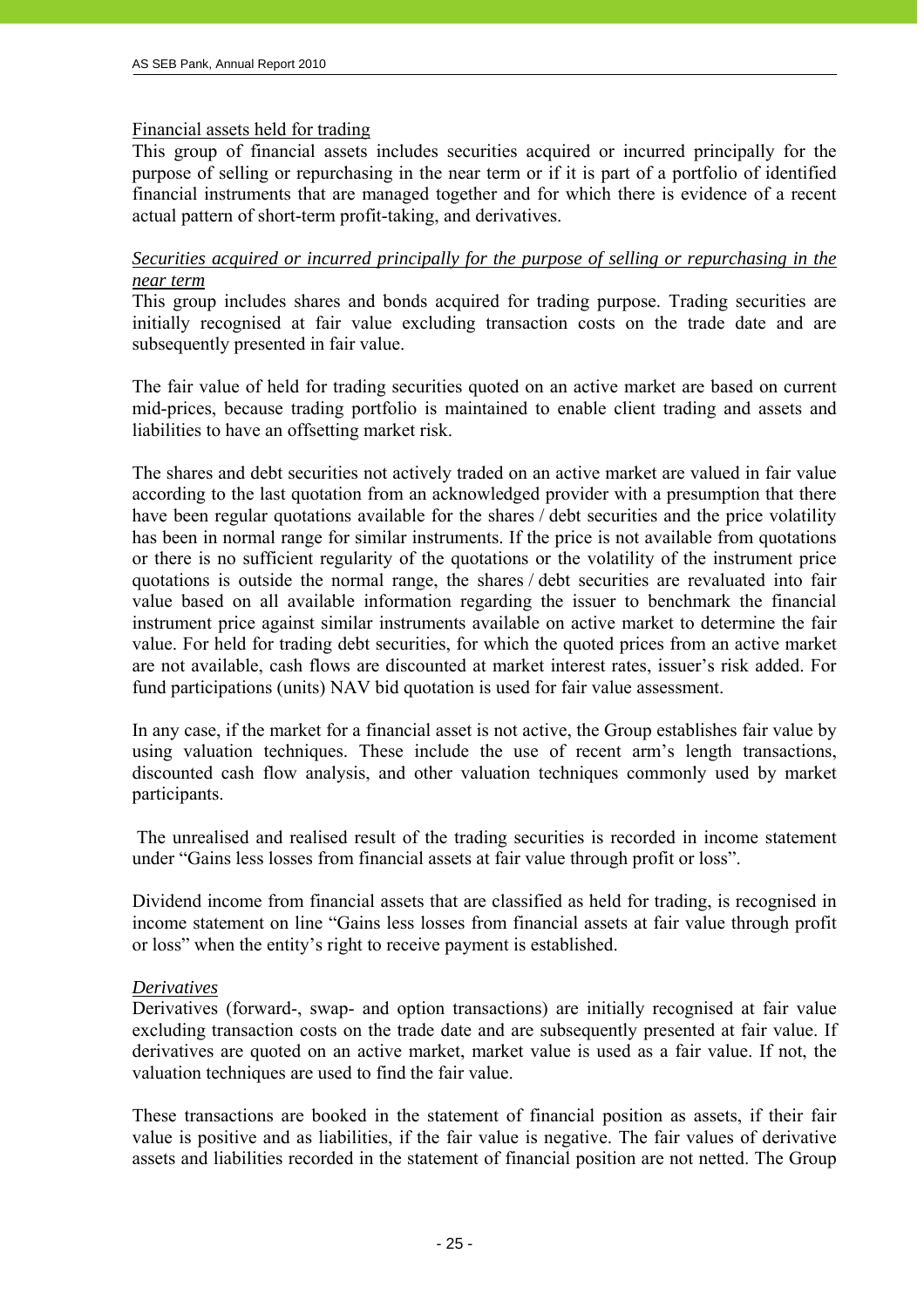does not apply hedge accounting principles for the accounting of derivative financial instruments.

Currency forward and swap transactions are valued by discounting future cash flows using market interest rate. Respective interest income and the realised profit and unrealised gain / loss from the revaluation of derivatives is recorded in the income statement under "Gains less losses from financial assets at fair value through profit or loss".

Currency and equity options are revalued to market value, if active market exists. If a reliable market value can not be obtained, the fair value of options is calculated by using the Black-Scholes model.

Financial assets designated at fair value through profit or loss at inception

In this class of securities are classified securities where the company has upon initial recognition designated the securities to be recorded as at fair value through profit or loss and as a result the changes in the fair value of these securities are consistently recognised in the profit or loss of the reporting period.

In the comparative reporting period this class of securities included the portfolio of investments acquired and held to cover the insurance and investment contracts concluded by the life insurance company belonging to the group, which is presented as discontinued operation in these financial statements. The realised and unrealised result from the revaluation of these securities and interest income on these instruments are recorded in the consolidated income statement on line "Profit for the year from discontinued operations".

## **1.6.3. Available-for-sale financial assets**

 $- 26 -$ 

Securities are classified as available-for-sale financial assets, if they do not belong to one of the aforementioned categories: financial assets held for trading or other financial assets designated at fair value through profit or loss. Available-for-sale investments are intended to be held for an indefinite period of time, which may be sold in response to needs for liquidity or changes in interest rates, exchange rates or equity prices; or investments with strategic purpose for long-term holding.

Available-for-sale financial assets are recorded at fair value plus transaction costs on their settlement date. Subsequently they are carried at fair value. If the assessment of fair value is not reliable, the securities will be presented at amortised cost (i.e. original acquisition cost less possible write-downs for impairment). The gains and losses arising from changes in the fair value of available for sale financial assets are recognised in the consolidated statement of comprehensive income on line "revaluation of available-for-sale financial assets".

The Group assesses consistently whether there is objective evidence that a financial asset available-for-sale is impaired. In the case of equity investments classified as available-forsale, a significant or prolonged decline in the fair value of the security below its cost is considered in determining whether the assets are impaired. Debt instrument is considered to be impaired when there is a change in expected cash flows to be collected from the instrument. If any such evidence exists for available-for-sale financial assets, the cumulative loss – measured as the difference between the acquisition cost and the current fair value, less any impairment loss on that financial asset previously recognised in profit or loss – is

| Initialled for the purpose of identification only<br>latitional distribution $M$ V |
|------------------------------------------------------------------------------------|
| 07.03.2011                                                                         |
| PricewaterhouseCoopers, Tallinn                                                    |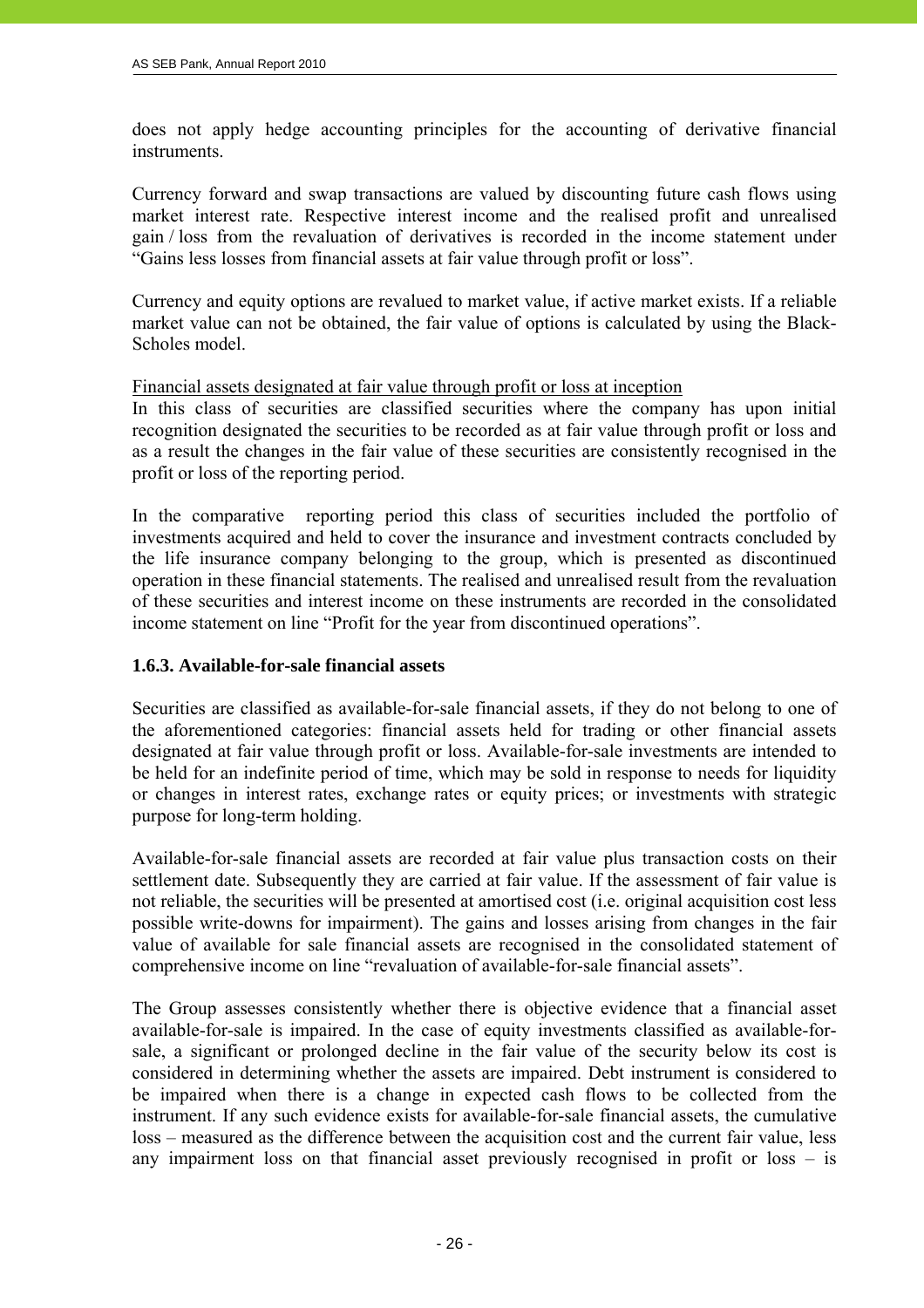removed from statement of comprehensive income and recognised in the income statement. Impairment losses recognised in the income statement on equity instruments are not reversed through the income statement. In a subsequent period, if the fair value of a debt instrument classified as available-for-sale increases and the increase can be objectively related to an event occurring after the impairment loss was recognised in profit or loss, the impairment loss is reversed through the income statement.

When the financial asset is derecognised the cumulative gain previously recognised in statement of comprehensive income on that specific instrument is to the extent reversed from the statement of comprehensive income and the remaining portion is recognised in income statement.

Interest calculated using the effective interest method and foreign currency gains and losses on monetary assets classified as available for sale are recognised in the income statement. Dividends on available-for-sale equity instruments are recognised in the income statement when the entity's right to receive payment is established.

# **1.7. Offsetting financial instruments**

Financial assets and liabilities are offset and the net amount reported in the statement of financial position only, when there is a legally enforceable right to offset and there is an intention to settle on net basis or realise the asset and settle the liability simultaneously.

## **1.8. Tangible and intangible assets other than goodwill**

Land, buildings, IT equipment, office equipment and other assets of long-term use are recognised in the statement of financial position as tangible non-current assets. Intangible assets are identifiable, non-monetary assets without physical substance and currently comprise of acquired software.

Tangible non-current assets and intangible assets are initially recognised at acquisition cost, consisting of the purchase price, non-refundable taxes and other direct costs related to taking the asset into use.

The subsequent expenditure of an item of property, plant and equipment shall be recognised as an asset if these are in accordance with definition of fixed assets and if it is probable that future economic benefits associated with the item will flow to the entity. All other repairs and maintenance are charged to other operating expenses during the financial period in which they are incurred.

Tangible non-current assets and intangible assets with finite useful lives are subsequently stated at historical cost less depreciation / amortisation and any impairment losses. Depreciation / amortisation is calculated starting from the month of acquisition until the carrying value reaches the residual value of the asset or if that is considered being insignificant the asset is fully depreciated. For assets having a substantial residual value, only the difference between the acquisition cost and the residual value is depreciated to expense over the useful lifetime of the asset. Assets are depreciated / amortised on straight-line basis.

| Initsiaalid/initials | Initsialiseeritud ainult identifitseerimiseks<br>Initialled for the purpose of identification only<br>Initiallel/initials $M.V$ |
|----------------------|---------------------------------------------------------------------------------------------------------------------------------|
| Kuupäev/date         | 07.03.2011                                                                                                                      |
|                      | PricewaterhouseCoopers, Tallinn                                                                                                 |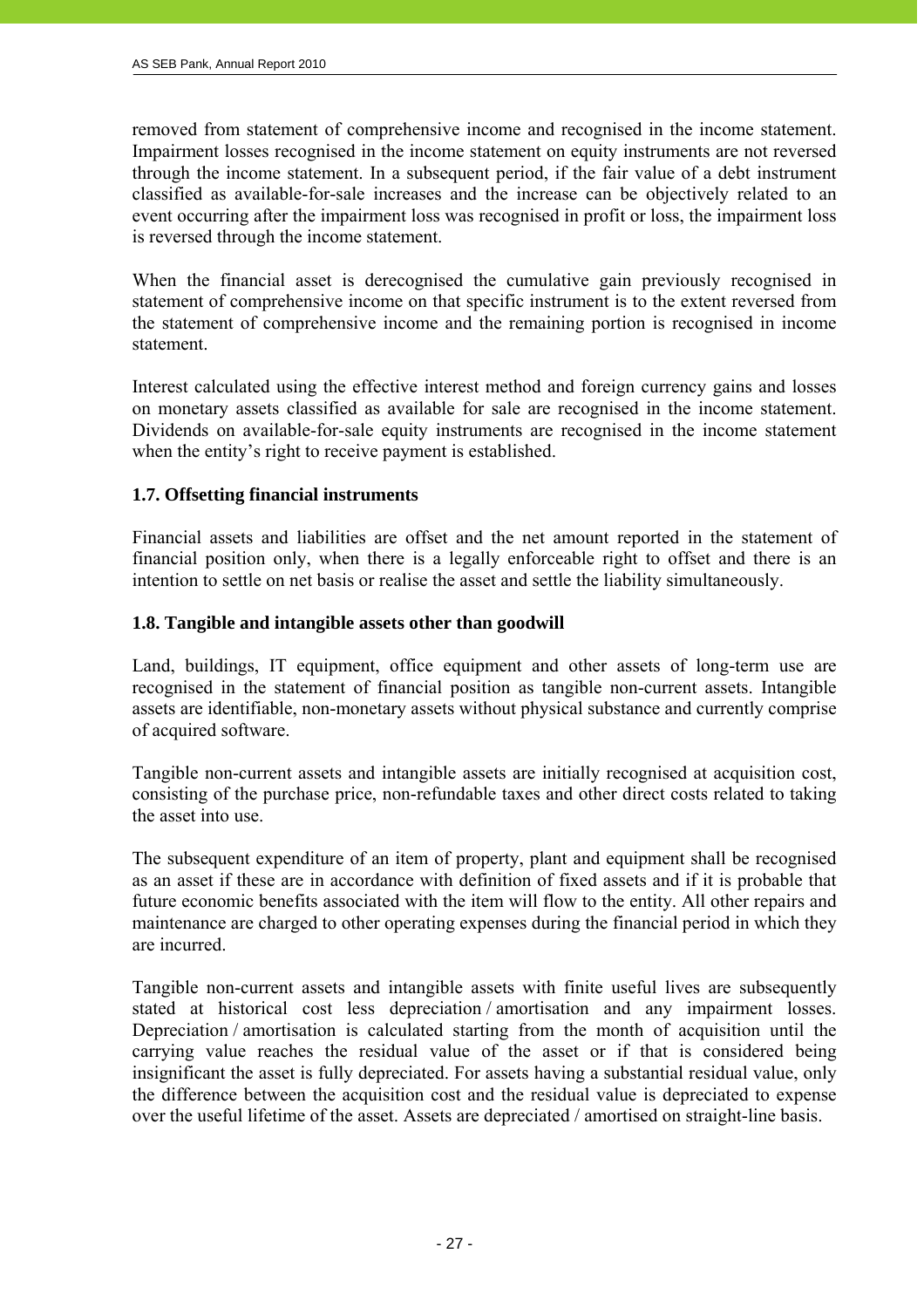Depreciation / amortisation calculation is based on useful life of the asset, which serves as basis for forming the depreciation / amortisation rates. Buildings are depreciated over 20-50 years, intangible assets with limited lifetime are amortised over 3-5 years, and other noncurrent tangible assets are depreciated over 3-7 years. Land is not depreciated and intangible assets with indefinite useful life are not amortised. The appropriateness of depreciation / amortisation rates, methods and residual values are each reporting date assessed.

Depreciation, amortisation and impairment is recorded in the income statement on line "Depreciation, amortisation and impairment losses of tangible and intangible assets".

Gains and losses on disposals are determined by comparing proceeds with carrying amount. These are included in other operating income / expenses in the income statement.

## Capitalisation of expenses

Reconstruction expenditures of bank offices are capitalised as tangible assets and are subsequently charged to the income statement on a straight-line basis over five or more years or over the period of the lease.

#### Development costs

Costs associated with developing or maintaining computer software programmes are recognised as an expense as incurred.

Advertising expenses and the expenses for launching of new products, services and processes are recognised as an expense as incurred. Expenditures related to trademarks etc., developed by the company itself, are also recorded as expense as incurred.

## **1.9. Investment properties**

 $- 28 -$ 

Investment properties comprise property (land, buildings, inc. subsequent costs), which is held for the purposes to earn rental income or gain from the growth in its market value (capital appreciation), and which is not occupied by the Group for its own business activities. Investment properties are initially recorded at acquisition cost, consisting of the purchase price and other direct costs related to its acquisition. Subsequently investment property is carried at cost less any accumulated depreciation and any accumulated impairment losses. Depreciation is allocated over the useful life of the asset which normally for a building is considered to be maximum 50 years. Land is considered to have an unlimited useful life and is therefore not depreciated. The appropriateness of depreciation / amortisation rates, methods and residual values are each reporting date assessed.

Subsequent costs to be capitalized include improvements and costs of replacing parts of the property. Subsequent costs of day-to-day servicing are expensed as incurred.

Depreciation and impairment is recorded in the income statement on line "Depreciation, amortisation and impairment losses of tangible and intangible assets".

Gains and losses on disposals are determined by comparing proceeds with carrying amount. These are included in other income / expenses in the income statement.

| Initsiaalid/initials | initsialiseeritud ainult identifitseerimiseks<br>Initialled for the purpose of identification only<br>Initiallelinitials $M \vee$ |
|----------------------|-----------------------------------------------------------------------------------------------------------------------------------|
| Kuupäev/date         | 07.05.2011                                                                                                                        |
|                      | PricewaterhouseCoopers, Tallinn                                                                                                   |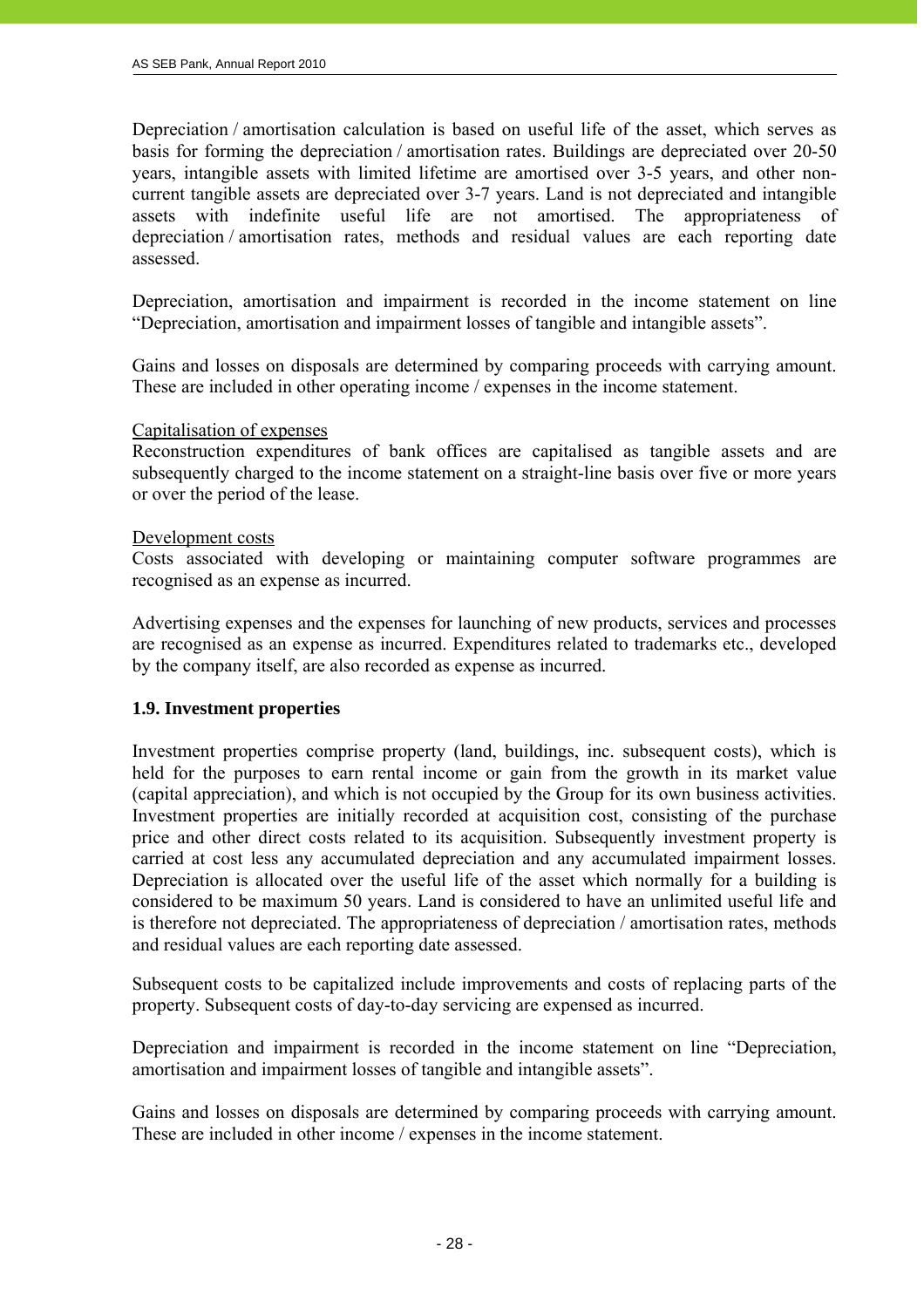# **1.10. Goodwill**

j

Goodwill represents the excess of the cost of an acquisition over the fair value of the company's share of the net assets acquired at the date of acquisition, reflecting the part of the acquisition cost that was paid for the assets that are not separately identifiable for the statement of financial position purposes. Goodwill acquired from acquisition of a subsidiary is recorded in statement of financial position as an intangible asset on a separate line. Goodwill acquired from acquisition of an associate is included in the cost of an associate in the statement of financial position (Note 1.3).

Goodwill is recorded in the statement of financial position at the date of acquisition. Subsequently goodwill is recorded in its historical cost less any impairment losses recognised. Goodwill arising from business combinations is not depreciated. Goodwill is instead tested annually (or more frequently if events or changes in circumstances indicate that the impairment may have incurred) for impairment by comparing the carrying amount of the goodwill to its recoverable amount. Goodwill is allocated to cash-generating units for the purpose of impairment testing and the recoverable amount is determined by discounting the expected cash flows of the relevant cash generating unit. An impairment loss is recognised for the amount by which the carrying amount of the goodwill exceeds its recoverable amount.

Gains and losses on the disposal of an entity include the carrying amount of goodwill relating to the entity sold.

## **1.11. Discontinued operations**

The Group presents result from discontinued operations in a separate line in the consolidated income statement if an entity or a component of an entity has been disposed of or is classified as held for sale. The single line items of assets and liabilities of the discontinued operations have been presented in the consolidated statement of financial position after elimination of inter-company balances.

Net profit from discontinued operations disposed of includes the net total of operating profit and loss before tax from operations, including net gain or loss on sale before tax or measurement to fair value less costs to sell and discontinued operations tax expense. A component of an entity comprises operations and cash flows that can be clearly distinguished, operationally and for financial reporting purposes, from the rest of the Group's operations and cash flows. Prior periods are restated in the consolidated statements for the operations (entities) classified as discontinued operations.

Assets and liabilities related to discontinued operations and analysis of result of discontinued operations have been presented in a separate section (Note 22).

# **1.12. Impairment of non-financial assets**

 $-$  29 -

Assets with an indefinite useful life are not subject to amortisation and are tested annually for impairment, comparing the carrying value of the asset to its recoverable value. Assets that are subject to amortisation / depreciation are reviewed for impairment whenever events or changes in circumstances indicate that the carrying amount may not be recoverable. In such circumstances the recoverable value of the asset is assessed and compared to its carrying

| Initsiaalid/initials | Initialled for the purpose of identification only |
|----------------------|---------------------------------------------------|
| Kuupäev/date         | 07.03.2011                                        |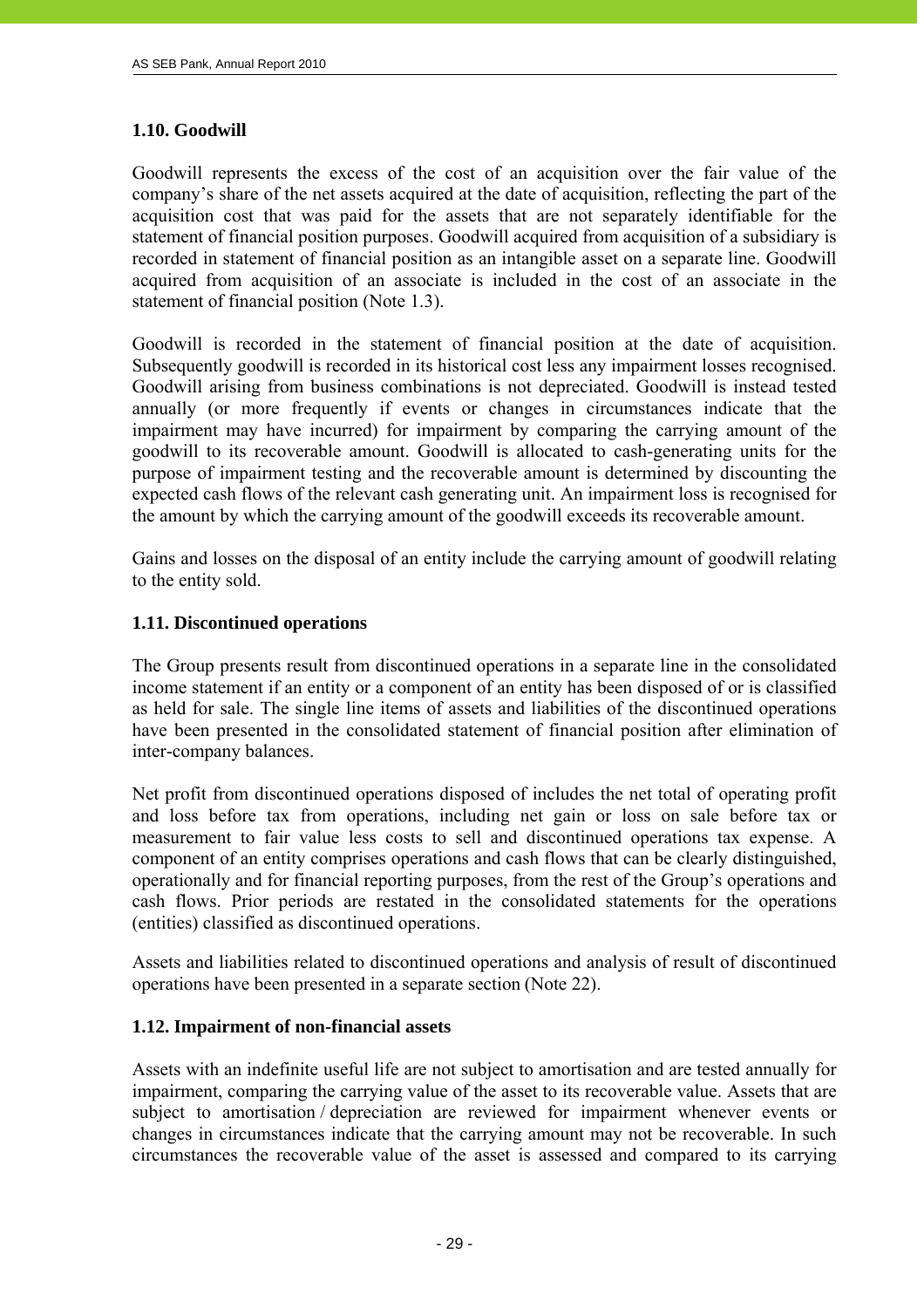value. An impairment loss is recognised for the amount by which the asset's carrying amount exceeds its recoverable amount. The recoverable amount is the higher of an asset's fair value less costs to sell and value in use. For the purposes of assessing impairment, assets are grouped at the lowest levels for which there are separately identifiable cash flows (cashgenerating units). Non-financial assets other than goodwill that suffered impairment are reviewed for possible reversal of the impairment at each reporting date.

## **1.13. Leases – the group is the lessee**

Leases of assets where the lessee acquires substantially all the risks and rewards of ownership are classified as finance leases. Other leases are classified as operating leases.

Finance leases are capitalised at the inception of the lease at the lower of the fair value of the leased property or the present value of the minimum lease payments. Each lease payment is allocated between the repayment of a liability and finance charges (interest expense). The interest element of the finance cost is charged to the income statement over the lease period so as to produce a constant periodic rate of interest on the remaining balance of the liability for each period (effective interest rate method). Tangible non-current assets acquired under finance leases are depreciated similarly to acquired assets over the shorter of the useful life of the asset or the lease term.

Operating lease payments are recognised in income statement as expense over the rental period on straight line basis. The Group uses operating lease mainly for renting the buildings / premises. Rental expense is recognised in income statement as "Other expenses".

## **1.14. Financial liabilities**

The classification made can be seen in the table below:

| Category (as defined by IAS 39) |                                                               | Class (as determined by the Group)                                             |                     |
|---------------------------------|---------------------------------------------------------------|--------------------------------------------------------------------------------|---------------------|
|                                 |                                                               | Deposits from credit institutions                                              |                     |
| Financial liabilities           | Financial liabilities at amortised<br>cost                    | Deposits from customers                                                        | Corporate customers |
|                                 |                                                               |                                                                                | Public sector       |
|                                 |                                                               |                                                                                | Private individuals |
|                                 |                                                               | Debt securities in issue                                                       |                     |
|                                 |                                                               | Subordinated debt                                                              |                     |
|                                 | Financial liabilities at fair value<br>through profit or loss | Financial liabilities held for trading (Derivatives –<br>Non Hedging only)     |                     |
|                                 |                                                               | Designated at fair value through profit and loss –<br>Debt securities in issue |                     |
| Off-balance sheet               | Loan commitments                                              |                                                                                |                     |
| financial instruments           | Guarantees and other financial facilities                     |                                                                                |                     |

## Deposits from credit institutions and customers

Deposits are recognised in the statement of financial position on their settlement date at fair value net of transaction costs and subsequently measured at amortised cost using effective interest rate method and recorded on lines "Due to credit institutions" and "Due to customers", accrued interests is presented on a respective lines in liabilities. Interest expenses are recorded in the income statement on line "Interest expenses and similar charges".

| Initsiaalid/initials | Initsialiseeritud ainult identifitseerimiseks<br>Initialled for the purpose of identification only<br>Initial and M.V. |
|----------------------|------------------------------------------------------------------------------------------------------------------------|
| Kuupäev/date         | 07.05.2011                                                                                                             |
|                      | PricewaterhouseCoopers, Tallinn                                                                                        |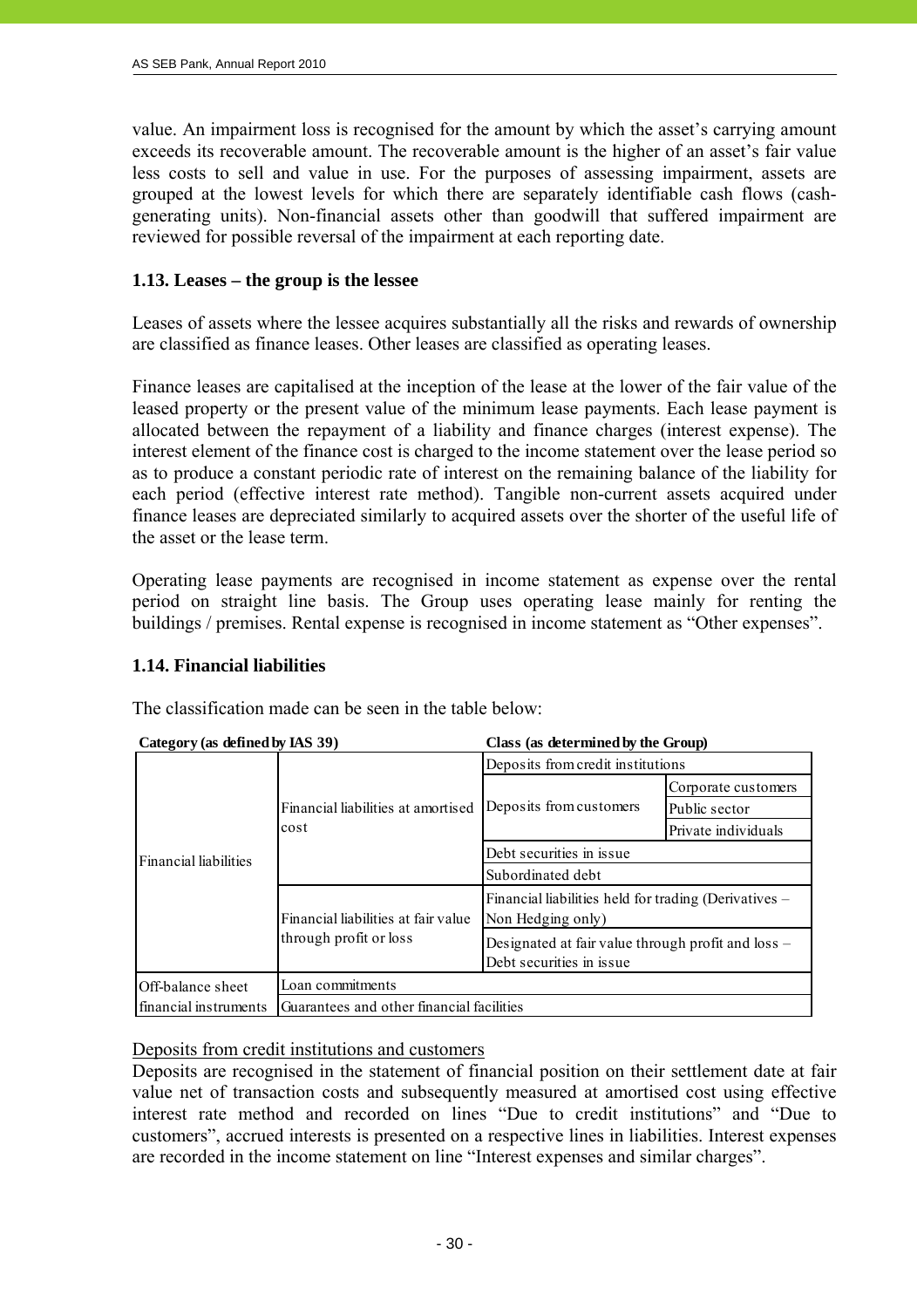# Borrowings and issued securities

Borrowings and issued securities are recognised initially at fair value net of transaction costs (the proceeds received, net of transaction costs incurred). Borrowings and issued securities are subsequently stated at amortised cost using the effective interest rate method; any difference between proceeds (net of transaction costs) and the redemption value is recognised in the income statement over the period of the instrument using effective interest rate.

The effective interest rate is the rate that exactly discounts the expected stream of future cash payments through maturity. The amortisation of the transaction costs is presented in the income statement together with the interest expenses. The respective interest expenses are recorded in the income statement on line "Interest expenses and similar charges".

In case there is an unused limit for any borrowings, this is presented as contingent asset.

#### Short-term and termination benefits to employees

Short-term employee benefits are employee benefits (other than termination benefits) which fall due within twelve months after the end of the period in which the employees render the related services. Short-term employee benefits include items such as wages, salaries and social security contributions; benefits related to temporary suspension of the employment contract (such as vacation pay).

Termination benefits are payable when employment is terminated by the Group before the normal retirement date, or whenever an employee accepts voluntary redundancy in exchange for these benefits. The Group recognises termination benefits when it is demonstrably committed to either: terminating the employment of current employees according to a detailed formal plan without possibility of withdrawal; or providing termination benefits as a result of another offer made to encourage voluntary redundancy. Benefits due more than 12 months after the reporting date are discounted to present value.

## **1.15. Embedded derivatives**

Embedded derivatives are usually separated from the host contract and accounted for in the same way as other derivatives (Note 1.6.2.). Embedded derivatives are not separated, if their economic characteristics and risks are closely related to the economic characteristics and risks of the host contract. However, in some circumstances also not closely related embedded derivatives may be not separated.

Some combined instruments (for example structured bonds), i.e. contracts that contain one or more embedded derivatives, are classified as a financial asset or financial liability at fair value through profit or loss. This choice means that the whole combined instrument is valued at fair value and that changes in fair value are recognised in profit or loss.

Other type of combined instruments (for example index-linked deposits) are separated, so that host contract is recognised as deposit and measured at amortised cost using effective interest rate method, and embedded derivatives are recognised and measured at fair value.

| Initsiaalid/initials | Initsialiseeritud ainult identifitseerimiseks<br>Initialled for the purpose of identification only |
|----------------------|----------------------------------------------------------------------------------------------------|
| Kuupäev/date         | 07.03.2011                                                                                         |
|                      | PricewaterhouseCoopers, Tallinn                                                                    |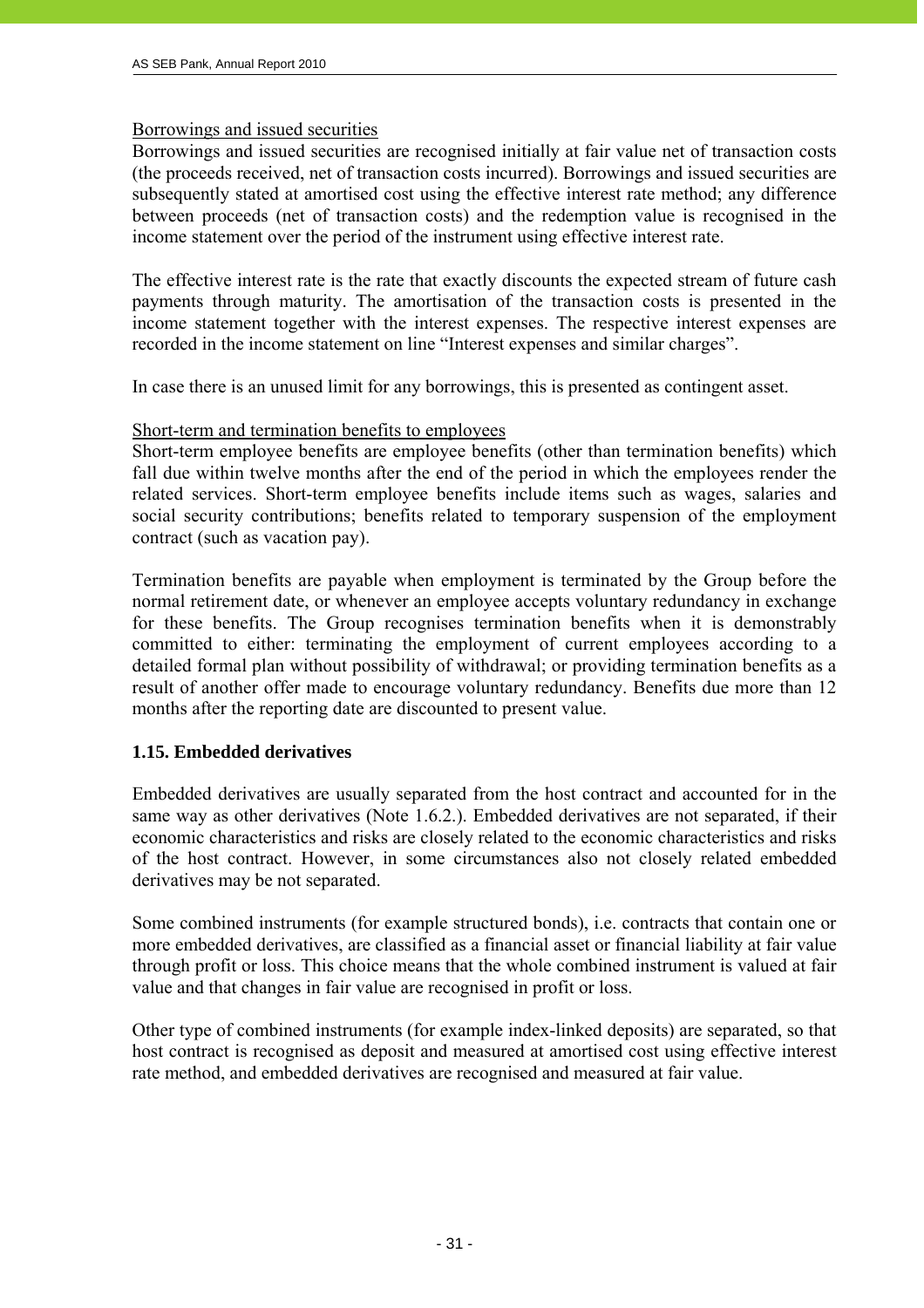# **1.16. Financial guarantee contracts**

Financial guarantee contracts are contracts that require the issuer to make specified payments to reimburse the holder for a loss it incurs because a specified debtor fails to make payments when due, in accordance with the terms of a debt instrument. Such financial guarantees are given to banks, financial institutions, companies and other bodies on behalf of customers to secure loans, other banking facilities and liabilities to other parties.

Financial guarantees are initially recognised in the financial statements at fair value (contract value) on the date the guarantee was given. Subsequent to initial recognition, the bank's liabilities under such guarantees are recognised at the outstanding value of guarantee. In the income statement the fee income earned on a guarantee is recognised straight-line basis over the life of the guarantee. The amounts disbursed to settle the guarantee obligation are recognised in the statement of financial position on the date it becomes evident that the guarantee is to be disbursed.

# **1.17. Provisions**

Provisions are recognised when the company has a present legal or constructive obligation as a result of past events, it is probable that an outflow of resources will be required to settle the obligation, and a reliable estimate of the amount can be made. The provisions are recognised based on the management's estimates regarding the amount and timing of the expected outflows.

When it is probable that the provision is expected to realise later than 12 months after the reporting date it is recorded at discounted value (present value of expected outflows), unless the discounting effect is immaterial. Expense from provisions and from change in carrying value of provisions is recorded in the income statement for the period.

## **1.18. Revenue recognition**

## Interest income and expense

Interest income and expense is recognised in income statement for all interest-bearing financial instruments carried at amortised cost using the effective interest rate method. Interest income includes also similar income on interest bearing financial instruments classified at fair value through profit or loss (i.e. traded bonds etc).

The effective interest method is a method of calculating the amortised cost of a financial asset or a financial liability and of allocating the interest income or interest expense over the relevant period. The effective interest rate is the rate that exactly discounts estimated future cash payments or receipts through the expected life of the financial instrument to the net carrying amount of the financial asset or financial liability. When calculating the effective interest rate, the Group estimates cash flows considering all contractual terms of the financial instrument, but does not consider future credit losses. The calculation includes all significant fees paid or received between parties to the contract that are an integral part of the effective interest rate, transaction costs and all other premiums or discounts.

| Initsiaalid/initials | initsialiseeritud ainult identifitseerimiseks<br>Initialled for the purpose of identification only<br>Initeiaalid/initials $M, V$ |
|----------------------|-----------------------------------------------------------------------------------------------------------------------------------|
| Kuupäev/date         | 07.03.2011                                                                                                                        |
|                      | PricewaterhouseCoopers, Tallinn                                                                                                   |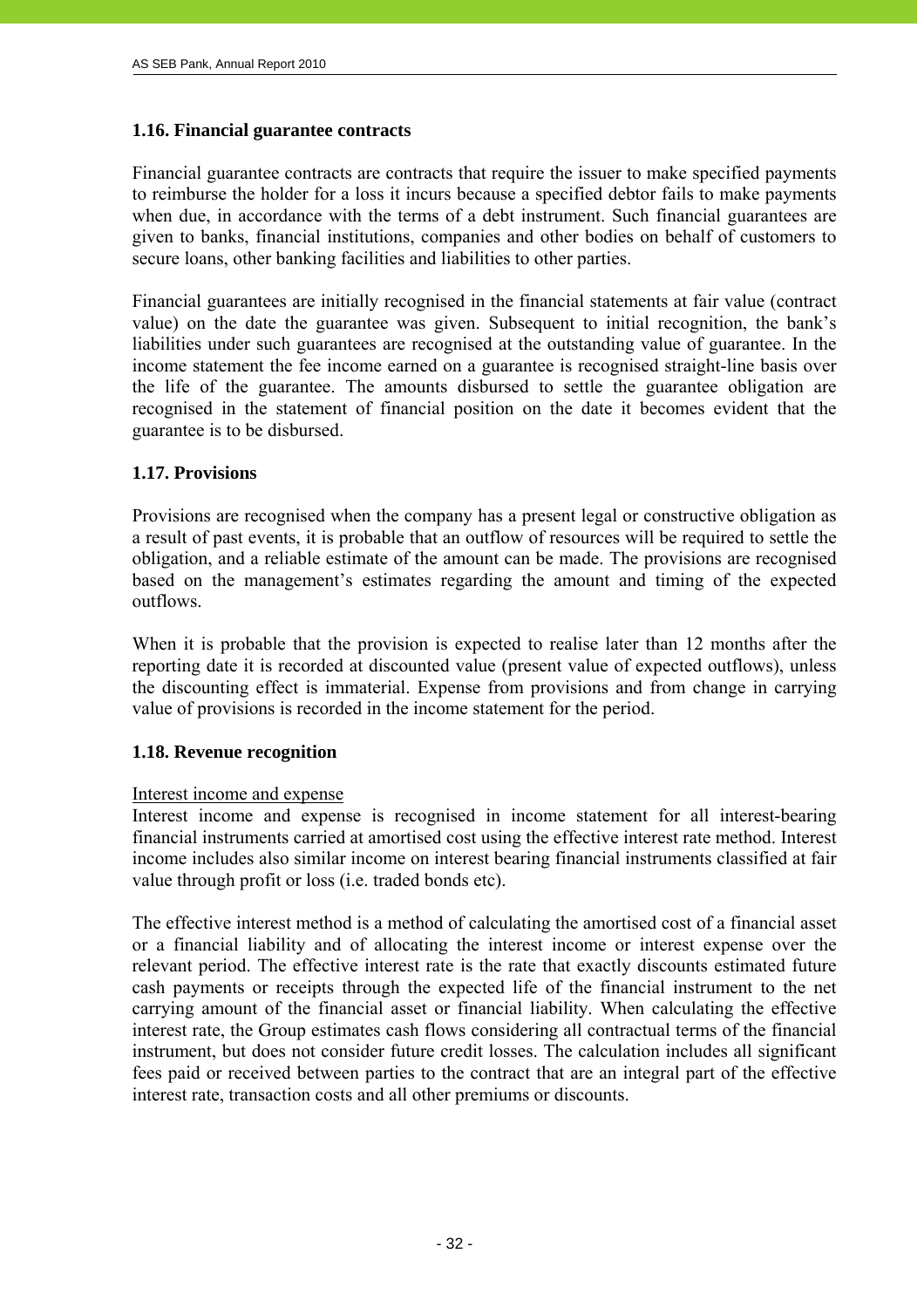Once a financial asset or a group of similar financial assets has been written down as a result of an impairment loss, interest income is recognised using the rate of interest used to discount the future cash flows for the purpose of measuring the impairment loss.

#### Fee and commission income

Revenue is recognised in the fair value of the consideration received or receivable for the services provided in the ordinary course of the Group's activities. Fees and commissions are generally recognised on an accrual basis when the service has been provided. Credit issuance fees for loans / leases that, are deferred and recognised as an adjustment to the effective interest rate on the credit. Portfolio management and other advisory service fees, as well as wealth management and custody service fees are recognised based on the applicable service contracts, usually on an accrual basis. Asset management fees related to management of investment funds are recognised over the period the service is provided. Performance linked fees or fee components are recognised when the performance criteria are fulfilled.

Other transaction fee income and other income are recognised on accrual basis at the moment of executing the respective transactions.

## **1.19. Dividend income**

Dividends are recognised in the income statement when the entity's right to receive payment is established.

## **1.20. Recognition of day one profit and loss**

The best evidence of fair value at initial recognition is the transaction price (i.e. the fair value of the consideration given or received), unless the fair value of that instrument is evidenced by comparison with other observable current market transactions in the same instrument (i.e. without modification or repackaging) or based on a valuation technique whose variables include only data from observable markets.

Profits on day one can be recognised when a valuation technique is used whose variables include data from observable markets. In other circumstances the day one profit is deferred over the life of transaction.

The timing of recognition of deferred day one profit and loss is determined individually. It is either amortised over the life of the transaction, deferred until the instrument's fair value can be determined using market observable inputs, or realised through settlement. The financial instrument (separated embedded derivative) is subsequently measured at fair value, adjusted for the deferred day one profit and loss. Subsequent changes in fair value are recognised immediately in the income statement without reversal of deferred day one profits and losses.

## **1.21. Share-based payments**

Group employees receive compensation through share-based incentive programmes, based on Skandinaviska Enskilda Banken AB (publ) shares. The programmes, now referred to, are the Performance Share Programme, Employee Stock Option and the Share Savings Programmes. The bookings for expenses related to these programmes and accrued social charges, if

| Initsiaalid/initials | initsialiseeritud ainult identifitseerimiseks<br>Initialled for the purpose of identification only<br>Initelaalid/initials $M.V.$ |
|----------------------|-----------------------------------------------------------------------------------------------------------------------------------|
| Kuupäev/date         | 07.03.2011                                                                                                                        |
|                      | PricewaterhouseCoopers, Tallinn                                                                                                   |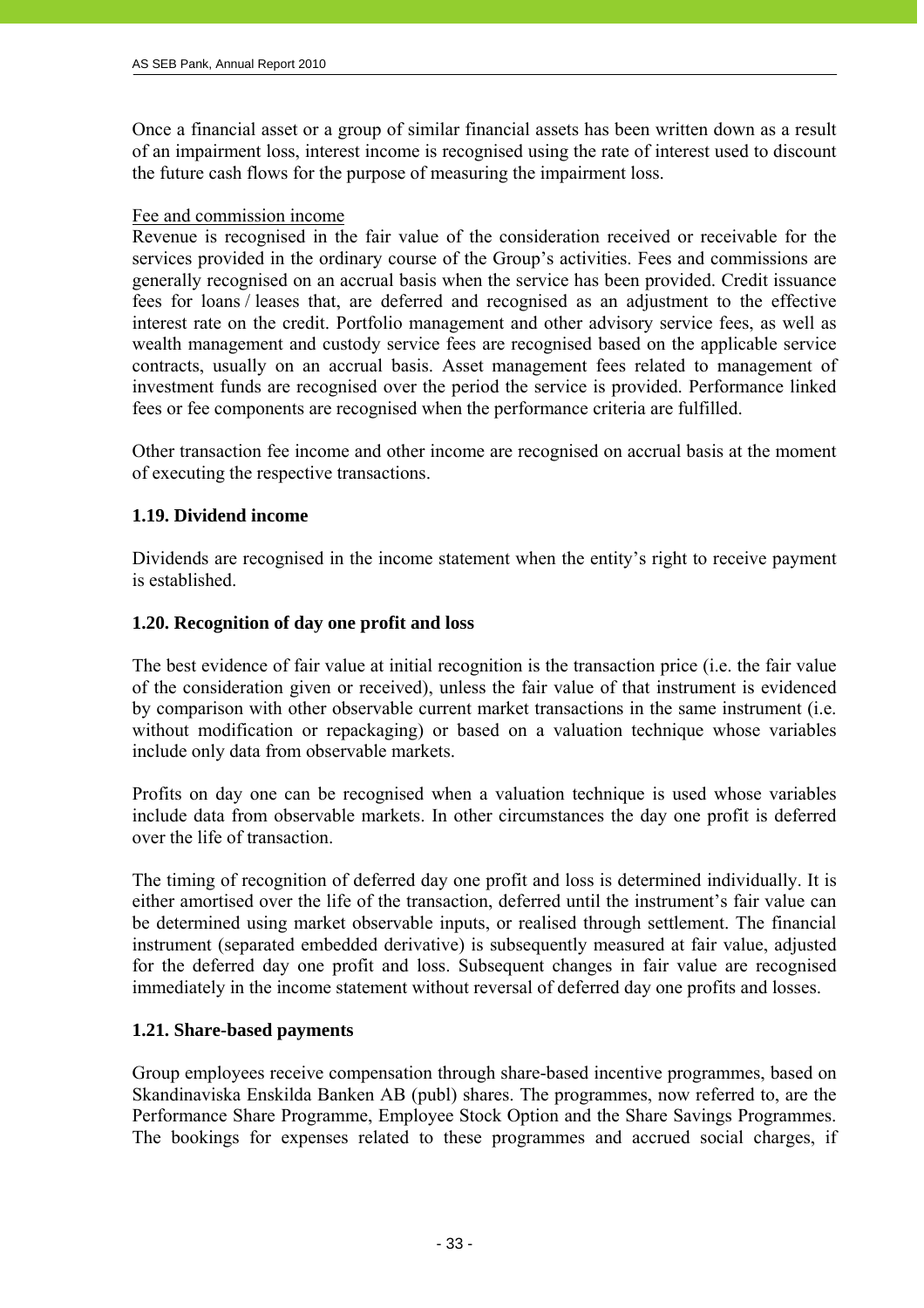applicable, are made accordingly. The allocation of this amount implies that profit and loss are impacted at the same time as the corresponding increase in equity is recognised.

The Group engages in equity settled share-based payment transactions in respect of services received from certain of its employees. The fair value of the services received is measured by reference to the fair value of the shares or share options granted on the date of the grant. The cost of the employee services received in respect of the shares or share options granted is recognised in the consolidated income statement over the period that the services are received, which is the vesting period.

# **1.22. Taxation**

## Corporate income tax

According to the Income Tax Act, the annual profit earned by enterprises is not taxed in Estonia and thus there are no temporary differences between the tax bases and carrying values of assets and liabilities and no deferred tax assets or liabilities arise. Instead of taxing the net profit, the distribution of retained earnings is subject to the taxation at the rate of 21/79 on the amount paid out as net dividends. The corporate income tax arising from the payment of dividends is accounted for as an expense in the period when dividends are declared, regardless of the actual payment date or the period for which the dividends are paid.

In Estonia income tax (that is accounted for as income tax cost in P&L) is accounted for only in cases when the taxable event occurs (like payment of dividends and payments decreasing the equity). Because of the specifics of the Estonian tax system permanent and temporary differences are not accounted for and thus effective income tax is not currently accounted for as well.

## **1.23. Fiduciary activities**

The Group provides asset management services and offers fund management services. The assets owned by third parties, but managed by the Group, and income arising thereon, are excluded from these financial statements, as they are not assets of the Group.

# **1.24. New International Financial Reporting Standards, amendments to published standards and interpretations by the International Financial Reporting Interpretations Committee**

Certain new or revised standards and interpretations became effective for the Group from 1 January 2010

*IFRS 3, Business Combinations, revised in January 2008* The revised IFRS 3 allows entities to choose to measure non-controlling interests using the existing IFRS 3 method (proportionate share of the acquiree's identifiable net assets) or at fair value. The revised IFRS 3 is more detailed in providing guidance on the application of the purchase method to business combinations. The requirement to measure at fair value every asset and liability at each step in a step acquisition for the purposes of calculating a portion of goodwill has been removed. Instead, in a business combination achieved in stages, the acquirer has to remeasure its previously held equity interest in the acquiree at its acquisition-date fair value and recognise the resulting gain or loss, if any, in profit or loss for the year. Acquisition-related costs are accounted for separately from the business combination and therefore recognised as

| Initsiaalid/initials | initsialiseeritud ainult identifitseerimiseks<br>Initialled for the purpose of identification only<br>latisization intervalsed $M \vee$ |
|----------------------|-----------------------------------------------------------------------------------------------------------------------------------------|
| Kuupäev/date         | 07.03.2011                                                                                                                              |
|                      | PricewaterhouseCoopers, Tallinn                                                                                                         |

- 34 -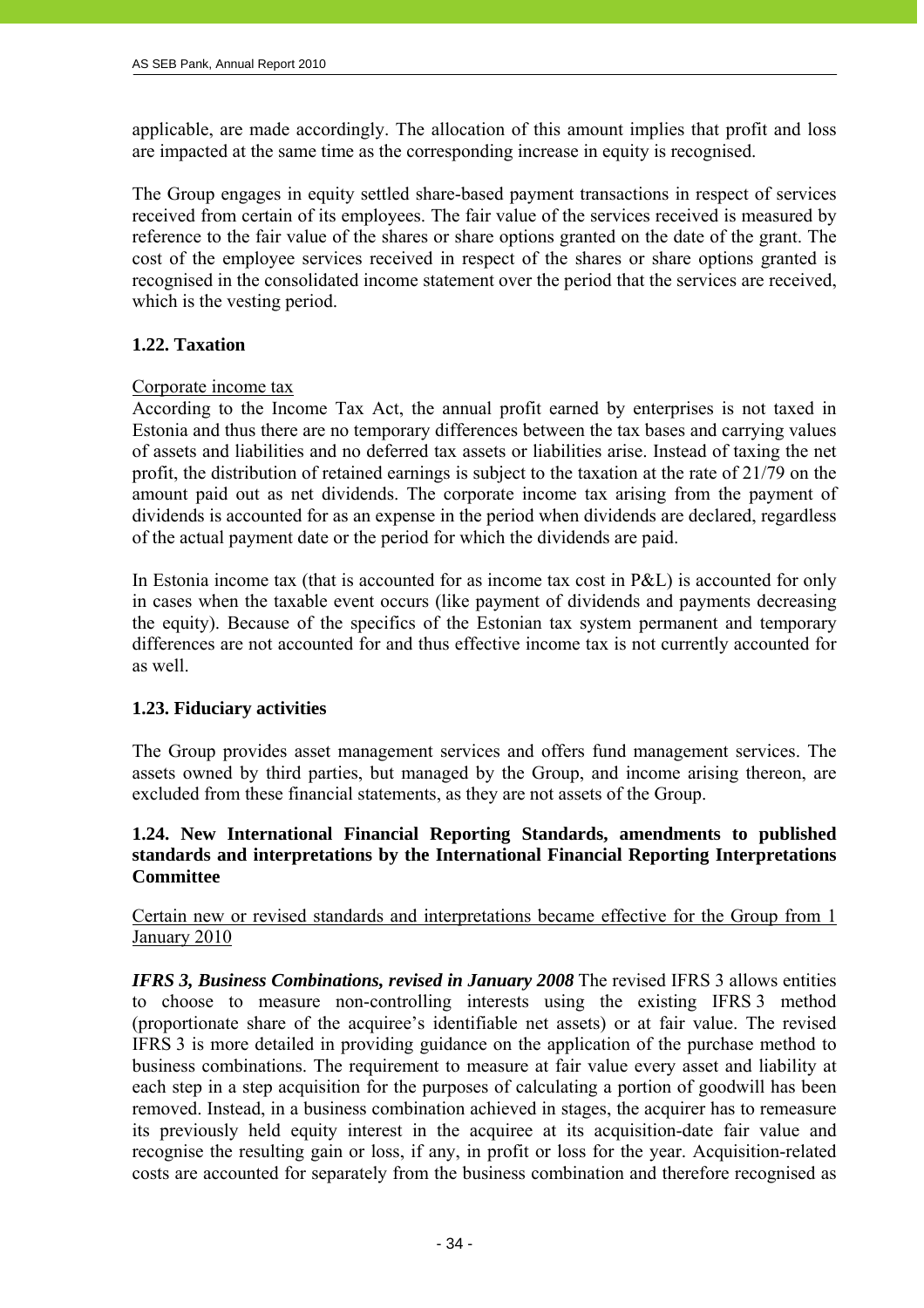expenses rather than included in goodwill. An acquirer has to recognise at the acquisition date a liability for any contingent purchase consideration. Changes in the value of that liability after the acquisition date are recognised in accordance with other applicable IFRSs, as appropriate, rather than by adjusting goodwill. The revised IFRS 3 brings into its scope business combinations involving only mutual entities and business combinations achieved by contract alone. The revised IFRS 3 did not have a material impact on these financial statements.

*Amendment to IFRS 5, Non-current Assets Held for Sale and Discontinued Operations (and consequential amendments to IFRS 1* This amendment to IFRS 5 is part of the IASB's annual improvements project published in May 2008. The amendment clarifies that an entity committed to a sale plan involving loss of control of a subsidiary would classify the subsidiary's assets and liabilities as held for sale. The revised guidance should be applied prospectively from the date at which the entity first applied IFRS 5. The amendment did not have a material impact on these financial statements.

*Group Cash-settled Share-based Payment Transactions - Amendments to IFRS 2* The amendments provide a clear basis to determine the classification of share-based payment awards in both consolidated and separate financial statements. The amendments incorporate into the standard the guidance in IFRIC 8 and IFRIC 11, which are withdrawn. The amendments expand on the guidance given in IFRIC 11 to address plans that were previously not considered in the interpretation. The amendments also clarify the defined terms in the Appendix to the standard. The amendments did not have a material impact on these financial statements.

Certain new or revised standards and interpretations became effective for the Group from 1 January 2010 , but are not relevant to the Group

*IFRIC 12, Service Concession Arrangements* The interpretation contains guidance on applying the existing standards by service providers in public-to-private service concession arrangements.

*IFRIC 15, Agreements for the Construction of Real Estate* The interpretation applies to the accounting for revenue and associated expenses by entities that undertake the construction of real estate directly or through subcontractors, and provides guidance for determining whether agreements for the construction of real estate are within the scope of IAS 11 or IAS 18. It also provides criteria for determining when entities should recognise revenue on such transactions.

*Embedded Derivatives - Amendments to IFRIC 9 and IAS 39, issued in March 2009* The amendments clarify that on reclassification of a financial asset out of the 'at fair value through profit or loss' category, all embedded derivatives have to be assessed and, if necessary, separately accounted for.

*IFRIC 16, Hedges of a Net Investment in a Foreign Operation* The interpretation explains which currency risk exposures are eligible for hedge accounting and states that translation from the functional currency to the presentation currency does not create an exposure to which hedge accounting could be applied.

*IFRIC 17, Distributions of Non-Cash Assets to Owners* The interpretation clarifies when and how distribution of non-cash assets as dividends to the owners should be recognised. An

 $- 35 -$ 

| Initsiaalid/initials | initsialiseeritud ainult identifitseerimiseks<br>Initialled for the purpose of identification only |
|----------------------|----------------------------------------------------------------------------------------------------|
| Kuupäev/date         | 07.05.2011                                                                                         |
|                      | PricewaterhouseCoopers, Tallinn                                                                    |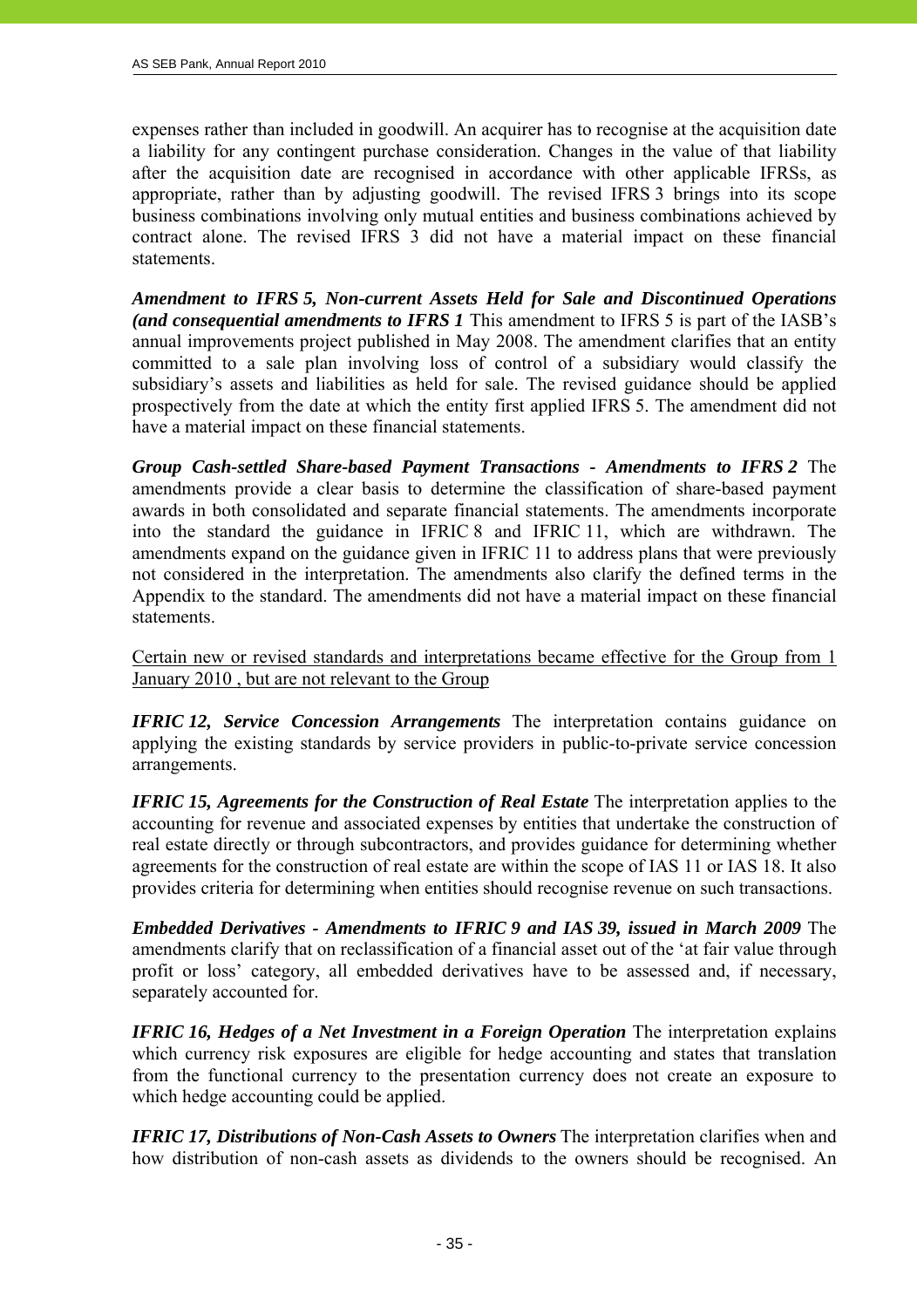entity should measure a liability to distribute non-cash assets as a dividend to its owners at the fair value of the assets to be distributed. A gain or loss on disposal of the distributed non-cash assets is recognised in profit or loss for the year when the entity settles the dividend payable.

*IFRIC 18, Transfers of Assets from Customers* The interpretation clarifies the accounting for transfers of assets from customers, namely, the circumstances in which the definition of an asset is met; the recognition of the asset and the measurement of its cost on initial recognition; the identification of the separately identifiable services (one or more services in exchange for the transferred asset); the recognition of revenue, and the accounting for transfers of cash from customers.

*Classification of Rights Issues - Amendment to IAS 32, issued in October 2009* The amendment exempts certain rights issues of shares with proceeds denominated in foreign currencies from classification as financial derivatives.

*IAS 27, Consolidated and Separate Financial Statements, revised in January 2008* The revised IAS 27 requires an entity to attribute total comprehensive income to the owners of the parent and to the non-controlling interests (previously "minority interests") even if this results in the non-controlling interests having a deficit balance (the previous standard required the excess losses to be allocated to the owners of the parent in most cases).

*Eligible Hedged Items - Amendment to IAS 39* The amendment clarifies how the principles that determine whether a hedged risk or portion of cash flows is eligible for designation should be applied in particular situations.

*IFRS 1, First-time Adoption of International Financial Reporting Standards, revised in December 2008* The revised IFRS 1 retains the substance of its previous version but within a changed structure in order to make it easier for the reader to understand and to better accommodate future changes.

*Additional Exemptions for First-time Adopters - Amendments to IFRS 1* The amendments provide an additional exemption for measurement of oil and gas assets and also exempt entities with existing leasing contracts from reassessing the classification of those contracts in accordance with IFRIC 4, 'Determining Whether an Arrangement Contains a Lease' when the application of their national accounting requirements produced the same result.

*Improvements to International Financial Reporting Standards, issued in April 2009* The improvements consist of a mixture of substantive changes and clarifications in the following standards and interpretations: IFRS 2; IAS 38; IFRIC 9; IFRIC 16; IFRS 5; IFRS 8; IAS 1; IAS 7; IAS 17; IAS 36; IAS 39.

Certain new or revised standards and interpretations have been published that are mandatory for the Group's accounting periods beginning on or after 1 January 2011 or later periods and which the Group has not early adopted

*IFRS 9, Financial Instruments Part 1: Classification and Measurement* (effective for annual periods beginning on or after 1 January 2013; not yet adopted by the EU). IFRS 9 issued in November 2009 replaces those parts of IAS 39 relating to the classification and measurement of financial assets. IFRS 9 was further amended in October 2010 to address the classification and measurement of financial liabilities. Key features are as follows:

| Initsiaalid/initials | initsialiseeritud ainult identifitseerimiseks<br>Initialled for the purpose of identification only |
|----------------------|----------------------------------------------------------------------------------------------------|
| Kuupäev/date         | 07.03.2011                                                                                         |
|                      | PricewaterhouseCoopers, Tallinn                                                                    |

 $- 36 -$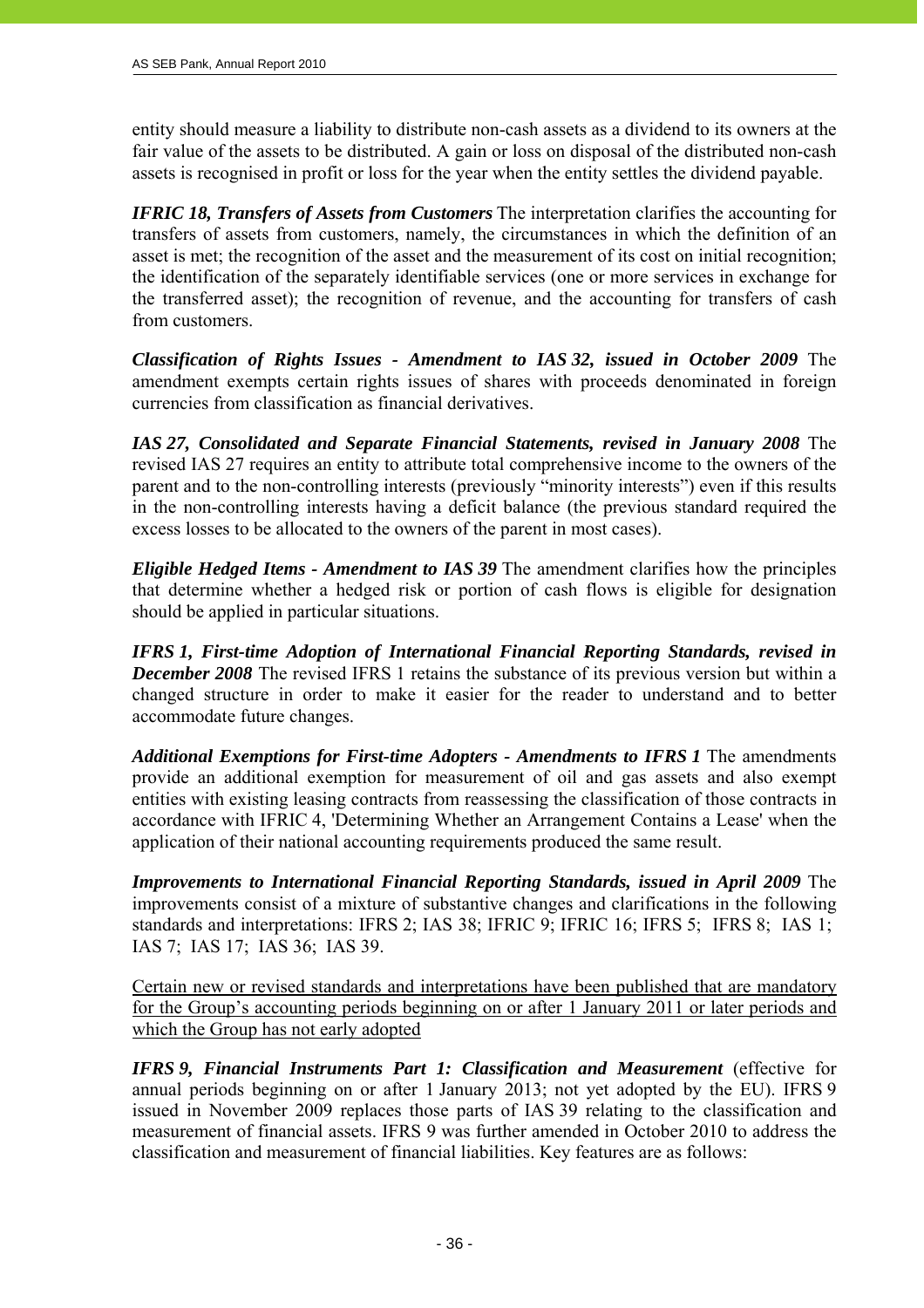- Financial assets are required to be classified into two measurement categories: those to be measured subsequently at fair value, and those to be measured subsequently at amortised cost. The decision is to be made at initial recognition. The classification depends on the entity's business model for managing its financial instruments and the contractual cash flow characteristics of the instrument.
- An instrument is subsequently measured at amortised cost only if it is a debt instrument and both (i) the objective of the entity's business model is to hold the asset to collect the contractual cash flows, and (ii) the asset's contractual cash flows represent only payments of principal and interest (that is, it has only "basic loan features"). All other debt instruments are to be measured at fair value through profit or loss.
- All equity instruments are to be measured subsequently at fair value. Equity instruments that are held for trading will be measured at fair value through profit or loss. For all other equity investments, an irrevocable election can be made at initial recognition, to recognise unrealised and realised fair value gains and losses through other comprehensive income rather than profit or loss. There is to be no recycling of fair value gains and losses to profit or loss. This election may be made on an instrument-byinstrument basis. Dividends are to be presented in profit or loss, as long as they represent a return on investment.
- Most of the requirements in IAS 39 for classification and measurement of financial liabilities were carried forward unchanged to IFRS 9. The key change is that an entity will be required to present the effects of changes in own credit risk of financial liabilities designated as at fair value through profit or loss in other comprehensive income.

The Group is considering the implications of the standard, the impact on the Group and the timing of its adoption by the Group.

New or revised standards and interpretations that are not yet effective and not early adopted by the Group, and not expected to have a significant effect on the Group's financial statements

*Amendment to IAS 24, Related Party Disclosures, issued in November 2009* (effective for annual periods beginning on or after 1 January 2011). The amended standard simplifies the disclosure requirements for.

*IFRIC 19, Extinguishing Financial Liabilities with Equity Instruments (effective for annual* periods beginning on or after 1 July 2010). This IFRIC clarifies the accounting when an entity renegotiates the terms of its debt with the result that the liability is extinguished through the debtor issuing its own equity instruments to the creditor. A gain or loss is recognised in the profit and loss account based on the fair value of the equity instruments compared to the carrying amount of the debt.

*Prepayments of a Minimum Funding Requirement – Amendment to IFRIC 14* (effective for annual periods beginning on or after 1 January 2011). This amendment will have a limited impact as it applies only to companies that are required to make minimum funding contributions to a defined benefit pension plan. It removes an unintended consequence of IFRIC 14 related to voluntary pension prepayments when there is a minimum funding requirement.

- 37 -

| Initsiaalid/initials | Initsialiseeritud ainult identifitseerimiseks<br>Initialled for the purpose of identification only<br>Initiallel/initials $M.V$ |
|----------------------|---------------------------------------------------------------------------------------------------------------------------------|
| Kuupäev/date         | 07.03.2011                                                                                                                      |
|                      | PricewaterhouseCoopers, Tallinn                                                                                                 |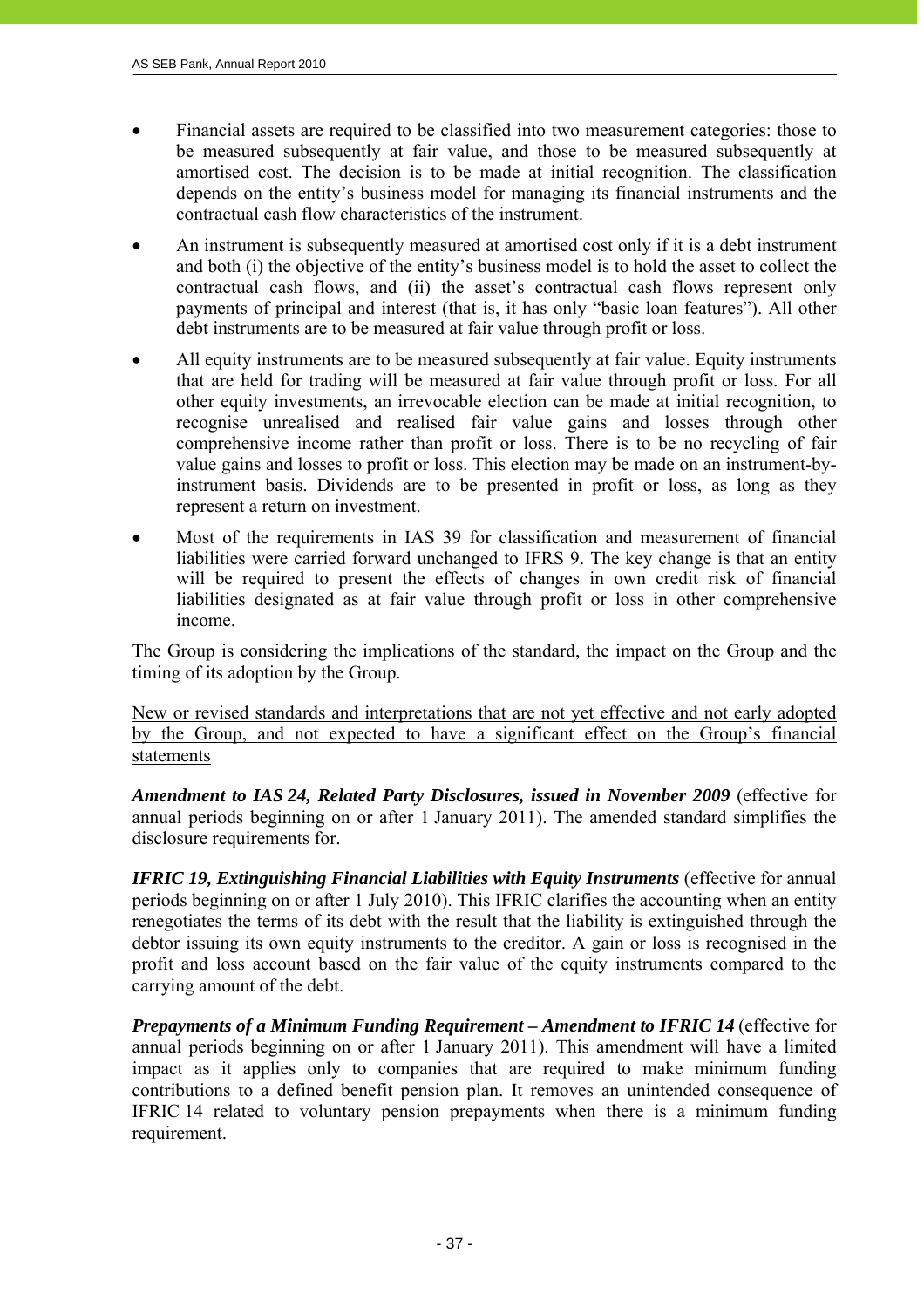*Limited exemption from comparative IFRS 7 disclosures for first-time adopters - Amendment to IFRS 1* (effective for annual periods beginning on or after 1 July 2010). Existing IFRS preparers were granted relief from presenting comparative information for the new disclosures required by the March 2009 amendments to IFRS 7 'Financial Instruments: Disclosures'. This amendment to IFRS 1 provides first-time adopters with the same transition provisions as included in the amendment to IFRS 7.

*Improvements to International Financial Reporting Standards, issued in May 2010* (effective dates vary standard by standard, most improvements are effective for annual periods beginning on or after 1 January 2011; the improvements have not yet been adopted by the EU). The improvements consist of a mixture of substantive changes and clarifications in the following standards and interpretations: IFRS 1; IFRS 3; IFRS 7; IAS 1; IAS 27; IAS 21; IAS 28; IAS 31; IAS 34; IFRIC 13.

*Disclosures-Transfers of Financial Assets - Amendments to IFRS 7* (effective for annual periods beginning on or after 1 July 2011; not yet adopted by the EU). The amendment requires additional disclosures in respect of risk exposures arising from transferred financial assets. The amendment includes a requirement to disclose by class of asset the nature, carrying amount and a description of the risks and rewards of financial assets that have been transferred to another party yet remain on the entity's balance sheet. Disclosures are also required to enable a user to understand the amount of any associated liabilities, and the relationship between the financial assets and associated liabilities. Where financial assets have been derecognised but the entity is still exposed to certain risks and rewards associated with the transferred asset, additional disclosure is required to enable the effects of those risks to be understood.

*Deferred Tax: Recovery of Underlying Assets - Amendment to IAS 12* (effective for annual periods beginning on or after 1 January 2012; not yet adopted by the EU). The amendment introduces an exception to the existing principle for the measurement of deferred tax assets or liabilities arising on investment property measured at fair value.

*Severe hyperinflation and removal of fixed dates for first-time adopters – Amendment to IFRS 1* (effective for annual periods beginning on or after 1 July 2011; not yet adopted by the EU). The amendments will provide relief for first-time adopters of IFRSs from having to reconstruct transactions that occurred before their date of transition to IFRSs, and guidance for entities emerging from severe hyperinflation either to resume presenting IFRS financial statements or to present IFRS financial statements for the first time.

The Group has not early adopted any of the new or amended standards in 2010.

| 07.05.2011                      |
|---------------------------------|
| PricewaterhouseCoopers, Tallinn |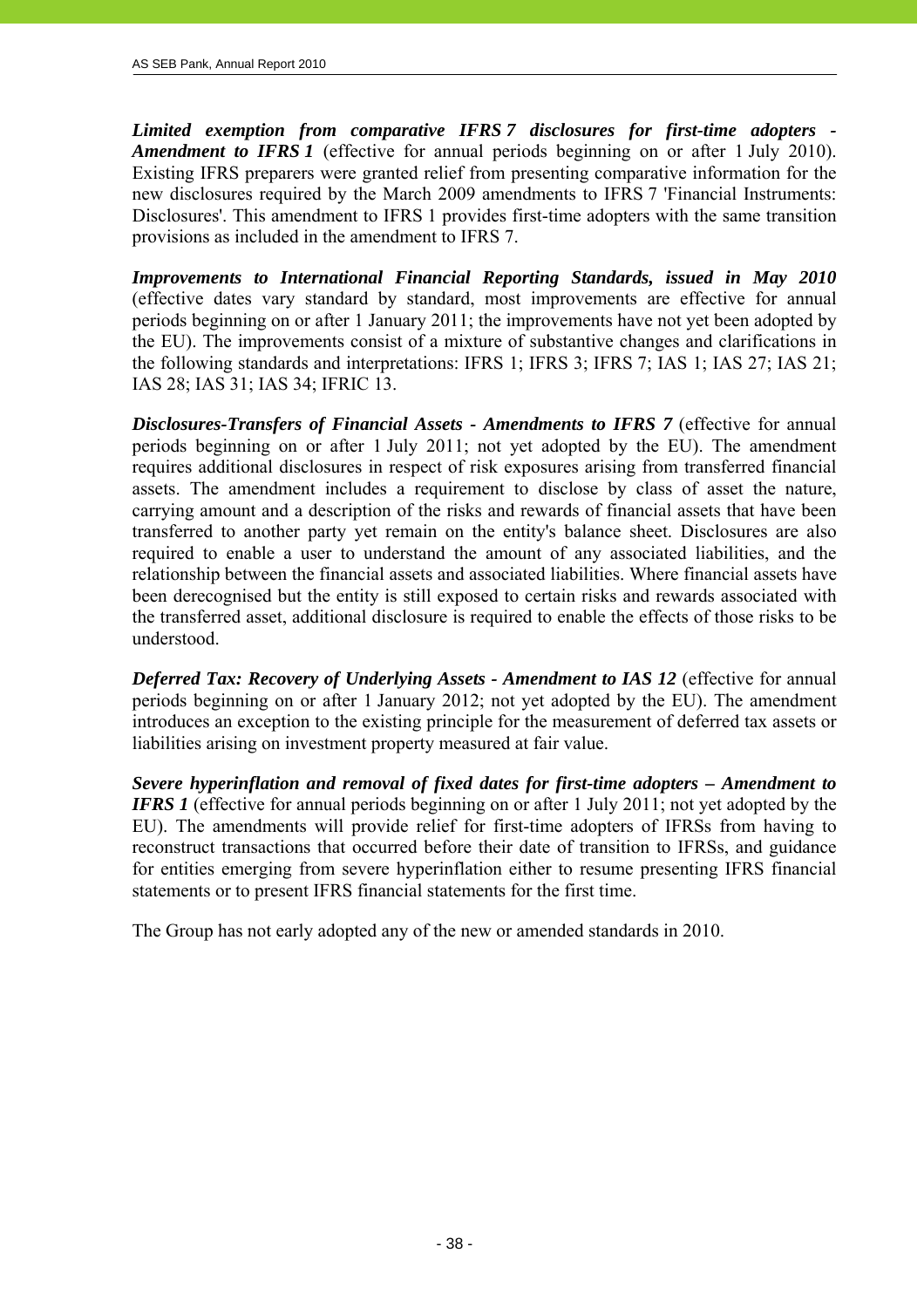### **2. Risk policy and management**

### **2.1. Risk policy and structure**

Managing risk is a core activity in a bank and therefore fundamental to long-term profitability and stability. Risk is closely related to business activities and business development and, therefore, to customer needs. Of the various risks that SEB assumes in providing its customers with financial solutions and products, credit risk is the most significant.

SEB's profitability is directly dependent upon its ability to evaluate, manage and price the risks encountered, while maintaining an adequate capitalization to meet unforeseen events. To secure the Group's financial stability, risk and capital-related issues are identified, monitored and managed at an early stage. They also form an integral part of the long-term strategic planning and operational business planning processes performed throughout the Group.

AS SEB Pank defines risk as the possibility of a negative deviation from an expected financial outcome. Risk management includes all activities relating to risk-taking, risk mitigation, risk analysis, risk control and follow-up. Independent risk control comprises the identification, measurement, monitoring, stress testing, analysis, reporting and follow-up of risks, separate from the risk-taking functions.

 The risks arising from financial instruments to which the Group is exposed are financial risks, which include credit risk, liquidity risk, market risk and operational risk (which are discussed below).

The Management Board is responsible for establishing the main principles for management, control and co-ordination of all risks of AS SEB Pank and to decide on the limits for the various risks. Subordinated to the Management Board are established different committees with mandates to make decisions depending upon the type of risk. Board supervision, an explicit decision-making structure, a high level of risk awareness among staff, common definitions and principles and controlled risk-taking within established limits are the cornerstones of SEB's risk and capital management.

Risk management and control is a prioritised area for the Group, continuously under development. Since 2008 AS SEB Pank holds supervisory approvals to use its internal models for calculating regulatory capital: Internal Rating Based (IRB) approach for credit risk and Advanced Measurement Approach (AMA) for operational risk. During last years, the main development focus of risk management has been continuous improvement of implemented Basel II models and starting preparations for the new regulatory regime – Basel III.

In 2010 one of the most important development projects started was remodelling of retail credit risk scoring models to replace current expert judgment based models with regression models. In the market risk control area preparations were made to change over to the new enhanced SEB Group's VaR model (ARMS).

### **2.2. Credit risk**

 $- 39 -$ 

Assets exposed to credit risk are receivables from customers, receivables from credit institutions and debt securities and derivatives. Credit risk is a potential loss that may occur in

| Initsiaalid/initials | Initsialiseeritud ainult identifitseerimiseks<br>Initialled for the purpose of identification only |
|----------------------|----------------------------------------------------------------------------------------------------|
| Kuupäev/date         | 07.05.2011                                                                                         |
|                      | PricewaterhouseCoopers, Tallinn                                                                    |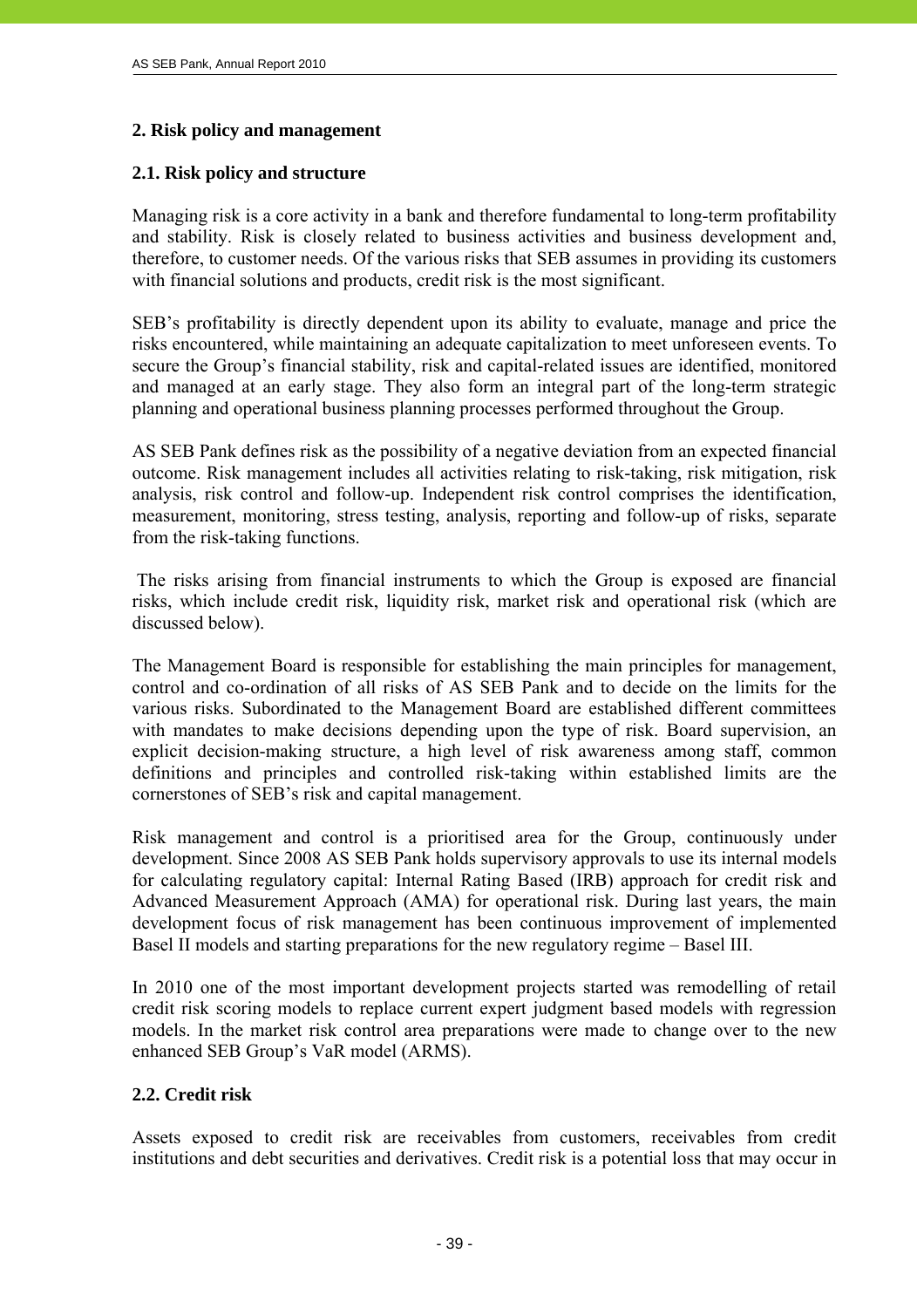case of improper fulfilment or non-compliance of the client with the contractual obligations as a result of failure of the client's business operations or other factors.

Credit risk is the single largest risk for the Group's business; management therefore carefully manages its exposure to credit risk. The principles for measuring and taking credit risk are established with the SEB Pank Group credit policy.

The principles of credit policy are the following:

- a) lending should be in line with credit policy;
- b) lending should be based upon analysis;
- c) the basis of all lending activity is credibility;
- d) the purpose of the credit should be fully understood;
- e) lending must be in proportion to the capacity to repay;
- f) borrower should have an identified source of repayment and also a secondary source for repaying the loan;
- g) the own (equity) investment of the borrower must be significant in relationship to the loan;
- h) lending activity shall take into account any potential adverse effects in the business cycle;
- i) lending shall be in line with the bank's profit goals.

Credit risk analysis related to a certain client involves several different activities, like evaluation of the risk of the borrower's background, structure, management and owner, industry and position of the borrower in that industry, economic environment and position of the borrower, analysis and evaluation of the business plan and submitted cash flow prognosis; evaluation of the reputation, reliability and credit history of the client. Deciding on the risk taking is performed collegially by credit committees and by the authorised persons in accordance with the decision-making limits established by the bank's management.

Deciding on the risk taking in debt securities is part of general credit decision making process. Limit for investing into certain issuer's debt securities has to be approved by relevant credit committee or by the authorised persons. Normally AS SEB Pank is not taking investment positions, including credit risk bearing positions in debt securities, excluding limited volume of trading portfolio, which is regulated by trading portfolio total limit established by the Assets and Liabilities Committee (ALCO). Credit risk related to debt securities is considered low in volume and has therefore not been discussed in detail below.

AS SEB Pank enters into derivatives contracts primarily to offer clients products for management of their financial exposures, and then manages the resulting positions by entering offsetting contracts with the parent company. Positive market values in derivatives contracts imply a credit exposure on the counterparty; to reflect also future uncertainty in market conditions, a credit risk equivalent is calculated. Credit risk related to derivatives has not been assessed significant and not discussed in further detail below. So we concentrate on credit risk arising from loans and receivables from customers and credit institutions (other banks).

### Credit risk measurement

 $-40-$ 

The prime credit risk measure of AS SEB Pank is defined as the maximum potential loss over a certain time horizon at a certain level of confidence. Credit risk is being quantified monthly using the following components: Probability of Default (PD), Exposure At Default (EAD) and Loss Given Default (LGD) or the aggregate measure Risk Weighted Assets (RWA).

| Initsiaalid/initials | Initsialiseeritud ainult identifitseerimiseks<br>Initialled for the purpose of identification only<br>tritting identities $M \vee$ |
|----------------------|------------------------------------------------------------------------------------------------------------------------------------|
| Kuupäev/date         | 07.05.2011                                                                                                                         |
|                      | PricewaterhouseCoopers, Tallinn                                                                                                    |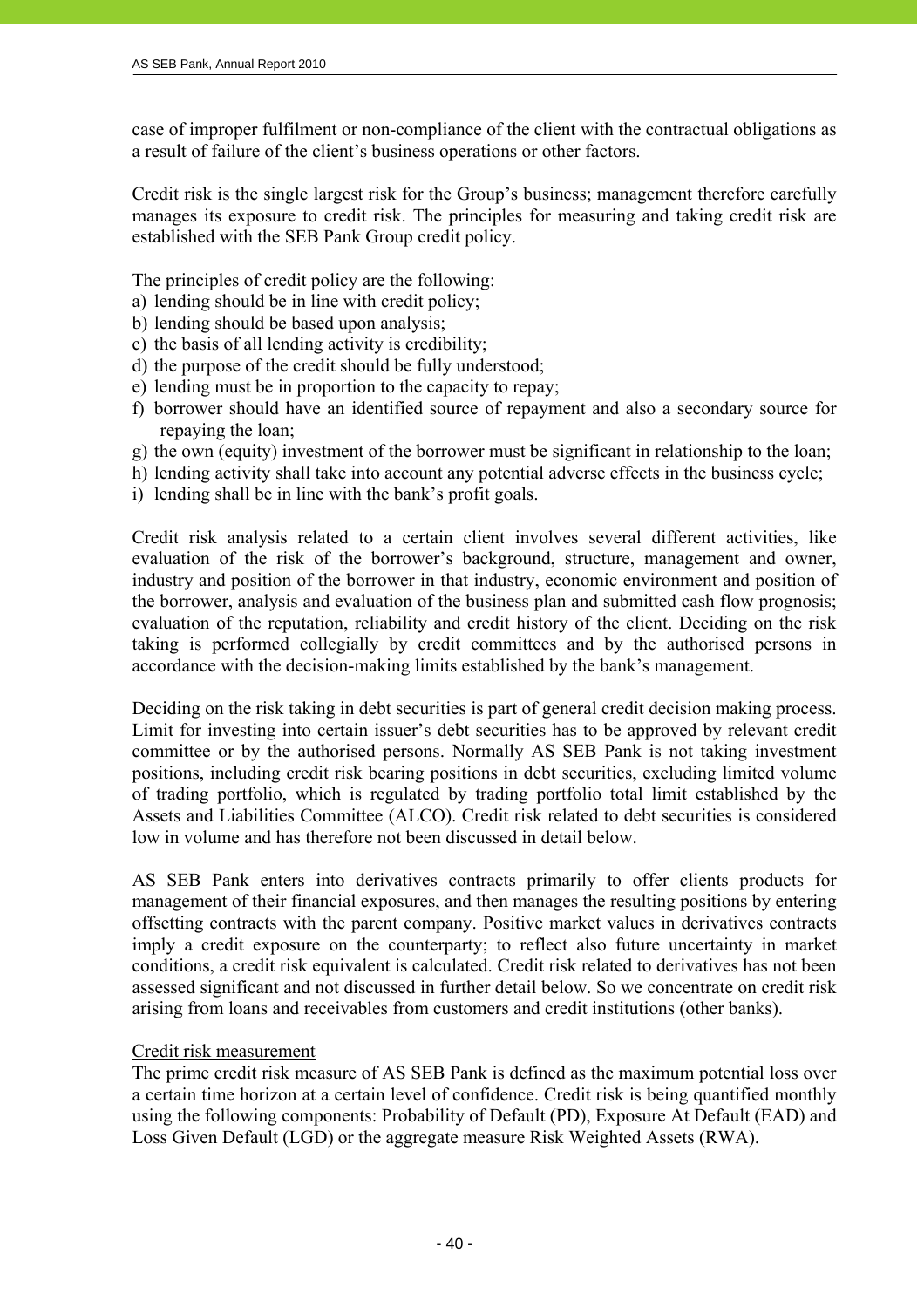Having estimated PD, EAD and LGD it is possible to calculate expected loss and unexpected loss.

Expected loss (EL) can be interpreted as the "normal level" of credit losses and shall be considered as a cost of doing business from a risk point of view. Thus it shall be covered through transaction pricing and risk reserves. Appropriate efforts shall be made to minimise expected losses through ensuring sound internal practices and good internal controls.

Unexpected losses (UL) are commonly referred to as the unusual and large credit losses and are not foreseen to be completely absorbed by day to day transaction profits. The primary protections against such losses are sound internal practices, good internal controls, insurance policies and earnings. The last loss-absorbing resource for unexpected losses is the capital of AS SEB Pank.

PD is a measure of probability of default of a given counterparty risk class during the next year, through it's risk classification, pooling or rating.

LGD is an estimate, expressed as a fraction of EAD, of the expected amount of loss in case of counterparty default. The LGD estimates used depend among other things on if it is a secured or unsecured exposure, type of collateral and seniority of the exposure.

Conceptually EAD consists of two parts, the current exposure and an estimate of potential future exposure at the time of default. Estimation of potential future drawdowns of available but unused credit commitments are known as credit conversion factors (CCFs). Since the CCF is the only random or uncertain portion of EAD, estimating EAD amounts to estimating these CCFs.

Credit risks are mainly measured on two levels – on portfolio and exposure level.

For verifying the loan portfolio's exposure to credit risk, AS SEB Pank uses a portfolio diversification method. The division of financial obligations is monitored by different client segments, products, clients and industries*.* The Credit Area performs monthly analysis on the credit risk of loan portfolio and informs the bank's managing bodies of the results. These results are discussed as well as any need for specific attention to or specific analysis for any identified issues.

In respect to individual clients the bank prepares regular (annual, quarterly or if needed more often) analyses on the borrowers' situation as well as their risk level. The analyses are based on annual and quarterly reports and on cash flow prognosis, on basis of which the financial situation is evaluated, as well as on credit history and information originating from other sources. Evaluation of the borrowers' reliability is of critical importance.

AS SEB Pank divides loan portfolio into two broad segments:

A) corporate portfolio including loans to legal entities belonging to counterparty group's with credit risk assumed by SEB Pank Group exceeding 7,500,000 EEK (2009: 4,500,000 EEK) or with consolidated sales or assets of more than 150,000,000 EEK and

B) retail portfolio consisting of small corporates' and private individuals' sub-segments.

| Initsiaalid/initials | initsialiseeritud ainult identifitseerimiseks<br>Initialled for the purpose of identification only<br>Initiallelinitials $M.V$ |
|----------------------|--------------------------------------------------------------------------------------------------------------------------------|
| Kuupäev/date         | 07.03.2011                                                                                                                     |
|                      | PricewaterhouseCoopers, Tallinn                                                                                                |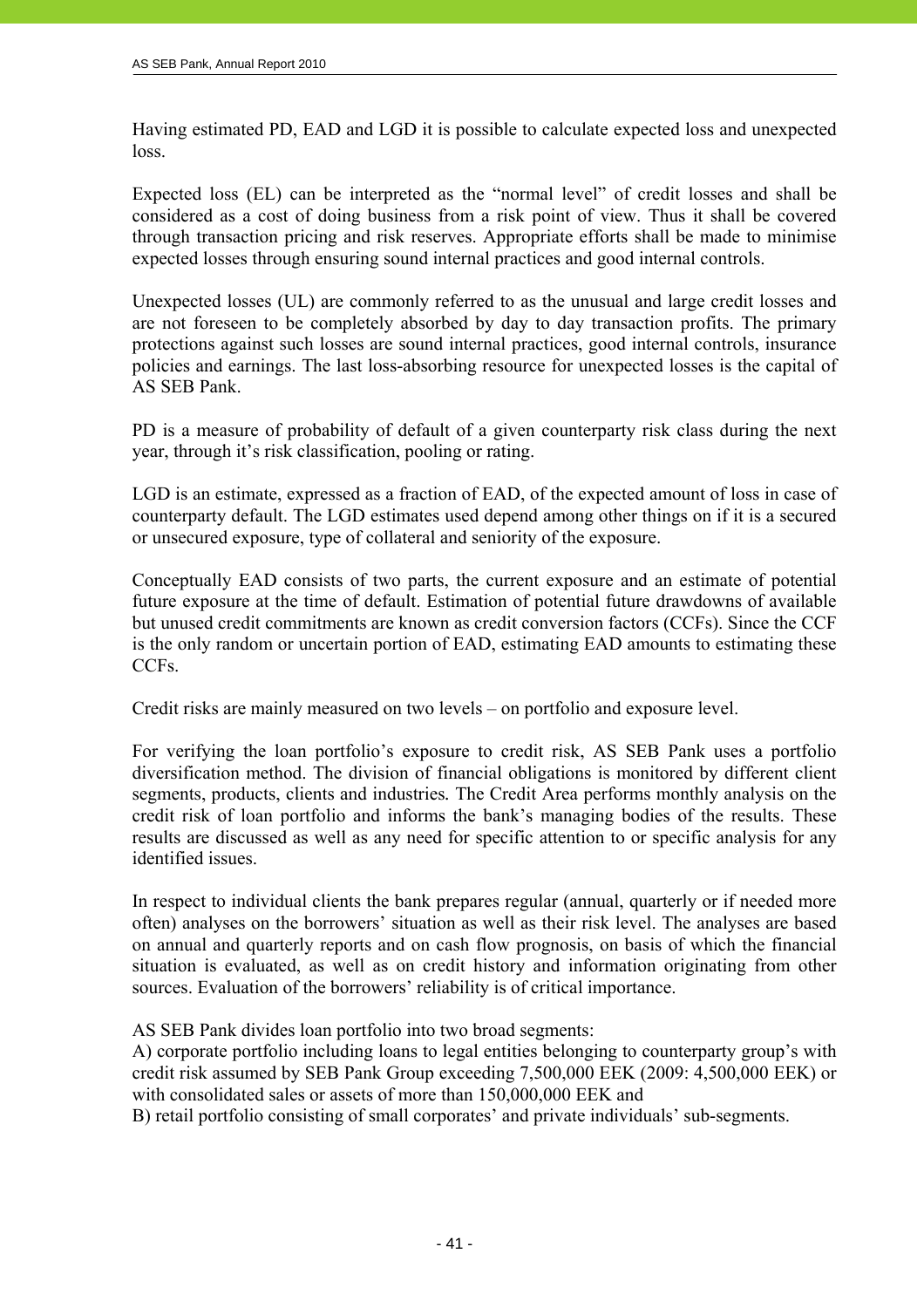Based on the results of the analysis, the corporate clients are divided into sixteen risk classes in accordance with the AS SEB Pank risk classification system. Sixteen risk classes belong to 5 quality classes of businesses.

As of end of 2010 the corporate portfolio amounted to 41% of total loan portfolio (2009:  $44\%$ ).

According to the risk classification system the risk class assignment is not required for companies or a group of companies with credit risk assumed by the SEB Pank Group less than 7,500,000 EEK (2009: 4,500,000 EEK) and with consolidated sales or assets of less than 150,000,000 EEK, i.e. small corporates belonging to retail portfolio. Scoring model is used for evaluation of these borrowers.

The scoring model for small corporates considers financial condition based on last two annual reports, last interim report and next year prognosis, credit history with the bank and based on external credit history register, experience of the customer. The analyst evaluates correctness and quality of the information. The risk level of particular industry has a certain level of impact as well. The outcome of the scoring model is credit score, expressing risk level and determining decision-making level. Depending on the score clients are divided into quality classes A, B, C and D, where A is the best and D is the worst quality class. Small corporates amounted to 7% of the total portfolio as of end of 2010 (2009: 6%).

Starting from 01.01.2011 the portfolio classification has been changed to some extent and now small corporate companies or a group of companies are considered with credit risk assumed by the SEB Pank Group less than 7,500,000 EEK irrespective of consolidated sales or assets. This resulted in 258 million corporate portfolio will be reclassified to retail portfolio during 2011.

In analysing loans to private individuals the credit scoring and left-to-live model (this measures the customer's ability to service the loan taking into account net income and cost of living) is used. The model considers among other matters credit history, income, age, employment conditions and the value of real estate owned. The output of the model is credit score and lending recommendation derived the score. Based on the score the clients are divided into quality classes A, B, C and D similarly to small corporates. Private individuals amounted to 46% of the total portfolio as of end of 2010 (2009: 43%).

The remaining 7% of portfolio amounted advances to credit institutions (2009: 7%).

### Credit risk monitoring and mitigation

Review of the situation and risk level of legal entities is performed on regular basis, depending on the client segment, the risk class assigned previously and any additional information available to the bank at least once a year. During the review the bank assesses the client's financial condition, risk level, regularity of fulfilling existing financial obligations and need for financing. As an important outcome, a risk class is updated for all the corporate portfolio clients and groups which shall be valid for one year (risk classes 1-10) or half a year (risk classes 11-16). Risk classes 13-16 are regarded as Watch-list and separately reviewed at least on quarterly bases. Monthly High Risk meetings are held by Special Credits Management (SCM) in order to monitor exposures and developments identified as high risk customers.

| initsialiseeritud ainult identifitseerimiseks<br>Initsiaalid/initials |                                 | Initialled for the purpose of identification only<br>Initiallelinitials $M.V$ |
|-----------------------------------------------------------------------|---------------------------------|-------------------------------------------------------------------------------|
| Kuupäev/date                                                          | 07.05.2011                      |                                                                               |
|                                                                       | PricewaterhouseCoopers, Tallinn |                                                                               |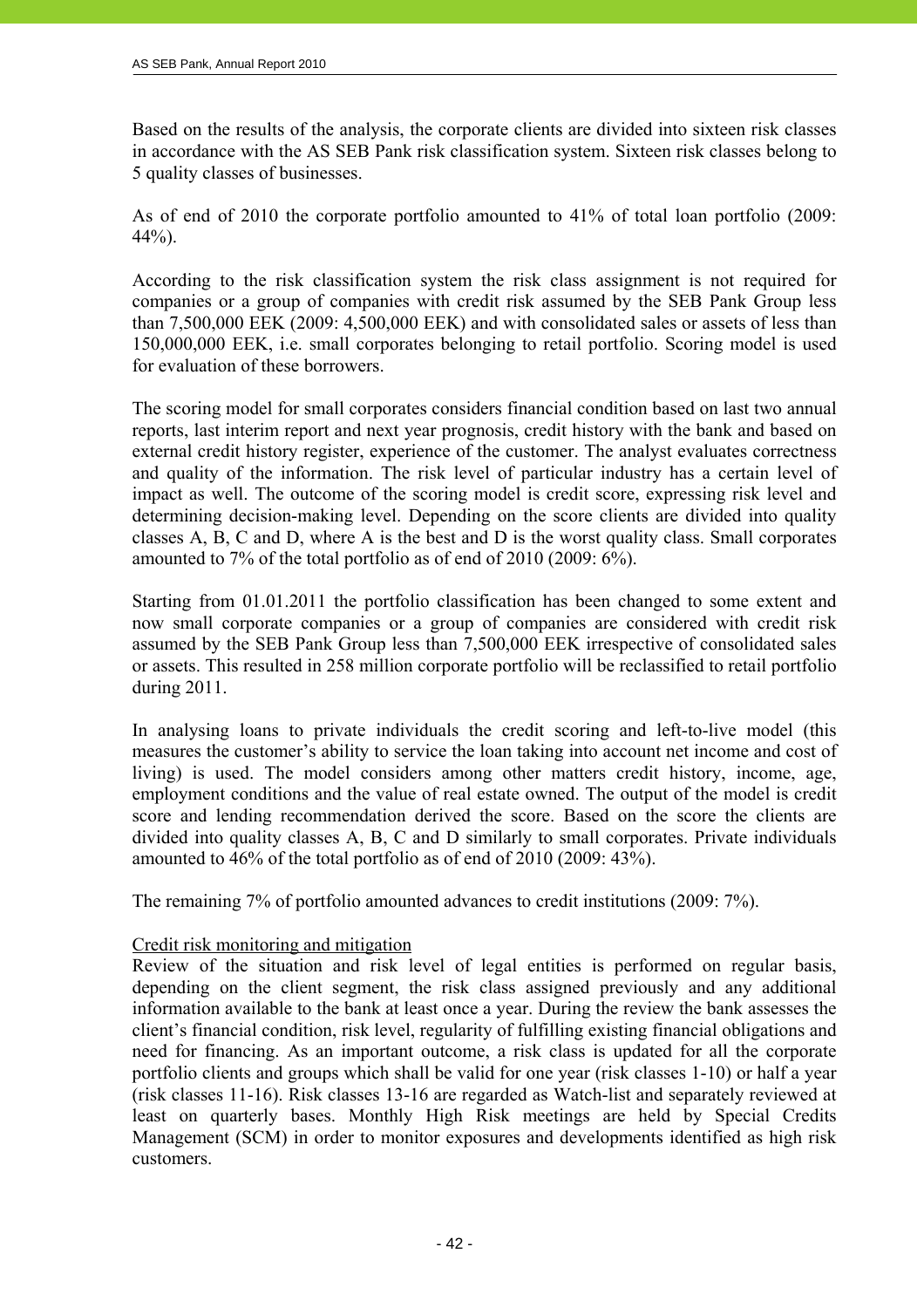The distribution of non-retail portfolio by the quality classes is given in the next table.

| 1  |                            |
|----|----------------------------|
| 2  |                            |
| 3  |                            |
| 4  |                            |
| 5  |                            |
| 6  | Ordinary Business          |
| 7  |                            |
| 8  |                            |
| 9  |                            |
| 10 |                            |
| 11 | <b>Restricted Business</b> |
| 12 | Special Observation        |
| 13 |                            |
| 14 | Watch-list                 |
| 15 |                            |
| 16 | Default                    |

| <b>Risk class</b> | <b>Business quality class</b> |
|-------------------|-------------------------------|
|                   |                               |

|                |                   | <b>Corporate Portfolio by risk</b> | % of rated portfolio |          |
|----------------|-------------------|------------------------------------|----------------------|----------|
| $\overline{2}$ |                   | classes                            | 31.12.10             | 31.12.09 |
|                |                   | <b>Ordinary Business</b>           | $50.1\%$             | 42.4%    |
| 4              | Ordinary Business | <b>Restricted Business</b>         | 11.0%                | 10.7%    |
|                |                   | Special Observation                | 11.4%                | 13.4%    |
| 6              |                   | Watch-list                         | 17.6%                | 22.8%    |
|                |                   | Default                            | $9.9\%$              | 10.7%    |
| 8              |                   | <b>Total</b>                       | 100.0%               | 100.0%   |

For regular monitoring of private individuals and small corporates - retail portfolio - the behavioural scoring models are in use. The models are based on the application scoring models used in loans analysis process. In behavioural scoring there is used a separate quality class E for defaulted clients' exposures and an additional class N for small corporates' exposures to whom according to the bank's assessment there is not enough information to assign any other class. Part of the information (payment behaviour, financial situation of the small corporate) is updated regularly (monthly, quarterly), partly is used older available information. Client executives have an obligation to update financials of small corporates at least once a year. Behavioural score is calculated monthly for all private individuals and small corporates loans. The distribution of retail portfolio by quality classes is given in the table below.

| <b>Score</b> | <b>Business quality class</b> | Retail portfolio by behavioral |          | % of scored portfolio |
|--------------|-------------------------------|--------------------------------|----------|-----------------------|
| А            |                               | scores                         | 31.12.10 | 31.12.09              |
| B            | <b>Ordinary Business</b>      | <b>Ordinary Business</b>       | 74.5%    | 75.4%                 |
|              | Special Observation           | Special Observation            | 18.8%    | 18.1%                 |
|              |                               | Default                        | $6.3\%$  | $5.6\%$               |
| E            | Default                       | Insufficient information       | $0.4\%$  | $0.9\%$               |
| N            | Insufficient information      | <b>Total</b>                   | 100.0%   | 100.0%                |

| Initsiaalid/initials | initsialiseeritud ainult identifitseerimiseks<br>Initialled for the purpose of identification only<br>Initelaslid/initials $M_{\text{N}}$ |
|----------------------|-------------------------------------------------------------------------------------------------------------------------------------------|
| Kuupäev/date         | 07.03.2011                                                                                                                                |
|                      | PricewaterhouseCoopers, Tallinn                                                                                                           |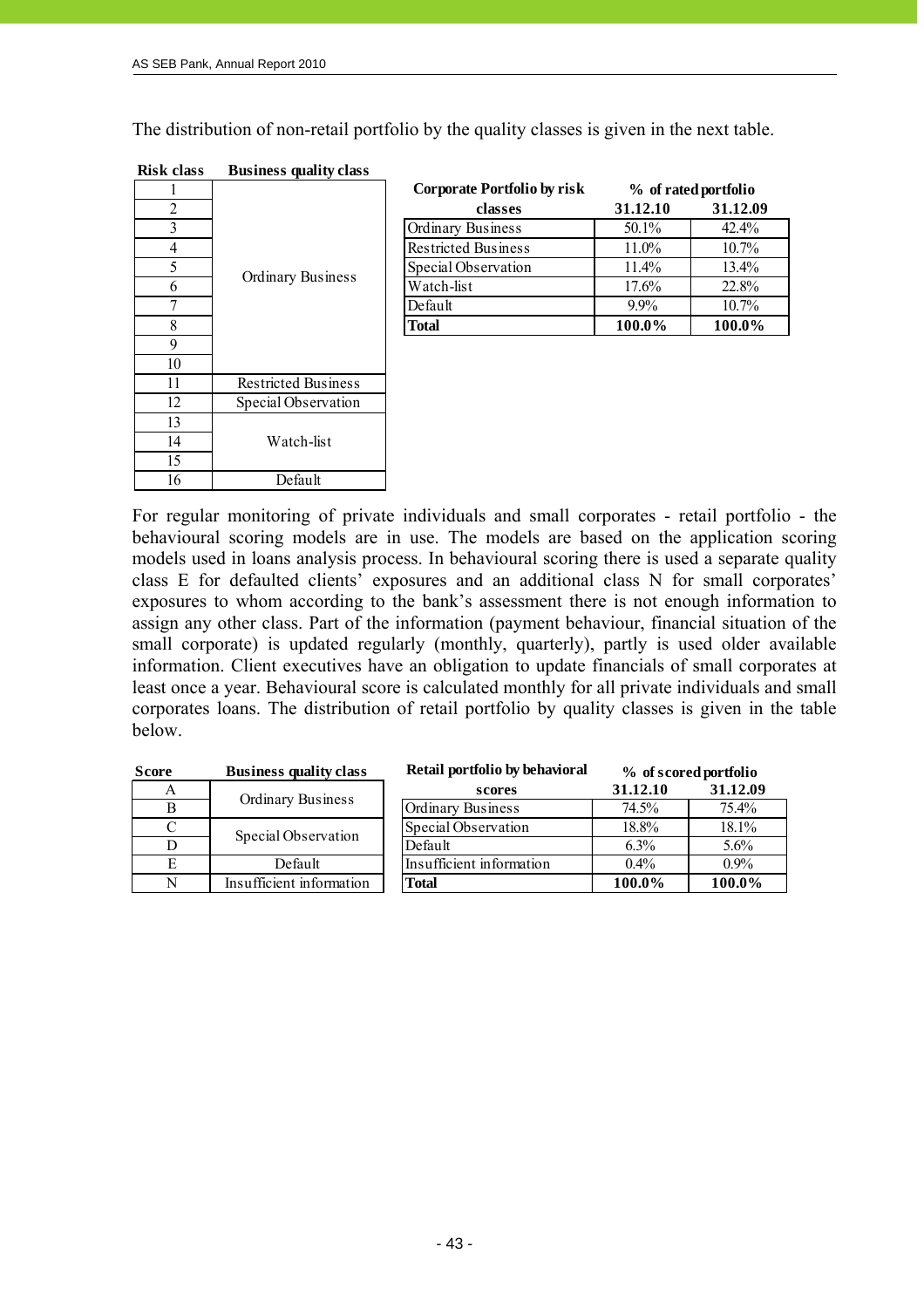#### **Loans and advances to customers by quality classes (gross)**

(millions of EEK)

j

|                            |               |                   |                   |               |          | <b>Other loans</b> |              |
|----------------------------|---------------|-------------------|-------------------|---------------|----------|--------------------|--------------|
| 31.12.10                   | Credit insti- | Loans to          | Leases to         | <b>Public</b> | Housing  | to Private         |              |
|                            | tutions       | <b>Corporates</b> | <b>Corporates</b> | sector        | loans    | individuals        | <b>TOTAL</b> |
| <b>Ordinary Business</b>   | 4,372.9       | 9,186.2           | 2,432.5           | 2,716.3       | 19,314.0 | 4,135.0            | 42,156.9     |
| <b>Restricted Business</b> | 0.0           | 2,549.7           | 292.1             | 1.1           | 0.0      | 0.0                | 2,842.9      |
| Special Observation        | 0.5           | 4,095.9           | 1,127.0           | 1.2           | 3,148.2  | 1,001.1            | 9,373.9      |
| Watch-list                 | 0.0           | 4,140.9           | 406.5             | 0.0           | 0.0      | 0.0                | 4,547.4      |
| Default                    | 0.0           | 2,568.1           | 459.8             | 0.0           | 1,153.1  | 457.8              | 4,638.8      |
| Not Classified             | 0.0           | 0.0               | 0.0               | 3.3           | 0.0      | 0.0                | 3.3          |
| Accrued Interests          | 0.3           | 36.2              | 7.3               | 4.7           | 34.7     | 25.9               | 109.1        |
| Deferred Origination Fees  | 0.0           | $-21.4$           | $-8.5$            | $-1.6$        | $-16.8$  | $-10.3$            | $-58.6$      |
|                            | 4.373.7       | 22,555.6          | 4,716.7           | 2,725.0       | 23.633.2 | 5.609.5            | 63.613.7     |

|                            |               |                   |                   |               |          | <b>Other loans</b> |              |
|----------------------------|---------------|-------------------|-------------------|---------------|----------|--------------------|--------------|
| 31.12.09                   | Credit insti- | Loans to          | <b>Leases to</b>  | <b>Public</b> | Housing  | to Private         |              |
|                            | tutions       | <b>Corporates</b> | <b>Corporates</b> | sector        | loans    | individuals        | <b>TOTAL</b> |
| Ordinary Business          | 4,629.8       | 9,082.3           | 2,552.1           | 2,836.8       | 19,570.0 | 4,511.1            | 43,182.1     |
| <b>Restricted Business</b> | 0.6           | 2,768.4           | 543.2             | 8.9           | 0.0      | 0.0                | 3,321.1      |
| Special Observation        | 0.0           | 5,048.7           | 1,511.4           | 0.1           | 3,355.6  | 1,067.9            | 10,983.7     |
| Watch-list                 | 0.1           | 5,704.6           | 1,370.7           | 0.0           | 0.0      | 0.0                | 7,075.4      |
| Default                    | 0.0           | 2,950.3           | 365.1             | 0.0           | 1,106.3  | 448.8              | 4,870.5      |
| Not Classified             | 0.1           | 0.0               | 0.0               | 6.7           | 0.0      | 0.0                | 6.8          |
| Accrued Interests          | 2.8           | 47.1              | 12.8              | 4.6           | 34.3     | 33.1               | 134.7        |
| Deferred Origination Fees  | 0.0           | $-11.4$           | $-4.5$            | $-1.2$        | $-12.6$  | $-8.4$             | $-38.1$      |
|                            | 4,633.4       | 25,590.0          | 6.350.8           | 2,855.9       | 24,053.6 | 6.052.5            | 69,536.2     |

Primary responsibility for monitoring the quality of specific client and its loans lies with client executives, who should inform immediately their department head and if necessary the credit area management of occurred problems and accordingly take necessary measures for identification and minimisation of potential credit losses. Review of the situation and risk level of small corporates is performed by client executives on regular basis and at least once a year. During the review the client's financial condition, risk level and regularity of fulfilling existing financial obligations is assessed. The review of small corporates with behavioural score C or D and with exposure exceeding 4,5 EEKmio is confirmed collegially by credit committees or by the authorised persons in accordance with the decision-making limits established by the bank's management.

#### Collateral

In order to diminish credit risk the bank has established a requirement for the borrowers to provide the bank with collateral in the form of registered immovable property, registered movable property and/or personal sureties as security. The group has implemented guidelines on the acceptability of specific classes of collateral on credit risk mitigation. The principles for granting an unsecured loan are stated in the credit policy and this kind of lending is clearly limited and restricted.

The pledged assets have to be insured throughout the loan period in an insurance company accepted by the bank at least for the restoration value. In case of a housing loan also life insurance is required, if the borrower is contributing majority to the family's income. The aforementioned measures help to control and manage the credit risk as they serve as an

| Initsiaalid/initials | Initsialiseeritud ainult identifitseerimiseks<br>Initialled for the purpose of identification only<br>Initiallelinitials $M$ V |
|----------------------|--------------------------------------------------------------------------------------------------------------------------------|
| Kuupäev/date         | 07.05.2011                                                                                                                     |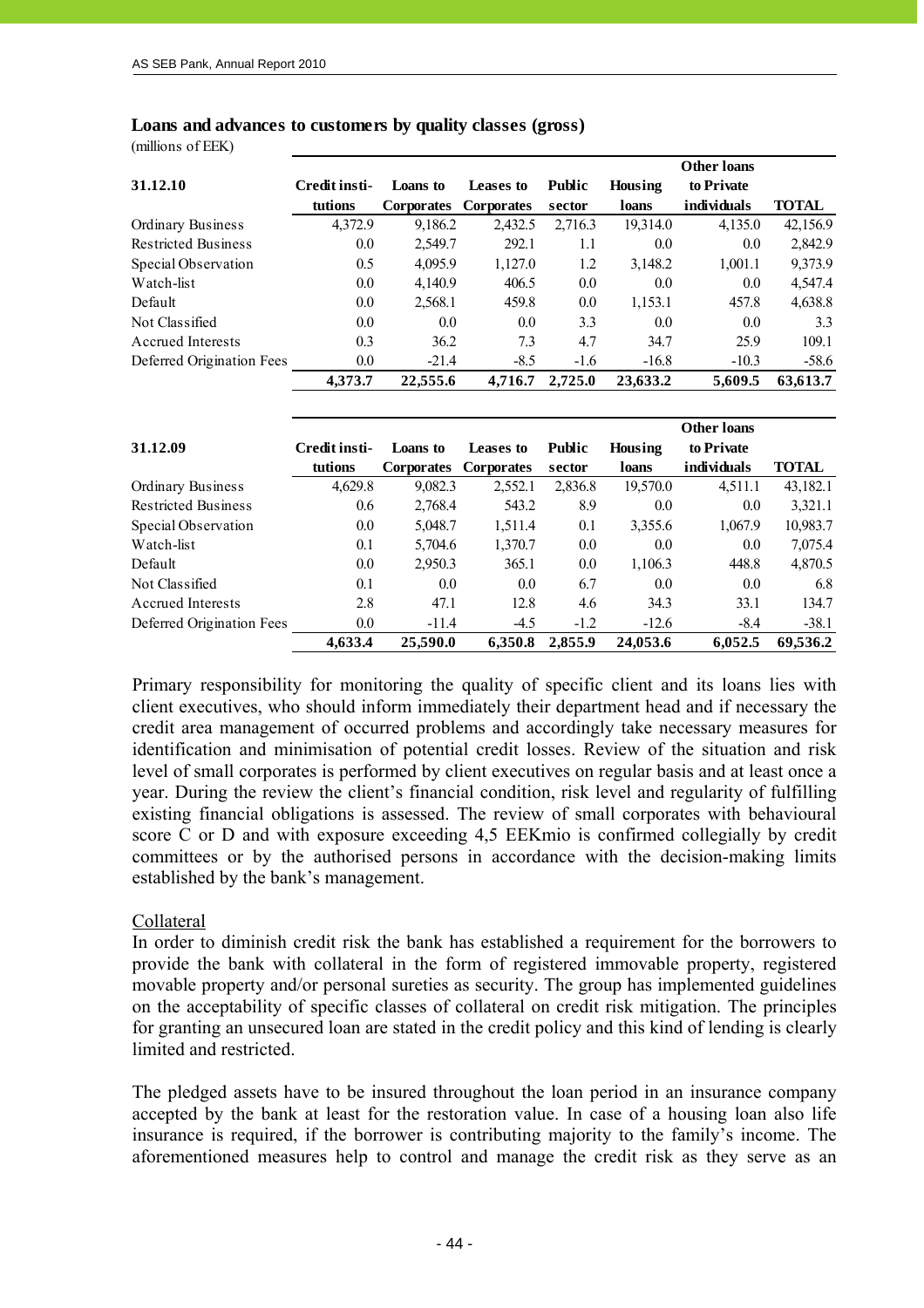alternative source for collecting the loan, in case the borrower is not able to repay the loan from primary cash flow. The balance of unsecured credits is disclosed below.

#### **Loans against collateral**

| (millions of EEK)                                     |            |            |
|-------------------------------------------------------|------------|------------|
|                                                       | 31.12.10   | 31.12.09   |
| Mortgage, real estate                                 | 42,509.9   | 45,318.7   |
| Securities and deposits                               | 342.3      | 584.2      |
| Guarantee by state, central bank or municipality      | 3,658.5    | 3,735.5    |
| Guarantee by credit institutions                      | 4,373.4    | 4,632.2    |
| Unsecured loans*                                      | 2,939.7    | 2,890.8    |
| Repos with customers (securities as collateral)       | 1.7        | 5.0        |
| Factoring (receivables as collateral)                 | 441.8      | 693.8      |
| Leasing (leased assets as collateral)                 | 6,318.6    | 8,197.2    |
| Other (floating charges, vehicles, warranties, other) | 2,918.8    | 3,345.7    |
| Accrued interest receivable                           | 109.0      | 133.1      |
| Allowances                                            | $-2,808.0$ | $-3,056.5$ |
| TOTAL**                                               | 60,805.7   | 66,479.7   |

\* Includes credit cards and other unsecured loans.

\*\* Includes loans and advances to customers and credit institutions (Notes 14, 15) by type of the main collateral.

Client executives have an obligation to review collateral values at least once a year and update if necessary.

Collateral values of living spaces and land are being adjusted with indexes calculated in-house based on transaction statistics of Estonian Land Board.

### Impairment and allowance policies

The internal rating system is primarily used to measure one of the major sources of risk that drives the occurrence of lending losses - the risk that the counterparty will default on its payment obligations, being probability of default. This is distinct from the risk of loss finally arising after all attempts to recover payments from defaulted counterparties.

The internal rating systems described in "Credit risk monitoring and mitigation" focus on expected credit losses - that is, taking into account the risk of future events giving rise to losses. In contrast, impairment allowances are recognised for financial reporting purposes only for losses that have been incurred at the date of the consolidated statement of financial position based on objective evidence of impairment. Due to the different methodologies applied, the amount of incurred credit losses provided for in the financial statements is usually lower than the amount determined from the expected loss model that is used for internal operational management and banking regulation purposes.

The internal rating tool assists management to determine whether objective evidence of impairment exists under IAS 39, based on the following criteria set out by the Group:

- delinquency in contractual payments of principal or interest;
- cash flow difficulties experienced by the borrower (e.g. equity ratio, operating income or EBITDA margin, debt service coverage etc);
- breach of loan covenants or conditions:
- initiation of bankruptcy proceedings;

Initsialiseeritud ainult identifitseerimiseks Initialled for the purpose of identification only  $M.V$ Initsiaalid/initials Kuupäev/date O7. O5. 2011 PricewaterhouseCoopers, Tallinn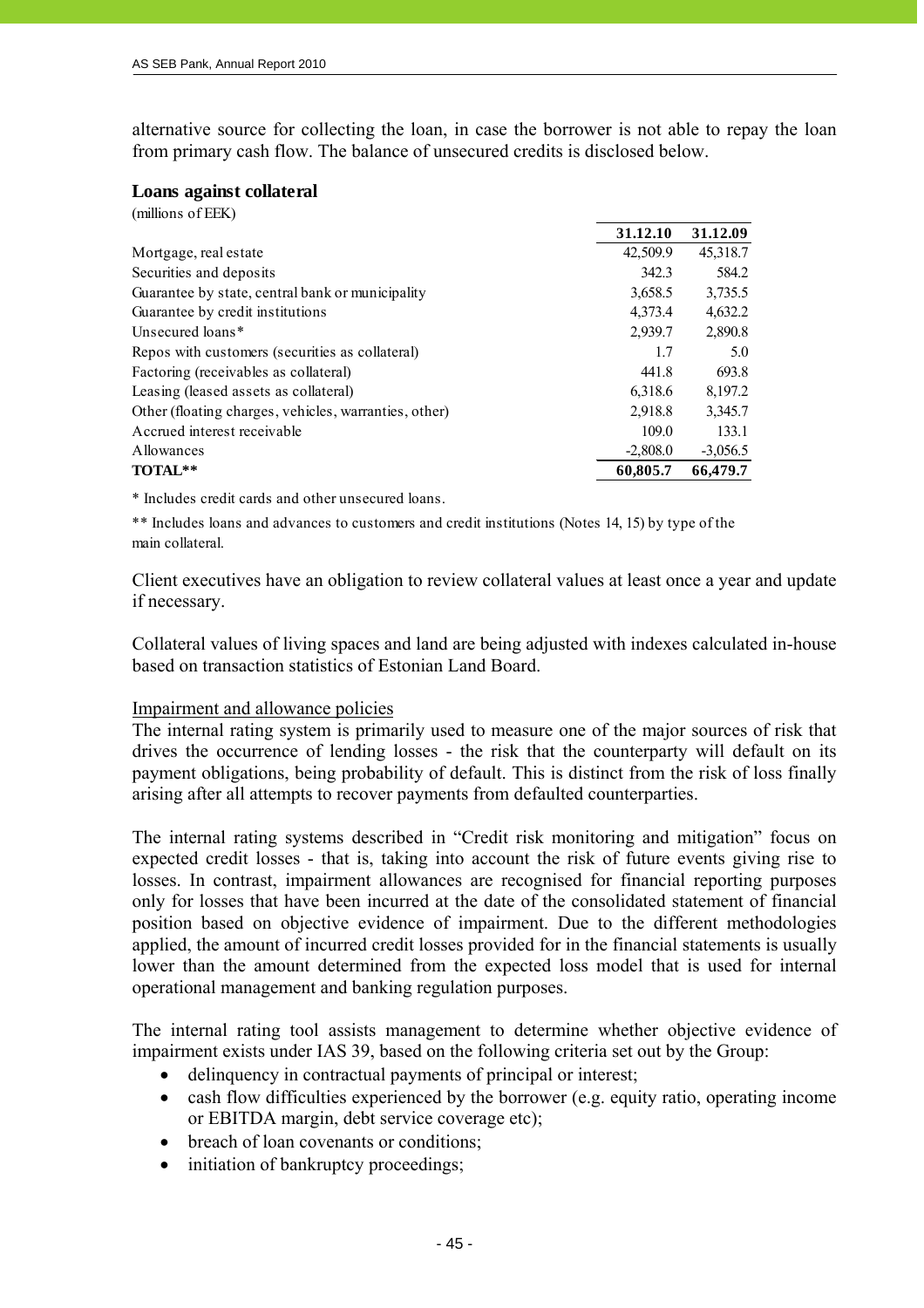deterioration of the borrower's competitive position.

The SEB Pank Group's policy requires that all exposures above 7.5 EEKmio (2009: 4,5 EEKmio) are reviewed individually at least annually (see above). Impairment allowances on individually assessed accounts are determined by an evaluation of the incurred loss at reporting date on a case-by-case basis, and are applied to all individually significant accounts. The assessment also encompasses collateral held (including re-confirmation of its enforceability) and the anticipated receipts for that individual account. Collectively assessed impairment allowances are provided for: (i) portfolios of homogenous assets that are individually below materiality thresholds; and (ii) losses that have been incurred but have not yet been identified, by using the available historical experience, experienced judgement and statistical techniques.

Credit risk managers in head office and branch credit risk management department perform regular in-depth monitoring of the quality of the loan portfolio. Also the banks' internal audit carries out reviews on valuation of the loan portfolio. During the control for adherence to procedures, availability of required information and documents, regularity of loan servicing (repayments), adequacy of collateral and other factors influencing the risks is verified.

### Impaired loans

A loan should be classified as impaired if it is probable that the contractual payments will not be fulfilled and the expected proceeds available from the realisation of the collateral do not cover both principal and accrued interest including penalty fees, i.e. the recoverable amount from expected future cash flows (including from realisation of collateral) discounted using original effective interest rate (if the loan has floating interest rate then the rate used for the current interest period adjusted by origination fees) is less than the carrying amount. In these cases all the borrower's loans in the SEB Pank Group shall be considered for impairment, unless there are specific reasons calling for a different evaluation.

Impaired loans are classified to the following two groups:

- 46 -

• Impaired non-performing loans: The loan is past due and the expected cash flow from the collateral does not cover both principal and accrued interest and penalty fees;

 • Impaired performing loans: AS SEB Pank has determined that the expected cash flow from the collateral does not cover both principal and accrued interest and penalty fee and there has been identified an incurred loss event, but no payments are yet past due more than 60 days.

Provided, during the valuation of the loan it becomes evident that the collection of the loan or part of it is doubtful and the collateral is insufficient for covering the loan amount together with accrued interest and penalties, an impairment loss is to be recognised and allowance will be established for the loan. Specific and collective allowances are established for individually appraised loans and separate collective allowances used for homogeneous groups of loans appraised on a homogenous group level. The purpose is to calculate and present the value of the loan portfolio as fairly and objectively as possible based on the future discounted cash flow expectation.

Problem loans and recovering written-off loans are handled by Special Credit Management Division by using several methods: negotiations with clients, rehabilitation, execution, bankruptcy proceedings. Special Credit Management Division specialists are involved with

| Initsiaalid/initials | Initsialiseeritud ainult identifitseerimiseks<br>Initialled for the purpose of identification only |
|----------------------|----------------------------------------------------------------------------------------------------|
| Kuupäev/date         | 07.05.2011                                                                                         |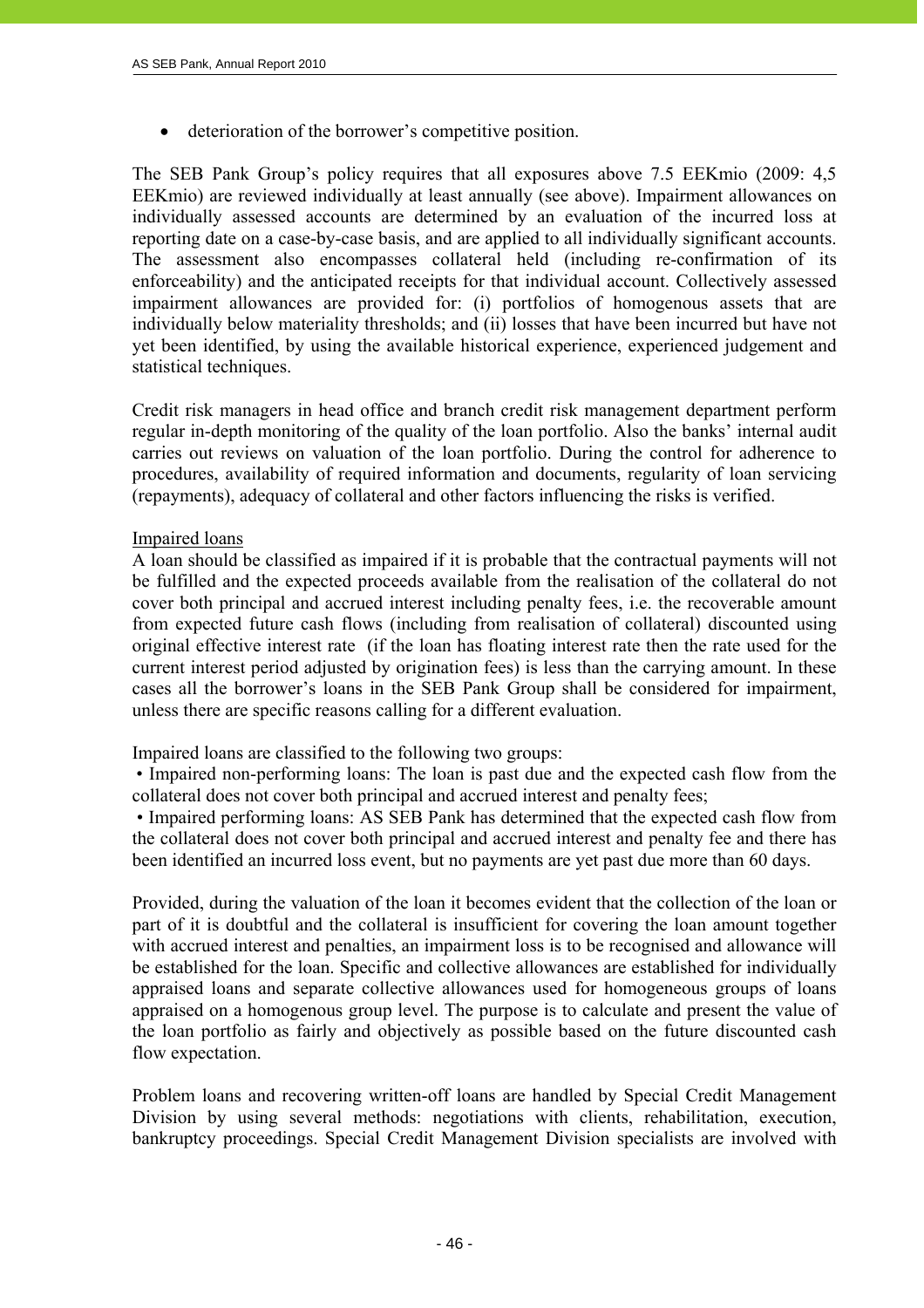problem loans (or potential problem loans) at the early stage to ensure most valuable outcome for both the client and the bank.

Allowances for credit losses related to on-balance sheet items are provided either specific, collective or on homogenous group basis. The total impairment allowance for loans and advances as at 31.12.2010 is 2,808.0 EEKmio (2009: 3,056.5) of which 1,411.9 (2009: 1,607.0) represents the allowance for individually impaired loans and the remaining amount of 1,396.1 (2009: 1,449.5) represents collective and homogenous groups allowances.

At the end of 2010 collective allowances included also additional collective allowance in amount of 72 EEKmio (2009: 215). The amount of additional collective allowance is calculated based on SEB Group model for credit losses for exposures to customers in risk class 1-12 (IBNI model, which estimates Incurred But Not Identified loss events) and in consideration of improving macro environment and credit portfolio quality.

SEB Group Retail Provisioning Model's principles were used to determine homogenous groups' allowances. The calculated incurred loss levels were adjusted by expert opinion taking into account non-performing loans (NPL) levels for different product groups which additionally reflect portfolio quality. At the end of 2010 the homogenous groups' allowances were established at around 60% of NPL level (2009: 45%).

## **Individually impaired loans and allowances**

| (millions of EEK)                                                            | 31.12.10   | 31.12.09   |
|------------------------------------------------------------------------------|------------|------------|
|                                                                              |            |            |
| Impaired, non-performing loans                                               | 1,947.3    | 2,071.2    |
| Impaired, performing loans                                                   | 188.3      | 862.7      |
| Total individually impaired loans                                            | 2,135.6    | 2,933.9    |
| Specific allowances                                                          | $-1,411.9$ | $-1,607.0$ |
| Collective allowances on individually assessed loans                         | $-357.5$   | $-525.3$   |
| Collective allowances for homogeneous groups                                 | $-966.6$   | $-709.2$   |
| Other collective allowances for incurred but not identified losses           | $-72.0$    | $-215.0$   |
| <b>Total allowances</b>                                                      | $-2,808.0$ | $-3,056.5$ |
| Specific allowance ratio (Specific allowances / Individually impaired loans) | 66%        | 55%        |
| Ratio of impaired loans (Individually impaired loans / Loans to customers)   | $3.51\%$   | $4.41\%$   |

| Initsiaalid/initials | initsialiseeritud ainult identifitseerimiseks<br>Initialled for the purpose of identification only |
|----------------------|----------------------------------------------------------------------------------------------------|
| Kuupäev/date         | 07.05.2011                                                                                         |
|                      | PricewaterhouseCoopers, Tallinn                                                                    |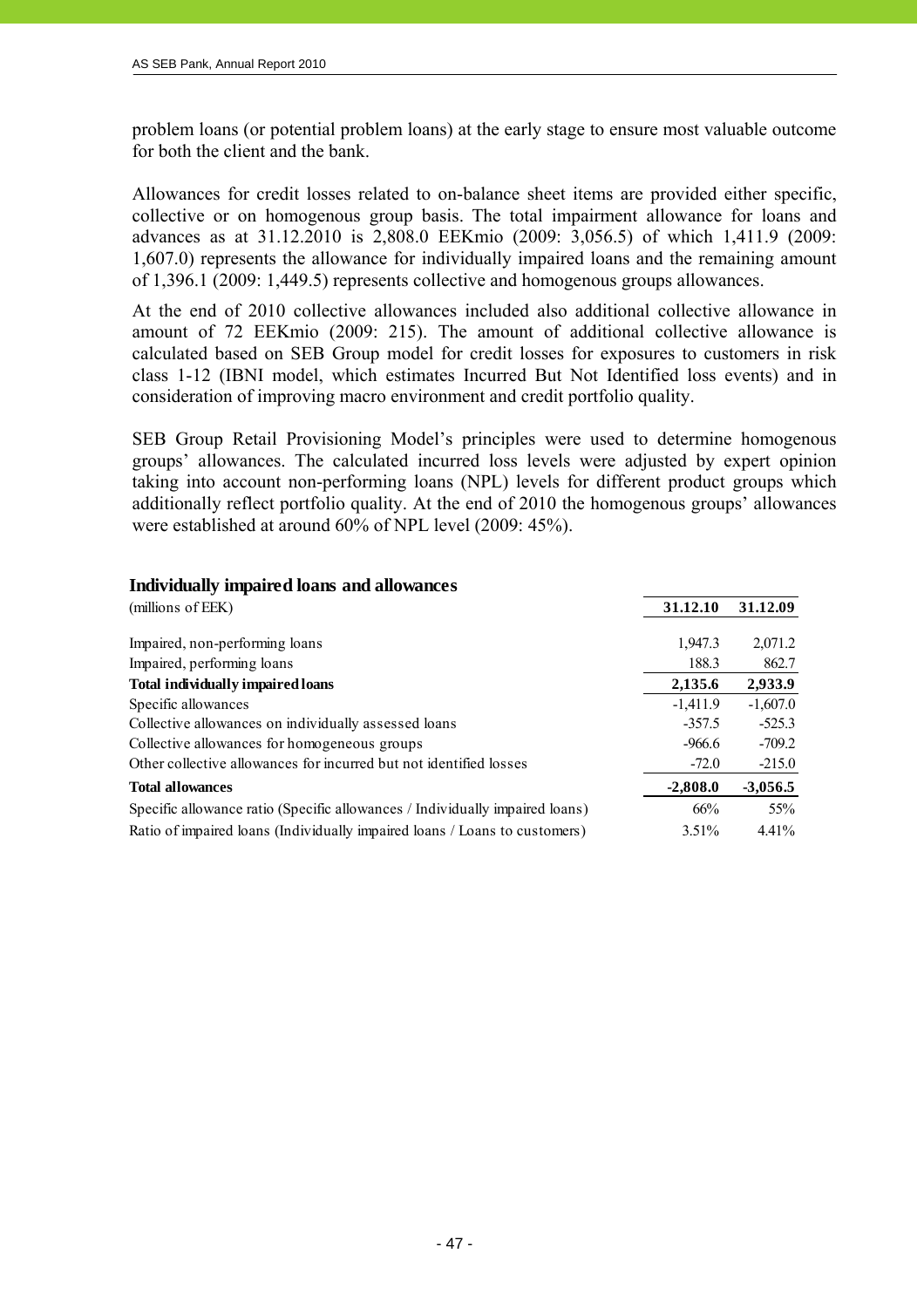### **Loans and advances to customers and credit institutions by classes**

(millions of EEK)

j

| 31.12.10                         | Credit insti-<br>tutions | Loans to<br><b>Corporates</b> | Leases to<br><b>Corporates</b> | <b>Public</b><br>sector | Housing<br>loans | <b>Other loans</b><br>to Private<br>individuals | <b>TOTAL</b> |
|----------------------------------|--------------------------|-------------------------------|--------------------------------|-------------------------|------------------|-------------------------------------------------|--------------|
| 1) Neither past due nor impaired | 4,373.4                  | 19,919.2                      | 4,150.7                        | 2,713.0                 | 21,911.8         | 4,951.6                                         | 58,019.7     |
| 2) Past due, but not impaired    | 0.0                      | 774.4                         | 287.6                          | 8.9                     | 1,703.5          | 633.5                                           | 3,407.9      |
| fair value of collateral         | 0.0                      | 597.8                         | 236.8                          | 4.6                     | 1,563.1          | 337.8                                           | 2,740.1      |
| 3) Individually impaired         | 0.0                      | 1,847.2                       | 279.6                          | 0.0                     | 0.0              | 8.8                                             | 2,135.6      |
| fair value of collateral         | 0.0                      | 933.7                         | 223.2                          | 0.0                     | 0.0              | $0.0\,$                                         | 1,156.9      |
| 4) Accrued interests             | 0.3                      | 36.2                          | 7.3                            | 4.7                     | 34.7             | 25.9                                            | 109.1        |
| 5) Deferred origination fees     | 0.0                      | $-21.4$                       | $-8.5$                         | $-1.6$                  | $-16.8$          | $-10.3$                                         | $-58.6$      |
| <b>Total gross</b>               | 4,373.7                  | 22,555.6                      | 4,716.7                        | 2,725.0                 | 23,633.2         | 5,609.5                                         | 63,613.7     |
| Specific allowances              | 0.0                      | $-1,163.7$                    | $-239.4$                       | 0.0                     | 0.0              | $-8.8$                                          | $-1,411.9$   |
| Collective allowances            | 0.0                      | $-416.8$                      | $-12.7$                        | 0.0                     | 0.0              | 0.0                                             | $-429.5$     |
| Group allowances (homogeneous)   | 0.0                      | $-217.1$                      | $-113.1$                       | 0.0                     | $-419.6$         | $-216.8$                                        | $-966.6$     |
| <b>Total net of allowances</b>   | 4,373.7                  | 20,758.0                      | 4,351.5                        | 2,725.0                 | 23,213.6         | 5,383.9                                         | 60,805.7     |

| 31.12.09                         | Credit insti- | Loans to          | Leases to         | <b>Public</b> | Housing  | Other loans<br>to Private |            |
|----------------------------------|---------------|-------------------|-------------------|---------------|----------|---------------------------|------------|
|                                  | tutions       | <b>Corporates</b> | <b>Corporates</b> | sector        | loans    | individuals               | TOTAL      |
| 1) Neither past due nor impaired | 4,630.6       | 21,771.7          | 5,583.2           | 2,852.4       | 22,178.8 | 5,313.3                   | 62,330.0   |
| 2) Past due, but not impaired    | 0.0           | 1,182.0           | 439.7             | 0.1           | 1,852.5  | 701.3                     | 4,175.6    |
| fair value of collateral         | 0.0           | 1,300.9           | 444.1             | 0.1           | 1,841.8  | 396.0                     | 3,982.9    |
| 3) Individually impaired         | 0.0           | 2,600.6           | 319.6             | 0.0           | 0.6      | 13.2                      | 2,934.0    |
| fair value of collateral         | 0.0           | 1,373.4           | 143.8             | $0.0\,$       | 0.2      | 2.7                       | 1,520.1    |
| 4) Accrued interests             | 2.8           | 47.1              | 12.8              | 4.6           | 34.3     | 33.1                      | 134.7      |
| 5) Deferred origination fees     | 0.0           | $-11.4$           | $-4.5$            | $-1.2$        | $-12.6$  | $-8.4$                    | $-38.1$    |
| <b>Total gross</b>               | 4,633.4       | 25,590.0          | 6,350.8           | 2,855.9       | 24,053.6 | 6,052.5                   | 69,536.2   |
| Specific allowances              | $0.0\,$       | $-1,386.8$        | $-210.4$          | $0.0\,$       | $-0.3$   | $-9.5$                    | $-1,607.0$ |
| Collective allowances            | $0.0\,$       | $-682.6$          | $-57.7$           | $0.0\,$       | 0.0      | 0.0                       | $-740.3$   |
| Group allowances (homogeneous)   | $0.0\,$       | $-123.6$          | $-106.5$          | $0.0\,$       | $-276.9$ | $-202.2$                  | $-709.2$   |
| <b>Total net of allowances</b>   | 4,633.4       | 23,397.0          | 5,976.2           | 2,855.9       | 23,776.4 | 5,840.8                   | 66,479.7   |

| Initsiaalid/initials | Initsialiseeritud ainult identifitseerimiseks<br>Initialled for the purpose of identification only |
|----------------------|----------------------------------------------------------------------------------------------------|
| Kuupäev/date         | 07.03.2011                                                                                         |
|                      | PricewaterhouseCoopers, Tallinn                                                                    |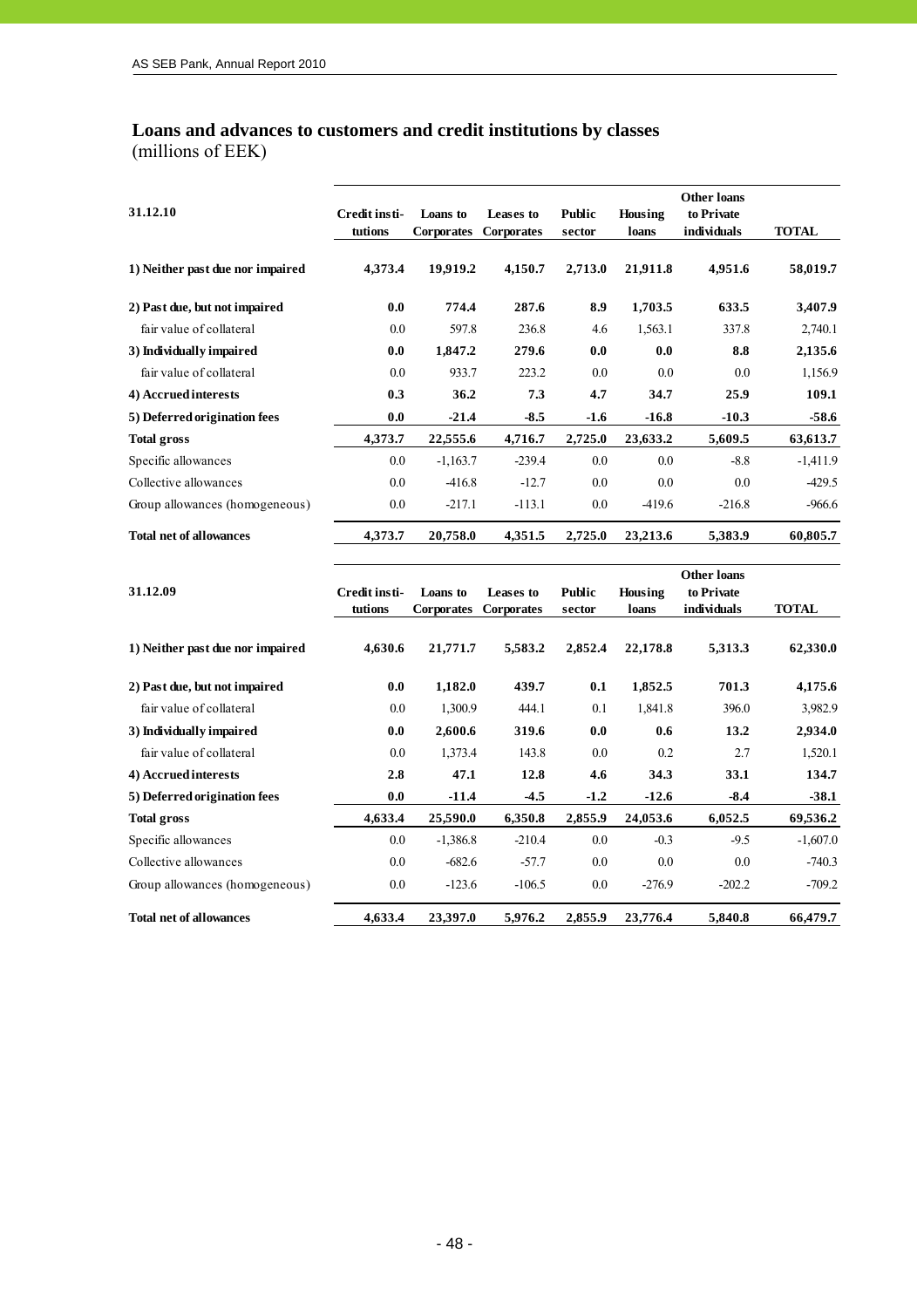#### **Quality of loans by classes**

(millions of EEK)

j

|                                 |               |                   |                   |               |          | <b>Other loans</b> |              |
|---------------------------------|---------------|-------------------|-------------------|---------------|----------|--------------------|--------------|
| 31.12.10                        | Credit insti- | Loans to          | Leases to         | <b>Public</b> | Housing  | to Private         |              |
|                                 | tutions       | <b>Corporates</b> | <b>Corporates</b> | sector        | loans    | individuals        | <b>TOTAL</b> |
| Normal loans                    | 4,373.4       | 20,693.6          | 4,438.3           | 2,721.9       | 23,615.3 | 5,585.2            | 61,427.7     |
| Impaired non-performing*        | 0.0           | 1,674.3           | 264.2             | 0.0           | 0.0      | 8.7                | 1,947.2      |
| Impaired performing**           | 0.0           | 172.9             | 15.4              | 0.0           | 0.0      | 0.0                | 188.3        |
| Accrued interest receivable     | 0.3           | 36.2              | 7.3               | 4.7           | 34.7     | 25.9               | 109.1        |
| Deferred origination fees       | 0.0           | $-21.4$           | $-8.5$            | $-1.6$        | $-16.8$  | $-10.3$            | $-58.6$      |
|                                 | 4,373.7       | 22,555.6          | 4,716.7           | 2,725.0       | 23,633.2 | 5,609.5            | 63,613.7     |
| Specific allowances             | 0.0           | $-1,163.7$        | $-239.4$          | 0.0           | 0.0      | $-8.8$             | $-1,411.9$   |
| Collective and group allowances | 0.0           | $-633.9$          | $-125.8$          | 0.0           | $-419.6$ | $-216.8$           | $-1,396.1$   |
|                                 | 4.373.7       | 20.758.0          | 4.351.5           | 2.725.0       | 23.213.6 | 5.383.9            | 60.805.7     |

| 31.12.09                        | Credit insti- | Loans to   | Leases to         | <b>Public</b> | Housing  | <b>Other loans</b><br>to Private |            |
|---------------------------------|---------------|------------|-------------------|---------------|----------|----------------------------------|------------|
|                                 | tutions       | Corporates | <b>Corporates</b> | sector        | loans    | individuals                      | TOTAL      |
| Normal loans                    | 4,630.6       | 22,953.8   | 6,022.9           | 2,852.5       | 24,031.3 | 6,014.6                          | 66,505.7   |
| Impaired non-performing*        | 0.0           | 1,852.2    | 205.6             | 0.0           | 0.2      | 13.2                             | 2,071.2    |
| Impaired performing**           | 0.0           | 748.3      | 114.0             | 0.0           | 0.4      | 0.0                              | 862.7      |
| Accrued interest receivable     | 2.8           | 47.1       | 12.8              | 4.6           | 34.3     | 33.1                             | 134.7      |
| Deferred origination fees       | 0.0           | $-11.4$    | $-4.5$            | $-1.2$        | $-12.6$  | $-8.4$                           | $-38.1$    |
|                                 | 4,633.4       | 25,590.0   | 6,350.8           | 2,855.9       | 24,053.6 | 6,052.5                          | 69,536.2   |
| Specific allowances             | 0.0           | $-1,386.8$ | $-210.4$          | 0.0           | $-0.3$   | $-9.5$                           | $-1,607.0$ |
| Collective and group allowances | 0.0           | $-806.2$   | $-164.2$          | 0.0           | $-276.9$ | $-202.2$                         | $-1,449.5$ |
|                                 | 4,633.4       | 23.397.0   | 5,976.2           | 2,855.9       | 23,776.4 | 5,840.8                          | 66.479.7   |

\* Impaired non-performing loan: The loan is past due and the expected cash flow from the collateral does not cover both principal and accrued interest and penalty fees.

\*\* Impaired performing loan: The bank has determined that the expected cash flow from the collateral does not cover both principal and accrued interest and penalty fee and there has been identified an incurred loss event, but no payments are yet past due more than 60 days.

| Initsiaalid/initials | Initsialiseeritud ainult identifitseerimiseks<br>Initialled for the purpose of identification only |
|----------------------|----------------------------------------------------------------------------------------------------|
| Kuupäev/date         | 07.03.2011                                                                                         |
|                      | PricewaterhouseCoopers, Tallinn                                                                    |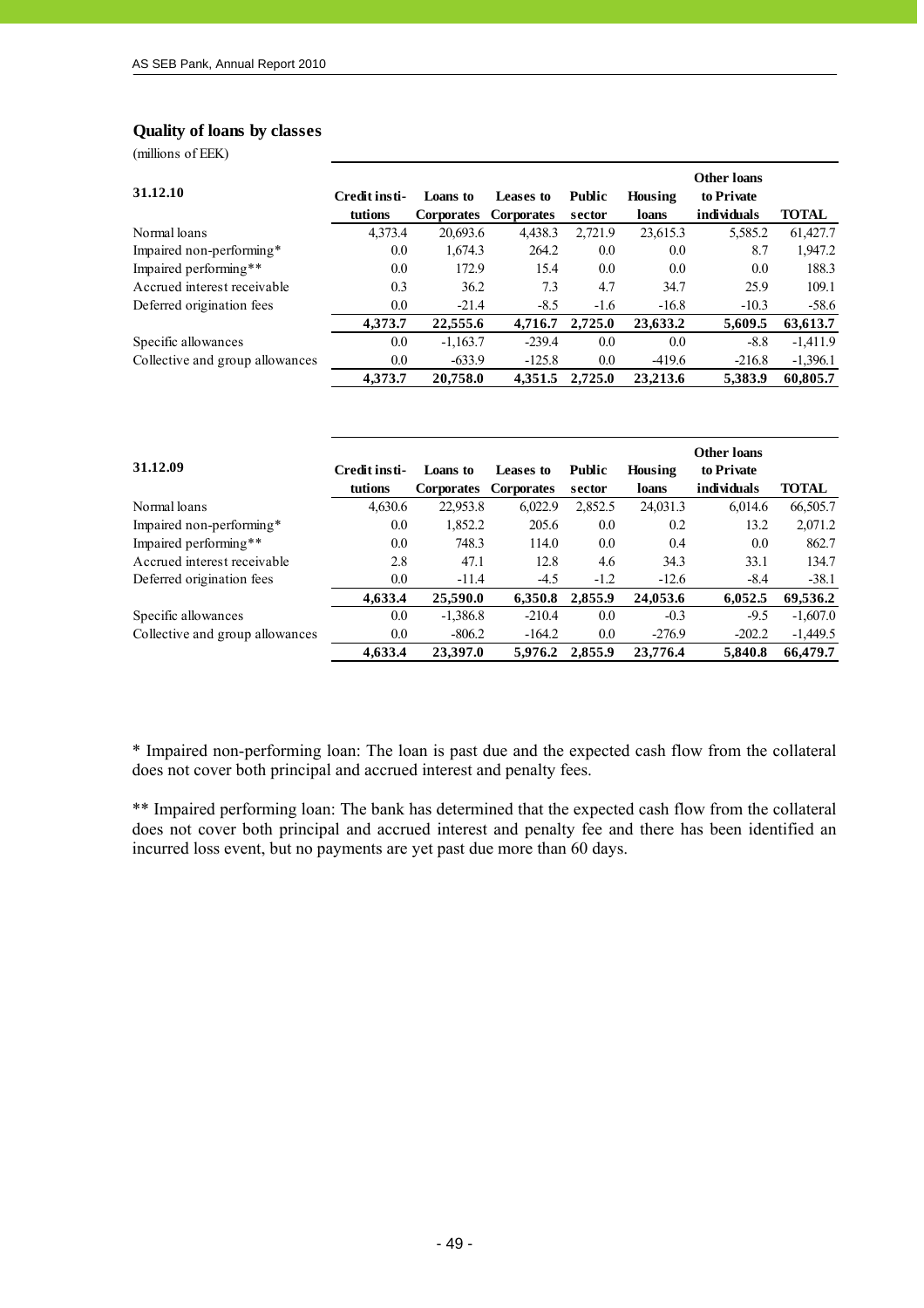Late processing and other administrative delays on the side of the borrower can lead to a financial asset being past due put not impaired. Therefore loans and advances less than 60 days past due are not usually considered impaired, unless other information is available to indicate the contrary. Also not all impaired loans and advances are past due.

#### **31.12.10 Credit institutions Loans to Corporates Corporates Leases to Public sector Housing loans Other loans to Private individuals Accrued interest receivable TOTAL** < 30 days 0.0 321.6 141.9 8.9 764.3 191.5 3.2 1,431.4 incl. impaired 0.0 28.7 9.5 0.0 0.0 0.0 38.2 30 < 60 days 0.0 94.5 39.8 0.0 139.5 58.8 1.6 334.2 incl. impaired 0.0 33.0 6.6 0.0 0.0 0.0 39.6 over 60 days 0.0 2,156.5 376.4 0.0 799.7 391.9 112.6 3,837.1 incl. impaired 0.0 1,641.6 245.7 0.0 0.0 8.8 1,896.1

### **Past due by maturity period of overdue by classes**

(millions of EEK)

| 31.12.09       | Credit insti- | Loans to | Leases to             | <b>Public</b> | Housing | <b>Other loans</b><br>to Private | Accrued<br>interest |         |
|----------------|---------------|----------|-----------------------|---------------|---------|----------------------------------|---------------------|---------|
|                | tutions       |          | Corporates Corporates | sector        | loans   | individuals                      | receivable          | TOTAL   |
| $\leq$ 30 days | 0.0           | 634.8    | 210.3                 | 0.1           | 829.5   | 267.8                            | 6.3                 | 1,948.8 |
| incl. impaired | 0.0           | 57.9     | 29.3                  | 0.0           | 0.0     | 0.0                              |                     | 87.2    |
| $30 < 60$ days | 0.0           | 212.7    | 114.6                 | 0.0           | 170.1   | 57.4                             | 4.4                 | 559.2   |
| incl. impaired | 0.0           | 78.2     | 17.8                  | 0.0           | 0.0     | 0.0                              |                     | 96.0    |
| over 60 days   | $0.0\,$       | 2,481.4  | 404.2                 | 0.0           | 853.1   | 389.3                            | 109.7               | 4,237.7 |
| incl. impaired | $0.0\,$       | 2,010.9  | 242.3                 | 0.0           | 0.2     | 13.2                             |                     | 2,266.6 |
|                | 0.0           | 3.328.9  | 729.1                 | 0.1           | 1,852.7 | 714.5                            | 120.4               | 6.745.7 |

**0.0 2,572.6 558.1 8.9 1,703.5 642.2 117.4 5,602.7**

The table indicates the total exposure of the credit where part is overdue as of 31.12.10.

Group is calculating interest income from loans with 60 days or more overdue based on cash received. Until 60 days overdue limit has not been breached interest income is recognized continuously based on contractual rate. The difference comparing to full effective interest income recognition was estimated for 2010 and 2009 to result in immaterial misstatement.

#### Information about loans and advances, restructured during the 2010

A loan is restructured if the bank – due to the borrower's financial problems or deteriorated financial standing – has agreed to some type of concession in terms of the loan amount or the interest payments or the repayment schedule that the bank would otherwise not consider. Restructured loans in the context of IFRS 7 are the loans that would otherwise be past due or impaired unless they had not been renegotiated.

| Initsiaalid/initials | Initsialiseeritud ainult identifitseerimiseks<br>Initialled for the purpose of identification only<br>Initiallelinitials $M \vee$ |
|----------------------|-----------------------------------------------------------------------------------------------------------------------------------|
| Kuupäev/date         | 07.03.2011                                                                                                                        |
|                      | PricewaterhouseCoopers, Tallinn                                                                                                   |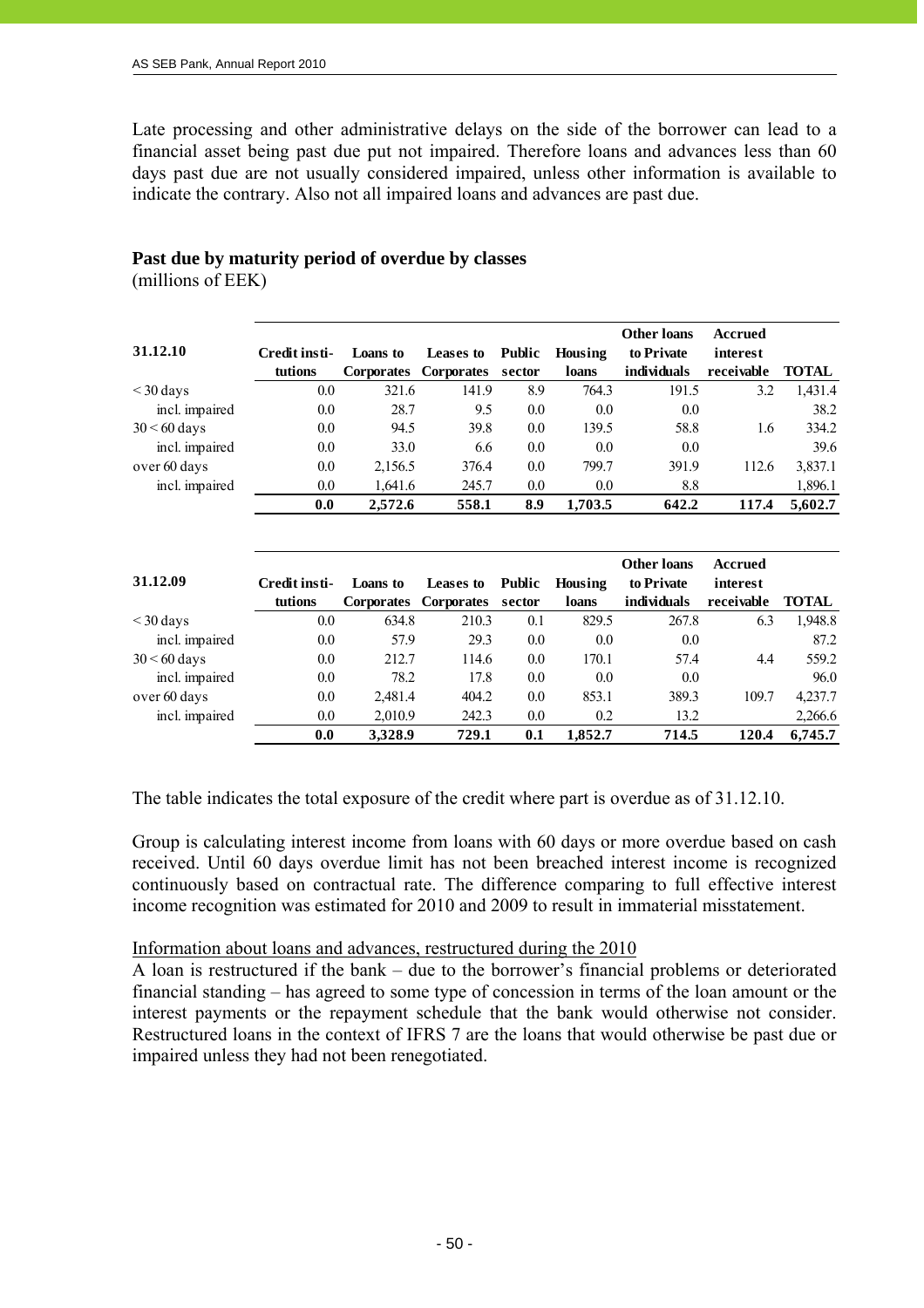#### **Restructured loans and advances by classes**

(millions of EEK)

j

|          | Credit<br>insti-<br>tutions | Loans to<br><b>Corporates</b> | Leases to<br><b>Corporates</b> | <b>Public</b><br>sector | Housing<br>loans | Other loans<br>to Private<br>individuals | <b>TOTAL</b> |
|----------|-----------------------------|-------------------------------|--------------------------------|-------------------------|------------------|------------------------------------------|--------------|
| 31.12.10 | 0.0                         | 1.030.0                       | 283.6                          | 0.0                     | 450.6            | 136.3                                    | 1.900.5      |
| 31.12.09 | 0.0                         | 2.307.7                       | 406.7                          | 0.0                     | 133.0            | 90.6                                     | 2.938.0      |

#### **Maximum exposure to credit risk before collateral held or other enhancements** (millions of EEK)

|                                                             | 2010     | 2009     |
|-------------------------------------------------------------|----------|----------|
| Loans and advances to credit institutions                   | 9,460.5  | 9,320.6  |
| Loans and advances to customers                             | 64,902.7 | 59,240.0 |
| Financial assets held for trading                           |          |          |
| Debt securities                                             | 14.5     | 21.2     |
| Derivative financial instruments                            | 351.7    | 321.1    |
| Debt securities investment                                  | 24.0     | 2.8      |
| Other assets                                                | 699.7    | 785.3    |
|                                                             | 75,453.1 | 69,691.0 |
| Exposures related to off-balance sheet items and guarantees | 8,056.7  | 7,453.4  |
| Maximum exposure                                            | 83.509.8 | 77.144.3 |

| Large exposures                                       |                          | 31.12.10                     | 31.12.09                 |                              |  |
|-------------------------------------------------------|--------------------------|------------------------------|--------------------------|------------------------------|--|
|                                                       | Number/<br><b>Amount</b> | $%$ from<br>net own<br>funds | Number/<br><b>Amount</b> | $%$ from<br>net own<br>funds |  |
| Number of customers with large exposures              | 3                        |                              | 2                        |                              |  |
| Due from customers with large exposures               | 2,617.5                  | 25.36                        | 2,191.7                  | 21.65                        |  |
| Due from management board members and related persons | 16.6                     | 0.16                         | 24.9                     | 0.25                         |  |
|                                                       | 2,634.1                  | 25.52                        | 2,216.6                  | 21.90                        |  |
| Own funds included in calculation of capital adequacy | 10,321.6                 |                              | 10,124.7                 |                              |  |

(see page 66)

Large exposures contain due from central bank, credit institutions or customers (loans, interests, securities) and off-balance sheet commitments to central bank, credit institutions or customers, which may turn into claims.

The following is deducted from large exposures:

- claims and off-balance sheet commitments to credit institutions with a term less than one year;

- central bank, central government and state guaranteed study loans and claims secured with deposits and securities (credit risk 0%);

- due from central bank, central government and government authorities, which belong to a group with credit risk considered at 0%;

- loans to private non-residents, secured with I rank mortgage (credit risk considered at 50%).

| Initsiaalid/initials | initsialiseeritud ainult identifitseerimiseks<br>Initialled for the purpose of identification only |
|----------------------|----------------------------------------------------------------------------------------------------|
| Kuupäev/date         | 07.05.2011                                                                                         |
|                      | PricewaterhouseCoopers, Tallinn                                                                    |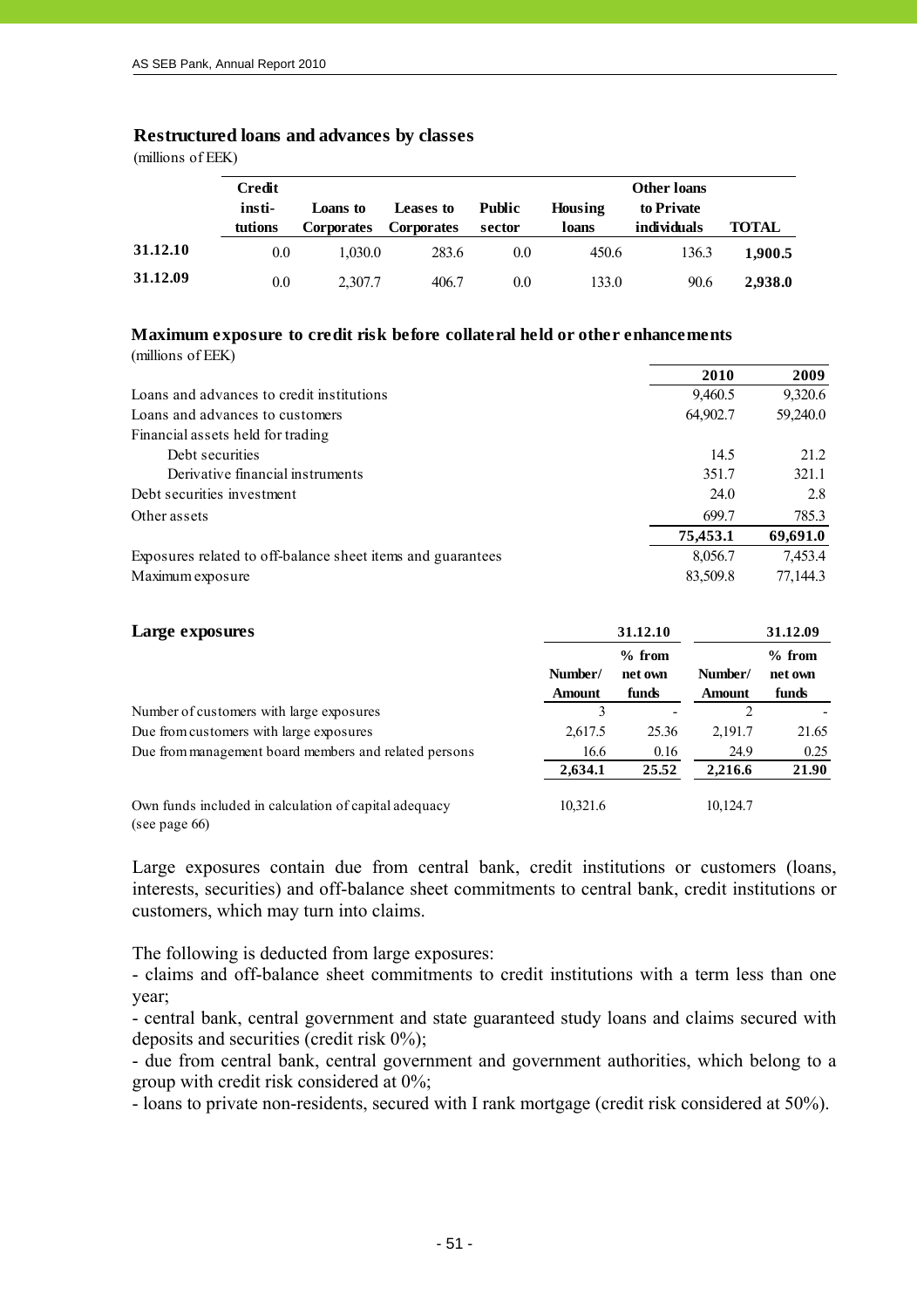Large credit risk exposure is defined by the Credit Institutions Law and is the total exposure of one party or related parties to the group which exceeds 10% of the group's net own funds, 1,032.2 EEKmio as at 31.12.2010 (1,012.5 EEKmio as at 31.12.2009), see Note 2.8 on page 66. All instruments where credit risk may arise to the group are taken into consideration. The limit of the total exposure of one party or related parties is 25%. As of 31.12.2010 the SEB Pank Group had 3 large risk exposures (2 large risk exposures in 31.12.2009). Total exposure of any group of related parties did not exceed the limit of 25%.

#### **Repossessed collateral**

During 2010 and 2009, the Group obtained assets by taking possession of collateral held as security as follows:

(millions of EEK)

| Nature of assets | Carrying amount |      |  |  |  |
|------------------|-----------------|------|--|--|--|
|                  | 2010            | 2009 |  |  |  |
| Property         | 24.1            | 24.7 |  |  |  |

Repossessed properties are sold as soon as practicable, with the proceeds used to reduce the outstanding indebtedness. Repossessed property is classified in the consolidated statement of financial position within investment property.

### **2.3. Market risk**

Market risk is the risk of loss or reduction of future net income following changes in interest rates, foreign exchange rates, equity prices and commodity prices, including price risk in connection with the sale of assets or closing of positions.

Market risk may arise from the bank's activity at the financial markets and it has an impact on the majority of bank products: loans, deposits, securities, credit lines. AS SEB Pank measures the risks using different methods of risk valuation and management pursuant to the type of risk. Important role in risk prevention is diversification of risk assets and limitation for trading positions.

Maximum limits approved by the committees, which are in compliance with the limits set by the Bank of Estonia, form the basis for controlling and monitoring the risk of various instrument portfolios.

For positions related to market risk nominal limits are applied, which are monitored by trading portfolios on daily basis by Risk Control. Any limit breach shall be reported in accordance with the regulations of Market Risk Policy. In addition to the aforementioned, also scenario analysis is applied in market risk management, which is used for valuing the performance of trading positions in case of more extreme fluctuations in market variables. Stress tests can also be a tool in the limit setting process.

The overall market risks are measured by the Value at Risk (VaR) approach based on historical simulation and market risk type specific measures. Group wide measures should cover the following risk factors: interest rates, currencies, equities, commodities, credit spread, inflation and volatilities.

Initsialiseeritud ainult identifitseerimiseks Initialled for the purpose of identification only  $M.V$ Initsiaalid/initials Kuupäev/date O7.05.2011 PricewaterhouseCoopers, Tallinn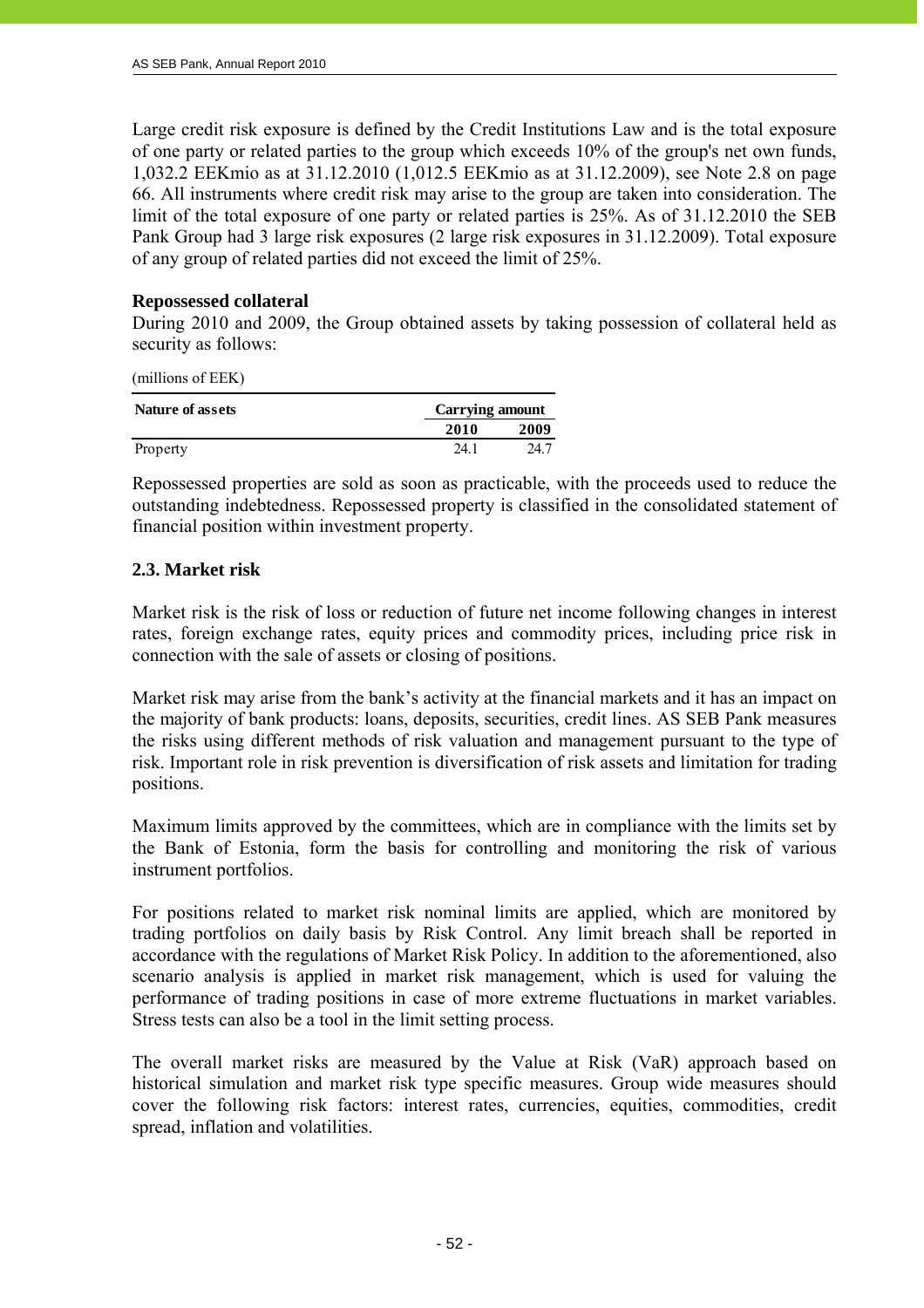VaR is defined as a maximum potential loss that can arise with a certain degree of probability during a certain period of time. The Group has chosen a probability level of 99% and a tenday holding period for monitoring and reporting VaR in the trading book and the banking book. In the day-to-day risk management of trading positions, AS SEB Pank follows up limits with a 1-day time horizon. VaR model enables to effectively measure market risks associated with different instruments and the results are homogeneously comparable. Banking book tenday average VaR in 2010 was 13.2 EEKmio (2009: 30.0 EEKmio). AS SEB Pank's trading risk is relatively small, mainly arising from FX trading. Average trading risk 1 day VaR in 2010 was 0.5 EEKmio (2009: 2.0 EEKmio). Actual outcomes are monitored regularly to test the validity of assumptions and factors used in VaR calculation. The use of this approach does not prevent losses outside of these limits in the event of more significant market movements.

| (millions of EEK) |                |      |          |                 |                 |
|-------------------|----------------|------|----------|-----------------|-----------------|
|                   | Min            | Max  | 31.12.10 | Average<br>2010 | Average<br>2009 |
| Trading book      | 0 <sup>1</sup> | 46   | 2.4      |                 | 6.4             |
| Banking book      | 5 O            | 18.8 | 5 O      | 13.2            | 30.0            |

### **Value at Risk (10 day)**

#### **VaR by risk type**  (millions of EEK)

|                    | 31.12.10               |                        | 31.12.09               |                        |  |  |
|--------------------|------------------------|------------------------|------------------------|------------------------|--|--|
|                    | <b>Trading</b><br>book | <b>Banking</b><br>book | <b>Trading</b><br>book | <b>Banking</b><br>book |  |  |
| Interest rate risk | 0.047                  | 5.179                  | $-0.016$               | 14.490                 |  |  |
| Currency risk      | 2.381                  | $-0.002$               | 6.501                  | $-0.007$               |  |  |
| Equity risk        | 0.000                  | $-0.138$               | 0.001                  | 4.443                  |  |  |
| <b>TOTAL</b>       | 2.428                  | 5.039                  | 6.486                  | 18.926                 |  |  |

### **2.3.1. Foreign exchange risk**

Foreign exchange risk arises both through the Bank's foreign exchange trading and because the Group's activities are carried out in various currencies. The Group's main objective for taking foreign exchange risk is to facilitate smooth foreign exchange trading for its customers and to manage the flows from customers' deals effectively. Together with the customers' deals related flows the Group manages the structural foreign exchange risk inherent in the structure of the balance sheet and earnings.

Foreign exchange positions are measured within the overall VaR framework. As a complement ALCO has set limits for open foreign currency positions by individual currencies and also on an aggregated level as a sum of long or short positions, depending of which one is higher on absolute terms. Management of open foreign currency positions is the responsibility of the Foreign Exchange department, and analysing and limit follow-up that of the Risk Control department.

| Initsiaalid/initials | initsialiseeritud ainult identifitseerimiseks<br>Initialled for the purpose of identification only<br>Initiallel/Initials $M \vee$ |
|----------------------|------------------------------------------------------------------------------------------------------------------------------------|
| Kuupäev/date         | 07.03.2011                                                                                                                         |
|                      | PricewaterhouseCoopers, Tallinn                                                                                                    |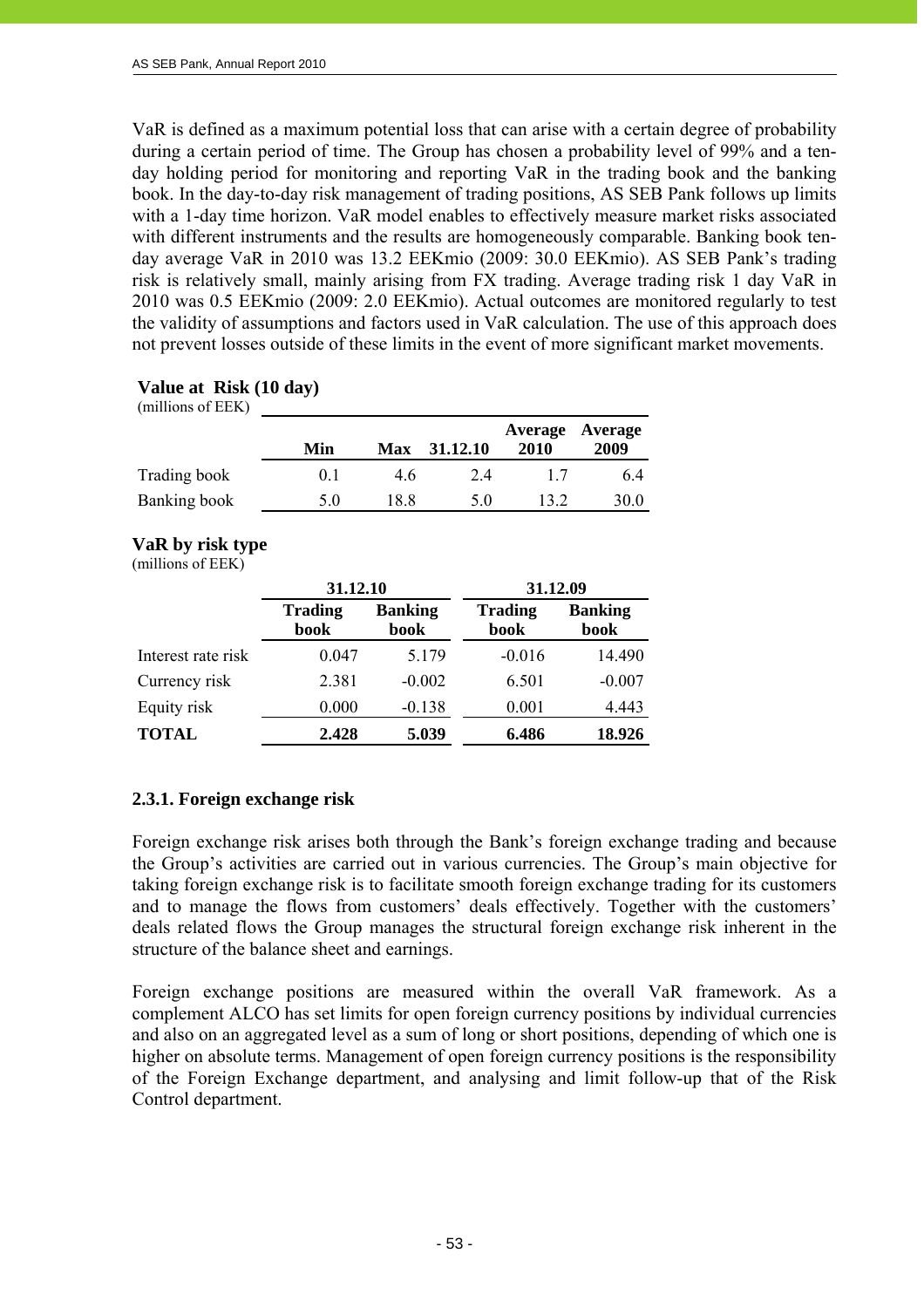The table below summarises the Group's exposure to foreign currency exchange rate risk at the reporting date.

#### **Currency position**

(millions of EEK)

j

| 31.12.10                                  |            |                   |            |              | <b>Other</b>          |              |
|-------------------------------------------|------------|-------------------|------------|--------------|-----------------------|--------------|
|                                           | <b>EEK</b> | <b>EUR</b>        | <b>USD</b> |              | <b>SEK</b> currencies | <b>TOTAL</b> |
| <b>ASSETS</b>                             |            |                   |            |              |                       |              |
| Cash and balances with central bank       | 4,212.9    | 1,295.3           | 8.3        | 10.5         | 28.3                  | 5,555.3      |
| Loans and advances to credit institutions | 23.4       | 3,857.4           | 25.0       | 188.0        | 279.9                 | 4,373.7      |
| Loans and advances to customers           | 9,142.6    | 47,161.3          | 126.9      | 1.2          | 0.0                   | 56,432.0     |
| Securities                                | 20.6       | 330.2             | 6.3        | 1.4          | 69.3                  | 427.8        |
| Other assets                              | 278.3      | 331.6             | 58.0       | 60.5         | 166.2                 | 894.6        |
| <b>TOTAL ASSETS</b>                       | 13,677.8   | 52,975.8          | 224.5      | 261.6        | 543.7                 | 67,683.4     |
| <b>LIABILITIES</b>                        |            |                   |            |              |                       |              |
| Due to credit institutions                | 712.5      | 21,440.0          | 34.4       | 6.5          | 15.6                  | 22,209.0     |
| Deposits                                  | 21,738.5   | 9,302.0           | 2,318.2    | 166.4        | 313.6                 | 33,838.7     |
| Other liabilities                         | 184.0      | 2,732.2           | 98.7       | 112.4        | 187.5                 | 3,314.8      |
| <b>TOTAL LIABILITIES</b>                  | 22,635.0   | 33,474.2          | 2,451.3    | 285.3        | 516.7                 | 59,362.5     |
| Net on-balance sheet position             | $-8,957.2$ | 19,501.6 -2,226.8 |            | $-23.7$      | 27.0                  | 8,320.9      |
| FX derivative assets                      | 0.2        | 988.9             | 2,672.1    | 49.1         | 836.6                 | 4,546.9      |
| FX derivative liabilities                 | 0.6        | 3,348.9           | 446.5      | 23.5         | 732.7                 | 4,552.2      |
|                                           |            |                   |            |              |                       |              |
| 31.12.09                                  |            |                   |            | <b>Other</b> |                       |              |
|                                           | <b>EEK</b> | <b>EUR</b>        | <b>USD</b> |              | <b>SEK</b> currencies | <b>TOTAL</b> |
| <b>ASSETS</b>                             |            |                   |            |              |                       |              |
| Cash and balances with central bank       | 5,233.5    | 186.6             | 12.3       | 5.6          | 28.0                  | 5,466.0      |
| Loans and advances to credit institutions | 21.5       | 4,364.0           | 168.1      | 0.3          | 79.5                  | 4,633.4      |
| Loans and advances to customers           | 11,123.1   | 50,576.5          | 145.1      | 1.0          | 0.6                   | 61,846.3     |
| Securities                                | 27.3       | 374.1             | 13.1       | 0.2          | 61.2                  | 475.9        |
| Other assets                              | 370.3      | 130.7             | 124.5      | 28.5         | 160.6                 | 814.6        |
| <b>TOTAL ASSETS</b>                       | 16,775.7   | 55,631.9          | 463.1      | 35.6         | 329.9                 | 73,236.2     |
| <b>LIABILITIES</b>                        |            |                   |            |              |                       |              |
| Due to credit institutions                | 468.8      | 29,181.0          | 95.3       | 2.5          | 38.4                  | 29,786.0     |
| Deposits                                  | 22,261.9   | 7,946.6           | 1,478.2    | 154.4        | 171.6                 | 32,012.7     |
| Other liabilities                         | 263.6      | 3,183.7           | 158.5      | 48.6         | 173.7                 | 3,828.1      |
| <b>TOTAL LIABILITIES</b>                  | 22,994.3   | 40,311.3          | 1,732.0    | 205.5        | 383.7                 | 65,626.8     |
| Net on-balance sheet position             | $-6,218.6$ | 15,320.6 -1,268.9 |            | $-169.9$     | $-53.8$               | 7,609.4      |
| FX derivative assets                      | 2,429.1    | 1,067.4           | 1,580.3    | 294.1        | 363.0                 | 5,733.9      |
| <b>FX</b> derivative liabilities          | 736.4      | 4,260.4           | 304.5      | 122.9        | 259.9                 | 5,684.1      |

FX options are weighted with delta. Other FX derivative assets and liabilities include currency-related derivatives and are shown here in their contractual nominal value. Net position of every currency was under 1% level of net own funds, 1,032.2 EEKmio as at 31.12.2010 (1,012.5 EEKmio as at 31.12.2009). Net position is calculated without EEK and EUR in Estonia because EEK is pegged to EUR at 15.6466 EEK : 1 EUR).

| Initsiaalid/initials | initsialiseeritud ainult identifitseerimiseks<br>Initialled for the purpose of identification only |
|----------------------|----------------------------------------------------------------------------------------------------|
| Kuupäev/date         | 07.03.2011                                                                                         |
|                      | PricewaterhouseCoopers, Tallinn                                                                    |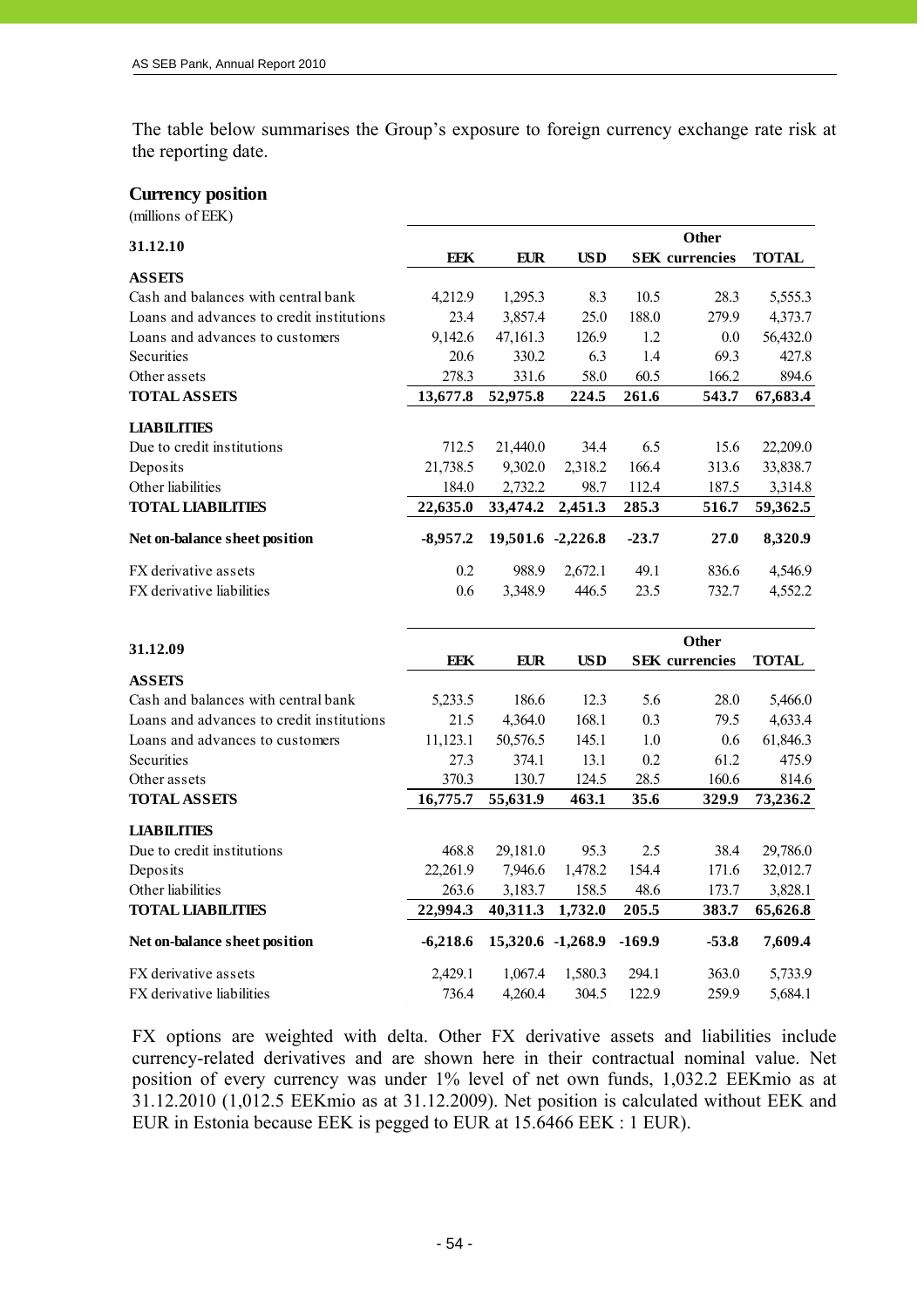### **2.3.2. Interest rate risk**

Interest rate risk is the risk of loss or reduction of future net income following changes in interest rates, including price risk in connection with the sale of assets or closing of positions. To measure and limit interest rate risk the Group uses the VaR method, supplemented with Delta1% method.

The Group uses Delta1% methodology for measuring the ALM (assets-liability mismatch) risk, arising from the structure of interest earning assets and interest bearing liabilities. Delta1% is defined as the change in market value arising from an adverse one percentage unit parallel shift in all interest rates in each currency. Delta1% method enables to effectively measure the impact of interest rate changes to interest bearing assets and liabilities. Delta1% limit is monitored as a negative or positive net position respectively, depending of which one is higher. Delta1% should be kept within the limit set by ALCO. Daily management of interest rate risk is the responsibility of the Treasury, and analysing that of the Risk Control department.

As per year end, Delta1% was -44 EEKmio (2009: -51 EEKmio). 2010 average Delta1% was -40 EEKmio (2009: -48 EEKmio). The Group Delta1% has been negative which means that the average duration of interest bearing assets is higher than average duration of interest bearing liabilities and the Group is more exposed to interest rate increase. The biggest contributors to the Delta1% figure are loans from the asset side and deposits and funding from the parent company from the liabilities side which balance the mismatch from loans. Further information on interest rate sensitivity can be found through table below "Interest earning assets and interest bearing liabilities by interest repricing period".

AS SEB Pank has been keeping assets-liabilities mismatch at relatively low level. Flexibility to assets-liabilities mismatch management is assured by the possibility to adjust funding from parent company.

The next table summarises the Group exposure to interest rate risk. It includes the Group's financial assets and liabilities at carrying amounts, categorised by the earlier of contractual repricing or maturity date.

| Initsiaalid/initials | Initsialiseeritud ainult identifitseerimiseks<br>Initialled for the purpose of identification only<br>Initelaslid/initials $M_{\rm e}$ V |
|----------------------|------------------------------------------------------------------------------------------------------------------------------------------|
| Kuupäev/date         | 07.05.2011                                                                                                                               |
|                      | PricewaterhouseCoopers, Tallinn                                                                                                          |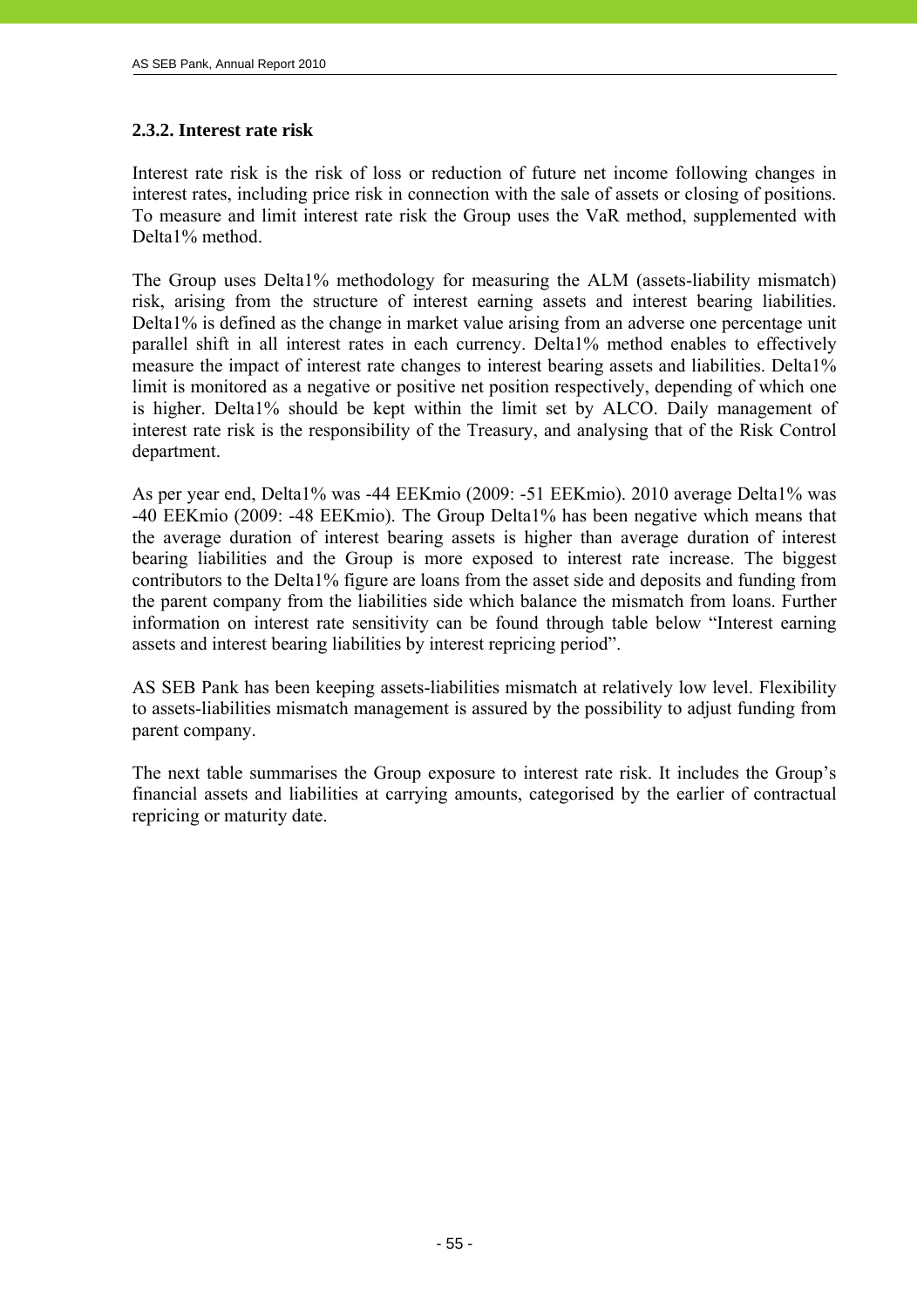# **Interest earning assets and interest bearing liabilities by interest fixation period**

(millions of EEK)

### **31.12.10**

j

|                                                              |            |          |          |          |         |         |              | <b>Statement</b><br>of |
|--------------------------------------------------------------|------------|----------|----------|----------|---------|---------|--------------|------------------------|
|                                                              | $\leq 1$   | $1-3$    | $3-12$   | $1 - 2$  | $2 - 5$ | over 5  |              | financial              |
| <b>ASSETS</b>                                                | month      | months   | months   | years    | years   | years   | <b>Total</b> | position               |
| Due from central bank                                        | 4,946.1    | 0.0      | 0.0      | 0.0      | 0.0     | 0.0     | 4,946.1      | 4,946.9                |
| Due from credit institutions                                 | 4,107.4    | 0.0      | 266.0    | 0.0      | 0.0     | 0.0     | 4,373.4      | 4,373.7                |
| Due from customers                                           | 18,013.1   | 17,223.2 | 15,417.6 | 1,229.2  | 2,261.8 | 2,237.0 | 56,381.9     | 56,432.0               |
| Securities                                                   | 21.7       | 0.0      | 0.0      | 42.6     | 0.0     | 0.0     | 64.3         | 24.0                   |
| <b>TOTAL ASSETS</b>                                          | 27,088.3   | 17,223.2 | 15,683.6 | 1,271.8  | 2,261.8 | 2,237.0 | 65,765.7     | 65,776.6               |
| <b>LIABILITIES</b>                                           |            |          |          |          |         |         |              |                        |
| Due to credit institutions                                   | 6,794.3    | 4,327.0  | 9,501.5  | 742.7    | 712.0   | 28.3    | 22,105.8     | 22,209.0               |
| Due to customers                                             | 28,006.1   | 1,635.7  | 2,798.1  | 573.5    | 553.2   | 68.2    | 33,634.8     | 33,630.0               |
| Lending funds                                                | 2.2        | 4.5      | 15.8     | 9.0      | 61.4    | 115.3   | 208.2        | 208.7                  |
| Subordinated liabilities                                     | 0.0        | 0.0      | 1,830.7  | 0.0      | 0.0     | $0.0\,$ | 1,830.7      | 1,833.7                |
| <b>TOTAL LIABILITIES</b>                                     | 34,802.6   | 5,967.2  | 14,146.1 | 1,325.2  | 1,326.6 | 211.8   | 57,779.5     | 57,881.4               |
|                                                              |            |          |          |          |         |         |              |                        |
| Total interest repricing gap of<br>on-balance sheet position | $-7,714.3$ | 11,256.0 | 1,537.5  | $-53.4$  | 935.2   | 2,025.2 | 7,986.2      | 7,895.2                |
| Derivative assets                                            | 4,660.1    | 699.4    | 784.7    | 247.1    | 177.4   | 25.1    | 6,593.8      | 321.1                  |
| Irrevocable and revocable<br>interest related assets         | 0.0        | 0.0      | 0.0      | 0.0      | 195.6   | 0.0     | 195.6        | 0.0                    |
| Derivative liabilities                                       | 4,664.1    | 701.0    | 784.4    | 247.1    | 177.4   | 25.1    | 6,599.1      | 349.4                  |
| Irrevocable and revocable<br>interest related liabilities    | 854.8      | 538.4    | 2,492.7  | 236.7    | 186.8   | 54.4    | 4,363.8      | 0.0                    |
| Total interest repricing gap                                 | $-8,573.1$ | 10,716.0 | $-954.9$ | $-290.1$ | 944.0   | 1,970.8 | 3,812.7      | 7,866.9                |

Table includes only interest earning assets and interest bearing liabilities. Also the table does not include the liabilities from factoring (Note 26), commissions for loans and discounting of deposits.

| Initsiaalid/initials | initsialiseeritud ainult identifitseerimiseks<br>Initialled for the purpose of identification only |
|----------------------|----------------------------------------------------------------------------------------------------|
| Kuupäev/date         | 07.03.2011                                                                                         |
|                      | PricewaterhouseCoopers, Tallinn                                                                    |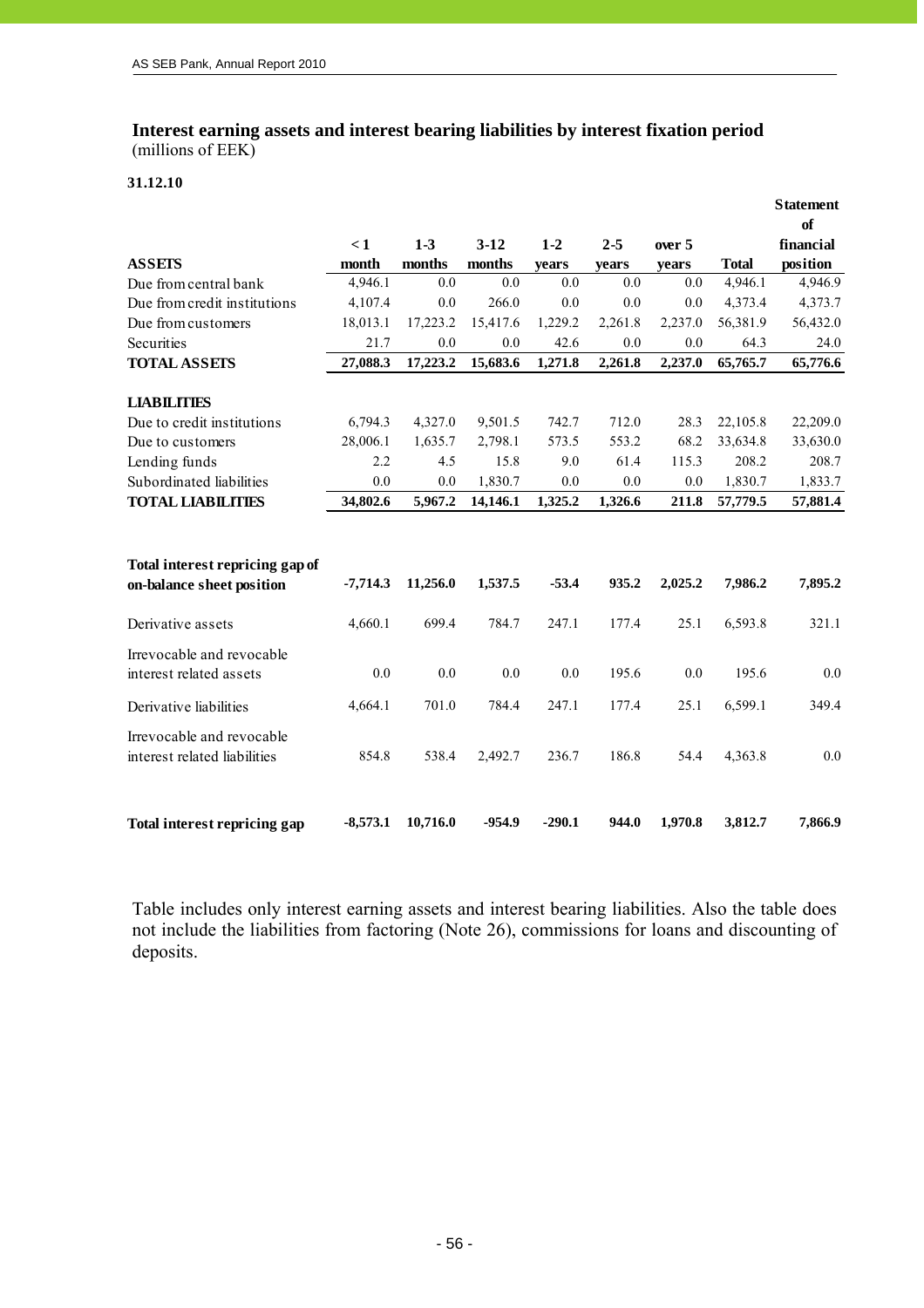#### **31.12.09**

j

|                                                              |            |          |            |            |         |         |          | <b>Statement</b><br>of |
|--------------------------------------------------------------|------------|----------|------------|------------|---------|---------|----------|------------------------|
|                                                              | $\leq 1$   | $1-3$    | $3-12$     | $1-2$      | $2 - 5$ | over 5  |          | financial              |
| <b>ASSETS</b>                                                | month      | months   | months     | years      | years   | years   | Total    | position               |
| Due from central bank                                        | 4,826.1    | 0.0      | 0.0        | 0.0        | 0.0     | 0.0     | 4,826.1  | 4,827.1                |
| Due from credit institutions                                 | 1,881.7    | 2,750.5  | 0.0        | 0.0        | 0.0     | 0.0     | 4,632.2  | 4,633.4                |
| Due from customers                                           | 18,323.4   | 19,158.4 | 16,442.6   | 1,162.7    | 3,612.8 | 3,052.7 | 61,752.6 | 61,846.3               |
| Securities                                                   | 0.0        | 3.6      | 25.2       | 0.0        | 16.7    | 15.6    | 61.1     | 38.5                   |
| <b>TOTAL ASSETS</b>                                          | 25,031.2   | 21,912.5 | 16,467.8   | 1,162.7    | 3,629.5 | 3,068.3 | 71,272.0 | 71,345.3               |
| <b>LIABILITIES</b>                                           |            |          |            |            |         |         |          |                        |
| Due to credit institutions                                   | 6,488.0    | 8,112.5  | 10,674.9   | 3,230.2    | 1,133.6 | 36.4    | 29,675.6 | 29,786.0               |
| Due to customers                                             | 22,305.8   | 4,975.5  | 3,437.9    | 533.6      | 482.9   | 50.4    | 31,786.1 | 31,824.2               |
| Lending funds                                                | 2.4        | 28.1     | 37.1       | 19.4       | 34.7    | 66.4    | 188.1    | 188.4                  |
| Issued debt securities                                       | 0.0        | 0.0      | 17.4       | 0.0        | 0.0     | 0.0     | 17.4     | 9.1                    |
| Subordinated liabilities                                     | 0.0        | 782.3    | 1,830.7    | 0.0        | 0.0     | 0.0     | 2,613.0  | 2,615.9                |
| <b>TOTAL LIABILITIES</b>                                     | 28,796.2   | 13,898.4 | 15,998.0   | 3,783.2    | 1,651.2 | 153.2   | 64,280.2 | 64,423.6               |
| Total interest repricing gap of<br>on-balance sheet position | $-3,765.0$ | 8,014.1  | 469.8      | $-2,620.5$ | 1,978.3 | 2,915.1 | 6,991.8  | 6,921.7                |
|                                                              |            |          |            |            |         |         |          |                        |
| Derivative assets                                            | 4,392.4    | 1,532.5  | 463.2      | 145.1      | 258.0   | 43.4    | 6,834.6  | 351.7                  |
| Irrevocable and revocable<br>interest related assets         | 0.0        | 0.0      | 0.0        | 0.0        | 0.0     | 391.2   | 391.2    | 0.0                    |
| Derivative liabilities                                       | 4,384.1    | 1,508.6  | 463.2      | 145.1      | 258.1   | 43.4    | 6,802.5  | 349.4                  |
| Irrevocable and revocable<br>interest related liabilities    | 758.1      | 1,564.1  | 2,219.9    | 18.7       | 156.2   | 53.9    | 4,770.9  | 0.0                    |
| Total interest repricing gap                                 | $-4,514.8$ | 6,473.9  | $-1,750.1$ | $-2,639.2$ | 1,822.0 | 3,252.4 | 2.644.2  | 6,924.0                |

### **2.3.3. Equity price risk**

Equity price risk arises within market making and trading in equities and related instruments. In 2010 AS SEB Pank did not have any risks open in equity trading portfolio.

| Initsiaalid/initials | Initsialiseeritud ainult identifitseerimiseks<br>Initialled for the purpose of identification only |
|----------------------|----------------------------------------------------------------------------------------------------|
| Kuupäev/date         | 07.03.2011                                                                                         |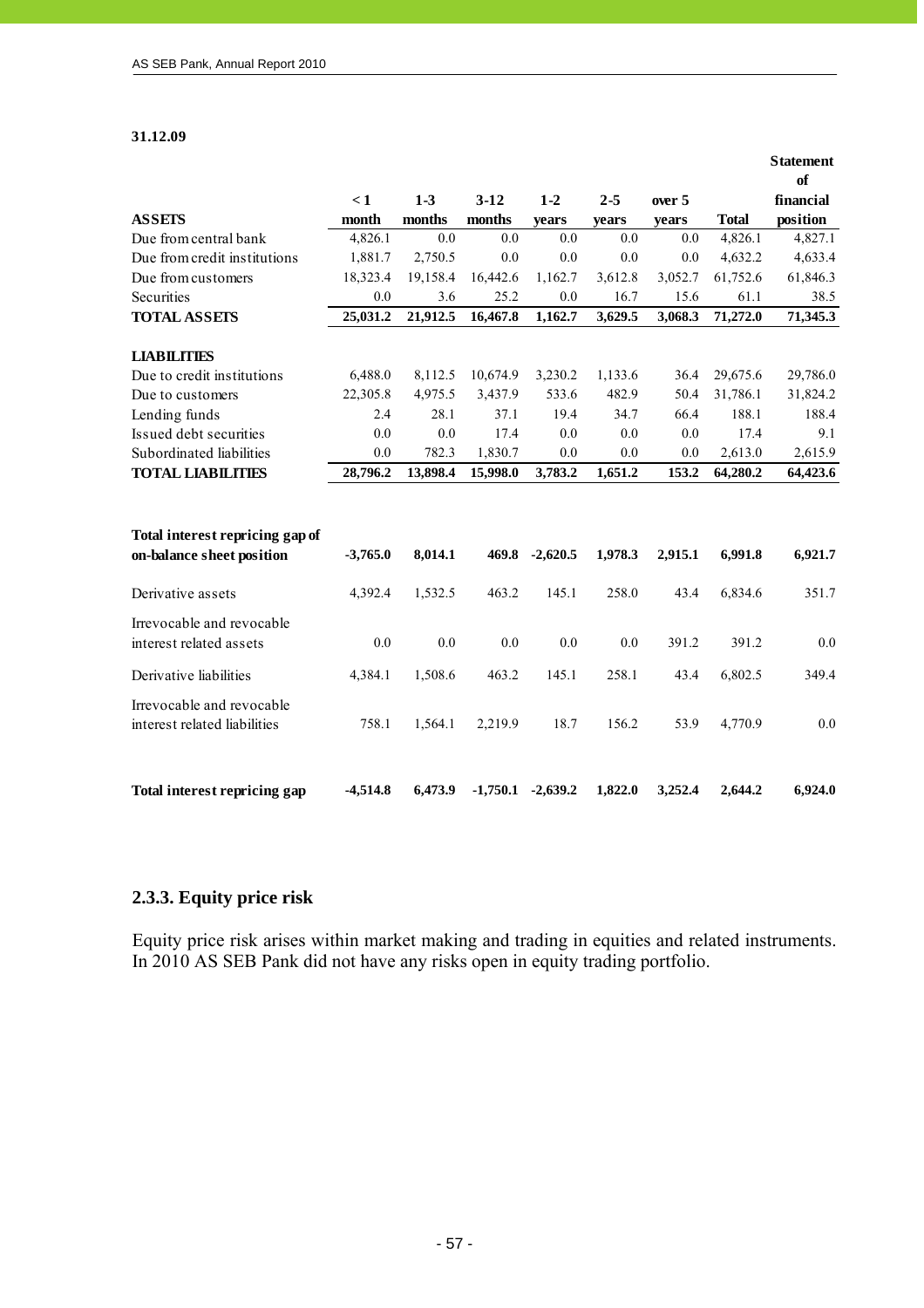### **2.4. Concentration of risks**

#### **Geographic concentration of assets and liabilities**

(millions of EEK)

j

|                      | Cash, balances               |           |         |                  |                  |                   |          |             |             |             |
|----------------------|------------------------------|-----------|---------|------------------|------------------|-------------------|----------|-------------|-------------|-------------|
|                      | with central bank, Loans and |           |         |                  |                  | Due to            |          |             |             |             |
| 31.12.10             | loans and                    | advances  |         |                  |                  | credit            | Due to   |             |             |             |
|                      | advances to credit           | to custo- | Securi- | Other            | Total            | institu-          | custo-   | Other       | Total       | Contingent  |
|                      | institutions                 | mers      | ties    | assets           | assets           | tions             | mers     | liabilities | liabilities | liabilities |
| Sweden               | 4,044.0                      | 33.7      | 87.5    | 5.9              | 4,171.1          | 20,716.6          | 149.9    | 2,067.8     | 22,934.3    | 18.0        |
| Estonia              | 5,556.4                      | 55,841.0  | 331.8   | 750.3            | 62,479.5         | 229.1             | 29,587.3 | 1,380.9     | 31,197.3    | 7,283.2     |
| United Kingdom       | 9.9                          | 30.0      | 2.9     | 0.0              | 42.8             | 22.4              | 443.0    | 0.4         | 465.8       | 5.5         |
| Russia               | 13.0                         | 8.2       | 0.0     | 0.0              | 21.2             | 14.1              | 245.7    | 0.7         | 260.5       | 0.8         |
| Germany              | 5.6                          | 33.9      | 0.0     | 0.0              | 39.5             | 1,093.1           | 55.4     | 0.0         | 1,148.5     | 85.6        |
| <b>United States</b> | 8.2                          | 14.8      | 5.6     | 0.2              | 28.8             | 1.4               | 390.2    | 0.0         | 391.6       | 1.0         |
| Canada               | 0.0                          | 0.0       | 0.0     | 0.0              | 0.0 <sub>l</sub> | 0.8               | 11.2     | 0.0         | 12.0        | 0.0         |
| Japan                | 0.0                          | 0.0       | 0.0     | 0.0              | 0.0              | 0.0               | 2.7      | 0.0         | 2.7         | 0.0         |
| Finland              | 2.9                          | 290.5     | 0.0     | 0.4              | 293.8            | 0.1               | 132.7    | 0.1         | 132.9       | 32.3        |
| Latvia               | 108.9                        | 1.7       | 0.0     | 0.0              | 110.6            | 37.0              | 38.3     | 0.0         | 75.3        | 0.0         |
| Lithuania            | 52.3                         | 0.3       | 0.0     | 0.0              | 52.6             | 32.2              | 25.9     | 0.4         | 58.5        | 0.0         |
| Luxembourg           | 28.4                         | 0.0       | 0.0     | 7.7              | 36.1             | 0.4               | 0.1      | 0.0         | 0.5         | 0.0         |
| Netherlands          | 0.1                          | 9.4       | 0.0     | 0.0 <sub>l</sub> | 9.5              | 0.0               | 2.7      | 0.0         | 2.7         | 0.1         |
| Other Western Europe | 82.4                         | 160.1     | 0.0     | 0.1              | 242.6            | 61.4              | 372.3    | 0.1         | 433.8       | 25.8        |
| Other Eastern Europe | 16.8                         | 0.6       | 0.0     | 0.0              | 17.4             | 0.1               | 24.8     | 0.0         | 24.9        | 0.0         |
| Other countries      | 0.1                          | 7.8       | 0.0     | 130.0            | 137.9            | 0.3               | 2,147.8  | 73.1        | 2,221.2     | 1.1         |
|                      | 9,929.0                      | 56,432.0  | 427.8   |                  | 894.6 67,683.4   | 22,209.0 33,630.0 |          | 3,523.5     | 59,362.5    | 7,453.4     |

|                      | 10,099.4                     | 61,846.3  | 475.9   |                  | 814.6 73,236.2   | 29,786.0 31,824.2 |          | 4,016.6          | 65,626.8    | 8,056.7     |
|----------------------|------------------------------|-----------|---------|------------------|------------------|-------------------|----------|------------------|-------------|-------------|
| Other countries      | 4.6                          | 16.5      | 0.0     | 90.2             | 111.3            | 0.3               | 661.3    | 46.5             | 708.1       | 1.0         |
| Other Eastern Europe | 7.4                          | 0.6       | 0.0     | 0.2              | 8.2              | 0.6               | 30.0     | 0.4              | 31.0        | 1.6         |
| Other Western Europe | 16.4                         | 43.2      | 0.0     | 0.3              | 59.9             | 35.4              | 628.9    | 0.2              | 664.5       | 12.6        |
| Netherlands          | 0.1                          | 9.7       | 0.0     | 0.1              | 9.9              | 0.0               | 3.2      | 0.1              | 3.3         | $0.0\,$     |
| Luxembourg           | 15.9                         | 0.0       | 0.0     | 0.0 <sub>l</sub> | 15.9             | 1.9               | $0.0\,$  | 0.0 <sub>l</sub> | 1.9         | 0.0         |
| Lithuania            | 6.1                          | 0.5       | 0.1     | 0.0 <sub>l</sub> | 6.7              | 13.6              | 46.9     | 0.2              | 60.7        | 0.0         |
| Latvia               | 3.6                          | 0.2       | 0.0     | 0.0 <sub>l</sub> | 3.8              | 25.4              | 34.4     | 3.0              | 62.8        | 0.0         |
| Finland              | 0.7                          | 290.3     | 3.4     | 0.5              | 294.9            | 2.6               | 120.9    | 0.2              | 123.7       | 17.5        |
| Japan                | 0.0                          | 0.0       | 0.0     | 0.0 <sub>l</sub> | 0.0 <sub>l</sub> | 0.0               | 1.1      | 0.0              | 1.1         | 0.0         |
| Canada               | 0.1                          | 0.0       | 0.0     | 0.0 <sub>l</sub> | 0.1              | 3.7               | 10.6     | 0.0 <sub>l</sub> | 14.3        | $0.0\,$     |
| <b>United States</b> | 45.1                         | 17.8      | 12.9    | 0.2              | 76.0             | 2.5               | 241.5    | 0.1              | 244.1       | 0.2         |
| Germany              | 4,352.6                      | 5.2       | 0.0     | 0.0 <sub>l</sub> | 4,357.8          | 568.2             | 50.5     | 0.0 <sub>l</sub> | 618.7       | 115.3       |
| Russia               | 41.0                         | 13.5      | 0.0     | 0.0              | 54.5             | 10.4              | 214.8    | 1.6              | 226.8       | 0.0         |
| United Kingdom       | 21.2                         | 39.8      | 1.2     | 0.0              | 62.2             | 80.5              | 1,472.5  | 0.3              | 1,553.3     | 5.6         |
| Estonia              | 5,575.4                      | 61,380.7  | 347.3   | 713.0            | 68,016.4         | 191.5             | 28,206.8 | 1,103.1          | 29,501.4    | 7,876.0     |
| Sweden               | 9.2                          | 28.3      | 111.0   | 10.1             | 158.6            | 28,849.4          | 100.8    | 2,860.9          | 31,811.1    | 26.9        |
|                      | institutions                 | mers      | ties    | assets           | assets           | tions             | mers     | liabilities      | liabilities | liabilities |
|                      | advances to credit           | to custo- | Securi- | Other            | Total            | institu-          | custo-   | Other            | Total       | Contingent  |
| 31.12.09             | loans and                    | advances  |         |                  |                  | credit            | Due to   |                  |             |             |
|                      | with central bank, Loans and |           |         |                  |                  | Due to            |          |                  |             |             |
|                      | Cash, balances               |           |         |                  |                  |                   |          |                  |             |             |
|                      |                              |           |         |                  |                  |                   |          |                  |             |             |

Contingent liabilities include here guarantees and pledges, loan commitments, forwards, swaps, options, spots, interest rate based derivatives, revocable transactions, stand-by loans, other revocable transactions, options of structured products and are presented in contract amount of contingent liabilities, detailed view in Note 33.

Securities include here financial assets held for trading, financial assets designated at fair value through profit or loss, available-for-sale financial assets, investments in associates.

|  |  | Initialled for the purpose of identification only<br>Initially initials $M_{\text{V}}$<br>07.03.2011<br>PricewaterhouseCoopers, Tallinn |
|--|--|-----------------------------------------------------------------------------------------------------------------------------------------|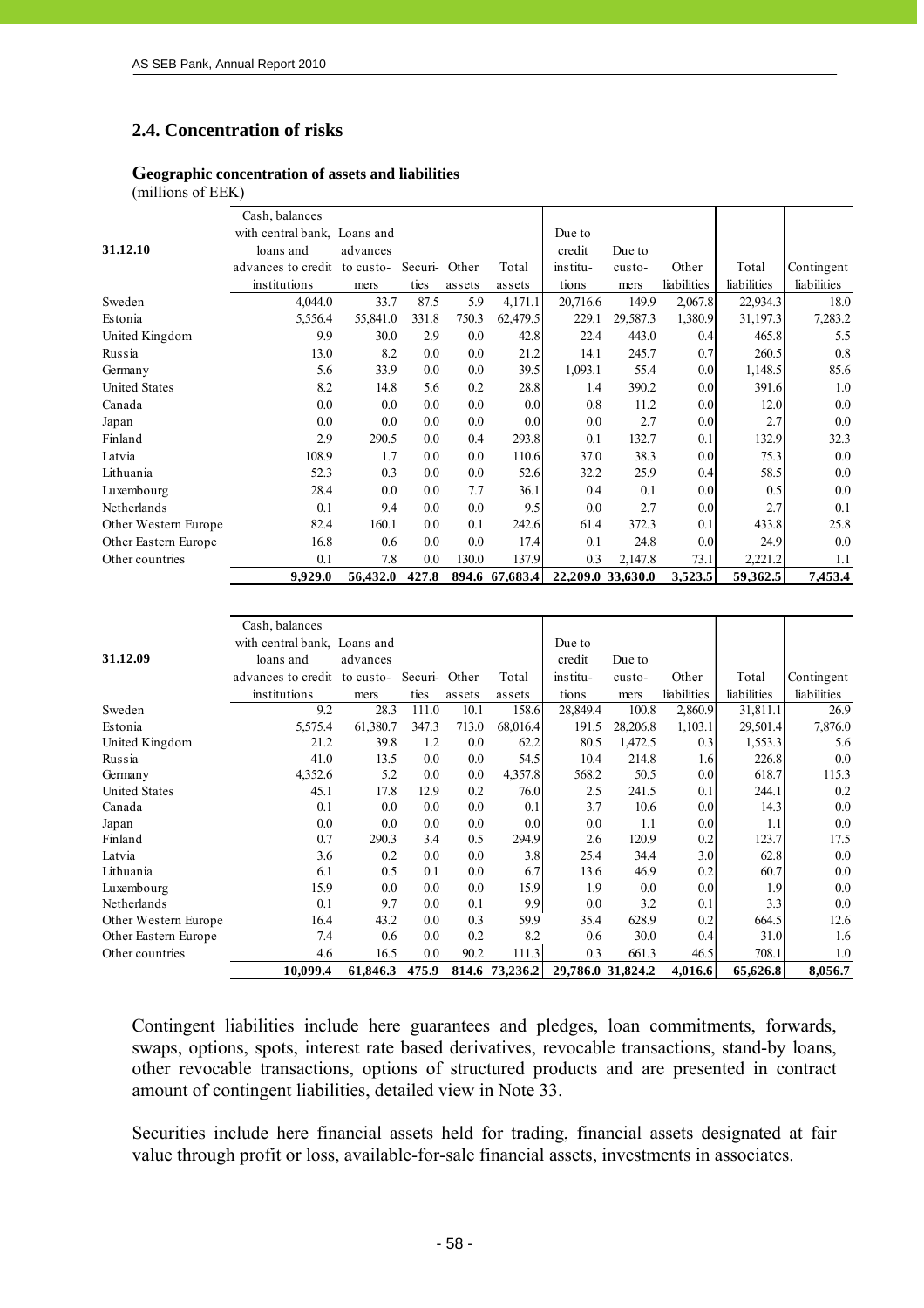### **Concentration of financial assets and liabilities by industry sector**

millions of EEK)

j

|                                              | In the statement of financial position |                   |             |
|----------------------------------------------|----------------------------------------|-------------------|-------------|
|                                              | <b>Cash and loans to central</b>       |                   | Contingent  |
| 31.12.10                                     | bank, credit institutions              |                   | liabilities |
|                                              | and customers                          | <b>Securities</b> |             |
| Real estate                                  | 10,511.5                               | 1.2               | 104.5       |
| Finance                                      | 10,009.7                               | 61.9              | 259.5       |
| Industry                                     | 4,449.5                                | 21.2              | 1,705.0     |
| Trading                                      | 2,674.0                                | 0.0               | 1,066.6     |
| Energy, gas and steam plants                 | 2,310.3                                | 0.0               | 426.5       |
| Transport                                    | 1,759.5                                | 0.0               | 673.8       |
| Government and state defence                 | 1,670.1                                | 0.4               | 317.5       |
| Agriculture, fishing, forestry               | 1,423.5                                | 0.0               | 114.8       |
| Hotels, restaurants                          | 848.4                                  | 0.0               | 5.0         |
| Construction                                 | 791.7                                  | 0.0               | 852.9       |
| Health services, social work                 | 748.2                                  | 0.0               | 119.1       |
| Administration and assistance                | 578.2                                  | 0.0               | 93.4        |
| Information and telecommunication            | 443.0                                  | 7.0               | 390.8       |
| Art, show business, leisure                  | 440.0                                  | 0.0               | 27.1        |
| Education                                    | 414.0                                  | 0.0               | 77.8        |
| Water supply, canalisation, waste management | 248.2                                  | 0.0               | 31.2        |
| Professional, science and technical work     | 205.3                                  | 0.0               | 87.4        |
| Mining                                       | 41.0                                   | 0.0               | 5.6         |
| Exterritorial organisations                  | 0.1                                    | 0.0               | 0.5         |
| Other government and social services         | 360.1                                  | 15.0              | 57.8        |
| Individuals                                  | 29,242.7                               | 0.0               | 1,036.6     |
| Derivatives                                  | 0.0                                    | 321.1             | 0.0         |
| Allowances                                   | $-2,808.0$                             |                   |             |
|                                              | 66,361.0                               | 427.8             | 7,453.4     |

|                                              | In the statement of financial position |                   |             |
|----------------------------------------------|----------------------------------------|-------------------|-------------|
|                                              | <b>Cash and loans to central</b>       |                   | Contingent  |
| 31.12.09                                     | bank, credit institutions              |                   | liabilities |
|                                              | and customers                          | <b>Securities</b> |             |
| Real estate                                  | 11,212.3                               | 1.2               | 129.4       |
| Finance                                      | 10,184.8                               | 52.0              | 316.3       |
| Industry                                     | 4,481.3                                | 16.9              | 1,467.3     |
| Trading                                      | 3,900.4                                | 20.6              | 868.8       |
| Transport                                    | 3,013.1                                | 0.0               | 301.3       |
| Energy, gas and steam plants                 | 2,545.0                                | 0.0               | 1,842.2     |
| Government and state defence                 | 1,784.4                                | 0.7               | 335.5       |
| Agriculture, fishing, forestry               | 1,605.4                                | 0.0               | 75.5        |
| Construction                                 | 1,094.6                                | 0.0               | 1,027.4     |
| Hotels, restaurants                          | 1,039.3                                | 0.0               | 5.6         |
| Health services, social work                 | 822.0                                  | 0.0               | 105.6       |
| Administration and assistance                | 595.2                                  | 0.0               | 96.3        |
| Art, show business, leisure                  | 539.2                                  | 0.0               | 32.3        |
| Water supply, canalisation, waste management | 335.6                                  | 0.0               | 50.7        |
| Education                                    | 329.0                                  | 0.0               | 95.8        |
| Professional, science and technical work     | 261.0                                  | 0.0               | 63.8        |
| Information and telecommunication            | 244.3                                  | 15.1              | 88.8        |
| Mining                                       | 135.8                                  | 0.0               | 5.5         |
| Exterritorial organisations                  | 0.1                                    | 0.0               | 0.5         |
| Other government and social services         | 774.9                                  | 17.7              | 32.8        |
| Individuals                                  | 30,104.5                               | 0.0               | 1,115.3     |
| Derivatives                                  | 0.0                                    | 351.7             | 0.0         |
| Allowances                                   | $-3,056.5$                             |                   |             |
|                                              | 71,945.7                               | 475.9             | 8.056.7     |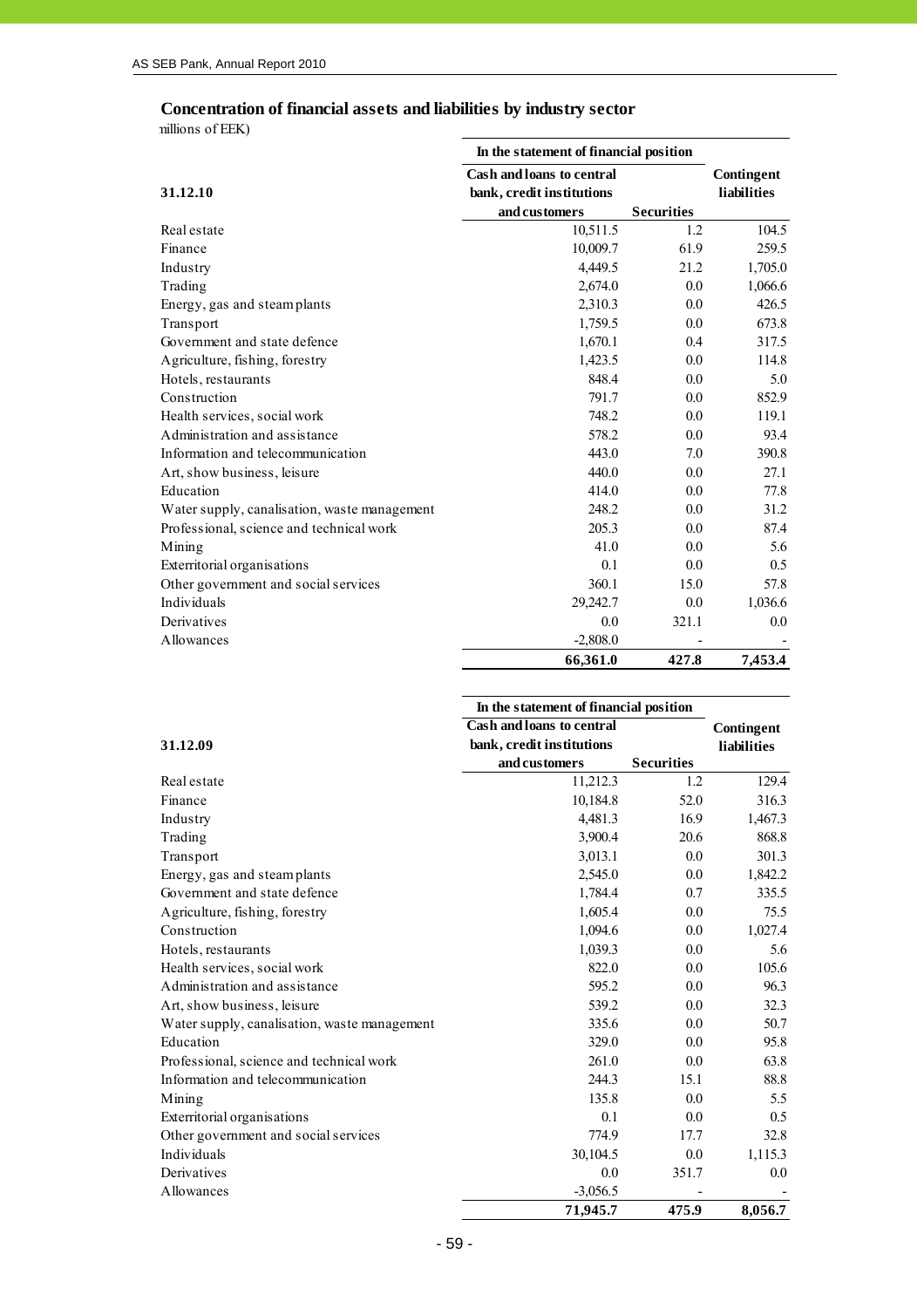Contingent liabilities include here guarantees and pledges, loan commitments, forwards, swaps, options, spots, interest rate based derivatives, revocable transactions, stand-by loans, other revocable transactions, options of structured products and are presented in contract amount of contingent liabilities, detailed view see in Note 33.

Securities include here financial assets held for trading, financial assets designated at fair value through profit or loss, available-for-sale financial assets, investments in associates.

### **2.5. Liquidity risk**

Liquidity risk is the risk that the Group, over a specific time horizon, is unable to meet the demand for additional liquidity. Liquidity risk also entails the risk that the Group is forced to borrow at unfavourable rates or is forced to sell assets at a loss in order to meet its payment commitments.

The banks' liquidity risk is regulated and managed on basis of the mandatory reserve of the Bank of Estonia and internal liquidity limits determined by ALCO. Liquidity risk is measured as cumulative cash flows arising from the assets and liabilities of the bank in various time bands. Liquidity management is based on special models reflecting cash flow behaviour in the case of different scenarios including crisis scenario.

The Group's liquidity management process, as carried out within the group and monitored by Treasury, includes:

- Day-to-day funding, managed by monitoring future cash flows to ensure that requirements can be met. This includes replenishment of funds as they mature or are borrowed by customers;
- Maintaining a portfolio of highly marketable assets to fulfil mandatory reserve requirement;
- Monitoring liquidity gaps against internal limits; and
- Managing the concentration and profile of debt maturities.

Long-term liquidity of the bank is planned and control over liquidity risk management is executed by ALCO. Central and daily management of the bank's liquidity is the responsibility of the Treasury, and analysing that of the Risk Control department.

Additional assurance for AS SEB Pank to manage long-term liquidity gives belonging to the international banking group. Liquidity is managed in co-operation with SEB Group Treasury. Through the parent company AS SEB Pank has better access to the international money markets than on individual basis.

Next table presents the cash flows payable by the Group under financial liabilities by remaining contractual maturity at the reporting date. The amounts disclosed in the table are the contractual undiscounted cash flows.

| Initsiaalid/initials | initsialiseeritud ainult identifitseerimiseks<br>Initialled for the purpose of identification only |
|----------------------|----------------------------------------------------------------------------------------------------|
| Kuupäev/date         | 07.03.2011                                                                                         |
|                      | PricewaterhouseCoopers, Tallinn                                                                    |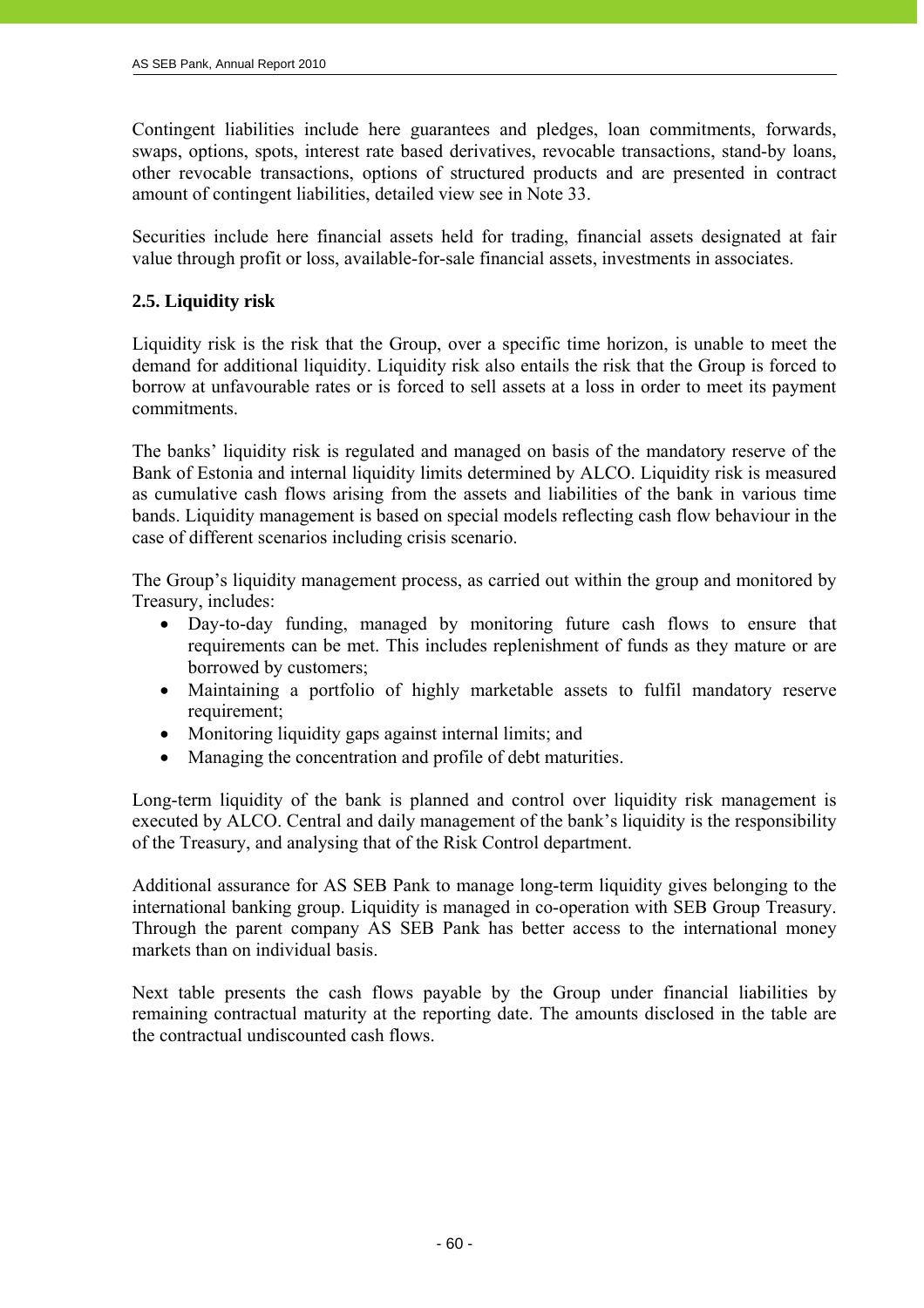#### **Liquidity risk (by remaining maturity)**

(millions of EEK)

j

| 31.12.10                     | <b>On demand</b><br>and less<br>than 1<br>month | $1-3$<br>months | $3-12$<br>months | 1-2 years                 | $2 - 5$          | over 5         | <b>Total</b> | Carrying<br>value in<br>statement of<br>financial<br>position |
|------------------------------|-------------------------------------------------|-----------------|------------------|---------------------------|------------------|----------------|--------------|---------------------------------------------------------------|
| Due to credit institutions   | 887.7                                           | 237.9           | 9,913.7          | 9,443.9                   | vears<br>2,192.2 | vears<br>144.8 | 22,820.2     | 22,209.0                                                      |
| Due to customers             | 28,064.6                                        | 1,650.9         | 2,859.8          | 591.2                     | 634.7            | 150.9          | 33,952.1     | 33,630.0                                                      |
| Issued debt securities       | 0.0                                             | $0.0\,$         | 0.0              | 0.0                       | 0.0              | 0.0            | 0.0          | 0.0                                                           |
| Subordinated loans           | 0.0                                             | 0.0             | 34.6             | 46.4                      | 259.1            | 1,959.2        | 2,299.3      | 1,833.7                                                       |
| Other liabilities            | 1,106.6                                         | $0.0\,$         | 21.0             | 0.0                       | 0.0              | $0.0\,$        | 1,127.6      | 1,127.6                                                       |
| Loans related to off-balance |                                                 |                 |                  |                           |                  |                |              |                                                               |
| sheet commitments*           | 878.3                                           | 621.0           | 2,517.5          | 314.9                     | 186.8            | 54.3           | 4,572.8      | $0.0\,$                                                       |
| <b>Gross settled</b>         |                                                 |                 |                  |                           |                  |                |              |                                                               |
| Derivatives inflow           | $-4,660.1$                                      | $-699.4$        | $-784.7$         | $-247.1$                  | $-177.4$         | $-25.1$        | $-6,593.8$   | $-263.7$                                                      |
| Derivatives outflow          | 4,664.1                                         | 701.0           | 784.4            | 247.1                     | 177.4            | 25.1           | 6,599.1      | 268.9                                                         |
| <b>Net settled</b>           |                                                 |                 |                  |                           |                  |                |              |                                                               |
| Derivatives                  | 0.4                                             | 3.7             | 18.2             | 20.3                      | 14.1             | 0.0            | 56.7         | 56.7                                                          |
|                              | 30,941.6                                        |                 |                  | 2,515.1 15,364.5 10,416.7 | 3,286.9          | 2,309.2        | 64,834.0     | 58,862.2                                                      |

| 31.12.09                     | On demand<br>and less |            |          |           |          |         |            | Carrying<br>value in<br>statement of |
|------------------------------|-----------------------|------------|----------|-----------|----------|---------|------------|--------------------------------------|
|                              | than 1                | $1-3$      | $3-12$   |           | $2 - 5$  | over 5  |            | financial                            |
|                              | month                 | months     | months   | 1-2 years | vears    | vears   | Total      | position                             |
| Due to credit institutions   | 1,039.8               | 99.0       | 3,095.7  | 10,855.9  | 15,641.1 | 562.5   | 31,294.0   | 29,675.6                             |
| Due to customers             | 22,594.2              | 5,050.4    | 3,732.2  | 458.0     | 519.5    | 141.6   | 32,495.9   | 31,910.3                             |
| Issued debt securities       | 0.0                   | 0.0        | 17.0     | 0.0       | 0.0      | 0.0     | 17.0       | 9.1                                  |
| Subordinated loans           | 0.0                   | 2.9        | 38.2     | 57.0      | 323.0    | 2,890.0 | 3,311.1    | 2,613.0                              |
| Other liabilities            | 847.3                 | 0.6        | 3.2      | 0.0       | 0.0      | 0.0     | 851.1      | 851.1                                |
| Loans related to off-balance |                       |            |          |           |          |         |            |                                      |
| sheet commitments*           | 612.0                 | 1,524.6    | 2,272.1  | 18.7      | 156.2    | 53.9    | 4,637.5    | 0.0                                  |
| <b>Gross settled</b>         |                       |            |          |           |          |         |            |                                      |
| Derivatives inflow           | $-4,392.4$            | $-1,532.5$ | $-463.2$ | $-145.1$  | $-258.0$ | $-43.4$ | $-6,834.6$ | $-291.1$                             |
| Derivatives outflow          | 4,384.1               | 1,508.6    | 463.2    | 145.1     | 258.1    | 43.4    | 6,802.5    | 266.2                                |
| <b>Net settled</b>           |                       |            |          |           |          |         |            |                                      |
| Derivatives                  | 1.3                   | 0.0        | 24.5     | 15.1      | 19.2     | 0.0     | 60.1       | 60.1                                 |
|                              | 25,086.3              | 6.653.6    | 9.182.9  | 11,404.7  | 16,659.1 | 3,648.0 | 72,634.6   | 65,094.3                             |

\* credit-related off-balance sheet commitments are unused credit limits on reporting day

Assets available to meet these liabilities include cash, central bank balances, highly liquid bonds held for reserve purposes, loans and advances to banks and loans and advances to customers. In the normal course of business, a proportion of customer loans contractually repayable within one year will be extended. The Group would also be able to meet unexpected net cash outflows by selling securities. Reporting date spot rate of Eesti Pank is used for assets / liabilities in foreign currencies.

| Initsiaalid/initials | initsialiseeritud ainult identifitseerimiseks<br>Initialled for the purpose of identification only<br>Initiallelinitials $M \vee$ |
|----------------------|-----------------------------------------------------------------------------------------------------------------------------------|
| Kuupäev/date         | 07.05.2011                                                                                                                        |
|                      | PricewaterhouseCoopers, Tallinn                                                                                                   |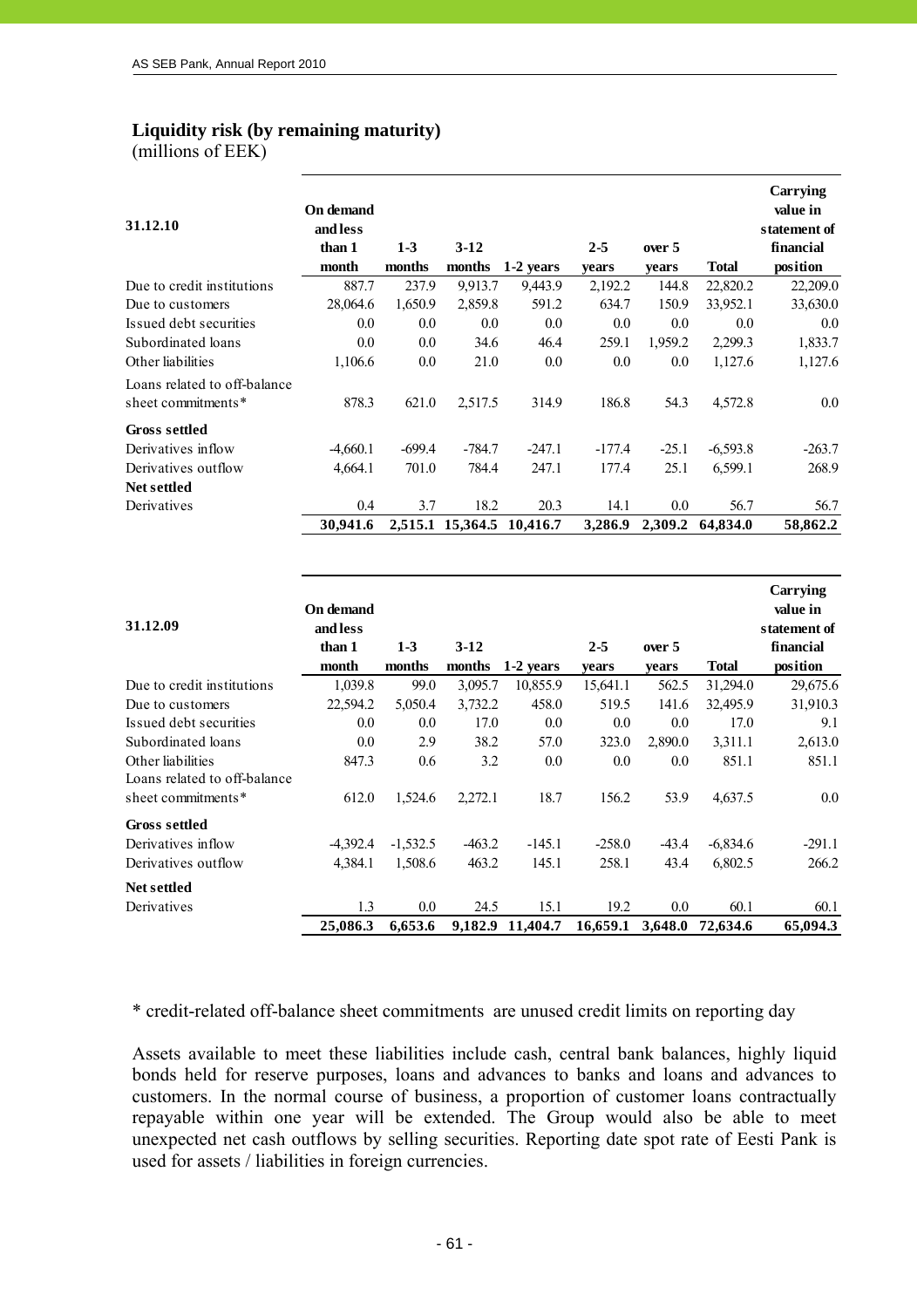### **2.6. Operational risk**

j

Operational risk is the risk of loss due to external events (natural disasters, external crime, etc.) or internal factors (e.g. breakdown of IT systems, mistakes, fraud, non-compliance with external and internal rules, other deficiencies in internal controls).

Minimum standards for operational risk management of AS SEB Pank are established with Operational Risk Policy. Requirements for business continuity planning, operational risk selfassessment, etc., are established with relevant instructions.

Several techniques have been developed to manage operational risk:

- Handling-registering of operational risk events (losses, near misses and extraordinary gains), risk assessment and preparation of action plans. The Bank has implemented a risk management system used all over the Group;
- Regular monitoring of Key Risk Indicators. Key indicators serve as early warning signals about changes in risk level and business efficiency;
- Regular process of operational risk self-assessment (ORSA);
- Regular quality assessment of business units based on implementation of operational risk requirements;
- Compliance with New Product Approval Process in product development, main focus being on identification and mitigation of operational risk;
- Business continuity planning establishing business continuity plans for most critical business processes, recovery plans for IT and ensuring physical security in crisis situations.

Starting from 2008, AS SEB Pank uses the Advanced Measurement Approach (AMA) for measuring the operational risk and calculating the capital requirement.

Capital for operational risk is quantified using internal data and external statistics about actual operational losses in the global financial sector. When calculating the Expected Losses (EL), data on Group's internal operational risk losses is used; for Unexpected Losses (UL), data from external databases is used.

AS SEB Pank has established Operational Risk Committee (ORC) – for guiding and coordinating the operational risk management. The main tasks of the committee are to carry out supervision over operational risk management and control handling of operational risks.

In 2009, New Product Approval Committee was founded, the purpose of which being to ensure the high quality of the Group's products and services – the Group shall not initiate activities, which involve undefined risks or such risks, which the Group is not able to immediately manage or control.

AS SEB Pank has concluded insurance contracts for mitigating material risks.

Total amount of operational risk events, occurred in 2010 remained on historical average loss level.

| Initsiaalid/initials | initsialiseeritud ainult identifitseerimiseks<br>Initialled for the purpose of identification only |
|----------------------|----------------------------------------------------------------------------------------------------|
| Kuupäev/date         | 07.03.2011                                                                                         |
|                      | PricewaterhouseCoopers, Tallinn                                                                    |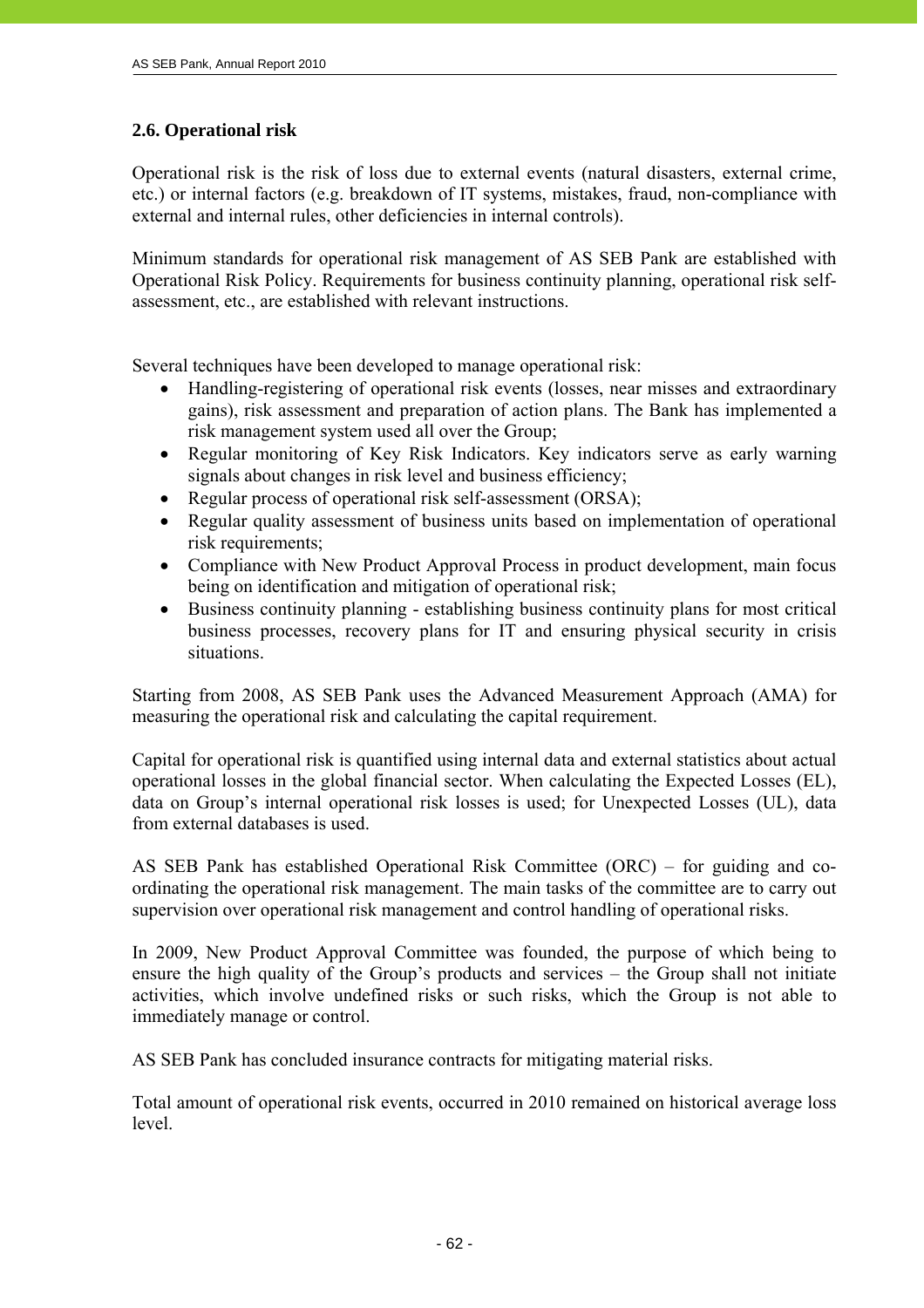### **2.7. Fair value of financial assets and liabilities**

(millions of EEK)

### **A) Financial instruments not measured at fair value**

|                                           | 31.12.10          |                   | 31.12.09 |                  |
|-------------------------------------------|-------------------|-------------------|----------|------------------|
|                                           | Carrying<br>value | Fair<br>value     | Carrying | value Fair value |
| <b>ASSETS</b>                             |                   |                   |          |                  |
| Cash                                      | 608.4             | 608.4             | 638.9    | 638.9            |
| Balances with central bank                | 4,946.9           | 4,946.9           | 4,827.1  | 4,827.1          |
| Loans and advances to credit institutions | 4,373.7           | 4,373.7           | 4,633.4  | 4,632.2          |
| Loans and advances to customers           | 56,432.0          | 51,861.2          | 61,846.3 | 54,608.6         |
| Other assets                              | 747.2             | 747.2             | 662.8    | 662.8            |
| <b>TOTAL ASSETS</b>                       |                   | 67,108.2 62,537.4 | 72,608.5 | 65,369.6         |
| <b>LIABILITIES</b>                        |                   |                   |          |                  |
| Due to credit institutions                | 22,209.0          | 22,162.2          | 29,786.0 | 29,625.4         |
| Due to customers                          | 33,630.0          | 33,716.7          | 31,824.2 | 31,788.2         |
| Loan funds                                | 208.7             | 202.9             | 188.5    | 182.2            |
| Other financial liabilities               | 1,127.6           | 1,127.6           | 851.1    | 851.1            |
| Subordinated loans                        | 1,833.7           | 1,700.7           | 2,615.9  | 2,306.8          |
| <b>TOTAL LIABILITIES</b>                  | 59,009.0 58,910.1 |                   | 65,265.7 | 64,753.7         |

AS SEB Pank assesses fair value of those financial assets and liabilities which are not presented in the Group's statement of financial position at their fair value.

When calculating fair value for floating interest rate loans and for fixed-interest rate lending, future cash flows are discounted based on the market interest curve, which has been adjusted for applicable margins of new lending. Similarly have been calculated also fixed-interest rate deposits, floating interest rate and fixed-interest rate balances due to credit institutions.

As of reporting date fair value of loans and advances to customers was 8.10% lower than the carrying value. As of 31.12.2009 fair value of loans and advances to customers was 11.70% lower than the carrying value.

Balances due to credit institutions (22,209.0 EEKmio as of 31.12.2010) include credit lines borrowed from the parent bank Skandinaviska Enskilda Banken AB (publ) (20,831.3 EEKmio as of 31.12.2010). As of reporting date fair value of balances due to credit institutions was 0.21% (2009: 0.54%) lower than the carrying value.

As of reporting date fair value of balances due to customers was 0.26% higher (2009: 0.11% lower) than the carrying value.

As of reporting date fair value of lending funds was 2.76% (2009: 3.34%) lower than the carrying value. Fair value of subordinated loans was 7.25% (2009: 11.82%) lower than the carrying value.

| Initsiaalid/initials | Initialled for the purpose of identification only<br>latinicallelinitials $M$ V |
|----------------------|---------------------------------------------------------------------------------|
| Kuupäev/date         | 07.03.2011                                                                      |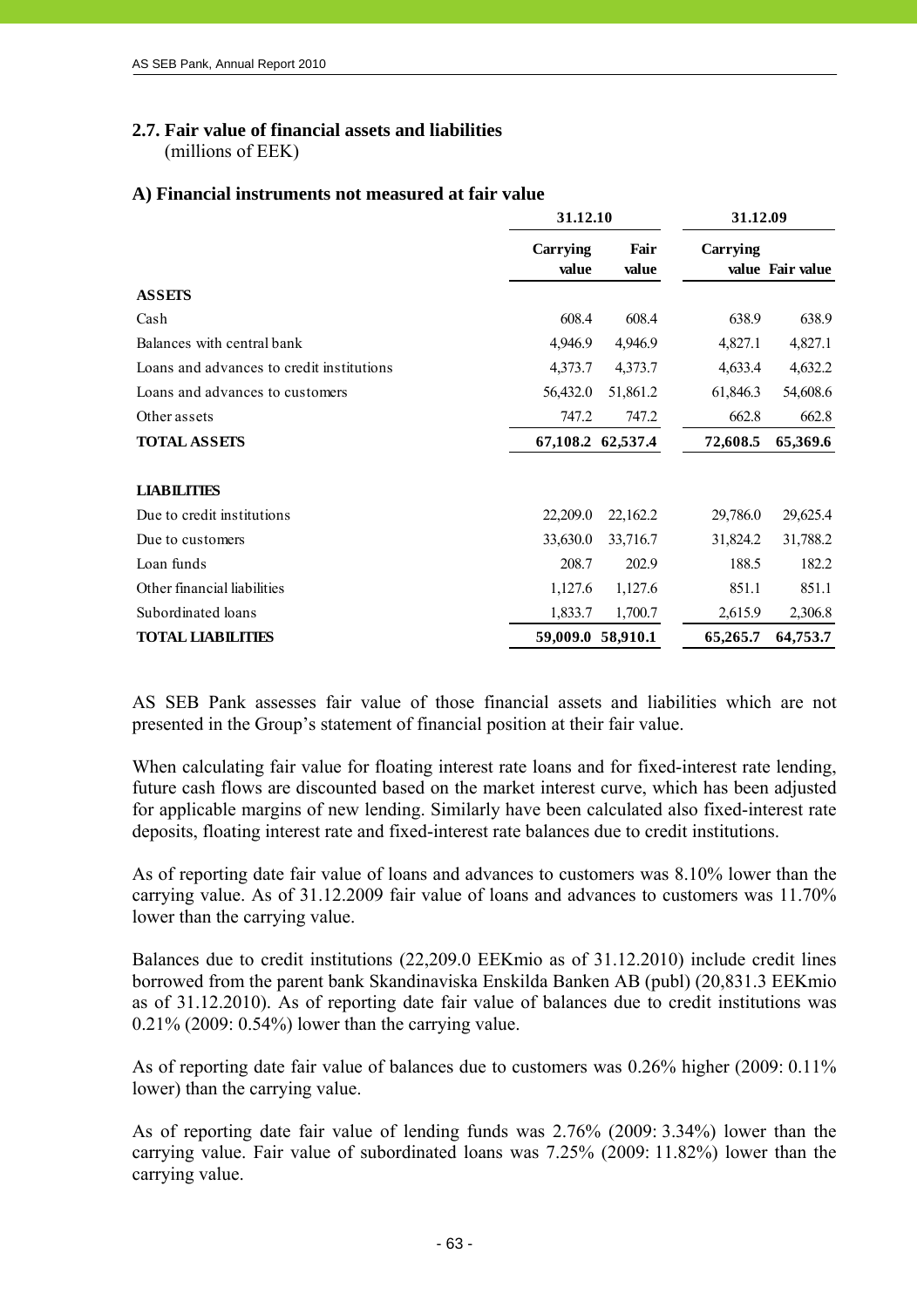|                                                        |         |                 |     | 31.12.10     |       |                         |      | 31.12.09     |
|--------------------------------------------------------|---------|-----------------|-----|--------------|-------|-------------------------|------|--------------|
|                                                        | Level 1 | Level 2 Level 3 |     | <b>Total</b> |       | Level 1 Level 2 Level 3 |      | <b>Total</b> |
| Financial assets at fair value through profit and loss |         |                 |     |              |       |                         |      |              |
| Financial assets held for trading                      | 323.9   | 18.4            | 0.0 | 342.3        | 352.7 | 13.5                    | 0.0  | 366.2        |
| Debt securities                                        | 2.8     | 18.4            | 0.0 | 21.2         | 1.0   | 13.5                    | 0.0  | 14.5         |
| Derivatives                                            | 321.1   | 0.0             | 0.0 | 321.1        | 351.7 | 0.0                     | 0.0  | 351.7        |
| Available for sale financial assets                    | 71.6    | 2.8             | 4.4 | 78.8         | 60.7  | 3.3                     | 35.6 | 99.6         |
| Investment securities - debt                           | 0.0     | 2.8             | 0.0 | 2.8          | 0.0   | 3.3                     | 20.6 | 23.9         |
| Investment securities - equity                         | 71.6    | 0.0             | 4.4 | 76.0         | 60.7  | 0.0                     | 15.0 | 75.7         |
| <b>TOTAL ASSETS</b>                                    | 395.5   | 21.2            | 4.4 | 421.1        | 413.4 | 16.8                    | 35.6 | 465.8        |

#### **B) Financial instruments measured at fair value**

#### **Financial liabilities at fair value through profit and loss**

| Financial liabilities held for trading         | 349.4 | 0.0 | 0.0 | 349 4   | 349 4 | 0.0 | 0.0 | 349.4 |
|------------------------------------------------|-------|-----|-----|---------|-------|-----|-----|-------|
| Financial liabilities designated at fair value | 0.0   | 0.0 |     | $0.0\,$ |       | 0.0 |     |       |
| <b>TOTAL LIABILITIES</b>                       | 349.4 |     | 0.0 | 349.4   | 358.5 | 0.0 | 0.0 | 358.5 |

IFRS 7 specifies a hierarchy of valuation techniques based on whether the inputs to those valuation techniques are observable or unobservable. Observable inputs reflect market data obtained from independent sources; unobservable inputs reflect the Group's market assumptions. These two types of inputs have created the following fair value hierarchy:

Level 1 - Quoted prices (unadjusted) in active markets for identical assets or liabilities. This level includes listed equity securities and debt instruments on exchanges but also instruments quoted by market participants.

Level 2 - Inputs other than quoted prices included within Level 1 that are observable for the asset or liability, either directly (that is, as prices) or indirectly (that is, derived from prices). The sources of input parameters like Euro yield curve or counterparty credit risk are Bloomberg and Thomson Reuters.

Level 3 - Inputs for the asset or liability that are not based on observable market data (unobservable inputs). This level includes equity investments and debt instruments with significant unobservable components.

| Initsiaalid/initials       | Initsialiseeritud ainult identifitseerimiseks<br>Initialled for the purpose of identification only |
|----------------------------|----------------------------------------------------------------------------------------------------|
| 07.03.2011<br>Kuupäev/date |                                                                                                    |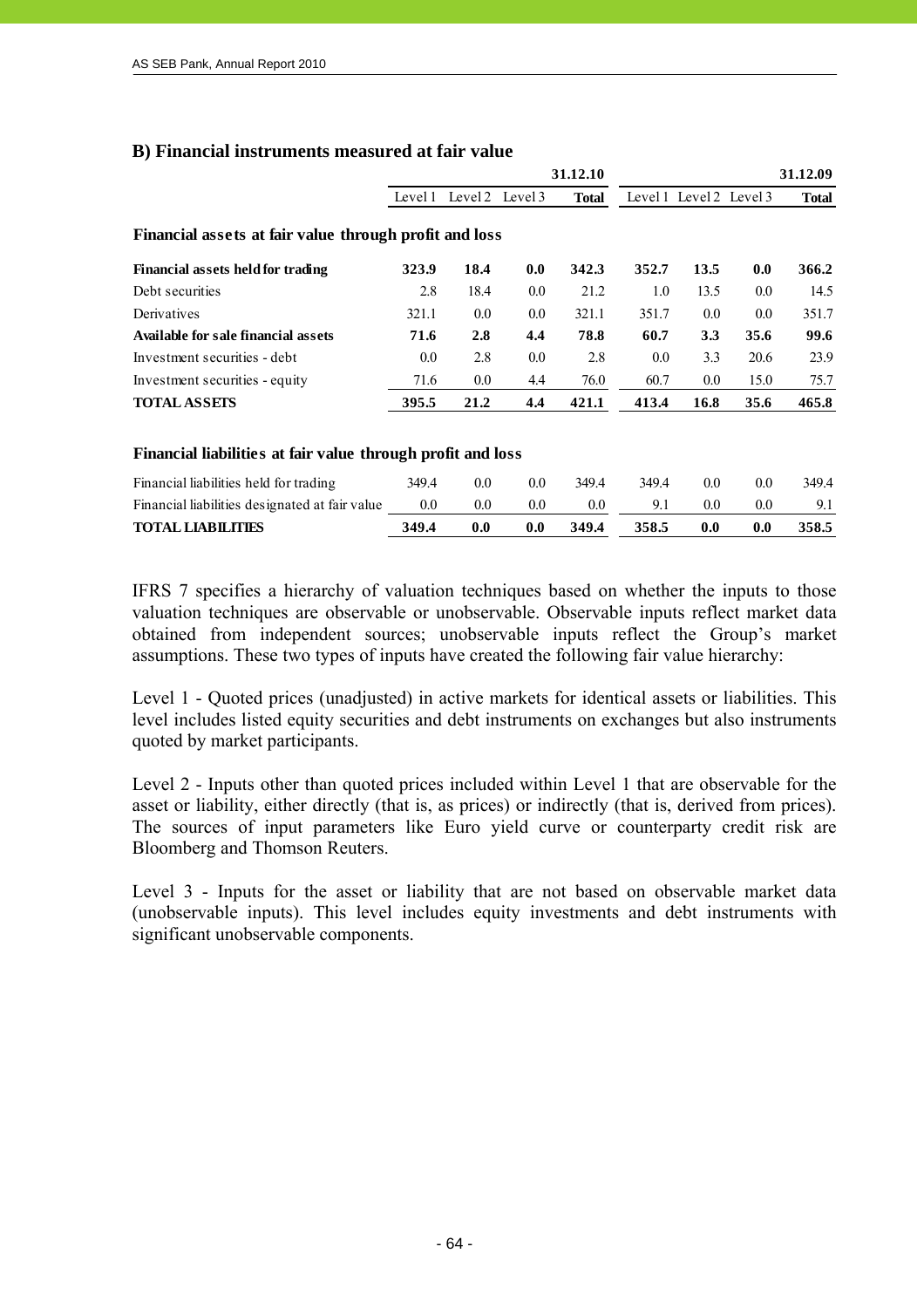| <b>Reconciliation of Level 3 Items</b>                     |                                           | Available-for-sale financial assets         |              |
|------------------------------------------------------------|-------------------------------------------|---------------------------------------------|--------------|
|                                                            | <b>Investment</b><br>securities -<br>debt | <b>Investment</b><br>securities -<br>equity | <b>Total</b> |
| At 1 January 2009                                          | 0.0                                       | 18.1                                        | 18.1         |
| Profit or loss                                             | 0.0                                       | $-3.7$                                      | $-3.7$       |
| Other comprehensive income                                 | $-6.6$                                    | 5.4                                         | $-1.2$       |
| Settlements                                                | 0.0                                       | $-4.8$                                      | $-4.8$       |
| Transfers into or out of Level 3                           | 27.2                                      | 0.0                                         | 27.2         |
| At 31 December 2009                                        | 20.6                                      | 15.0                                        | 35.6         |
| Total losses for the period included in profit or loss for |                                           |                                             |              |
| assets/liabilities held at 31.12.09                        | $0.0\,$                                   | 0.1                                         | 0.1          |
| At 1 January 2010                                          | 20.6                                      | 15.0                                        | 35.6         |
| Profit or loss                                             | 6.5                                       | 0.1                                         | 6.6          |
| Other comprehensive income                                 | 0.0                                       | $-0.4$                                      | $-0.4$       |
| Purchases                                                  | 0.0                                       | 3.1                                         | 3.1          |
| Settlements                                                | $-27.1$                                   | $-0.3$                                      | $-27.4$      |
| Transfers into or out of Level 3                           | 0.0                                       | $-13.0$                                     | $-13.0$      |
| At 31 December 2010                                        | 0.0                                       | 4.5                                         | 4.5          |
| Total losses for the period included in profit or loss for |                                           |                                             |              |
| assets/liabilities held at 31.12.10                        | 0.0                                       | $-0.3$                                      | $-0.3$       |

### **2.8. Capital management**

- 65 -

The Group's Capital Policy defines how capital management should support the business goals. Shareholders' return requirement shall be balanced against the capital requirements of the regulators and the equity necessary to conduct the business of the Group.

ALCO and the Chief Financial Officer are responsible for the process linked to overall business planning, to assess capital requirements in relation to the Group's risk profile, and for proposing a strategy for maintaining the desired capital levels. The Group's capitalisation shall be risk-based and built on an assessment of all risks incurred in the Group's business. It shall be forward-looking and aligned with short- and long-term business plans as well as with expected macroeconomic developments. This process, the Internal Capital Adequacy Assessment Process (ICAAP), is managed by Risk Control.

Together with continuous monitoring, and reporting of the capital adequacy to the Management Board, this ensures that the relationships between shareholders' equity, ICAAP and regulatory based requirements are managed in such a way that the Group does not jeopardise the profitability of the business and the financial strength of the Group.

Capital ratios are the main communication vehicle for capital strength. Good risk management notwithstanding, the Group must keep capital buffers against unexpected losses. In the SEB Group capital is managed centrally, meeting also local requirements as regards statutory and internal capital. Following the SEB Group Capital Policy the parent company shall promptly arrange for additional capital if SEB Pank requires capital injections to meet the decided level.

| Initialled for the purpose of identification only<br>Initialization $M$ V |
|---------------------------------------------------------------------------|
| 07.03.2011                                                                |
| PricewaterhouseCoopers, Tallinn                                           |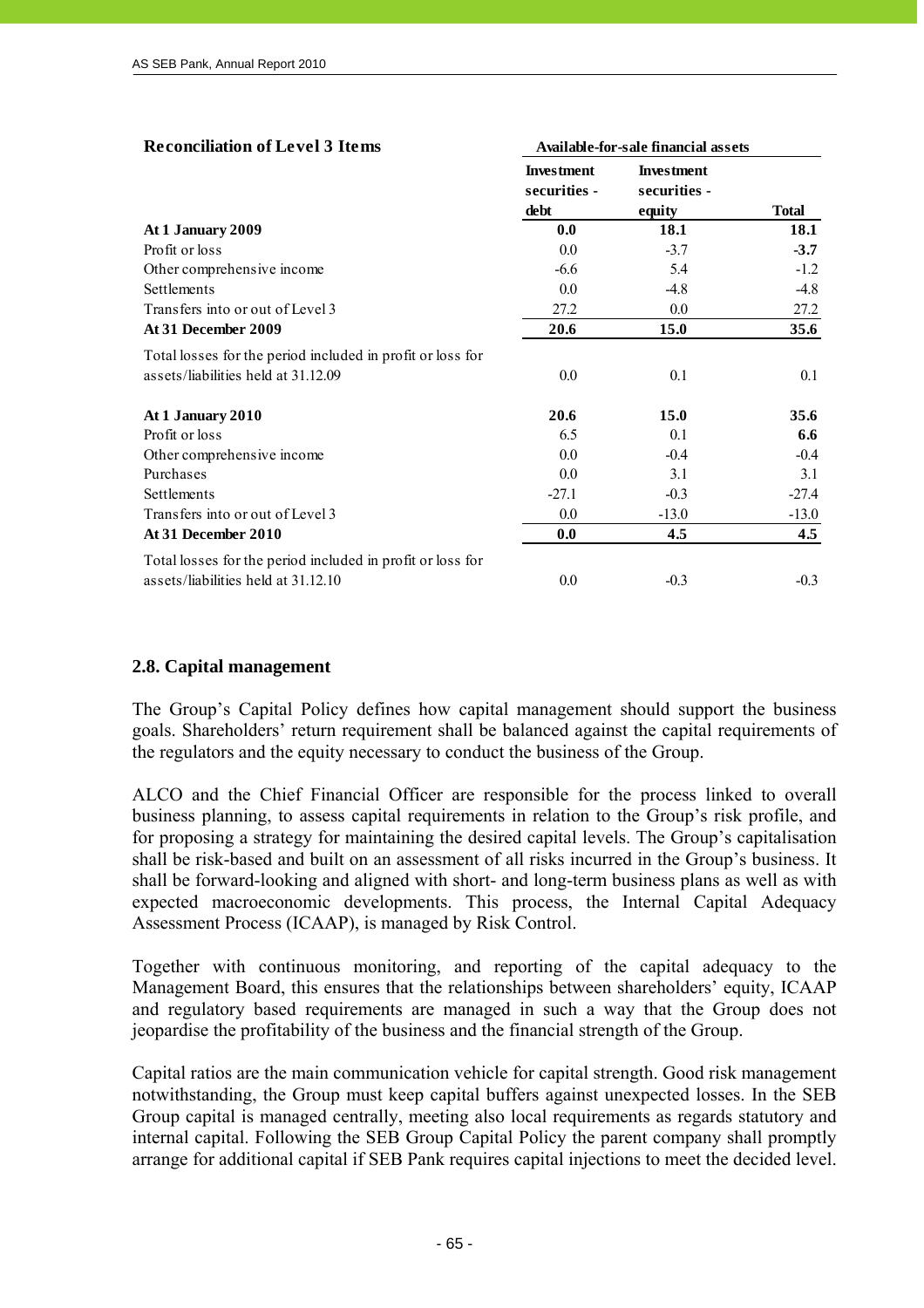As a matter of practice, the Bank may prepay outstanding subordinated debt to optimise the capital structure.

The Authority requires each bank or banking group to: (a) hold the minimum level of the regulatory capital: net-owners' equity must be over 5 EURmio (78.2 EEKmio), and (b) maintain a ratio of total regulatory capital to the risk-weighted asset at or above minimum of 10%.

According to Investment Funds Act, the share capital of a management company shall be equivalent to at least 3 EURmio (46.9 EEKmio), if the management company manages a mandatory pension fund (AS SEB Varahaldus).

According to Securities Market Act, the share capital of an investment firm shall be equivalent to at least 125 EURthousand (1.96 EEKmio), if the firm is providing services of securities portfolio management and is organising the issuance of securities or public offers (AS SEB Enskilda).

#### **Capital adequacy**

(millions of EEK)

| <b>CAPITAL BASE</b>                                                             | 31.12.10 | 31.12.09   |
|---------------------------------------------------------------------------------|----------|------------|
| Paid-in share capital                                                           | 665.6    | 665.6      |
| Premium                                                                         | 1,346.6  | 1,346.6    |
| General banking reserves                                                        | 306.0    | 306.0      |
| Retained earnings                                                               | 5,143.4  | 6,428.2    |
| Unrealised profit for previous periods on shares of subsidiaries and associated |          |            |
| companies (negative)                                                            | $-0.8$   | $-3.8$     |
| Intangibles                                                                     | $-8.0$   | $-9.6$     |
| Loss for the period (group without life insurance)                              | 0.0      | $-1,427.1$ |
| Audited profit for the period (group without life insurance)                    | 853.4    | 0.0        |
| Total primary own funds                                                         | 8,306.2  | 7,305.9    |
| Subordinated debt                                                               | 1,830.7  | 2,613.0    |
| Available for sale financial instruments                                        | 2.6      | 2.9        |
| Unrealised part of profit on shares of subsidiaries and associated companies    | 0.4      | 1.7        |
| Allowances and adjustments exceeding expected loss                              | 181.7    | 231.2      |
| Total supplementary own funds                                                   | 2,015.4  | 2,848.8    |
| Majority holding in insurers                                                    | 0.0      | 30.0       |
| Total deductions                                                                | 0.0      | 30.0       |
| Primary own funds after deductions                                              | 8,306.2  | 7,290.9    |
| Supplementary own funds included in calculation of capital adequacy             | 2,015.4  | 2,833.8    |
| Own funds included in calculation of capital adequacy                           | 10,321.6 | 10,124.7   |

| Initsiaalid/initials | Initsialiseeritud ainult identifitseerimiseks<br>Initialled for the purpose of identification only<br>Initiallelinitials $M.V$ |
|----------------------|--------------------------------------------------------------------------------------------------------------------------------|
| Kuupäev/date         | 07.03.2011                                                                                                                     |
|                      | PricewaterhouseCoopers, Tallinn                                                                                                |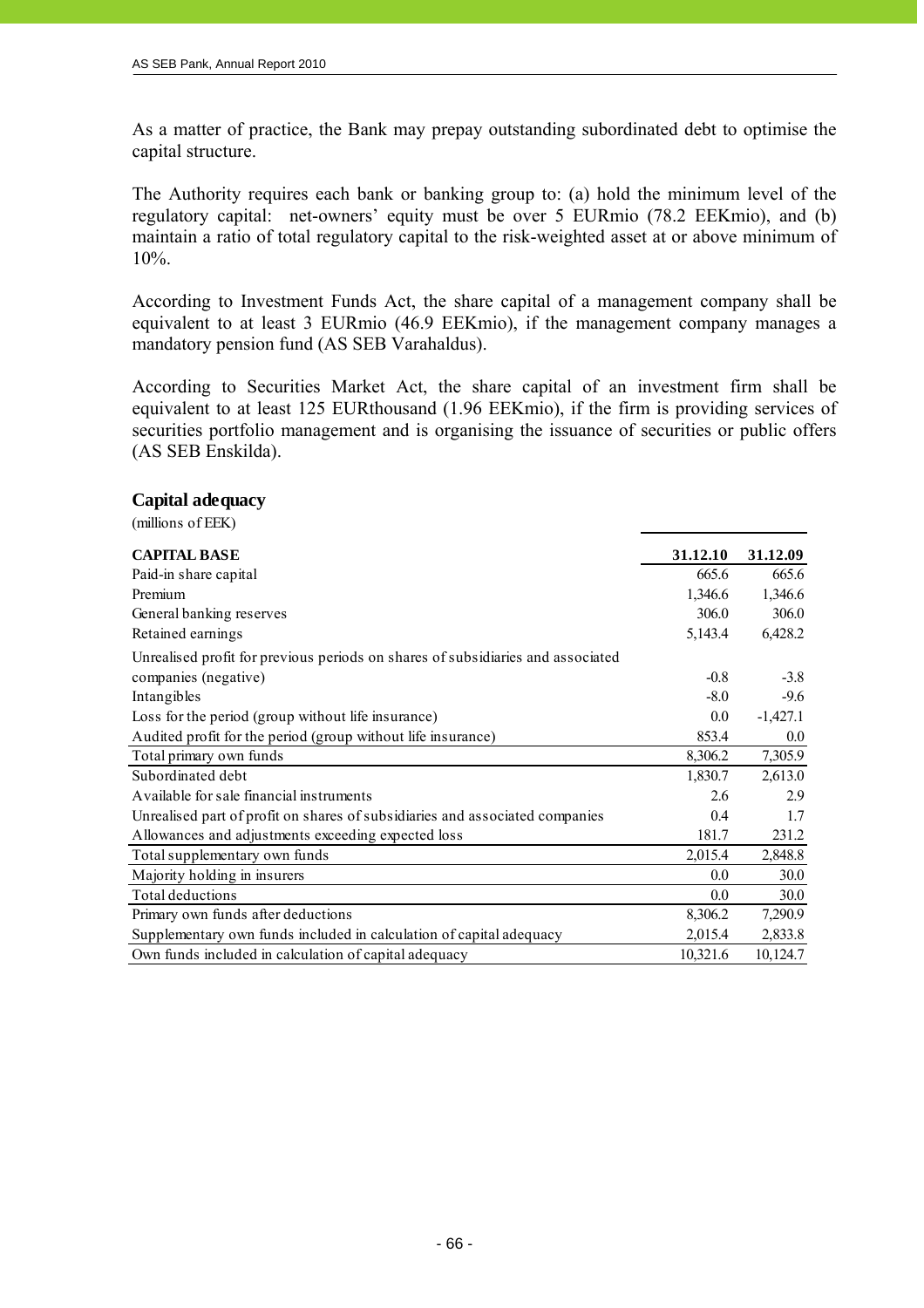| <b>CAPITAL REQUIREMENTS</b>                                                          | 31.12.10 | 31.12.09 |
|--------------------------------------------------------------------------------------|----------|----------|
| Municipalities and regions with standardised approach                                | 85.1     | 92.0     |
| State agencies, non-profit institutions and associations with standardised approach  | 1.8      | 2.1      |
| Retail claims with standardised approach                                             | 220.5    | 223.7    |
| Overdue claims with standardised approach                                            | 20.5     | 19.7     |
| Shares of investment funds with standardised approach                                | 6.9      | 6.1      |
| Other assets with standardised approach                                              | 49.8     | 52.6     |
| Credit institutions, investment firms and municipalities with IRB                    | 76.4     | 35.5     |
| Other companies with IRB                                                             | 2,209.9  | 3,058.1  |
| Retail claims with IRB                                                               | 742.2    | 760.3    |
| Total capital requirements for covering the credit risk and counterparty credit risk | 3,413.1  | 4,250.1  |
| Capital requirement for covering interest position risk                              | 19.5     | 28.9     |
| Capital requirement for covering equity position risk                                | 0.4      | 0.5      |
| Capital requirement for covering AMA of operational risk                             | 131.4    | 95.5     |
| Capital requirements total                                                           | 3,564.4  | 4,375.0  |
| Transition period floor of own funds if using IRB                                    | 4,694.7  | 5,036.1  |
| Capital requirements for calculating capital adequacy                                | 4,694.7  | 5,036.1  |

Basel II calculations 2009 are made for the Group without AS SEB Elu- ja Pensionikindlustus (life insurance), holding in insurer is deducted from assets and own funds.

#### **CAPITAL RATIOS**

|                         | 31.12.10 31.12.09 |       |
|-------------------------|-------------------|-------|
| Capital adequacy, %     | 21.99             | 20.10 |
| Tier 1 Capital Ratio, % | 17.69             | 14.48 |
| Tier 2 Capital Ratio, % | 4.30              | 5.62  |

#### **MEMBERS OF CONSOLIDATION GROUP, INCLUDED TO CAPITAL ADEQUACY CALCULATION**

**MEMBERS OF CONSOLIDATION GROUP, NOT INCLUDED TO CAPITAL ADEQUACY CALCULATION**

AS SEB Elu- ja Pensionikindlustus (no more in consolidation group from January 2010)

| AS SEB Pank                                                     |
|-----------------------------------------------------------------|
| AS SEB Liising Group                                            |
| AS SEB Varahaldus                                               |
| AS Bangalo                                                      |
| AS SEB Enskilda                                                 |
| OÜ Estectus (no more in consolidation group from February 2010) |

### **2.9. Internal control system**

Internal control system is a management tool that covers the activities of the entire banking Group and forms an integral part of the internal processes in the bank and in the Group. The responsibility for the establishment and operation of internal control system lies with the Management Board; the need for and the scope of controls is determined by the extent and nature of the risks involved.

The bank's Supervisory Board carries out supervision of the activities of the bank and the entire Group by establishing the general risk management principles.

Initsialiseeritud ainult identifitseerimiseks Initialled for the purpose of identification only  $M.V.$ Initsiaalid/initials Kuupäev/date 07.05.2011 PricewaterhouseCoopers, Tallinn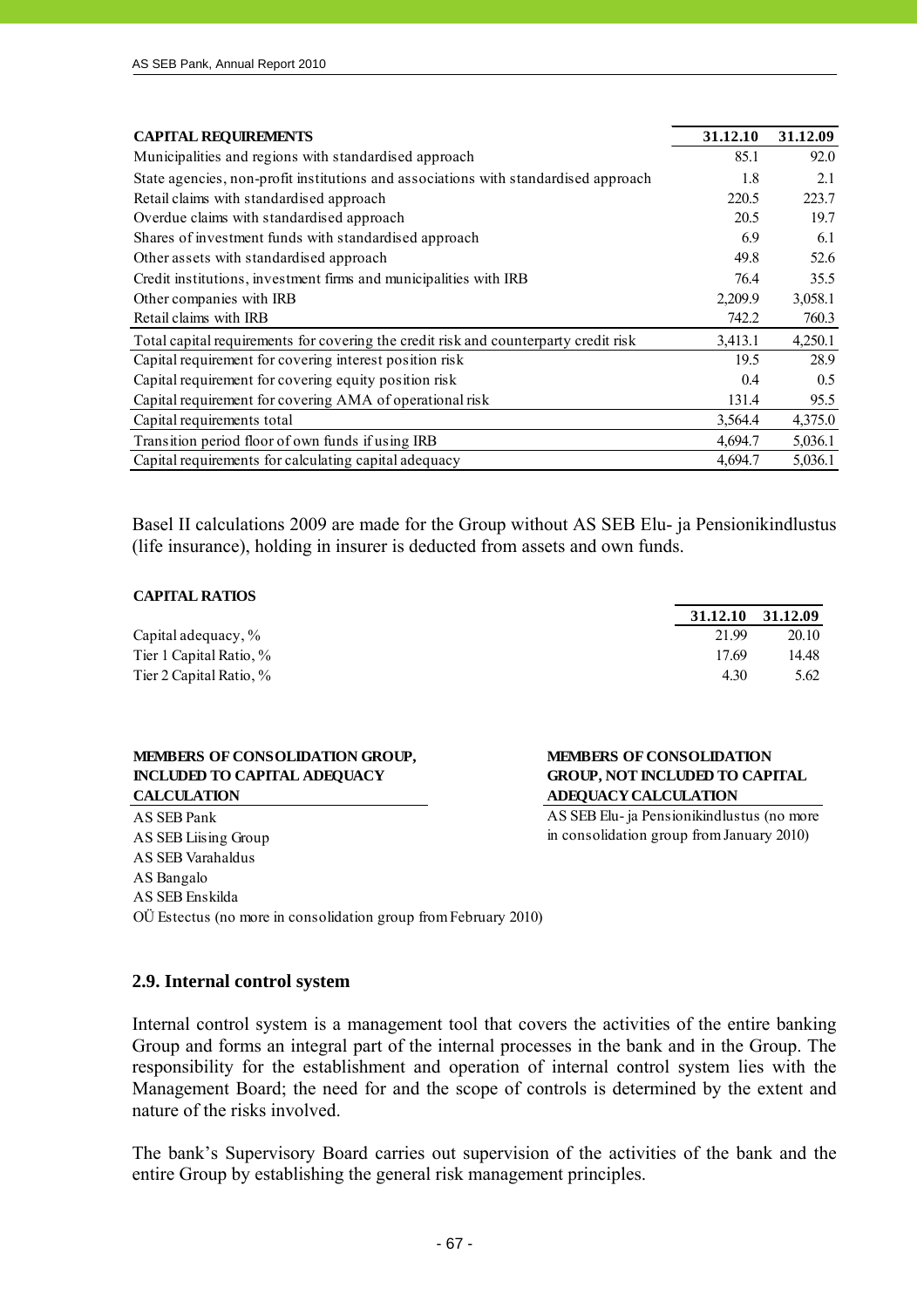To achieve the approved business goals, the Management Board of the bank establishes in accordance with the statutory requirements the necessary sub-plans, incl. competence and scope of liability as well as the internal rules that regulate activities, the accounting rules and the procedure for preparing and submitting operating reports.

### **2.10. Control functions**

The Group has three control functions which are independent from the business operations: Risk Control, Compliance and Internal Audit.

The Group's risk control function (Risk Control Department) responsibilities are to ensure that risks are identified and analysed and to measure, follow-up and report risks taken by units within the Group (see further on p. 2.1-2.8). Risk Control is subordinated to the Head of Credits, Member of the Management Board. Risk Control is also regularly reporting directly to the Management Board and ALCO..

The Compliance function in SEB Pank Group is global and independent from the business organisation. Its tasks are to mitigate compliance risks, ensure compliance quality, drive and promote compliance issues. Compliance Department, directly subordinated to the Chairman of the Management Board, supports the business and management by securing that the business in SEB Pank Group is carried out in compliance with regulatory requirements. In matters of common interest, Compliance co-operates with the Legal, Internal Audit, Risk Control and Security functions. The areas of responsibility for the Compliance function relate to areas of customer protection, market conduct, prevention of money laundering and terrorist financing, regulatory systems and controls. The SEB Pank Group's instruction for the handling of conflicts of interests, ethics policy, market abuse instruction, instruction on measures to prevent money laundering, Code of Business Conduct are of special importance.

The Internal Audit Department is directly subordinated to the Supervisory Board. Internal Audit Department and SEB Audit and Compliance Committee are responsible for monitoring of the existence and functioning of efficient internal control system, to provide objective and independent assurance over effectiveness of governance, risk management and controls, recommend actions in order to improve internal control.

The SEB Audit and Compliance Committee co-ordinates the Internal Audit and Compliance work in accordance with the group's business objectives and overall risk assessment.

| Initsiaalid/initials | Initsialiseeritud ainult identifitseerimiseks<br>Initialled for the purpose of identification only<br>Initiallelinitials $M \vee$ |
|----------------------|-----------------------------------------------------------------------------------------------------------------------------------|
| Kuupäev/date         | 07.03.2011                                                                                                                        |
|                      | PricewaterhouseCoopers, Tallinn                                                                                                   |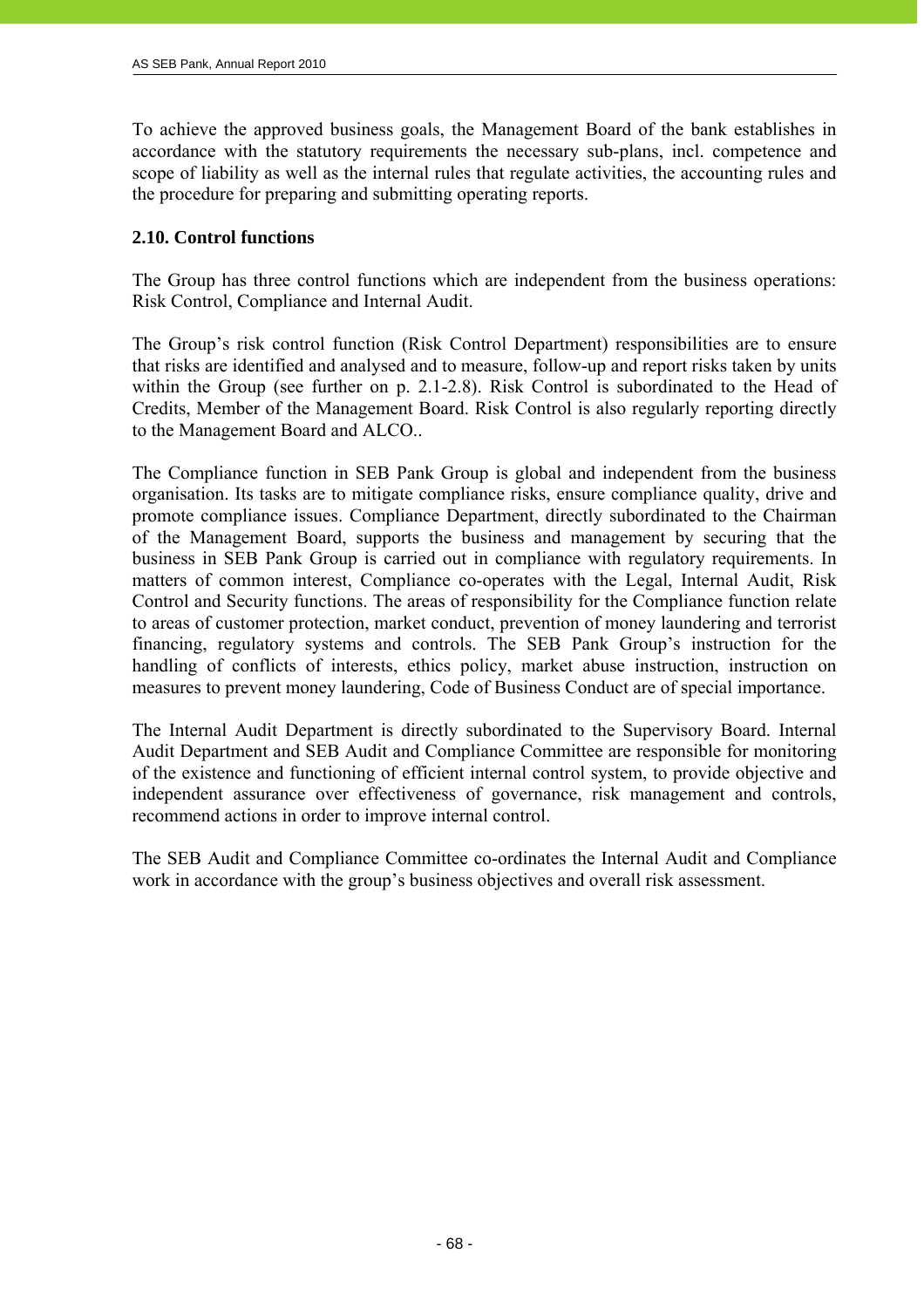### **Notes 3 - 36 to Financial Statements of AS SEB Pank Group**

(millions of EEK)

#### **3. Interest and similar income**

|                           | 2010    | 2009    |
|---------------------------|---------|---------|
| Loans                     | 1.771.9 | 2,600.7 |
| Leasing                   | 146.4   | 446.9   |
| Deposits with other banks | 27.5    | 29.4    |
| Fixed income securities   | 2.4     | 16.4    |
|                           | 1.948.2 | 3,093.4 |

Group is calculating interest income from loans with 60 days or more overdue based on cash received. Until 60 days overdue limit has not been breached interest income is recognized continuously based on contractual rate. The difference comparing to full effective interest income recognition was estimated for 2010 and 2009 to result in immaterial misstatement.

### **4. Interest expenses and similar charges**

|                                | 2010     | 2009       |
|--------------------------------|----------|------------|
| Credit institutions            | $-460.1$ | $-885.0$   |
| Time and other saving deposits | $-217.2$ | $-555.3$   |
| Demand deposits                | $-47.5$  | $-237.9$   |
| Subordinated debts             | $-41.4$  | $-77.7$    |
| Loan funds                     | $-5.4$   | $-6.2$     |
| Issued bonds                   | 0.0      | $-2.5$     |
| Other                          | $-0.1$   | $-0.4$     |
|                                | -771.7   | $-1,765.0$ |

#### **5. Fee and commission income**

|                                               | 2010  | 2009  |
|-----------------------------------------------|-------|-------|
| Credit and payment cards                      | 301.6 | 303.4 |
| Securities market services                    | 191.2 | 181.4 |
| Transaction fees                              | 115.9 | 119.0 |
| Credit contracts*                             | 61.5  | 65.0  |
| Non-life insurance brokerage fees             | 37.9  | 38.7  |
| Other settlement fees                         | 29.2  | 23.3  |
| Income from leasing agreements (full service) | 24.7  | 35.3  |
| Income from electronic channels               | 17.6  | 16.8  |
| Cash handling fees                            | 16.9  | 13.2  |
| Corporate Finance fees                        | 6.2   | 32.4  |
| Commodity futures fees                        | 1.7   | 0.0   |
| Other                                         | 23.1  | 27.3  |
|                                               | 827.5 | 855.8 |

\* Credit contracts include loan, leasing, letter of credit and guarantee contracts, which are short-term and do not constitute interest income, but are of administrative nature for arrangement or reorganisation of credits.

| Initsiaalid/initials | Initsialiseeritud ainult identifitseerimiseks<br>Initialled for the purpose of identification only<br>Initiallelinitials $M \vee$ |
|----------------------|-----------------------------------------------------------------------------------------------------------------------------------|
| Kuupäev/date         | 07.03.2011                                                                                                                        |
|                      | PricewaterhouseCoopers, Tallinn                                                                                                   |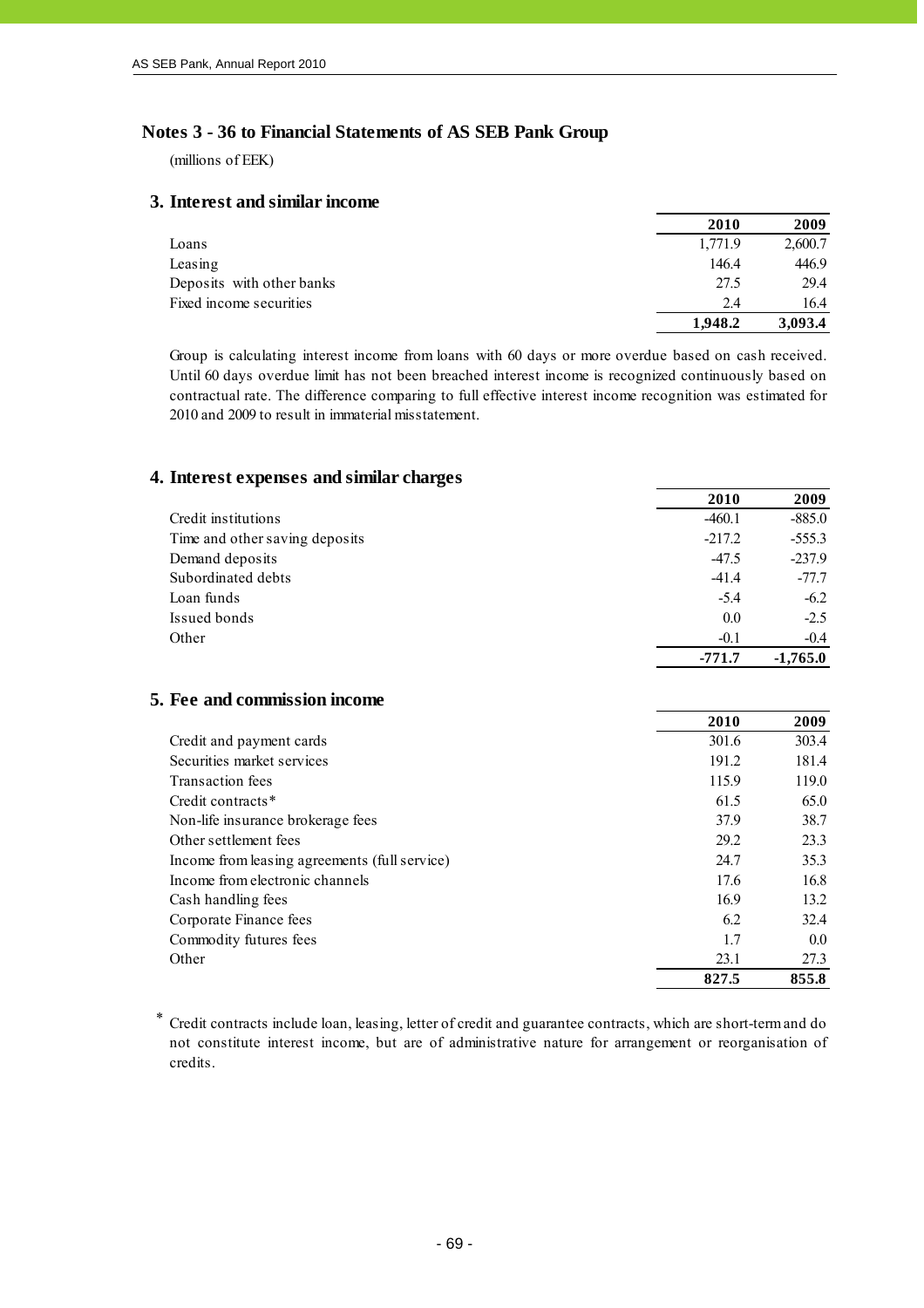### **6. Fee and commission expense**

|                                               | 2010     | 2009     |
|-----------------------------------------------|----------|----------|
| Credit and payment cards                      | $-115.3$ | $-124.1$ |
| Cash collecting fees                          | $-30.7$  | $-27.6$  |
| Expenses to leasing agreements (full service) | $-19.5$  | $-26.7$  |
| Securities market                             | $-19.5$  | $-20.7$  |
| Transaction fees                              | $-12.9$  | $-16.6$  |
| Expenses of electronic channels               | $-10.5$  | $-13.9$  |
| Corporate Finance fees                        | $-0.1$   | $-8.3$   |
| Other                                         | $-15.8$  | $-15.4$  |
|                                               | $-224.3$ | $-253.3$ |

### **7. Net income from foreign exchange**

|                                  | 2010   | 2009  |
|----------------------------------|--------|-------|
| Gain(loss) from transactions     | 192.4  | 25.4  |
| Currency translation differences | $-719$ | 91.1  |
|                                  | 120.5  | 116.5 |

### **8. Gains less losses from financial assets at fair value through profit or loss**

|                                                | 2010    | 2009   |
|------------------------------------------------|---------|--------|
| Gain(loss) from trading securities             | $-47.8$ | $-5.6$ |
| Gain(loss) from shares                         | $-53.0$ | $-0.1$ |
| Gain(loss) from fixed income securities        | 5.2     | $-5.5$ |
| Gain(loss) from financial assets at fair value | 6.3     | 7.0    |
| Gained from fixed income securities            | 6.3     | 7.0    |
| <b>Derivatives</b>                             | 7.5     | 64.0   |
| Equity derivatives                             | 16.2    | 11.5   |
| Currency derivatives                           | 10.6    | 40.5   |
| Interest derivatives                           | $-19.3$ | 12.0   |
|                                                | $-34.0$ | 65.4   |

| Initsiaalid/initials | Initsialiseeritud ainult identifitseerimiseks<br>Initialled for the purpose of identification only<br>Initiallel/initials $M.V$ |
|----------------------|---------------------------------------------------------------------------------------------------------------------------------|
| Kuupäev/date         | 07.03.2011                                                                                                                      |
|                      | PricewaterhouseCoopers, Tallinn                                                                                                 |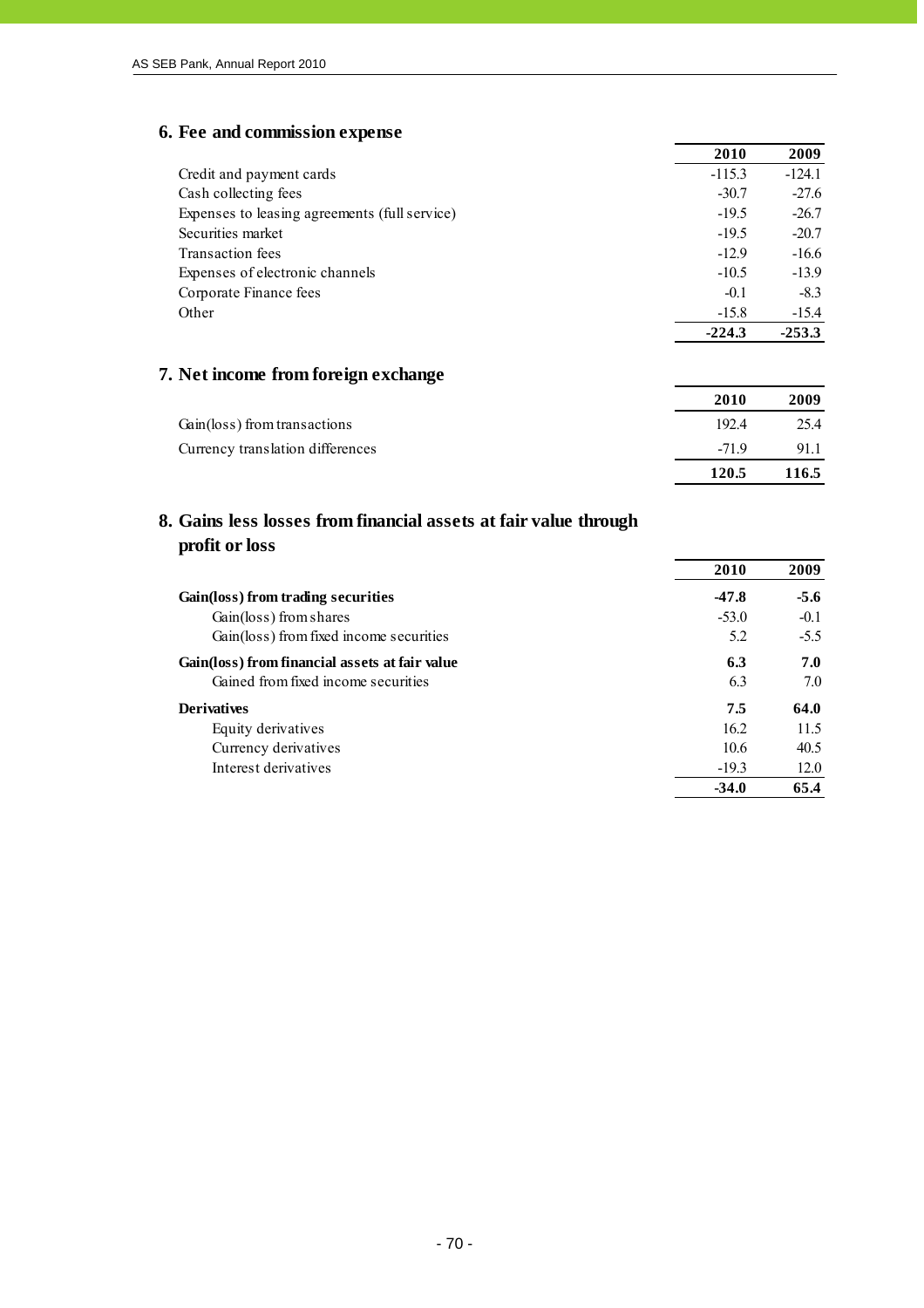### **9. Other income**

j

|                                                            | 2010 | 2009 |
|------------------------------------------------------------|------|------|
| Gains on sales of tangible assets and assets held for sale | 0.1  | 0.0  |
| Rental income                                              | 0.5  | 1.0  |
| Penalties                                                  | 4.6  | 6.7  |
| VAT recalculation                                          | 3.0  | 0.7  |
| Income from development activities                         | 7.1  | 6.2  |
| Repaid duty                                                | 1.3  | 0.9  |
| Other income                                               | 19.7 | 3.0  |
|                                                            | 36.3 | 18.5 |
|                                                            |      |      |

| 10. Personnel expenses                      |          |          |
|---------------------------------------------|----------|----------|
|                                             | 2010     | 2009     |
| Personnel expenses*                         | $-388.2$ | $-425.5$ |
| Social security expenses                    | $-132.9$ | $-145.9$ |
| Other personnel expenses (hiring, training) | $-12.6$  | $-23.1$  |
|                                             | -533.7   | $-594.5$ |

\* Costs related to the Long Term Incentive programmes are booked under personnel expenses in total amount 4.6 EEKmio in 2010 (1.6 EEKmio in 2009). These programmes are the Performance Share Programme, Employee Stock Option and the Share Savings Programmes (Note 1.21).

#### **11. Other expenses**

|                                      | 2010     | 2009      |
|--------------------------------------|----------|-----------|
| Premises cost (rental and utilities) | $-139.7$ | $-137.4$  |
| IT related expenses                  | $-74.9$  | $-63.9$   |
| Advertising and marketing            | $-33.3$  | $-42.4$   |
| Other administrative cost            | $-30.5$  | $-41.5$   |
| Information services                 | $-12.2$  | $-12.2$   |
| Legal services                       | $-17.6$  | $-10.7$   |
| Penalties                            | $-3.1$   | $-1.0$    |
| Consulting                           | $-1.4$   | 0.0       |
| Other operating expenses             | $-58.4$  | $-236.5*$ |
|                                      | $-371.1$ | $-545.6$  |

\* AS SEB Pank acted as arranger of the corporate bond issued by OÜ TR Majad in June 2007. OÜ TR Majad was declared bankrupt on 28 November 2008 and has not honored its commitments.

The obligations under the OÜ TR Majad bond were secured with financial collateral and AS SEB Pank held the collateral on behalf of the investors. As the collateral agent AS SEB Pank had certain obligations to inform the investors of significant events within a time limit of ten days. The bank became aware of such an event, the disposal of assets that formed part of the collateral for the bond, on 29 February 2008. Thus AS SEB Pank should have informed the investors no later than on 10 March 2008, but failed to do so until 9 April 2008.

AS SEB Pank has compensated all investors as of 10 March 2008 for the losses made on the investment in the OÜ TR Majad bond. The total compensation amount was 176.5 EEKmio, which equals 100% of principal amount and coupon interest of the bond until maturity.

| Initsiaalid/initials | initsialiseeritud ainult identifitseerimiseks<br>Initialled for the purpose of identification only |
|----------------------|----------------------------------------------------------------------------------------------------|
| Kuupäev/date         | 07.05.2011                                                                                         |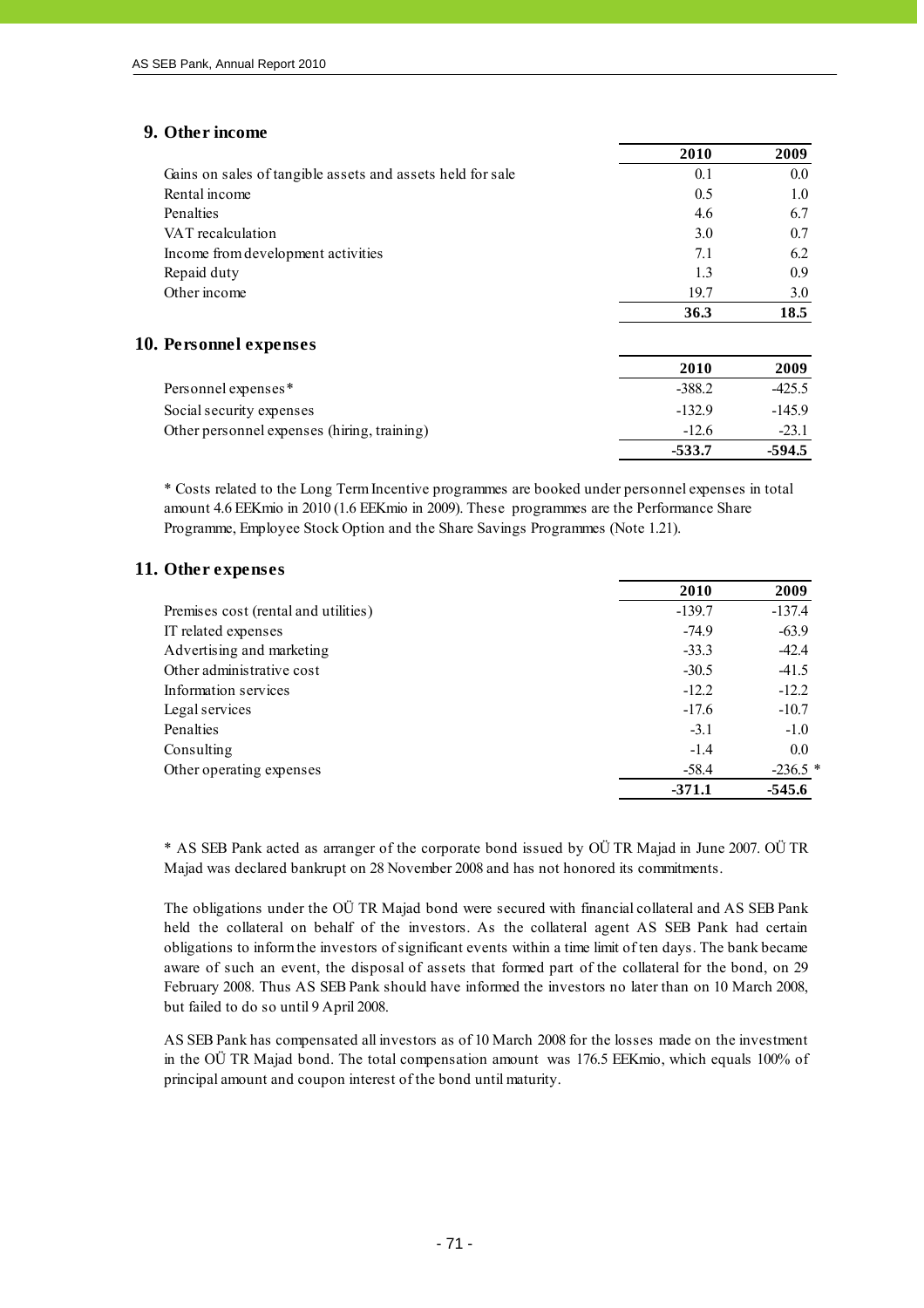### Development costs

j

Costs associated with developing or maintaining computer software programmes are recognised as an expense as incurred. Advertising expenses and the launch of new products, services and processes are expensed as incurred. Expenditures related to trademarks, etc., to be developed inside the company are also expensed at the moment of their occurrence.

In 2010 AS SEB Pank had expenses for the developing IT systems and electronic products in total amount of 51,5 EEKmio (42,1 EEKmio in 2009).

# **12. Impairment losses on loans and advances**

| 2010                                                         | Credit<br>insti-<br>tutions | Loans to<br><b>Corporates</b> | Leases to<br><b>Corporates</b> | Housing<br>loans | Other loans<br>to Private<br>individuals | <b>Seized</b><br>assets | <b>TOTAL</b> |
|--------------------------------------------------------------|-----------------------------|-------------------------------|--------------------------------|------------------|------------------------------------------|-------------------------|--------------|
| <b>Impairment losses</b>                                     | 0.0                         | 51.3                          | $-33.3$                        | $-143.8$         | $-13.2$                                  | 0.0                     | $-139.0$     |
| impairment losses of reporting period (Note 15)              | 0.0                         | $-485.5$                      | $-111.4$                       | $-190.9$         | $-91.4$                                  | $0.0\,$                 | $-879.2$     |
| recoveries from write-offs (Note 15)                         | 0.0                         | 2.1                           | 0.0                            | 0.0              | 1.5                                      | 0.0                     | 3.6          |
| decreasing of impairment losses of previous period (Note 15) | 0.0                         | 534.7                         | 78.1                           | 47.1             | 76.7                                     | 0.0                     | 736.6        |
| <b>Impairment losses for contingent liabilities</b>          | 0.0                         | $-3.4$                        | 0.0                            | 0.0              | 0.0                                      | 0.0                     | $-3.4$       |
| Assets held for sale                                         | 0.0                         | 0.0                           | 0.0                            | 0.0              | 0.0                                      | 0.0                     | 0.0          |
| reappraisal                                                  | 0.0                         | 0.0                           | 0.0                            | 0.0              | 0.0                                      | 0.0                     | 0.0          |
| realised gains / losses                                      | 0.0                         | 0.0                           | 0.0                            | 0.0              | 0.0                                      | 0.0                     | 0.0          |
|                                                              | 0.0                         | 47.9                          | $-33.3$                        | $-143.8$         | $-13.2$                                  | 0.0                     | $-142.4$     |

| 2009                                                         | Credit  |                   |                   |          | <b>Other loans</b> |         |              |
|--------------------------------------------------------------|---------|-------------------|-------------------|----------|--------------------|---------|--------------|
|                                                              | insti-  | Loans to          | Leases to         | Housing  | to Private         | Seized  |              |
|                                                              | tutions | <b>Corporates</b> | <b>Corporates</b> | loans    | individuals        | assets  | <b>TOTAL</b> |
| <b>Impairment losses</b>                                     | 0.0     | $-1,611.9$        | $-215.6$          | $-66.0$  | $-85.9$            | 0.0     | $-1.979.4$   |
| impairment losses of reporting period (Note 15)              | 0.0     | $-1.694.5$ *      | $-260.0$          | $-235.2$ | $-151.0$           | 0.0     | $-2,340.7$   |
| recoveries from write-offs (Note 15)                         | 0.0     | 0.9               | 0.0               | 0.0      | 1.1                | 0.0     | 2.0          |
| decreasing of impairment losses of previous period (Note 15) | 0.0     | 81.7              | 44.4              | 169.2    | 64.0               | $0.0\,$ | 359.3        |
| <b>Impairment losses for contingent liabilities</b>          | 0.0     | $-0.2$            | 0.0               | 0.0      | 0.0                | 0.0     | $-0.2$       |
| Assets held for sale                                         | 0.0     | 0.0               | 0.0               | 0.0      | 0.0                | $-17.1$ | $-17.1$      |
| reappraisal                                                  | 0.0     | 0.0               | 0.0               | 0.0      | 0.0                | 10.1    | 10.1         |
| realised gains / losses                                      | 0.0     | 0.0               | 0.0               | 0.0      | 0.0                | $-27.2$ | $-27.2$      |
|                                                              | 0.0     | $-1.612.1$        | $-215.6$          | $-66.0$  | $-85.9$            | $-17.1$ | $-1.996.7$   |

\* includes allowance for receivables from bond issuer in amount of 6.6 EEKmio.

| Initsiaalid/initials | initsialiseeritud ainult identifitseerimiseks<br>Initialled for the purpose of identification only |
|----------------------|----------------------------------------------------------------------------------------------------|
| Kuupäev/date         | 07.03.2011                                                                                         |
|                      | PricewaterhouseCoopers, Tallinn                                                                    |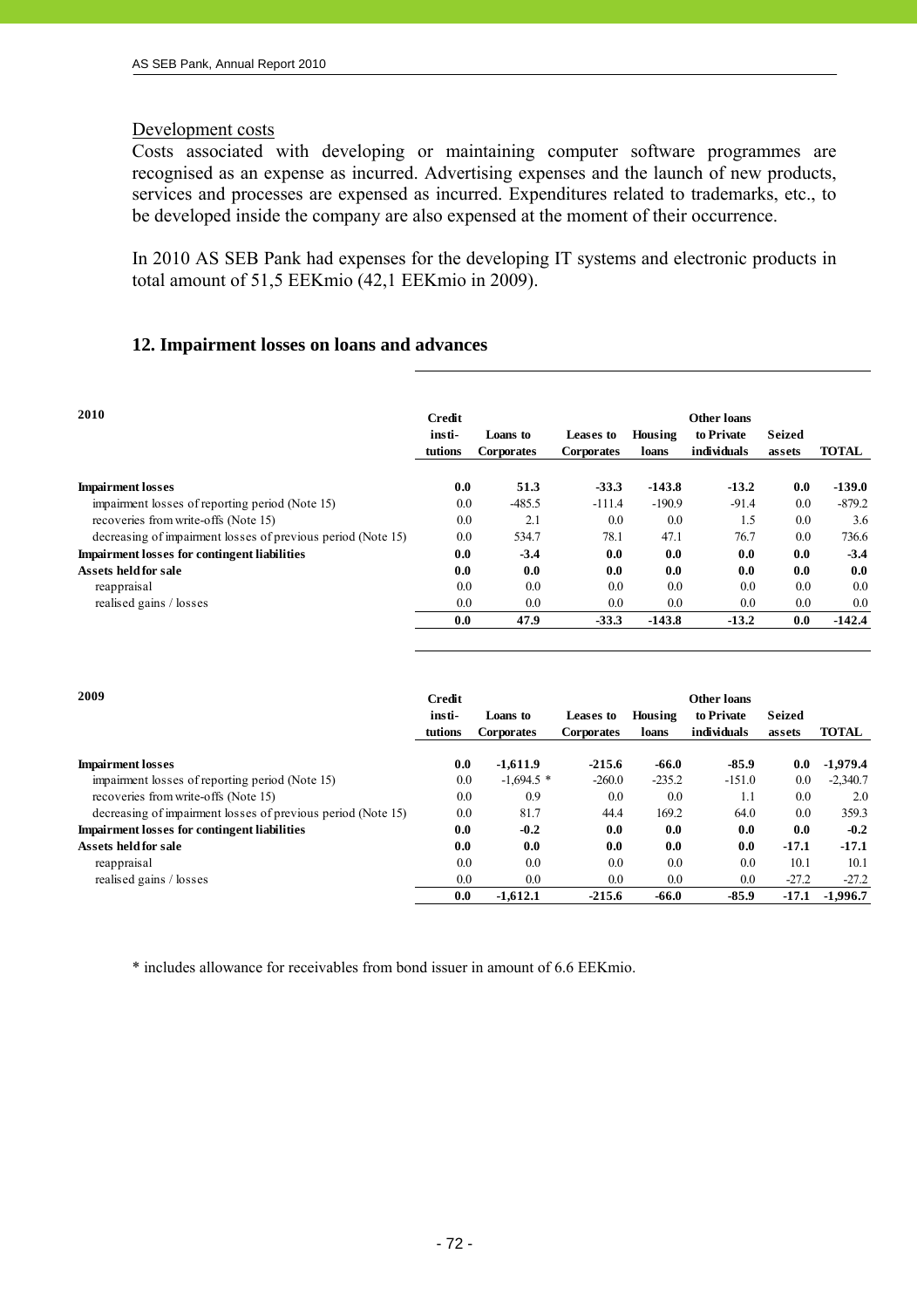### **13. Balances with central bank**

|                                                                       | 31.12.10 | 31.12.09 |
|-----------------------------------------------------------------------|----------|----------|
| Demand deposits                                                       | 4,946.1  | 4,826.1  |
| -mandatory reserve requirement<br>incl.                               | 678.2    | 3,751.1  |
| -demand deposits, cash equivalents                                    | 4,267.9  | 1,075.0  |
| Accrued interest receivable                                           | 0.8      | 1.0      |
|                                                                       | 4,946.9  | 4,827.1  |
| Mandatory reserve requirement, monitored on basis of December average | 3,811.9  | 8,814.5  |
| Mandatory reserve fulfilment, monitored on basis of December average  | 4,147.7  | 8,849.2  |
| Mandatory reserve overbalance, monitored on basis of December average | 335.8    | 34.7     |

Until 31.08.2010, Estonian commecial banks were obliged to keep 15% of the compulsory reserve base on the account with Eesti Pank. From 01.09.2010 to 31.10.2010 respective amoount was 11% of the base and from 01.11.2010 to 31.12.2010 7% of the base. Starting from 01.01.2011, reserve requirement is 2% of the base, consisting obligations only up to 2 years.

Mandatory reserve on the correspondent account of the Eesti Pank is monitored on basis of monthly average. Since 01.07.2001 the reserve may be filled with external financial assets in the amount of 50% from the monthly average mandatory reserve requirement. As at December 2010 the reserve requirement was filled by balances with central bank.

Mandatory reserve deposits are available for use by the Group's day-to-day business. Mandatory reserve earns interest at 0,25%. In 2010 the Group earned interest in amount of 11.8 EEKmio (2009 18.9 EEKmio).

### **14. Loans and advances to credit institutions**

|                                                                 | 31.12.10 | 31.12.09 |
|-----------------------------------------------------------------|----------|----------|
| Reverse repos*                                                  | 0.0      | 4,345.8  |
| Demand deposits*                                                | 3,894.5  | 268.6    |
| Time deposits                                                   | 478.9    | 17.8     |
| Accrued interest receivable                                     | 0.3      | 1.2      |
|                                                                 | 4,373.7  | 4,633.4  |
| * Cash equivalents in continuing operations                     | 3,894.5  | 4,614.4  |
| Due from credit institutions, registered in EU (except Estonia) | 4,285.7  | 4,431.5  |
| Due from credit institutions, registered in Estonia             | 1.1      | 109.4    |
| Due from credit institutions, registered in other countries     | 86.9     | 92.5     |
|                                                                 | 4.373.7  | 4.633.4  |

| Initsiaalid/initials | initsialiseeritud ainult identifitseerimiseks<br>Initialled for the purpose of identification only |
|----------------------|----------------------------------------------------------------------------------------------------|
| Kuupäev/date         | 07.05.2011                                                                                         |
|                      | PricewaterhouseCoopers, Tallinn                                                                    |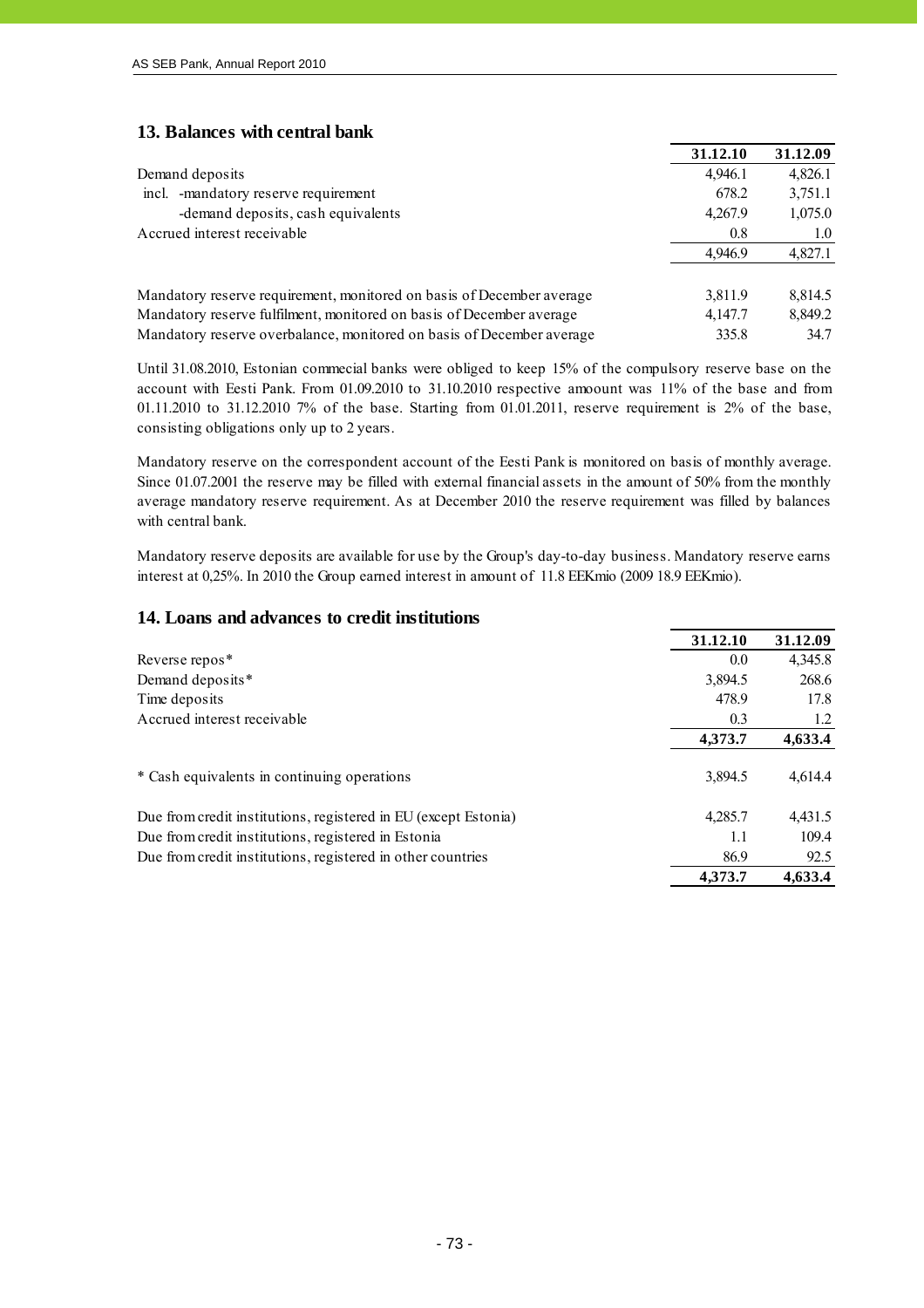### **15. Loans and advances to customers**

|                                                       | 31.12.10 | 31.12.09 |
|-------------------------------------------------------|----------|----------|
| Loans to Corporates                                   | 20,758.0 | 23,397.0 |
| Leases to Corporates                                  | 4,351.5  | 5,976.2  |
| Public sector                                         | 2,725.0  | 2,855.9  |
| Housing loans                                         | 23,213.6 | 23,776.4 |
| Other loans to Private individuals                    | 5,383.9  | 5,840.8  |
|                                                       | 56,432.0 | 61,846.3 |
| Due from customers, registered in EU (except Estonia) | 547.2    | 403.4    |
| Due from customers, registered in Estonia             | 55,841.0 | 61,380.7 |
| Due from customers, registered in other countries     | 43.8     | 62.2     |
|                                                       | 56,432.0 | 61.846.3 |

Due from customers by currency is presented in Note 2, on page 54. Loan portfolio by economic sector presented in Note 2 "Risk policy and management", on page 59.

Due from customers by maturity is presented in Note 2, on page 61 and interest restatement by maturity on pages 56-57.

Past due is presented in Note 2, on page 50.

Geographic concentration of assets and liabilities is presented in Note 2, on page 58.

### **Loans and advances to customers by remaining maturity**

|          | Less than | 3-12    |          |                          | Over 10  |          |
|----------|-----------|---------|----------|--------------------------|----------|----------|
|          | 3 months  | months  |          | $1-5$ vears $5-10$ vears | vears    | Total    |
| 31.12.10 | 3.248.1   | 6.064.1 | 22.930.6 | 8.492.1                  | 15.697.1 | 56.432.0 |
| 31.12.09 | 4.450.5   | 7.048.4 | 24,068.2 | 9,638.3                  | 16.640.9 | 61.846.3 |

#### **Gross and net investments on finance leases**

|                                                      | 31.12.10 | 31.12.09 |
|------------------------------------------------------|----------|----------|
| Gross investment                                     | 6,758.3  | 8,793.7  |
| up to 1 year                                         | 2,845.2  | 3,255.9  |
| $1 - 5$ years                                        | 3,641.5  | 5,116.0  |
| over 5 years                                         | 271.6    | 421.8    |
| Unearned future finance income on finance leases (-) | $-420.8$ | $-585.6$ |
| Net investment in finance leases*                    | 6,337.5  | 8,208.1  |
| up to 1 year                                         | 2,661.1  | 3,019.3  |
| $1 - 5$ years                                        | 3,429.3  | 4,805.3  |
| over 5 years                                         | 247.1    | 383.5    |

\* Net investment in finance leases are presented above on lines: Public sector, Housing loans, Other loans to Private individuals.

|                                                     | 31.12.10 | 31.12.09 |
|-----------------------------------------------------|----------|----------|
| Net investment in finance leases by interest rates  | 6,337.5  | 8,208.1  |
| $\leq$ 5%                                           | 4,357.0  | 5,389.6  |
| $5 - 10\%$                                          | 1,975.0  | 2,810.1  |
| $10-15%$                                            | 5.2      | 7.9      |
| $>15\%$                                             | 0.3      | 0.5      |
|                                                     |          |          |
|                                                     | 31.12.10 | 31.12.09 |
| Net investment in finance leases by base currencies | 6,337.5  | 8,208.1  |
| EEK                                                 | 46.1     | 69.7     |
| EEK related to EUR                                  | 1,356.2  | 2,572.2  |
| <b>USD</b>                                          | 37.4     | 63.5     |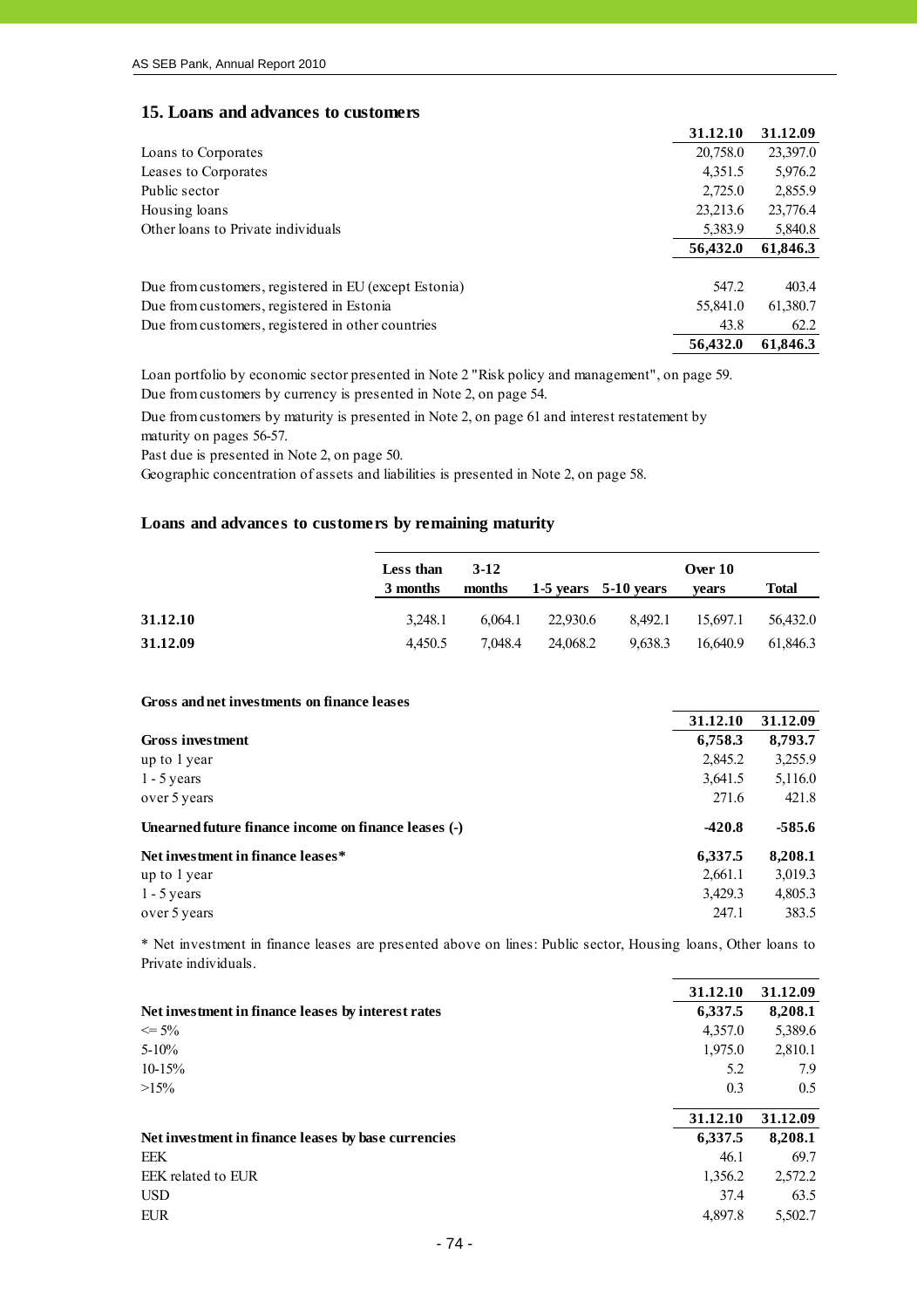#### **Allowances for impaired debt**

j

|                                                       | <b>Credit</b> |                   |                   |         | <b>Other loans</b> |              |
|-------------------------------------------------------|---------------|-------------------|-------------------|---------|--------------------|--------------|
|                                                       | insti-        | Loans to          | Leases to         | Housing | to Private         |              |
| 2010                                                  | tutions       | <b>Corporates</b> | <b>Corporates</b> | loans   | <i>individuals</i> | <b>TOTAL</b> |
| At the beginning of period $(January, 1)$             | 0.0           | 2,193.0           | 374.7             | 277.1   | 211.7              | 3,056.5      |
| Allowances of reporting period (Note 12)              | 0.0           | 485.6             | 102.5             | 190.9   | 91.4               | 870.4        |
| Decreasing of allowances of previous period (Note 12) | 0.0           | $-534.7$          | $-78.1$           | $-47.1$ | $-76.7$            | $-736.6$     |
| Loans and advances written off                        | 0.0           | $-349.4$          | $-33.9$           | $-1.3$  | $-0.9$             | $-385.5$     |
| Exchange rate adjustments                             | 0.0           | 3.2               | 0.0               | 0.0     | 0.0                | 3.2          |
| At the end of period (December, 31)                   | 0.0           | 1,797.7           | 365.2             | 419.6   | 225.5              | 2,808.0      |
| Recoveries from write-offs (Note 12)                  | 0.0           | $-2.1$            | 0.0               | 0.0     | $-1.5$             | $-3.6$       |

|                                                       | Credit  |                   |                   |          | <b>Other loans</b> |              |
|-------------------------------------------------------|---------|-------------------|-------------------|----------|--------------------|--------------|
|                                                       | insti-  | Loans to          | Leases to         | Housing  | to Private         |              |
| 2009                                                  | tutions | <b>Corporates</b> | <b>Corporates</b> | loans    | <i>individuals</i> | <b>TOTAL</b> |
| At the beginning of period (January, 1)               | 0.0     | 593.6             | 163.7             | 211.1    | 125.5              | 1,093.9      |
| Allowances of reporting period (Note 12)              | 0.0     | $1.687.9*$        | 260.0             | 235.2    | 151.0              | 2,334.1      |
| Decreasing of allowances of previous period (Note 12) | 0.0     | $-81.7$           | $-44.4$           | $-169.2$ | $-64.0$            | $-359.3$     |
| Loans and advances written off                        | 0.0     | $-6.3$            | $-4.6$            | 0.0      | $-0.8$             | $-11.7$      |
| Exchange rate adjustments                             | 0.0     | $-0.5$            | 0.0               | 0.0      | 0.0                | $-0.5$       |
| At the end of period (December, 31)                   | 0.0     | 2,193.0           | 374.7             | 277.1    | 211.7              | 3,056.5      |
| Recoveries from write-offs (Note 12)                  | 0.0     | $-0.9$            | 0.0               | 0.0      | -1.1               | $-2.0$       |

\* allowance for receivables from bond issuer in amount of 6.6 EEKmio is not included.

#### **16. Financial investments**

|                                                           | 31.12.10 | 31.12.09 |
|-----------------------------------------------------------|----------|----------|
| <b>Financial assets held for trading</b>                  | 21.2     | 14.5     |
| Debt securities and other fixed income securities         | 21.2     | 14.5     |
| incl. valued with discounted cash flow method *           | 0.0      | 0.0      |
| incl. listed                                              | 21.2     | 14.1     |
| <b>Derivatives (Note 33)</b>                              | 321.1    | 351.7    |
| Available for sale financial assets                       | 78.8     | 99.6     |
| Shares and fund participations**                          | 76.1     | 75.7     |
| incl. listed                                              | 0.0      | 0.0      |
| Debt securities and other fixed income securities         | 2.7      | 23.9     |
| incl. valued with discounted cash flow method *           | 2.7      | 3.3      |
| incl. listed                                              | 0.0      | 0.2      |
| <b>Total</b>                                              | 421.1    | 465.8    |
| Securities of entities, registered in EU (except Estonia) | 90.4     | 115.7    |
| Securities of entities, registered in Estonia             | 325.1    | 337.2    |
| Securities of entities, registered in other countries     | 5.6      | 12.9     |
|                                                           | 421.1    | 465.8    |

Generally financial investments are revalued in fair value based on active market quotations.

\* Yield curves for discounted cash flow method were determined based on market interest rates for respective currency and credit spreads for respective issuer. To capture issuer credit risk, SEB internal credit rating (risk class) was used as based for credit spread.

\*\* Includes participations in pension funds managed by AS SEB Varahaldus in the total value of 64.1 EEKmio (2009 58.8 EEKmio), ownership of which is required (1-2% of the specific managed fund) according to the Investment Fund's Act.

- 75 -

| Initsiaalid/initials | initsialiseeritud ainult identifitseerimiseks<br>Initialled for the purpose of identification only |
|----------------------|----------------------------------------------------------------------------------------------------|
| Kuupäev/date         | 07.03.2011                                                                                         |
|                      | PricewaterhouseCoopers, Tallinn                                                                    |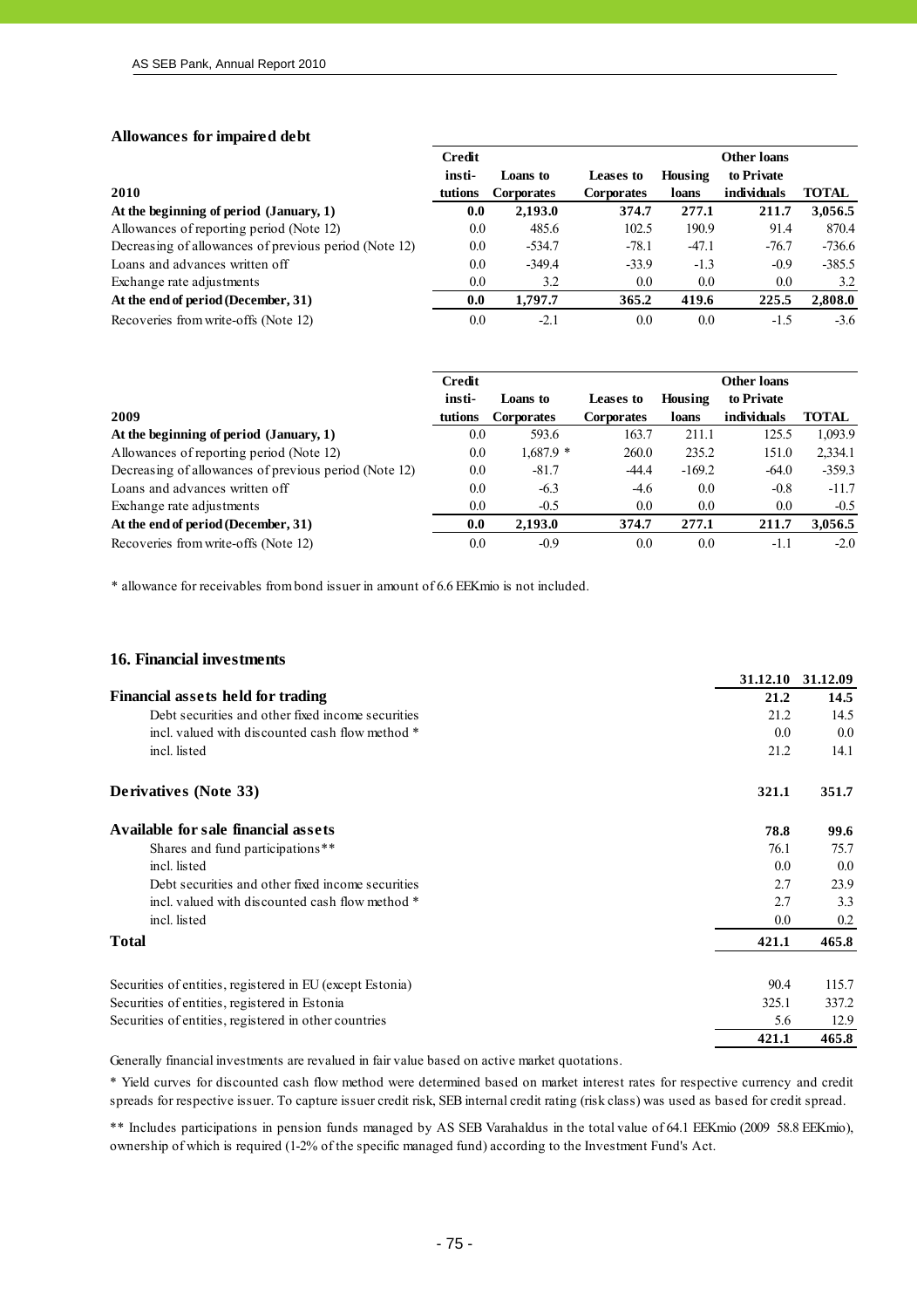### **Movements of financial investments**

|                                         |                  |                    | <b>Financial assets</b>          |                |              |
|-----------------------------------------|------------------|--------------------|----------------------------------|----------------|--------------|
|                                         | <b>Financial</b> |                    | at fair value                    | Available-for- |              |
|                                         | assets held for  | <b>Derivatives</b> | through profit or sale financial |                |              |
|                                         | trading          | (Note 33)          | loss at inception                | assets         | <b>TOTAL</b> |
| At the beginning of period $(01.01.09)$ | 15.8             | 383.4              | 1,043.3                          | 412.4          | 1,854.9      |
| Acquisitions                            | 20,172.7         | 0.0                | 0.0                              | 9.5            | 20,182.2     |
| Disposals and redemptions               | $-20,175.8$      | 0.0                | 0.0                              | $-320.4$       | $-20,496.2$  |
| Changes of value                        | 1.8              | 20.3               | 0.0                              | $-1.4$         | 20.7         |
| Changes of currency rate                | 0.0              | $-52.0$            | 0.0                              | $-0.5$         | $-52.5$      |
| Moved to the Discontinued operations    | $0.0\,$          | 0.0                | $-1,043.3$                       | $0.0\,$        | $-1,043.3$   |
| At the end of period $(31.12.09)$       | 14.5             | 351.7              | 0.0                              | 99.6           | 465.8        |
| At the beginning of period $(01.01.10)$ | 14.5             | 351.7              | 0.0                              | 99.6           | 465.8        |
| Acquisitions                            | 7,945.0          | 0.0                | 0.0                              | 3.1            | 7,948.1      |
| Disposals and redemptions               | $-7,938.3$       | 0.0                | 0.0                              | $-32.7$        | $-7,971.0$   |
| Changes of value                        | 0.0              | $-3.1$             | 0.0                              | 0.5            | $-2.6$       |
| Changes of currency rate                | 0.0              | $-27.5$            | 0.0                              | 8.3            | $-19.2$      |
| At the end of period $(31.12.10)$       | 21.2             | 321.1              | 0.0                              | 78.8           | 421.1        |

Financial investments available for sale with ownership in shares over 10%, presented in the statement of financial position on line "Available-for-sale financial assets" as of 31.12.2010 is Silverlaw OÜ, total value of shares was 0.05 EEKmio. The aforementioned company is located in Estonia.

As of 31.12.2009 were Silverlaw OÜ, Kaarsar OÜ, OÜ Munga Maja, total value of shares was 0.1 EEKmio.

On June 25, 2010 all 29% ownership of shares in non-consolidated enterprise OÜ Munga Maja was sold.

On August 31, 2010 non-consolidated enterprise Kaarsar OÜ was liquidated (100% of the shares held by AS SEB Pank).

### **17. Other assets**

|                                      | 31.12.10 | 31.12.09 |
|--------------------------------------|----------|----------|
| Payments in transit                  | 581.9    | 503.8    |
| Accrued revenue and prepaid expenses | 156.0    | 151.8    |
| Accrued interest receivable          | 0.0      | 4.5      |
| Prepaid taxes                        | 8.3      |          |
| Assets held for sale                 | 10       | 0.6      |
|                                      | 747.2    | 662.8    |

| Initsiaalid/initials | initsialiseeritud ainult identifitseerimiseks<br>Initialled for the purpose of identification only<br>initialled/initials $M, V$ . |
|----------------------|------------------------------------------------------------------------------------------------------------------------------------|
| Kuupäev/date         | 07.05.2011                                                                                                                         |
|                      | PricewaterhouseCoopers, Tallinn                                                                                                    |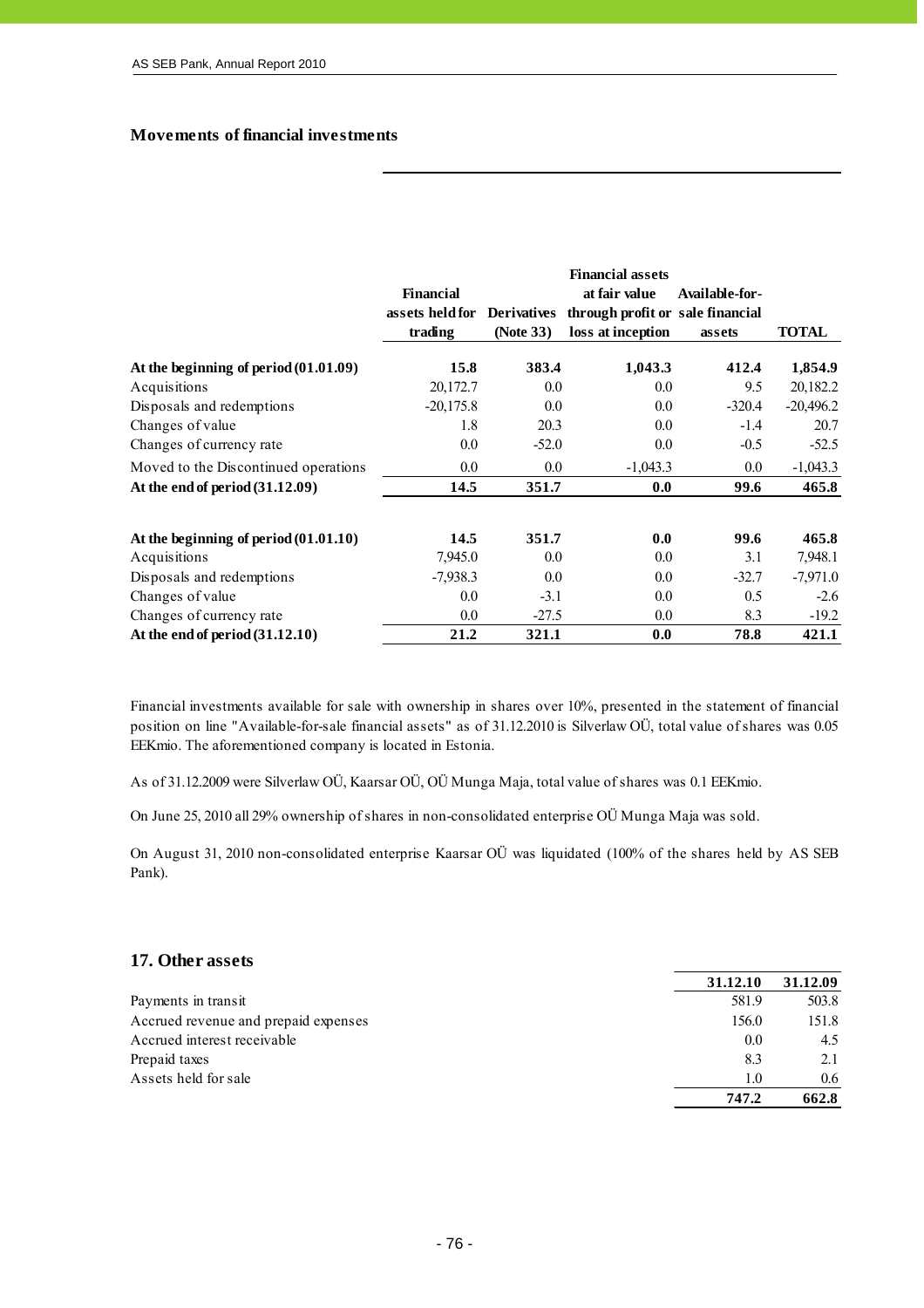## **18. Investments in associates**

## **Movements of investments in associates**

|      | At the<br>beginning<br>of period | <b>Disposals</b><br>and<br>redemp-<br>tions | <b>Profit from equity</b><br>method | Paid<br>dividends | At the<br>end of<br>period |
|------|----------------------------------|---------------------------------------------|-------------------------------------|-------------------|----------------------------|
| 2010 | 10.1                             | $-2.6$                                      | 0.0                                 | $-0.8$            | 6.7                        |
| 2009 | 9.2                              | 0.0                                         | 0.9                                 | 0.0               | 10.1                       |

### **Associated companies**

|                               | <b>Nominal</b><br>value<br>(EEK) | <b>Assets</b> | Liabili-<br>ties | <b>Total</b><br>revenues | AS SEB<br>Pank in<br>calculated<br>profit/-loss | <b>Balance</b><br>value | Owner-<br>ship,<br>$\frac{6}{6}$ |
|-------------------------------|----------------------------------|---------------|------------------|--------------------------|-------------------------------------------------|-------------------------|----------------------------------|
| 2010                          |                                  |               |                  |                          |                                                 |                         |                                  |
| AS Sertifits eerimiskes kus   | 100,000                          | 26.4          | 5.2              | 28.6                     | $-0.1$                                          | 1.4                     | 25.00%                           |
| <b>OU</b> TietoEnator Support | 20,000                           | 7.9           | 3.0              | 19.9                     | 0.1                                             | 5.3                     | 20.00%                           |
| <b>Total</b>                  |                                  | 34.3          | 8.2              | 48.5                     | 0.0                                             | 6.7                     |                                  |
| 2009                          |                                  |               |                  |                          |                                                 |                         |                                  |
| SEB IT Partner Estonia OÜ     | 17,500                           | 9.1           | 1.7              | 0.2                      | $-0.4$                                          | 2.6                     | 35.00%                           |
| AS Sertifits eerimiskes kus   | 100,000                          | 30.7          | 9.3              | 40.1                     | 0.8                                             | 5.4                     | 25.00%                           |
| OU Tieto Enator Support       | 20,000                           | 11.3          | 2.6              | 20.8                     | 0.5                                             | 2.1                     | 20.00%                           |
| <b>Total</b>                  |                                  | 51.1          | 13.6             | 61.1                     | 0.9                                             | 10.1                    |                                  |

### **Acquisitions and disposals of associated companies and subsidiaries**

#### **Acquisitions**

No acquisitions occurred in 2010 and 2009.

#### **Disposals**

No disposals occurred in 2009.

On June 17, 2010 an associate SEB IT Partner Estonia OÜ was liquidated (35% of the shares held by AS SEB Pank).

| Initsiaalid/initials | Initsialiseeritud ainult identifitseerimiseks<br>Initialled for the purpose of identification only |
|----------------------|----------------------------------------------------------------------------------------------------|
| Kuupäev/date         | 07.03.2011                                                                                         |
|                      | PricewaterhouseCoopers, Tallinn                                                                    |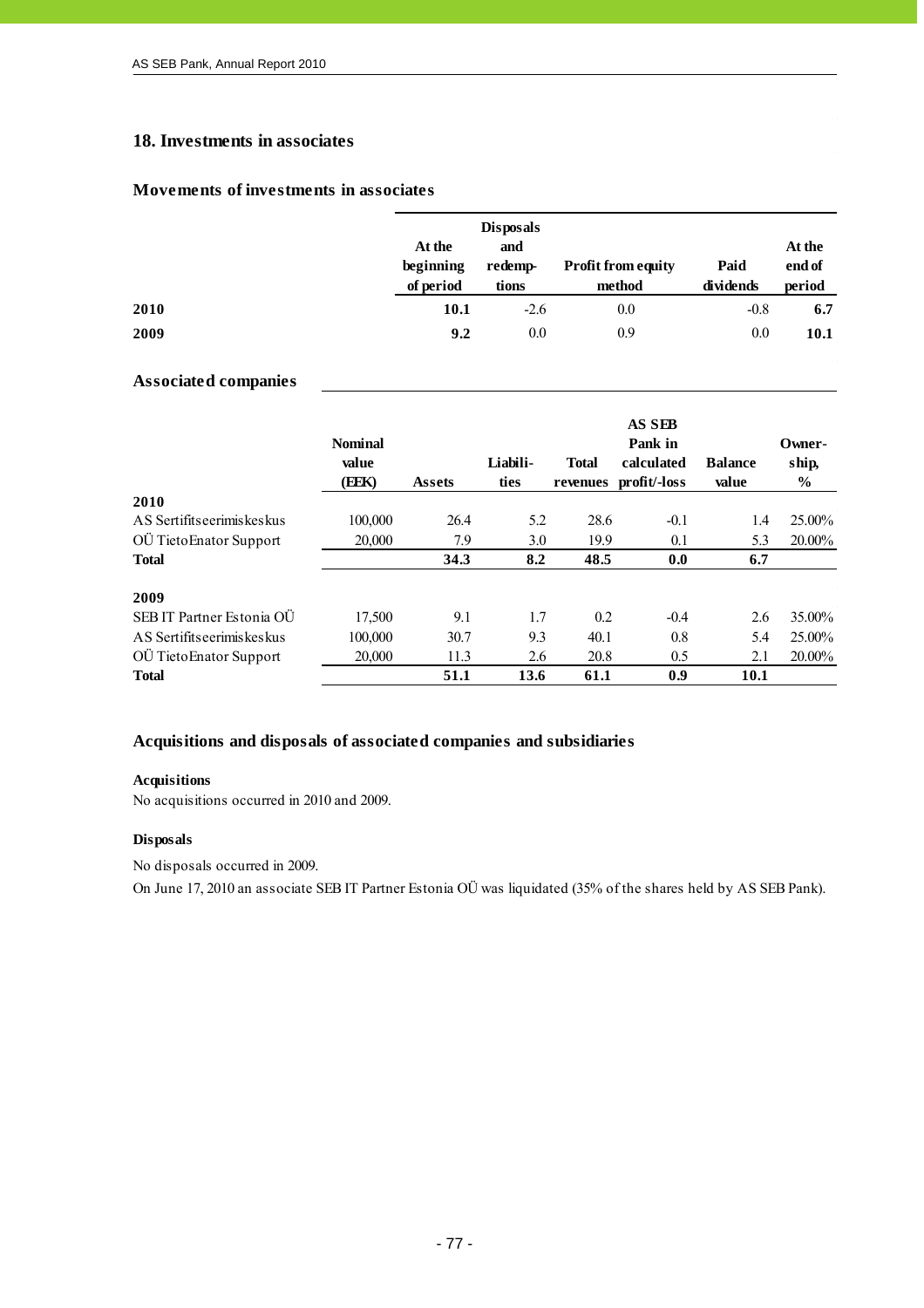# **19. Intangible assets**

|                                       | Goodwill | <b>Other</b> | <b>Total</b> |
|---------------------------------------|----------|--------------|--------------|
| At the beginning of period (01.01.09) |          |              |              |
| Cost                                  | 379.1    | 83.2         | 462.3        |
| Accumulated amortisation              | 0.0      | $-71.9$      | $-71.9$      |
| Carrying value                        | 379.1    | 11.3         | 390.4        |
|                                       | 379.1    | 11.3         | 390.4        |
| Opening carrying value<br>Additions   | 0.0      | 4.4          | 4.4          |
| Amortisation charge                   | 0.0      | $-6.1$       | $-6.1$       |
| Impairment loss recognised            | $-379.1$ | 0.0          | $-379.1$     |
| Closing carrying value                | 0.0      | 9.6          | 9.6          |
|                                       |          |              |              |
| At end of period (31.12.09)           |          |              |              |
| Cost                                  | 0.0      | 87.2         | 87.2         |
| Accumulated amortisation              | 0.0      | $-77.6$      | $-77.6$      |
| Carrying value                        | 0.0      | 9.6          | 9.6          |
|                                       |          |              |              |
| Opening carrying value                | 0.0      | 9.6          | 9.6          |
| Additions                             | 0.0      | 4.2          | 4.2          |
| Amortisation charge                   | 0.0      | $-5.8$       | $-5.8$       |
| Closing carrying value                | 0.0      | 8.0          | 8.0          |
| At end of period $(31.12.10)$         |          |              |              |
| Cost                                  | 0.0      | 88.7         | 88.7         |
| Accumulated amortisation              | 0.0      | $-80.7$      | $-80.7$      |
| Carrying value                        | 0.0      | 8.0          | 8.0          |

# **Goodwill**

The gross carrying amount of goodwill was 379 EEKmio as of 31.12.2008. The goodwill originated from the acquisition of the Tallinna Pank group in 1998. The goodwill generated cash flows in Retail Banking and Merchant Banking segments. The carrying amount of goodwill in Retail Banking segment was 379 EEKmio.

The goodwill is to be revised for impairment annually, or more frequently when there are indications that impairment may have occurred. In line with that principle, the goodwill impairment test was performed as of 30.06.2009. The reason for that was substantial worsening of economic outlook and revised forecasted budgets of the AS SEB Pank Group (compared to the perspectives presumed for the goodwill impairment test conducted as of 31.12.2008).

The most significant changes since 31.12.2008 affecting expected cash flows used in the impairment test as of 30.06.2009 were as follows:

1) Significantly increased loan impairment loss levels which were based on the actual results from first half of the 2009 and expected further developments;

2) Significantly more pessimistic views taken towards to the recovery of the economy after the crisis would be lived through and duration of the expected recovery time.

 $- 78 -$ 

Initsialiseeritud ainult identifitseerimiseks Initialled for the purpose of identification only M.V Initsiaalid/initials 07.03.2011 Kuupäev/date PricewaterhouseCoopers, Tallinn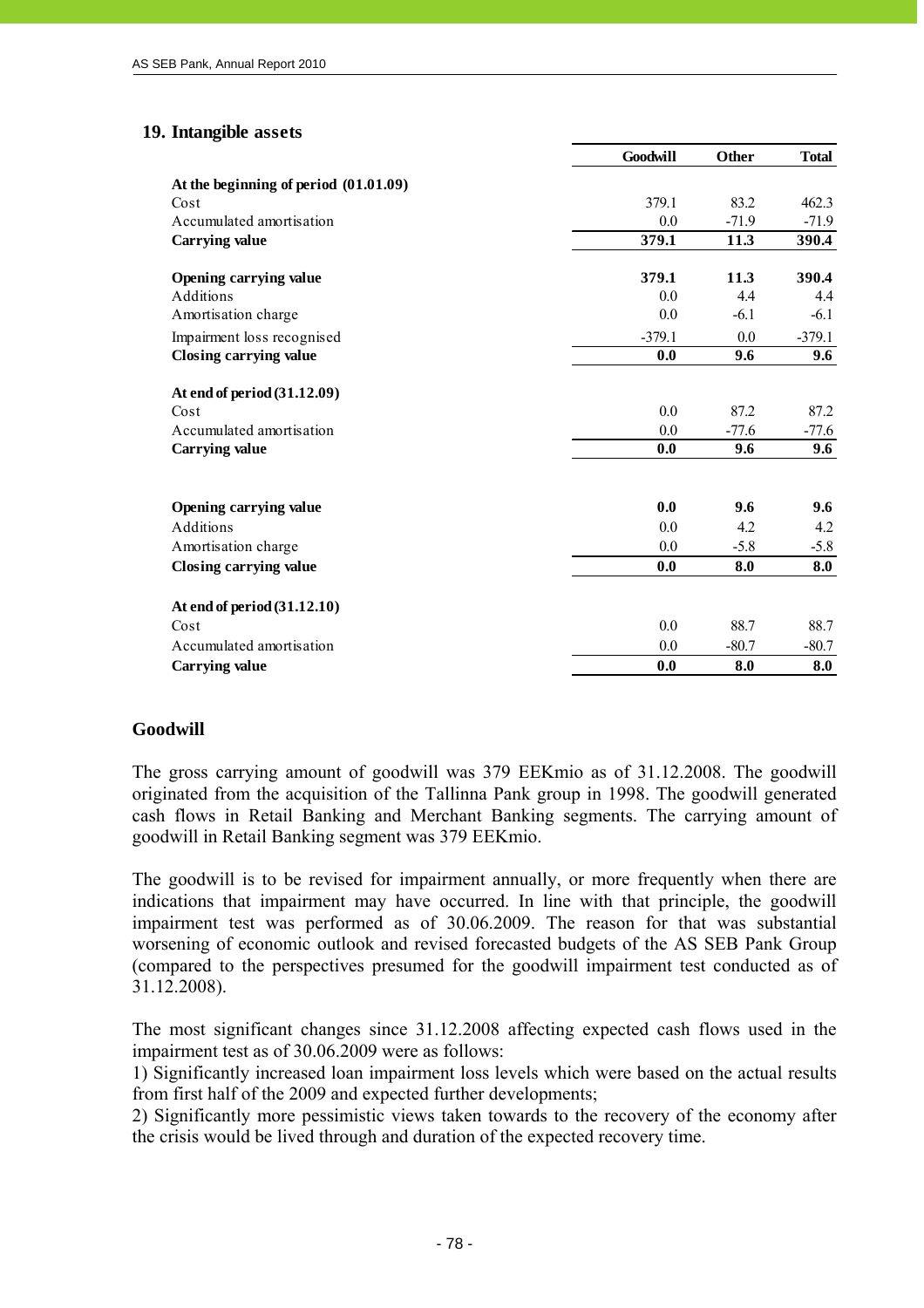The goodwill had been allocated to the Retail Banking and Merchant Banking segments for impairment testing. The impairment test was based on the asset's value in use with forecasted cash flows for a period of five years plus residual value. The cash flows were determined based on short- and long-term trends in income and expense (including loan allowances) growth. The annual growth rate used after five years was 3% which embodied the expected long-term inflation rate adjusted for industry-specific expectations. The discount rate used was 13% which exhibited required rate of return of owners' equity at that point in time. The assumptions specified here were for impairment test purposes only.

The goodwill impairment test performed as of 30.06.2009 indicated that the impairment had occurred and the value in use of the goodwill is zero, therefore the management decided to recognise the goodwill impairment loss in full amount equal to its carrying amount. Had the impairment loss not been identified as of 30.06.2009 and the test were performed as of 31.12.2009, the results may have been different.

There was no impairment identified in 2008, nor had been there any accumulated impairment losses from previous periods. No additions to the carrying amount of goodwill took place in 2009. As of 31.12.2010 and 31.12.2009 the carrying amount of goodwill was nil (379 EEKmio as of 31.12.2008).

| Initsiaalid/initials | Initsialiseeritud ainult identifitseerimiseks<br>Initialled for the purpose of identification only<br>Initiallelinitials $M.V.$ |
|----------------------|---------------------------------------------------------------------------------------------------------------------------------|
| Kuupäev/date         | 07.05.2011                                                                                                                      |
|                      | PricewaterhouseCoopers, Tallinn                                                                                                 |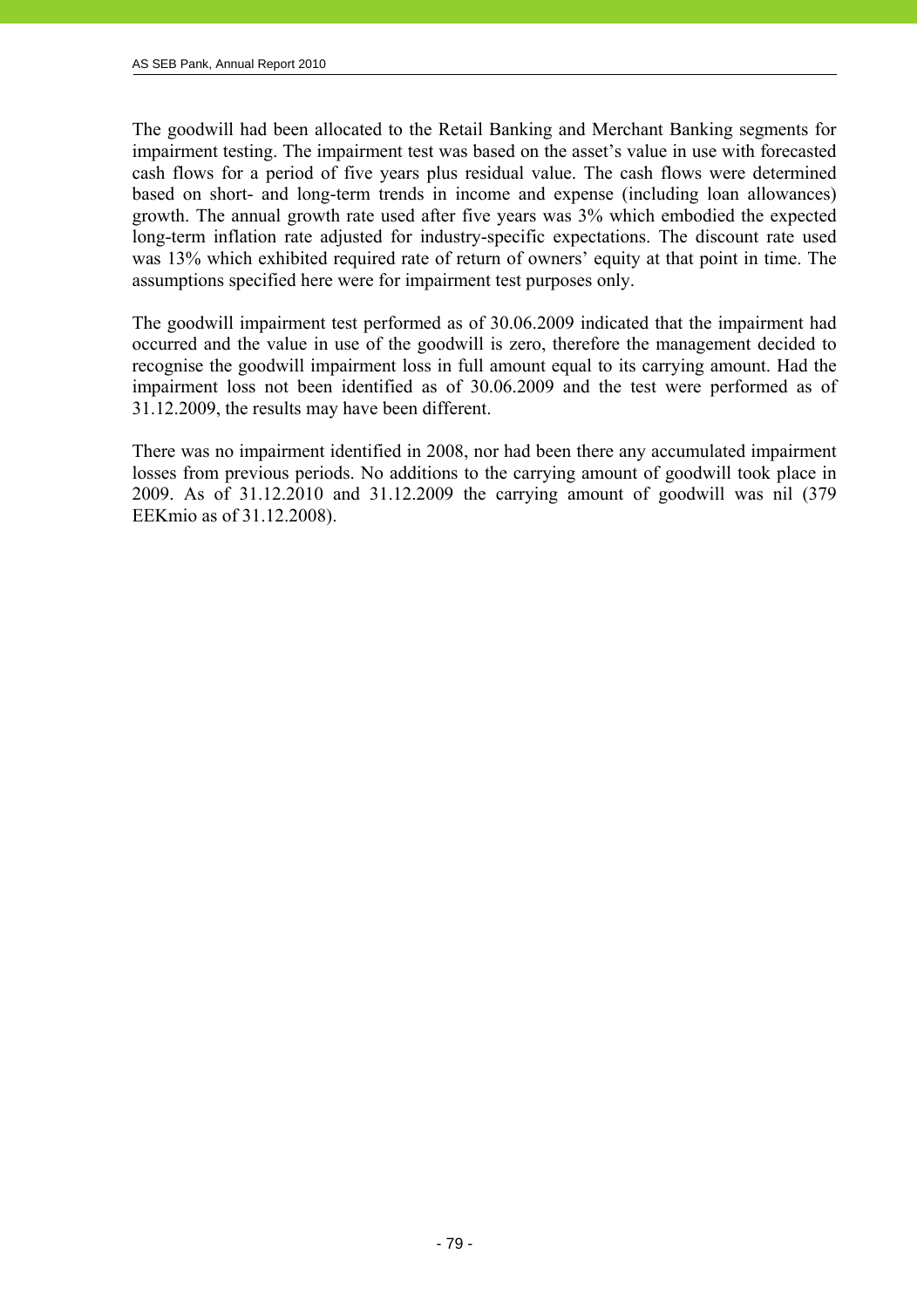# **20. Property, plant and equipment**

|                                         |      | Other tangible   |          |              |  |  |
|-----------------------------------------|------|------------------|----------|--------------|--|--|
|                                         | Land | <b>Buildings</b> | assets   | <b>Total</b> |  |  |
| At the beginning of period $(01.01.09)$ |      |                  |          |              |  |  |
| Cost                                    | 0.5  | 62.3             | 458.3    | 521.1        |  |  |
| Accumulated depreciation                | 0.0  | $-24.1$          | $-350.4$ | $-374.5$     |  |  |
| <b>Carrying value</b>                   | 0.5  | 38.2             | 107.9    | 146.6        |  |  |
| <b>Opening carrying value</b>           | 0.5  | 38.2             | 107.9    | 146.6        |  |  |
| <b>Additions</b>                        | 0.0  | 3.7              | 35.3     | 39.0         |  |  |
| Disposals (carrying value)*             | 0.0  | $-2.4$           | $-7.9$   | $-10.3$      |  |  |
| Depreciation charge                     | 0.0  | $-7.0$           | $-49.5$  | $-56.5$      |  |  |
| Discontinued operations                 | 0.0  | $-0.6$           | $-1.4$   | $-2.0$       |  |  |
| Closing carrying value                  | 0.5  | 31.9             | 84.4     | 116.8        |  |  |
| At end of period (31.12.09)             |      |                  |          |              |  |  |
| Cost                                    | 0.5  | 55.9             | 441.2    | 497.6        |  |  |
| Accumulated depreciation                | 0.0  | $-23.4$          | $-355.4$ | $-378.8$     |  |  |
| Discontinued operations                 | 0.0  | $-0.6$           | $-1.4$   | $-2.0$       |  |  |
| <b>Carrying value</b>                   | 0.5  | 31.9             | 84.4     | 116.8        |  |  |
|                                         |      |                  |          |              |  |  |
| <b>Opening carrying value</b>           | 0.5  | 31.9             | 84.4     | 116.8        |  |  |
| Additions                               | 0.0  | 2.6              | 45.6     | 48.2         |  |  |
| Disposals (carrying value)**            | 0.0  | $0.0\,$          | $-5.2$   | $-5.2$       |  |  |
| Depreciation charge                     | 0.0  | $-6.5$           | $-38.6$  | $-45.1$      |  |  |
| Closing carrying value                  | 0.5  | 28.0             | 86.2     | 114.7        |  |  |
| At end of period (31.12.10)             |      |                  |          |              |  |  |
| Cost                                    | 0.5  | 55.0             | 383.9    | 439.4        |  |  |
| Accumulated depreciation                | 0.0  | $-27.0$          | $-297.7$ | $-324.7$     |  |  |
| <b>Carrying value</b>                   | 0.5  | 28.0             | 86.2     | 114.7        |  |  |

\* Sales revenue in 2009 7.1 EEKmio, sales profit 0,0 EEKmio, writing off 3.1 EEKmio.

\*\* Sales revenue in 2010 0.0 EEKmio, sales profit 0.0 EEKmio, writing off 3.6 EEKmio.

| Initsiaalid/initials | Initsialiseeritud ainult identifitseerimiseks<br>Initialled for the purpose of identification only |
|----------------------|----------------------------------------------------------------------------------------------------|
| Kuupäev/date         | 07.05.2011                                                                                         |
|                      | PricewaterhouseCoopers, Tallinn                                                                    |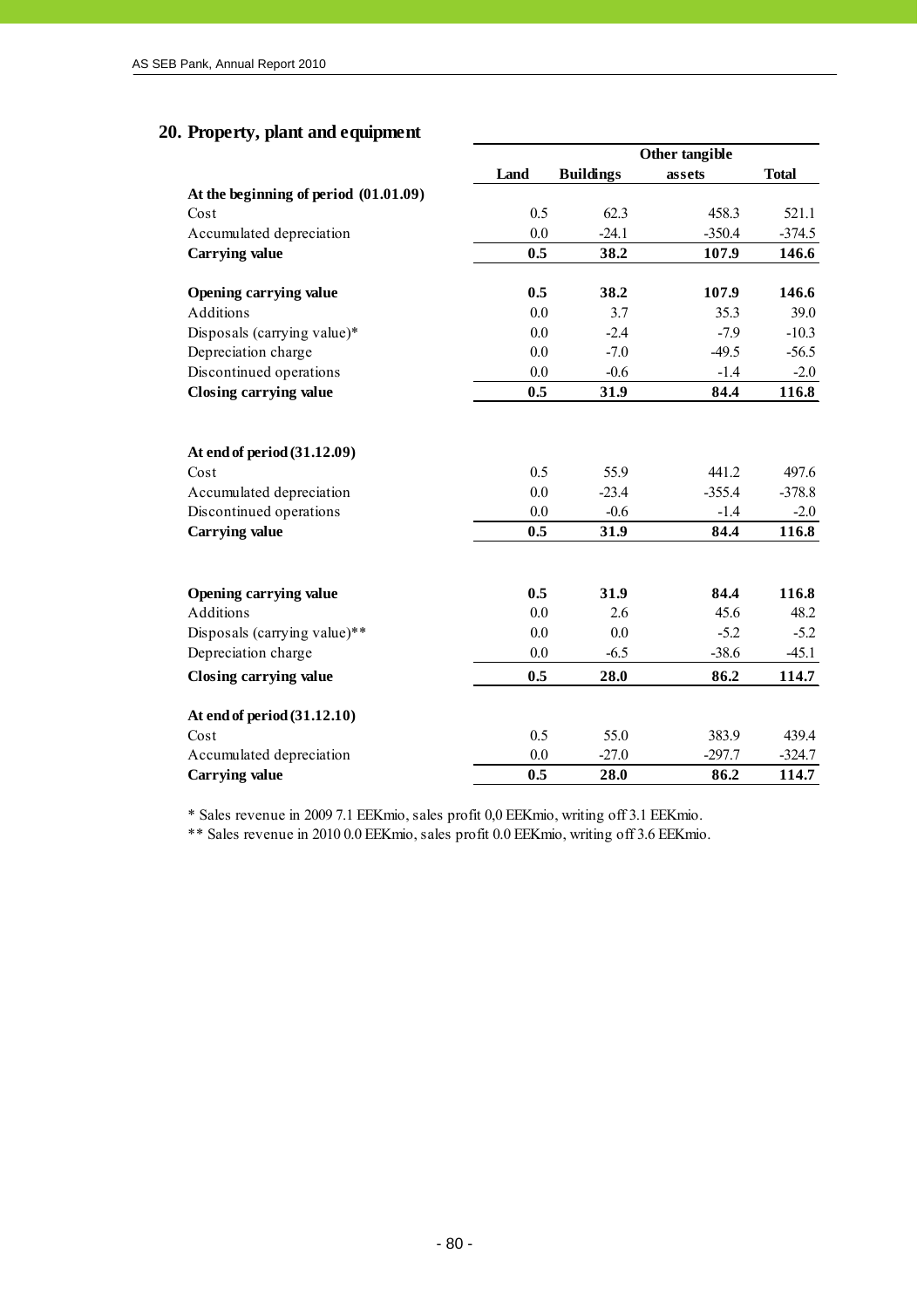# **21. Investment properties**

| At the beginning of the period (01.01.09) |         |
|-------------------------------------------|---------|
| Cost                                      | 0.0     |
| Accumulated depreciation                  | 0.0     |
| Carrying value (31.12.09)                 | 0.0     |
| Opening carrying value (01.01.09)         | 0.0     |
| Additions                                 | 27.1    |
| Depreciation charge                       | $-2.0$  |
| Reclassification*                         | 27.4    |
| Discontinued operations                   | $-27.1$ |
| At the end of the period (31.12.09)       | 25.4    |
| At end of period (31.12.09)               |         |
| Cost                                      | 54.5    |
| Accumulated depreciation                  | $-2.0$  |
| Discontinued operations                   | $-27.1$ |
| Carrying value (31.12.09)                 | 25.4    |
| Opening carrying value (01.01.10)         | 25.4    |
| Depreciation charge                       | $-0.7$  |
| At the end of the period $(31.12.10)$     | 24.7    |
| At end of period $(31.12.10)$             |         |
| Cost                                      | 27.4    |
| Accumulated depreciation                  | $-2.7$  |
| Carrying value $(31.12.10)$               | 24.7    |

\* Includes repossessed property from loan portfolio (at cost 25.0 EEKmio and carring value 24.7 EEKmio) see also Note 2.2 on page 52.

| Initsiaalid/initials | Initsialiseeritud ainult identifitseerimiseks<br>Initialled for the purpose of identification only |
|----------------------|----------------------------------------------------------------------------------------------------|
| Kuupäev/date         | 07.05.2011                                                                                         |
|                      | PricewaterhouseCoopers, Tallinn                                                                    |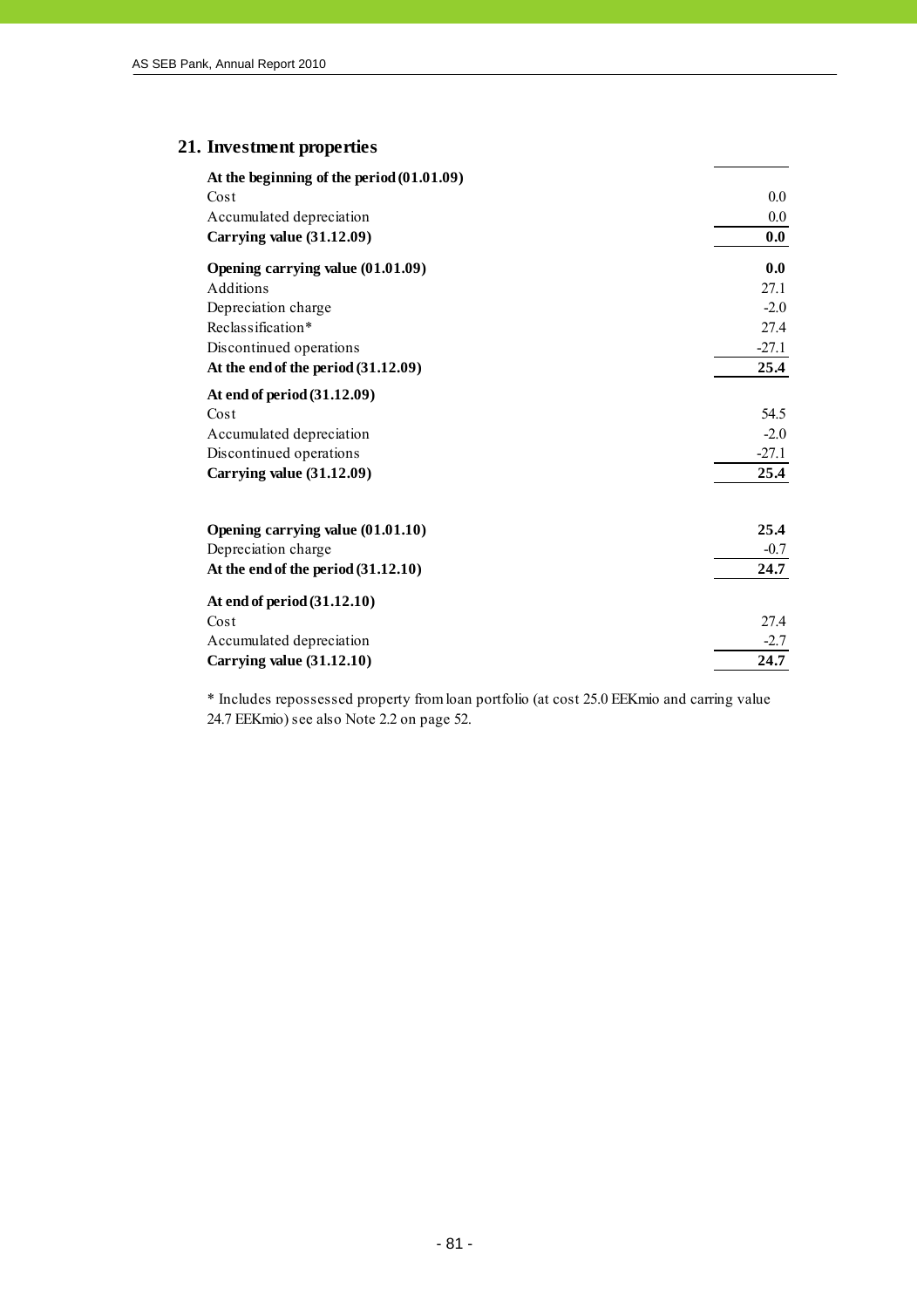### **22. Discontinued operations**

On January 28, 2010 AS SEB Pank sold 100% shares in AS SEB Elu- ja Pensionikindlustus according to the Management Board resolution from December 2009. Purchaser was SEB Trygg Liv Holding AB, a company, which belongs to the Skandinaviska Enskilda Banken AB (Publ.) Group. Sale price of shares of AS SEB Elu- ja Pensionikindlustus was 219 EEKmio and profit from the transaction in consolidated accounts was 51.3 EEKmio.

On February 26, 2010 AS SEB Pank sold 100% ownership in OÜ Estectus according to the Management Board resolution from December 2009. Purchaser was Warehold B.V., a company, which located in Holland (later renamed to Baltectus B.V.) and belongs to the Skandinaviska Enskilda Banken AB (Publ.) Group. Sale price of ownership in OÜ Estectus was 50.6 EEKmio and profit from the transaction in consolidated accounts was 0.5 EEKmio.

# **A) Assets classified as discontinued operations 31.12.10 31.12.09** Loans and advances to credit institutions 0.0 54.8 Loans and advances to customers 0.0 2.3 Financial assets held for trading the contract of the contract of the contract of the contract of the contract of the contract of the contract of the contract of the contract of the contract of the contract of the contract Financial assets at fair value through profit or loss 0.0 1,050.3 Other assets 0.0 14.7 Property, plant and equipment 0.0 2.0 Investment properties 0.0 27.1 **0.0 1,160.9 31.12.10 31.12.09** Financial liabilities 0.0 626.4 Provisions 0.0 680.4 **0.0 1,306.8 C) Net profit from discontinued operations 2010 2009** Net insurance premium revenue 0.0 182.5 Income from investments 0.0 34.0 Fee income from investment contracts 0.0 13.4 Other operating income 0.0 -1.0 Net insurance claims and disbursements 0.0 -153.0 **Total net income from insurance activities 0.0 75.9** 51.8 0.0 Personnel expenses 0.0 -19.3 Other expenses 0.0  $-9.7$  $0.0$  -0.5 **B) Liabilities included in assets classified as discontinued operations** Net gain from sales of discontinued operations Depreciation, amortisation and impairment of tangible and intangible assets

Net profit from discontinued operations 51.8 46.4

| Initsiaalid/initials | Initsialiseeritud ainult identifitseerimiseks<br>Initialled for the purpose of identification only |
|----------------------|----------------------------------------------------------------------------------------------------|
| Kuupäev/date         | 07.03.2011                                                                                         |
|                      | PricewaterhouseCoopers, Tallinn                                                                    |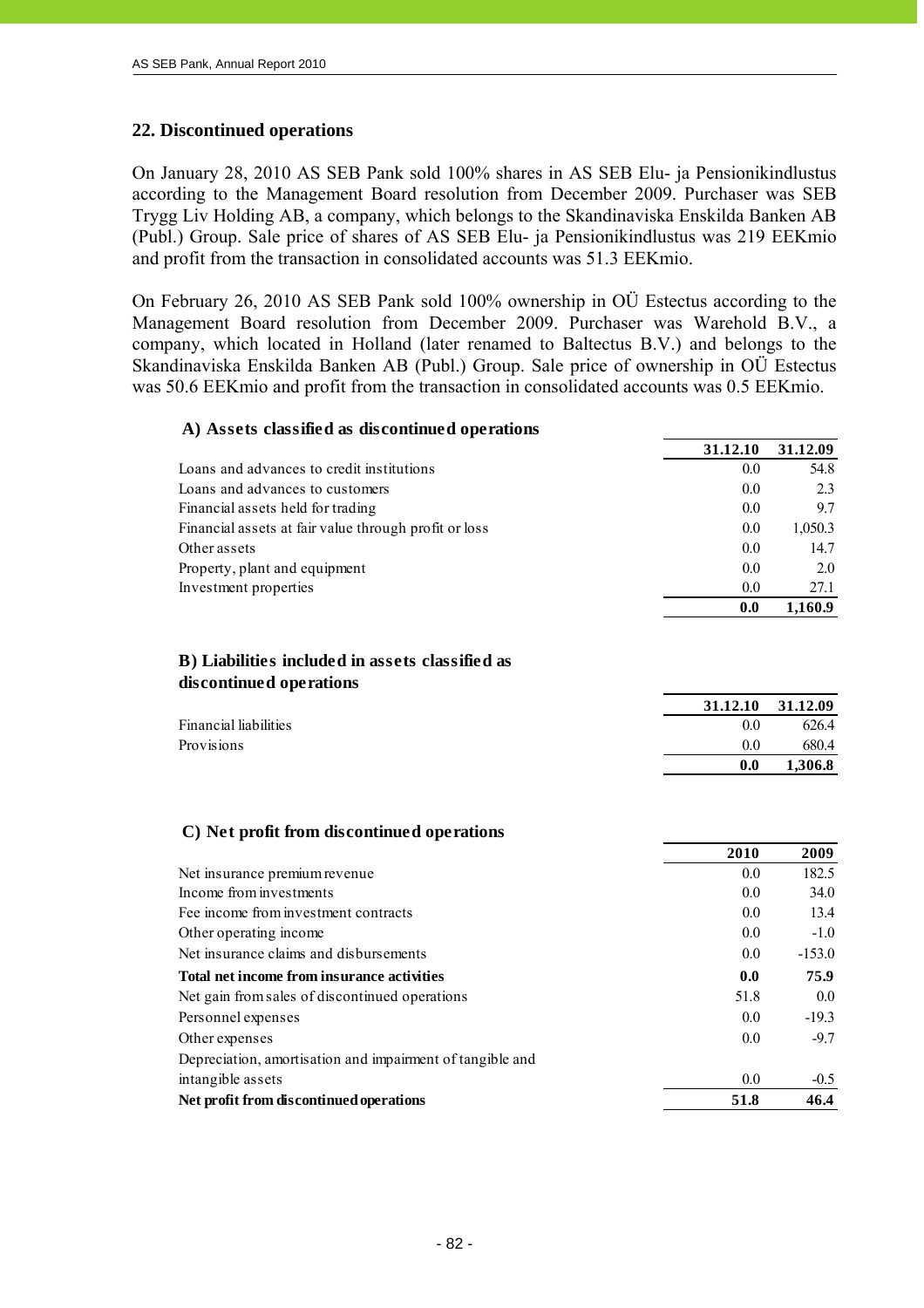### **23. Due to credit institutions**

|                                                               | 31.12.10 | 31.12.09 |
|---------------------------------------------------------------|----------|----------|
| Demand deposits                                               | 820.8    | 835.2    |
| Time deposits and loans (remaining maturity up to 1 year)     | 9,837.1  | 5,658.3  |
| Time deposits and loans (remaining maturity more than 1 year) | 11,447.9 | 23,182.1 |
| Accrued interest payable to credit institutions               | 103.2    | 110.4    |
|                                                               | 22,209.0 | 29,786.0 |
|                                                               |          |          |
|                                                               | 31.12.10 | 31.12.09 |
| Due to credit institutions, registered in EU (except Estonia) | 21,959.8 | 29,576.8 |
| Due to credit institutions, registered in Estonia             | 229.1    | 191.5    |
| Due to credit institutions, registered in other countries     | 20.1     | 17.7     |
|                                                               | 22,209.0 | 29,786.0 |

21.0 EEKbio as at 31.12.2010 and 29.1 EEKbio as at 31.12.2009 are due from group to parent bank Skandinaviska Enskilda Banken AB (Note 35).

In 2010 EU grants related to the KFW Bankengruppe credit line, loan agreement 26.11.2007 in a total amount of 25 EURmio, were disbursed in total amount of 0.9 EURmio. The credit line agreement from 31.12.2009 was disbursed and used in amount of 2.5 EURmio.

### **24. Due to customers**

|                                                     | 31.12.10 | 31.12.09 |
|-----------------------------------------------------|----------|----------|
| Demand deposits                                     | 24,329.4 | 17,391.6 |
| Time deposits and other saving deposits             | 8,133.9  | 13,253.2 |
| Investment deposits (index-linked)                  | 1,117.6  | 1,077.4  |
| Accrued interest payable to customers               | 49.1     | 102.0    |
|                                                     | 33,630.0 | 31,824.2 |
| Non-residents                                       | 4,090.5  | 3,712.8  |
| Residents                                           | 29,539.5 | 28,111.4 |
|                                                     | 33,630.0 | 31,824.2 |
| Due to customers by type of customer                |          |          |
| Due to corporate customers                          | 16,837.7 | 14,686.6 |
| Public sector                                       | 2,450.0  | 3,872.4  |
| Due to individuals                                  | 14,342.3 | 13,265.2 |
|                                                     | 33,630.0 | 31,824.2 |
| Due to customers, registered in EU (except Estonia) | 1,070.0  | 2,414.3  |
| Due to customers, registered in Estonia             | 29,587.3 | 28,206.8 |
| Due to customers, registered in other countries     | 2,972.7  | 1,203.1  |
|                                                     | 33,630.0 | 31,824.2 |

Due from customers by currency is presented in Note 2, on page 54.

Due from customers by maturity is presented in Note 2, on page 61 and interest restatement by maturity on pages 56-57.

| Initsiaalid/initials | Initsialiseeritud ainult identifitseerimiseks<br>Initialled for the purpose of identification only |
|----------------------|----------------------------------------------------------------------------------------------------|
| Kuupäev/date         | 07.05.2011                                                                                         |
|                      | PricewaterhouseCoopers, Tallinn                                                                    |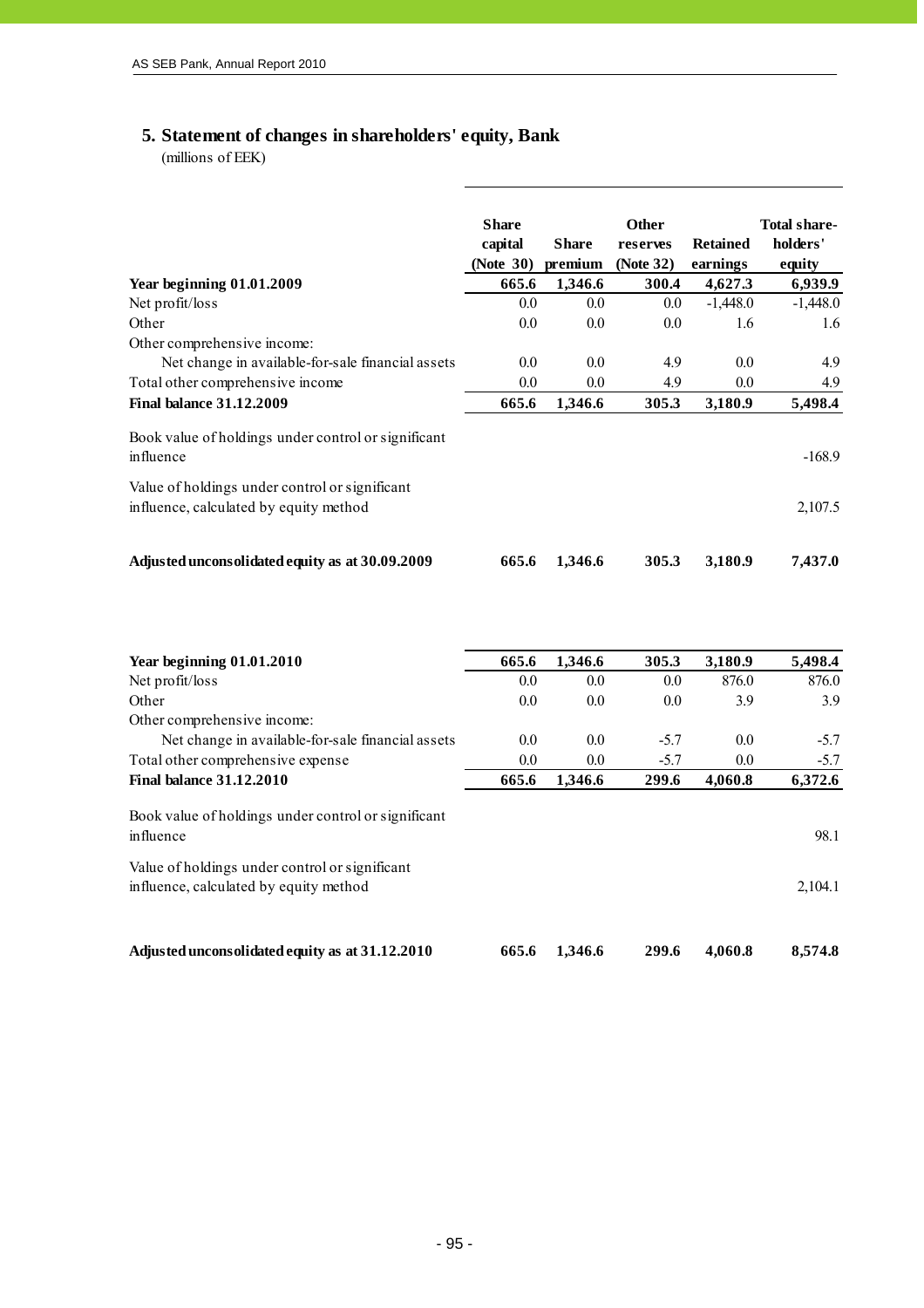# **Independent Auditor's Report (page 1)**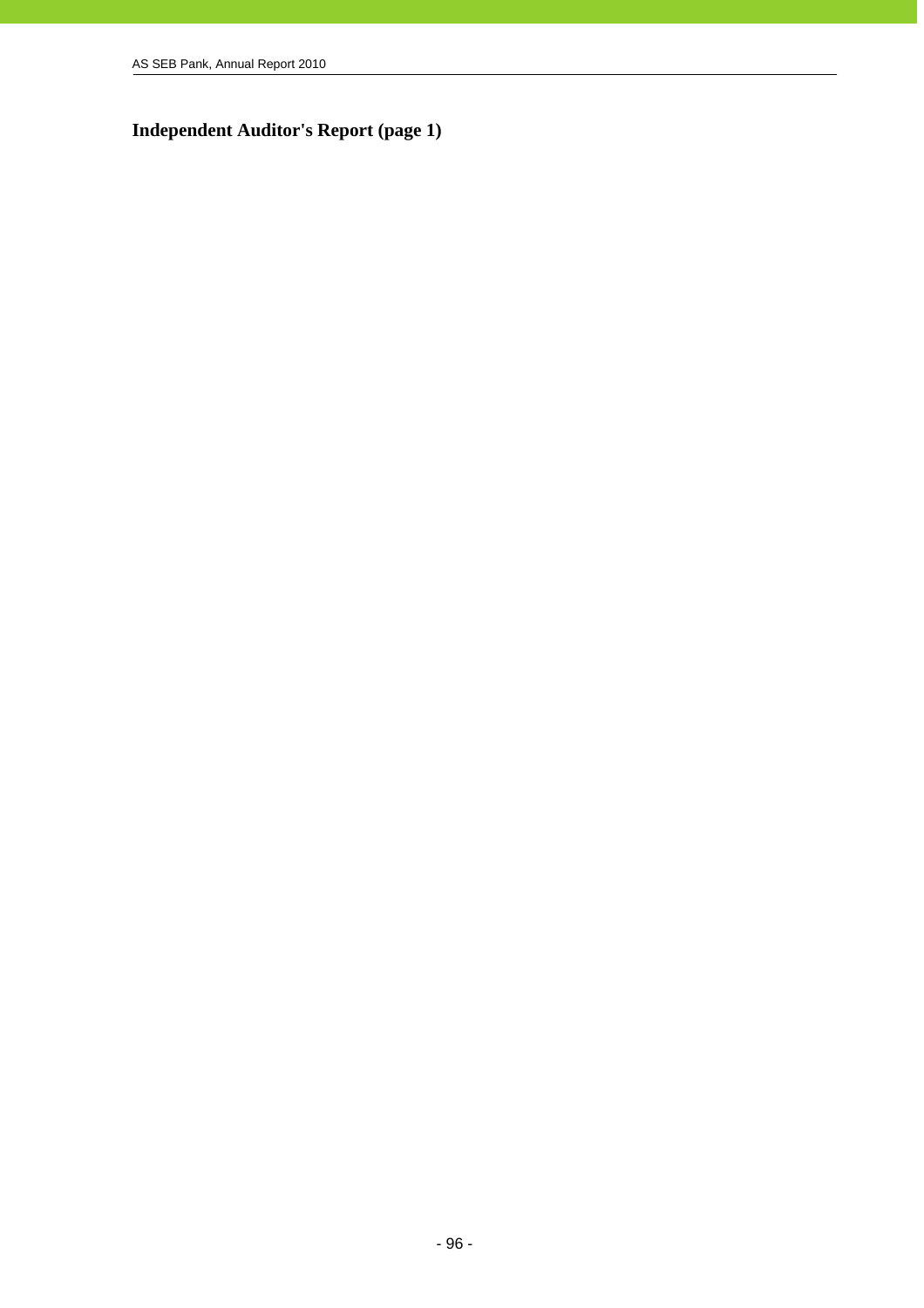**Independent Auditor's Report (page 2)**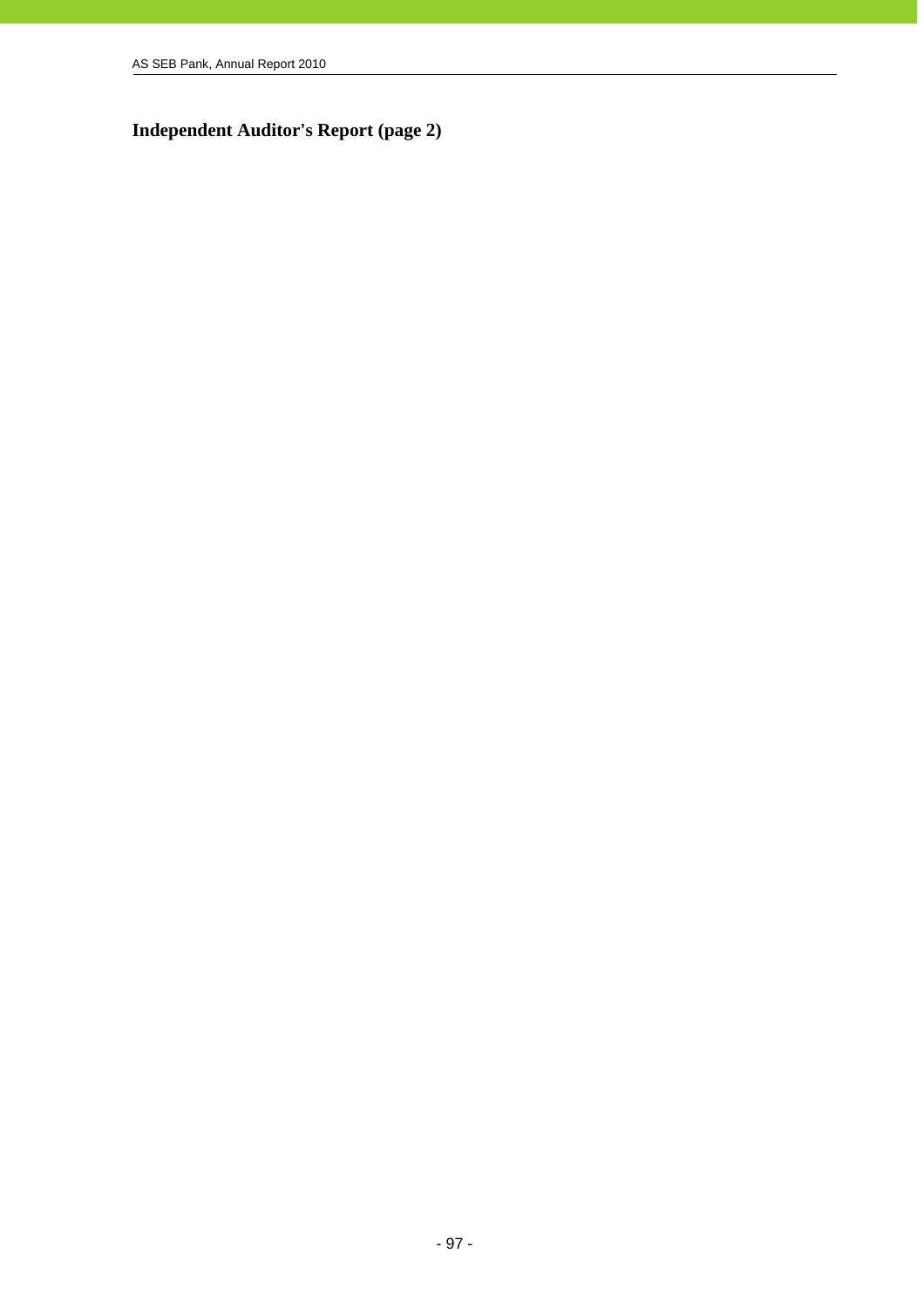# **AS SEB PANK**  Located at Tornimäe 2, Tallinn **MANAGEMENT BOARD RESOLUTION No 29**

j

In Tallinn March  $7<sup>th</sup>$ , 2011

- 1. To make a proposal to the sole shareholder not to distribute the profit of the financial year 2010 in the amount of 875,988,274 EEK (eight hundred and seventyfive million, nine hundred and eighty-eight thousand, two hundred and seventy-four Estonian kroons).
- 2. To submit the present resolution to the Supervisory Board of AS SEB Pank for review.

Riho Unt Chairman of the Management Board